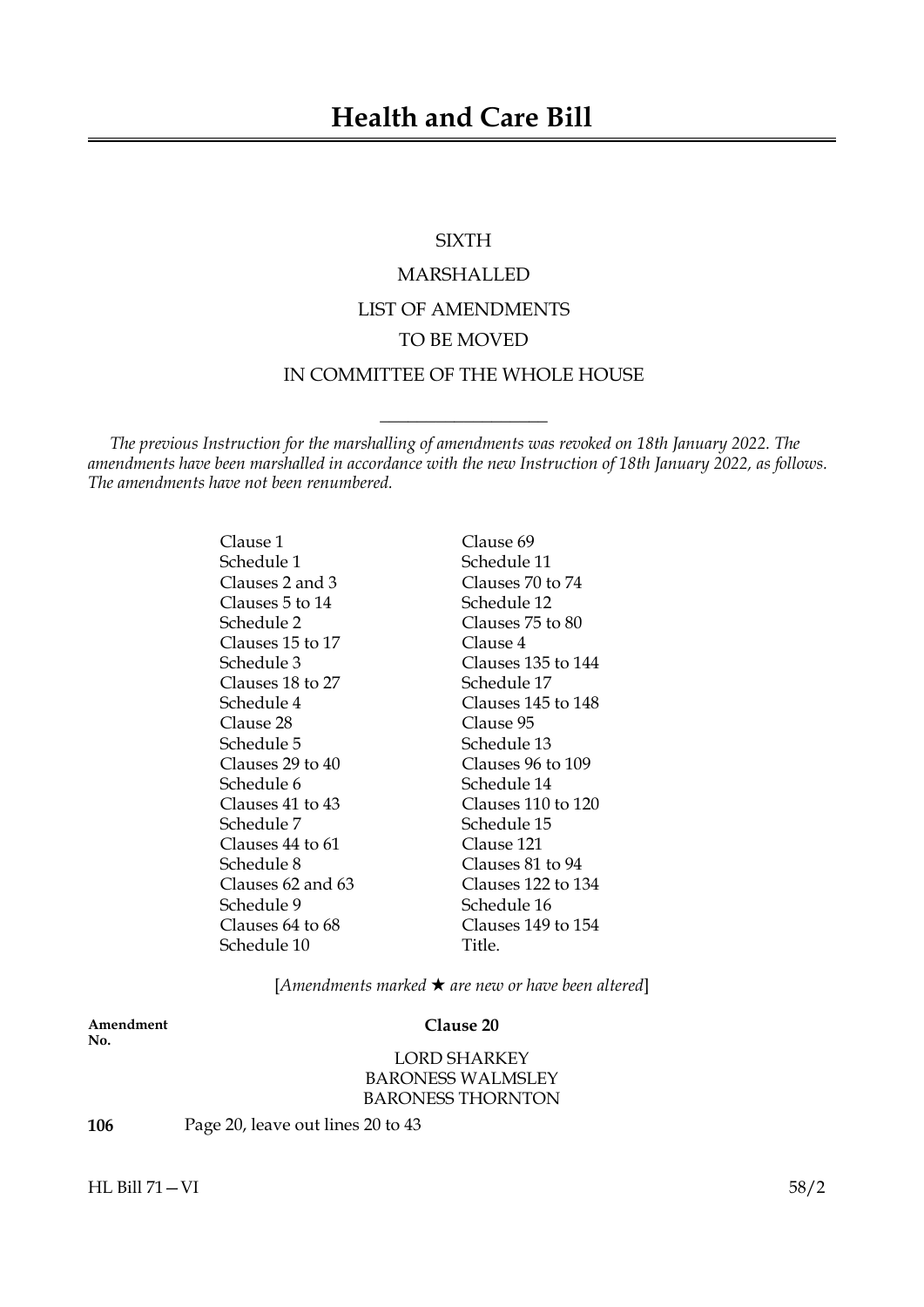# **Clause 20** *- continued*

# LORD HOWARTH OF NEWPORT **107** Page 20, line 26, at end insert— "(aa) circumstances in which an integrated care board may make payments to an organisation or individual in the voluntary, community or social enterprise sector or a creative or cultural body providing or arranging a health-related service, and" **108** Page 21, line 3, at end insert ", including in relation to provision of services supporting health and social care by the voluntary, community and social enterprise sector and creative and cultural bodies." LORD RENNARD LORD HUNT OF KINGS HEATH **109** Page 21, line 3, at end insert— "(1A) The guidance relevant for the purposes of subsection (1) include, in particular, key performance metrics on the uptake of innovative technologies among diabetes patients." *Member's explanatory statement This amendment would require NHS England's System Oversight Framework for integrated care systems to include a metric on the percentage of diabetes patients in their area accessing diabetes technology.* BARONESS MCINTOSH OF PICKERING BARONESS BENNETT OF MANOR CASTLE **110** Page 21, line 5, at end insert— "*Strategy to support victims of domestic abuse using services* **14Z49A Duty to prepare a strategy to support victims of domestic abuse using services** (1) Each integrated care board in England must— (a) assess, or make arrangements for the assessment of, the need for support for victims of domestic abuse using their services; (b) prepare and publish a strategy for the provision of such support in its area; (c) monitor and evaluate the effectiveness of the strategy; (d) designate a domestic abuse and sexual violence lead; and (e) publish an annual report on how it has discharged its duties relating to the provision of services to victims of domestic violence under the Care Act 2014.

- (2) An integrated care board that publishes a strategy under this section must, in carrying out its functions, give effect to the strategy.
- (3) Before publishing a strategy under this section, an integrated care board must consult—
	- (a) any local authority for an area within the integrated care board's area,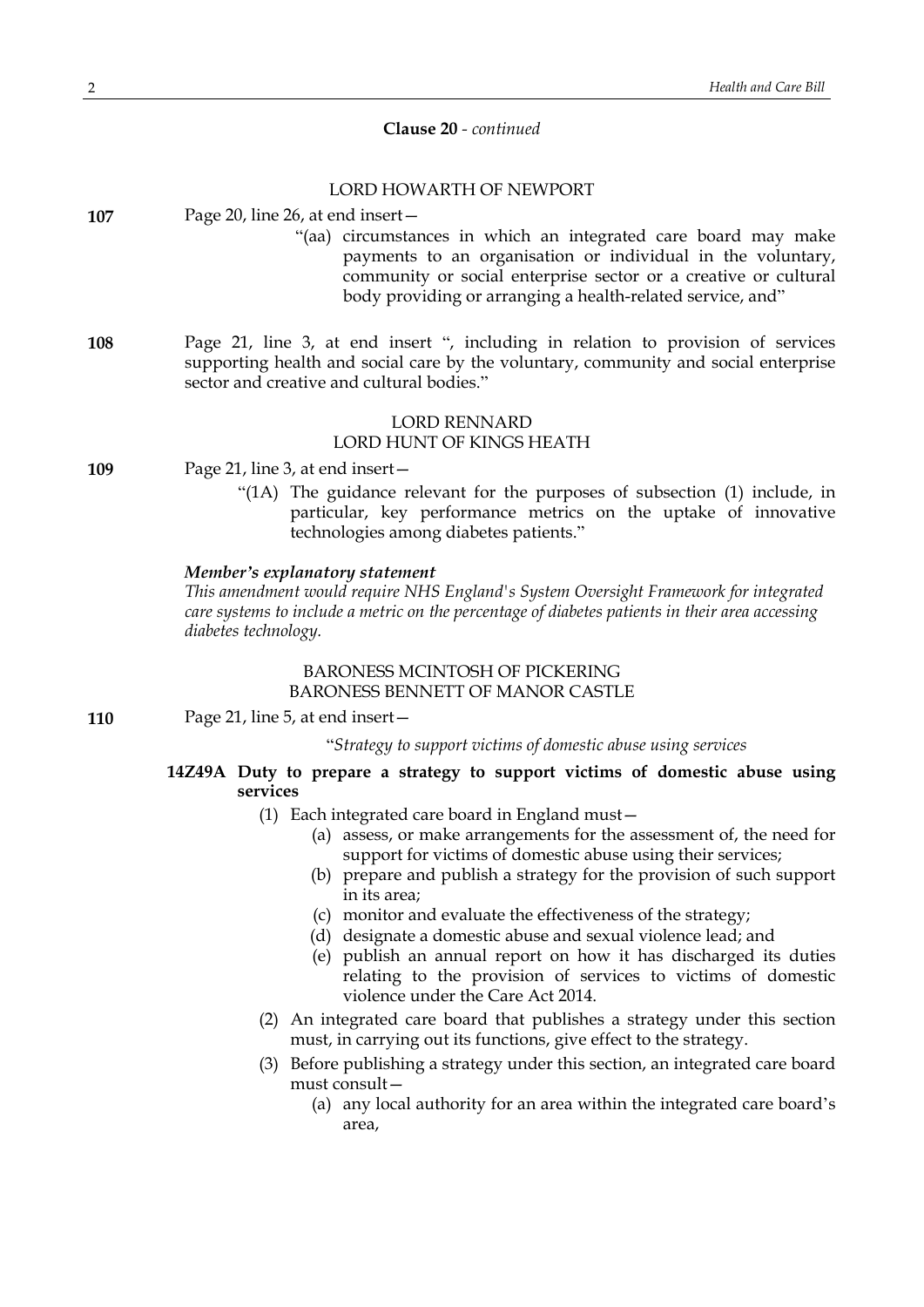#### **Clause 20** *- continued*

- (b) the domestic abuse local partnership board appointed by the local authority for an area within the integrated care board's area under section 58 of the Domestic Abuse Act 2021, and
- (c) such other persons as the integrated care board considers appropriate.
- (4) For the purposes of subsection (3), "local authority" means—
	- (a) a county council or district council in England, or
	- (b) a London borough council.
- (5) An integrated care board that publishes a strategy under this section—
	- (a) must keep the strategy under review,
	- (b) may alter or replace the strategy, and
	- (c) must publish any altered or replacement strategy.
- (6) The Secretary of State may by regulations make provision about the preparation and publication of strategies under this section.
- (7) The power to make regulations under subsection (6) may, in particular, be exercised to make provision about—
	- (a) the procedure to be followed by an integrated care board in preparing a strategy;
	- (b) matters to which an integrated care board must have regard in preparing a strategy;
	- (c) how an integrated care board must publish a strategy;
	- (d) the date by which an integrated care board must first publish a strategy;
	- (e) the frequency with which an integrated care board must review its strategy or any effect of the strategy on the provision of other provision in its area.
- (8) Before making regulations under this section, the Secretary of State must consult—
	- (a) all integrated care boards;
	- (b) such other persons as the Secretary of State considers appropriate."

# *Member's explanatory statement*

*This new clause would require Integrated Care Boards to publish a strategy for the provision of support for victims of domestic abuse using their services and designate a domestic abuse and sexual violence lead.*

# LORD HOWARTH OF NEWPORT

**111** Page 21, line 14, after "duties" insert ", including in relation to the voluntary, community and social enterprise sector and creative and cultural bodies, and"

# LORD CRISP LORD HUNT OF KINGS HEATH LORD SCRIVEN BARONESS BENNETT OF MANOR CASTLE

**112** Page 22, line 8, leave out "and NHS foundation trusts" and insert ", NHS foundation trusts and primary care services"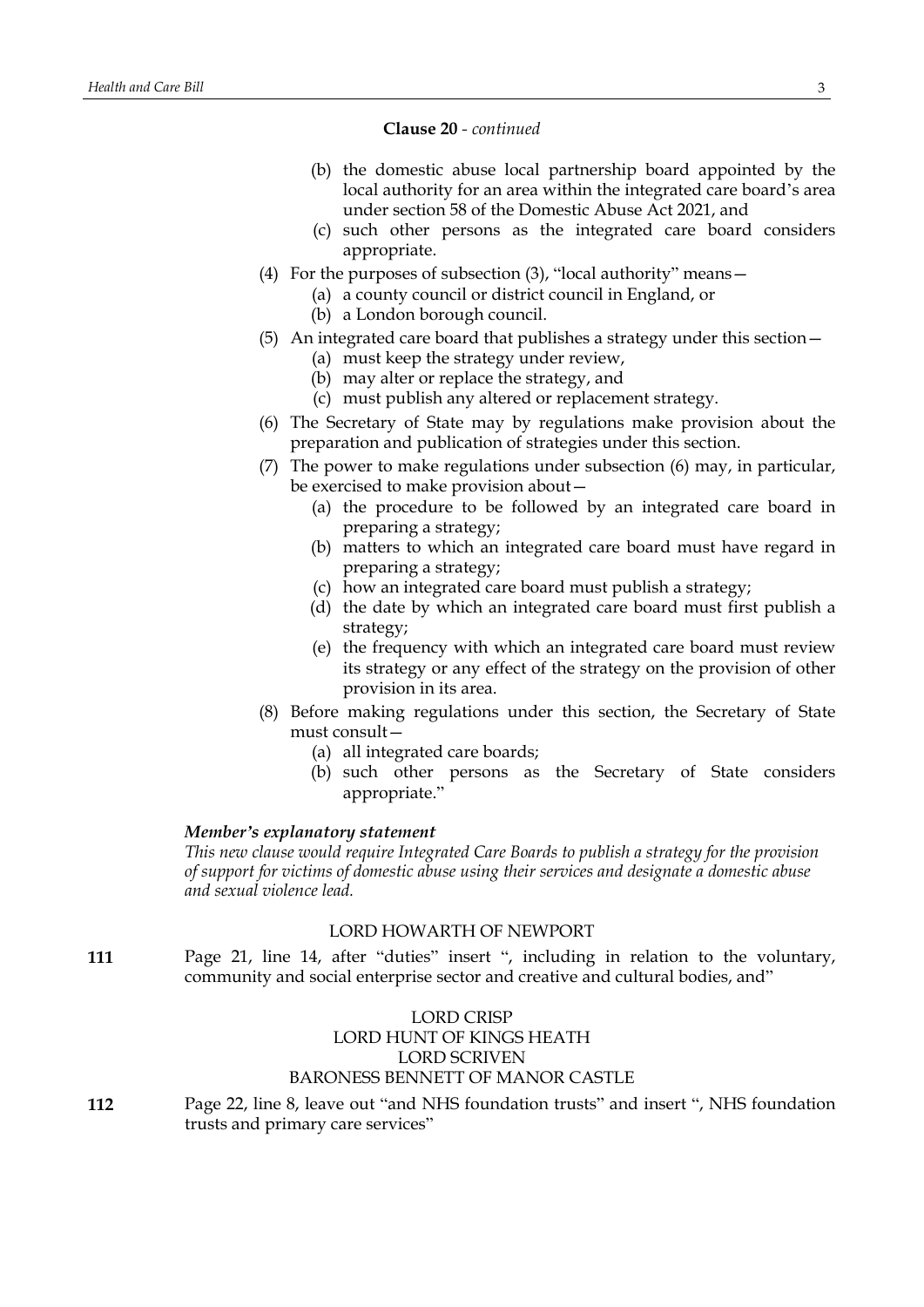*This amendment would require Integrated Care Boards to work with the four primary care services listed in schedule 3 (Primary Medical Services, Primary Dental Services, Primary Ophthalmic Services and Pharmaceutical Services) when preparing and revising their five year plans, in the same way they are required to work with NHS trusts and NHS foundation trusts.*

# LORD CRISP LORD HUNT OF KINGS HEATH LORD SCRIVEN

**113** Page 22, line 10, leave out "and NHS foundation trusts" and insert ", NHS foundation trusts and primary care services"

#### *Member's explanatory statement*

*This amendment would require Integrated Care Boards to work with the four primary care services listed in schedule 3 (Primary Medical Services, Primary Dental Services, Primary Ophthalmic Services and Pharmaceutical Services) when preparing and revising their five year plans, in the same way they are required to work with NHS trusts and NHS foundation trusts.*

**114** Page 22, line 14, leave out "and NHS foundation trusts" and insert ", NHS foundation trusts and primary care services"

#### *Member's explanatory statement*

*This amendment would require Integrated Care Boards to work with the four primary care services listed in schedule 3 (Primary Medical Services, Primary Dental Services, Primary Ophthalmic Services and Pharmaceutical Services) when preparing and revising their five year plans, in the same way they are required to work with NHS trusts and NHS foundation trusts.*

**115** Page 22, line 23, leave out "and NHS foundation trusts" and insert ", NHS foundation trusts and primary care services"

#### *Member's explanatory statement*

*This amendment would require Integrated Care Boards to work with the four primary care services listed in schedule 3 (Primary Medical Services, Primary Dental Services, Primary Ophthalmic Services and Pharmaceutical Services) when preparing and revising their five year plans, in the same way they are required to work with NHS trusts and NHS foundation trusts.*

**116** Page 22, line 27, leave out "and NHS foundation trusts" and insert ", NHS foundation trusts and primary care services"

#### *Member's explanatory statement*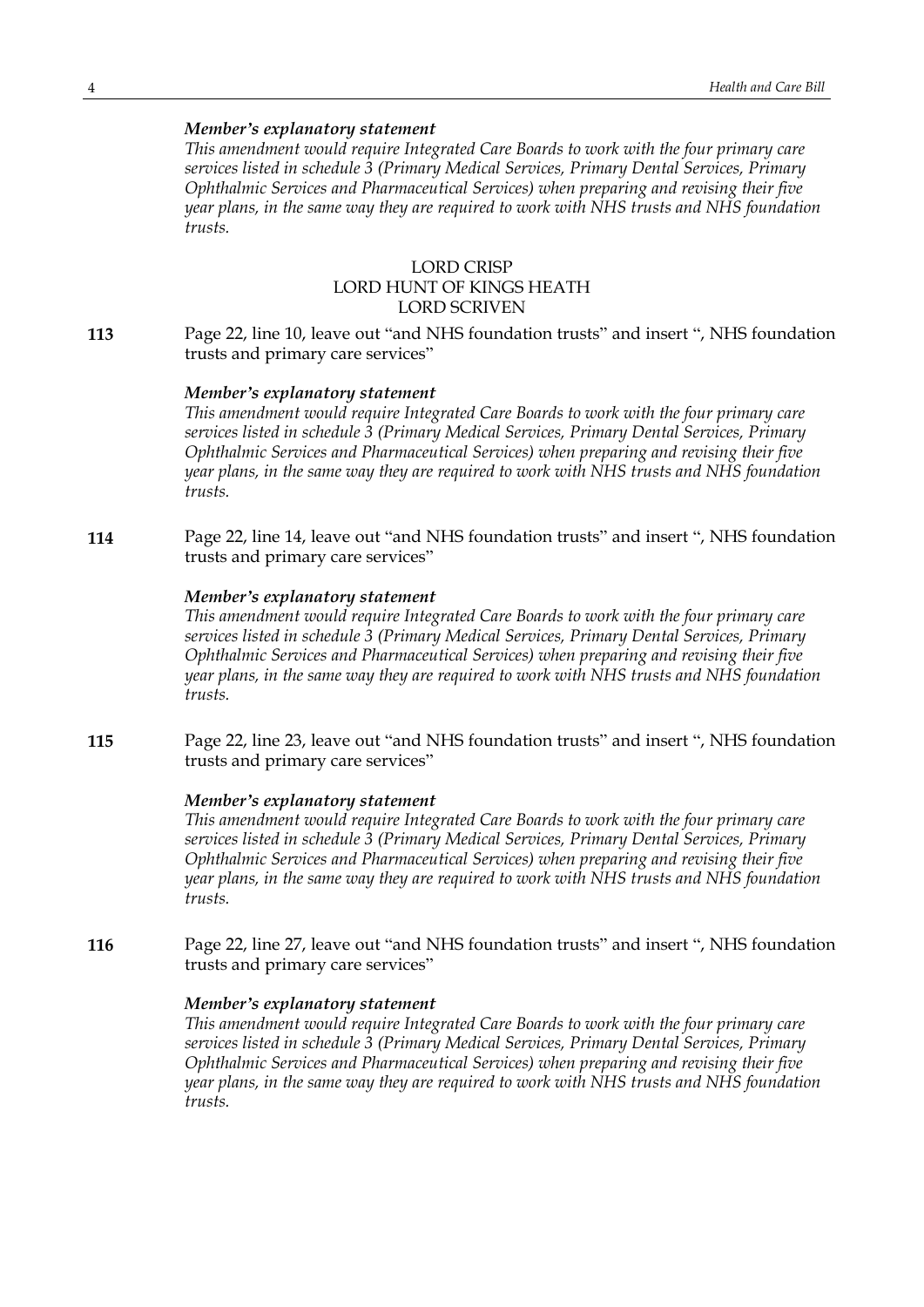# LORD HUNT OF KINGS HEATH BARONESS THORNTON LORD SCRIVEN

**117** Page 22, line 30, at end insert—

"(aa) the relevant local medical, dental, pharmaceutical and optical committees, and"

#### *Member's explanatory statement*

*This amendment would ensure that in preparing their annual strategic forward plan, the Integrated Care Board and its partner NHS trusts and NHS foundation trusts would need to consult the relevant primary care Local Representative Committees and publish an explanation of how they took account of those views when publishing their plan.*

# LORD HUNT OF KINGS HEATH BARONESS MASHAM OF ILTON LORD PATEL BARONESS THORNTON

**118** Page 22, line 31, at beginning insert "including through any relevant Healthwatch,"

#### *Member's explanatory statement*

*This is to ensure that in any consultation on the forward plan, Healthwatch should have a pivotal role in relation to consulting local people.*

#### LORD HOWARTH OF NEWPORT

**119** Page 22, line 31, at end insert ", including the voluntary, community and social enterprise sector and creative and cultural bodies."

# LORD CRISP LORD HUNT OF KINGS HEATH LORD SCRIVEN

**120** Page 22, line 32, leave out "and NHS foundation trusts" and insert ", NHS foundation trusts and primary care services"

#### *Member's explanatory statement*

*This amendment would require Integrated Care Boards to work with the four primary care services listed in schedule 3 (Primary Medical Services, Primary Dental Services, Primary Ophthalmic Services and Pharmaceutical Services) when preparing and revising their five year plans, in the same way they are required to work with NHS trusts and NHS foundation trusts.*

**121** Page 22, line 35, leave out "and NHS foundation trusts" and insert ", NHS foundation trusts and primary care services"

# *Member's explanatory statement*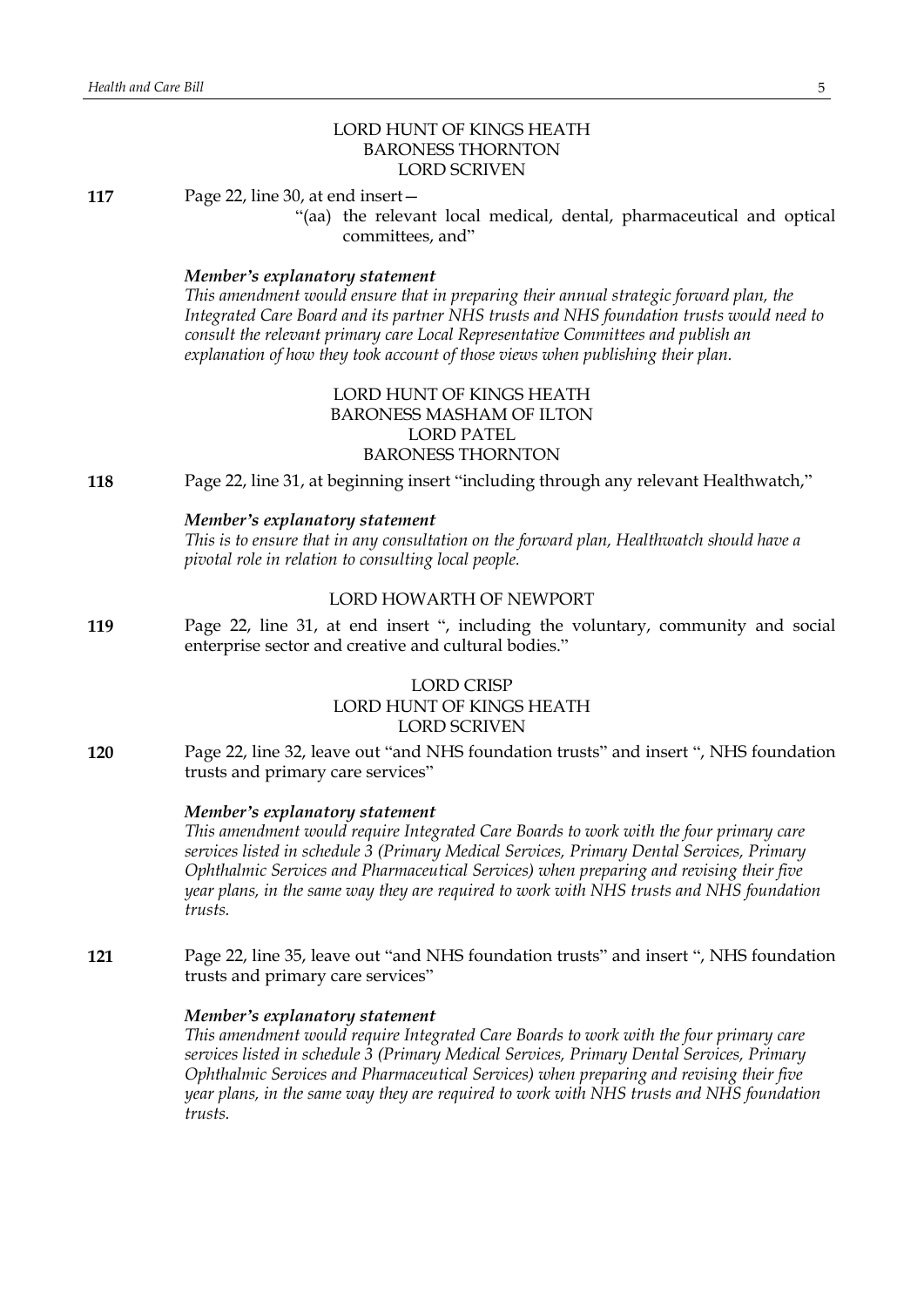**122** Page 23, line 3, leave out "and NHS foundation trusts" and insert ", NHS foundation trusts and primary care services"

# *Member's explanatory statement*

*This amendment would require Integrated Care Boards to work with the four primary care services listed in schedule 3 (Primary Medical Services, Primary Dental Services, Primary Ophthalmic Services and Pharmaceutical Services) when preparing and revising their five year plans, in the same way they are required to work with NHS trusts and NHS foundation trusts.*

**123** Page 23, line 5, leave out "and NHS foundation trusts" and insert ", NHS foundation trusts and primary care services"

# *Member's explanatory statement*

*This amendment would require Integrated Care Boards to work with the four primary care services listed in schedule 3 (Primary Medical Services, Primary Dental Services, Primary Ophthalmic Services and Pharmaceutical Services) when preparing and revising their five year plans, in the same way they are required to work with NHS trusts and NHS foundation trusts.*

**124** Page 23, line 10, leave out "and NHS foundation trusts" and insert ", NHS foundation trusts and primary care services"

# *Member's explanatory statement*

*This amendment would require Integrated Care Boards to work with the four primary care services listed in schedule 3 (Primary Medical Services, Primary Dental Services, Primary Ophthalmic Services and Pharmaceutical Services) when preparing and revising their five year plans, in the same way they are required to work with NHS trusts and NHS foundation trusts.*

**125** Page 23, line 37, leave out "and NHS foundation trusts" and insert ", NHS foundation trusts and primary care services"

#### *Member's explanatory statement*

*This amendment would require Integrated Care Boards to work with the four primary care services listed in schedule 3 (Primary Medical Services, Primary Dental Services, Primary Ophthalmic Services and Pharmaceutical Services) when preparing and revising their five year plans, in the same way they are required to work with NHS trusts and NHS foundation trusts.*

**126** Page 23, line 42, leave out "and NHS foundation trusts" and insert ", NHS foundation trusts and primary care services"

#### *Member's explanatory statement*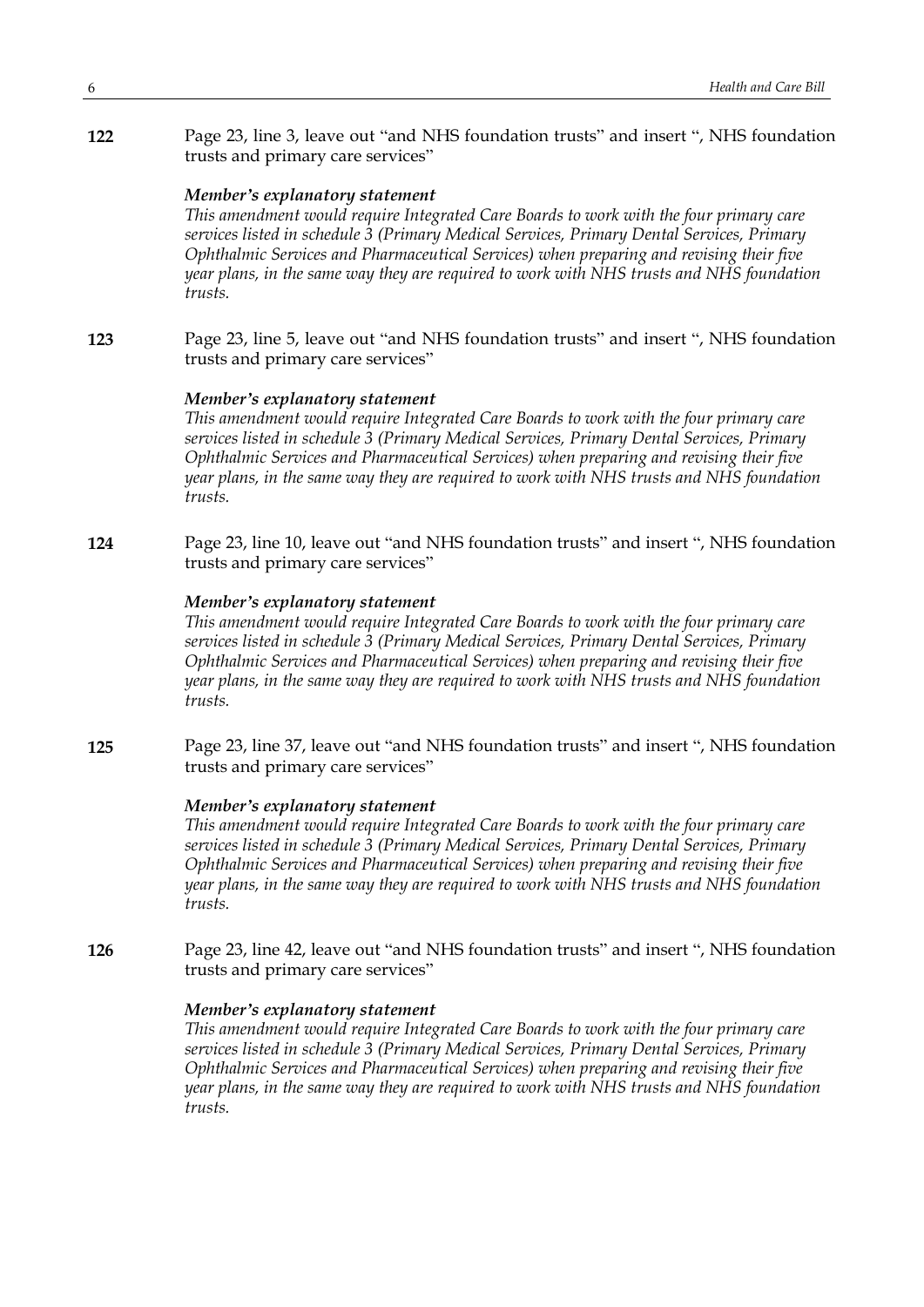**127** Page 23, line 44, leave out "and NHS foundation trusts" and insert ", NHS foundation trusts and primary care services"

#### *Member's explanatory statement*

*This amendment would require Integrated Care Boards to work with the four primary care services listed in schedule 3 (Primary Medical Services, Primary Dental Services, Primary Ophthalmic Services and Pharmaceutical Services) when preparing and revising their five year plans, in the same way they are required to work with NHS trusts and NHS foundation trusts.*

**128** Page 24, line 6, leave out "and NHS foundation trusts" and insert ", NHS foundation trusts and primary care services"

#### *Member's explanatory statement*

*This amendment would require Integrated Care Boards to work with the four primary care services listed in schedule 3 (Primary Medical Services, Primary Dental Services, Primary Ophthalmic Services and Pharmaceutical Services) when preparing and revising their five year plans, in the same way they are required to work with NHS trusts and NHS foundation trusts.*

**129** Page 24, line 8, leave out "and NHS foundation trusts" and insert ", NHS foundation trusts and primary care services"

#### *Member's explanatory statement*

*This amendment would require Integrated Care Boards to work with the four primary care services listed in schedule 3 (Primary Medical Services, Primary Dental Services, Primary Ophthalmic Services and Pharmaceutical Services) when preparing and revising their five year plans, in the same way they are required to work with NHS trusts and NHS foundation trusts.*

**130** Page 24, line 19, leave out "and NHS foundation trusts" and insert ", NHS foundation trusts and primary care services"

#### *Member's explanatory statement*

*This amendment would require Integrated Care Boards to work with the four primary care services listed in schedule 3 (Primary Medical Services, Primary Dental Services, Primary Ophthalmic Services and Pharmaceutical Services) when preparing and revising their five year plans, in the same way they are required to work with NHS trusts and NHS foundation trusts.*

**131** Page 24, line 21, leave out "and NHS foundation trusts" and insert ", NHS foundation trusts and primary care services"

#### *Member's explanatory statement*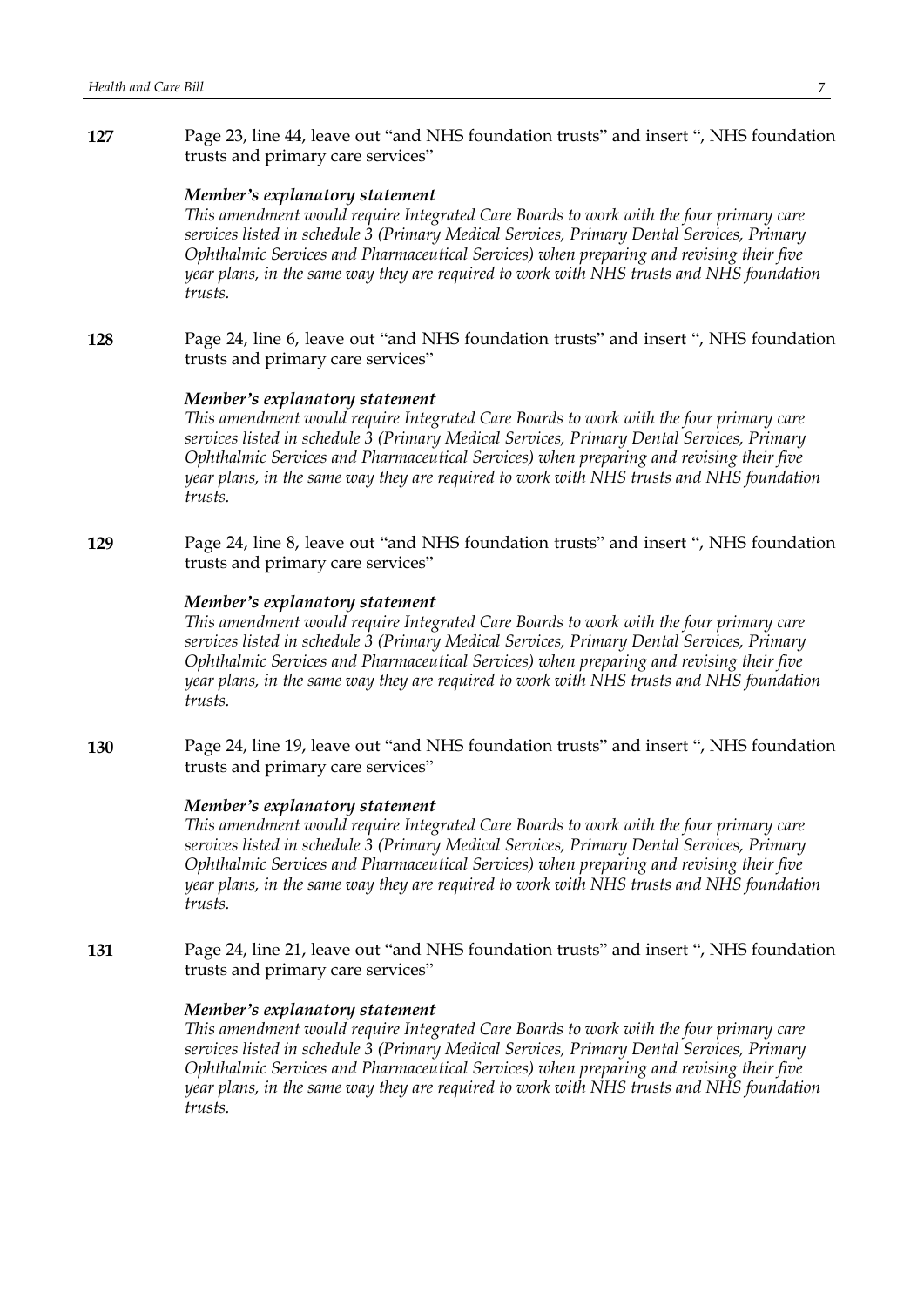**132** Page 24, line 25, leave out "and NHS foundation trusts" and insert ", NHS foundation trusts and primary care services"

#### *Member's explanatory statement*

*This amendment would require Integrated Care Boards to work with the four primary care services listed in schedule 3 (Primary Medical Services, Primary Dental Services, Primary Ophthalmic Services and Pharmaceutical Services) when preparing and revising their five year plans, in the same way they are required to work with NHS trusts and NHS foundation trusts.*

# BARONESS GREENGROSS BARONESS FINLAY OF LLANDAFF

**133** Page 24, line 35, at end insert "for all commissioned services, including NHS continuing healthcare"

# LORD HUNT OF KINGS HEATH LORD CLEMENT-JONES BARONESS CUMBERLEGE

**134** Page 24, line 40, at end insert—

"section 14Z41A (duty to promote digital transformation),"

# *Member's explanatory statement*

*The amendment would ensure that in the annual report of the integrated care board, there would be a duty to explain how the ICB has discharged its responsibility to promote digital transformation.*

# BARONESS MCINTOSH OF PICKERING

- **135** Page 25, line 6, at end insert—
	- "(d) explain what research activity the integrated care board undertook during the year, including—
		- (i) research to meet local health issues,
		- (ii) research to support national research projects, and
		- (iii) the progress of applications considered by the relevant Research Ethics Committee.
	- (2A) The annual report prepared by the Secretary of State under section 247D must include a section which reproduces, and comments on, the sections of the annual reports of each integrated care board prepared under subsection (2)(d)."

#### *Member's explanatory statement*

*This amendment would require integrated care boards to publish an account of their research activity and require the report the Secretary of State must prepare and lay before Parliament under section 247D of the National Health Service Act 2006 to include a section which reproduces, and comments on, the research activity of all ICBs.*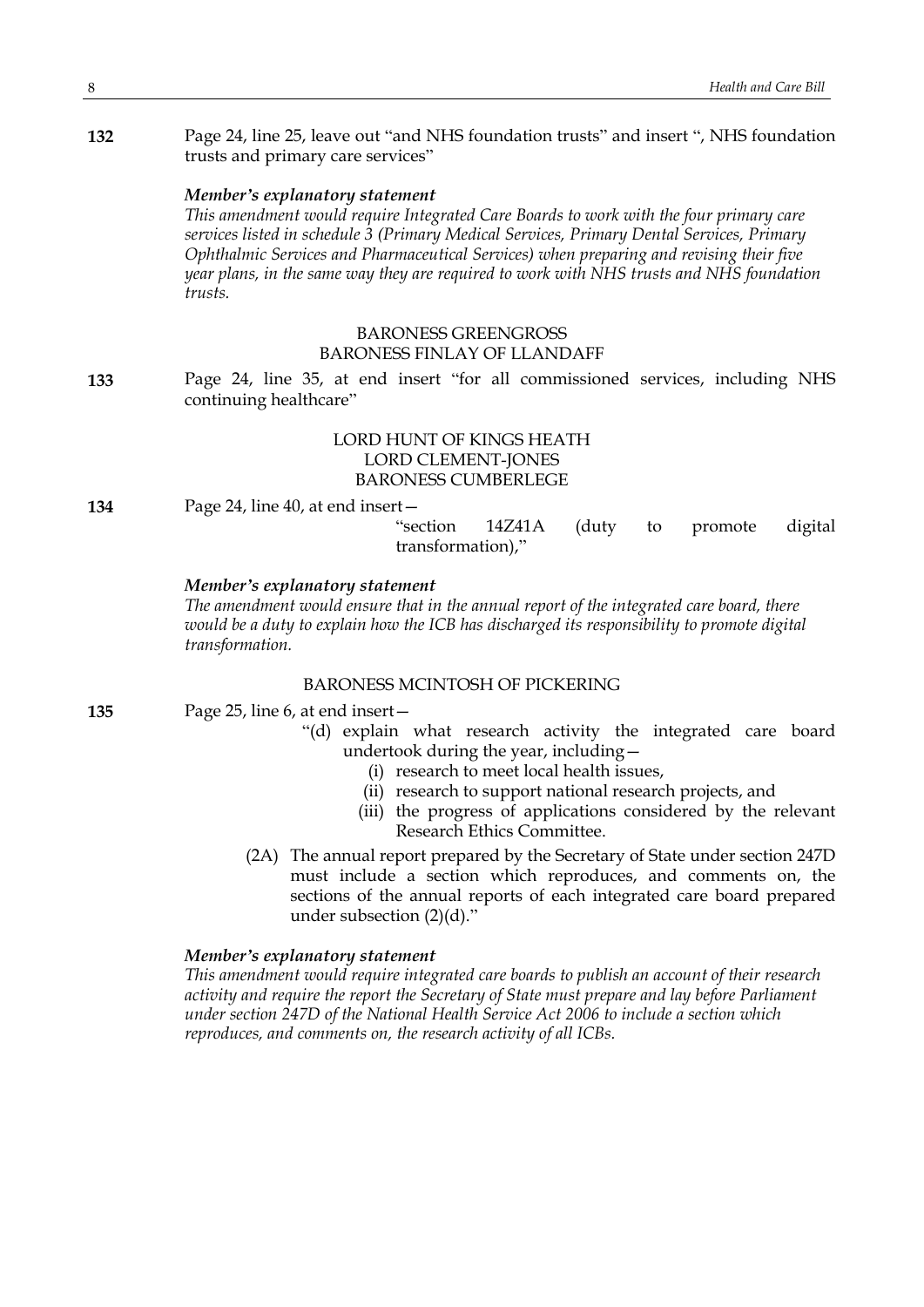# LORD STEVENS OF BIRMINGHAM BARONESS HOLLINS BARONESS MERRON BARONESS TYLER OF ENFIELD

**136** Page 25, line 6, at end insert—

"(d) state whether, and to what extent, in that year the integrated care board's revenue expenditure on mental health services increased as a proportion of its total revenue expenditure."

#### *Member's explanatory statement*

*This amendment would require each integrated care board to disclose in its annual report whether during the previous financial year its funding for mental health services grew as a share of its overall revenue expenditure.*

# LORD HOWARTH OF NEWPORT

**137** Page 25, line 8, at end insert "and the voluntary, community and social enterprise sector and creative and cultural bodies."

# BARONESS MCINTOSH OF PICKERING BARONESS TYLER OF ENFIELD BARONESS WATKINS OF TAVISTOCK BARONESS BENNETT OF MANOR CASTLE

# **138** Page 25, line 14, at end insert—

# "**14Z56A Report on assessing and meeting parity of physical and mental health outcomes**

- (1) Each integrated care board must annually set out in a report the steps it has taken to fulfil its obligations to deliver parity of esteem between physical and mental health to its local population.
- (2) The report must set out—
	- (a) the number of patients presenting with mental health conditions,
	- (b) the number of patients presenting with physical health conditions,
	- (c) the number of mental health patients waiting for initial assessment,
	- (d) the number of physical health patients waiting for initial assessment,
	- (e) the number of mental health patients waiting for treatment,
	- (f) the number of physical health patients waiting for treatment,
	- (g) the number of mental health patients receiving treatment,
	- (h) the number of physical health patients receiving treatment,
	- (i) the number of patients readmitted to mental healthcare settings, and
	- (j) the number of patients readmitted to physical health care settings.
- (3) The report must set out performance against nationally set standards in both physical and mental health.
- (4) Each year the Secretary of State must lay before Parliament a consolidated report of all the reports made by integrated care boards under this section, and make a statement to each House of Parliament on the report."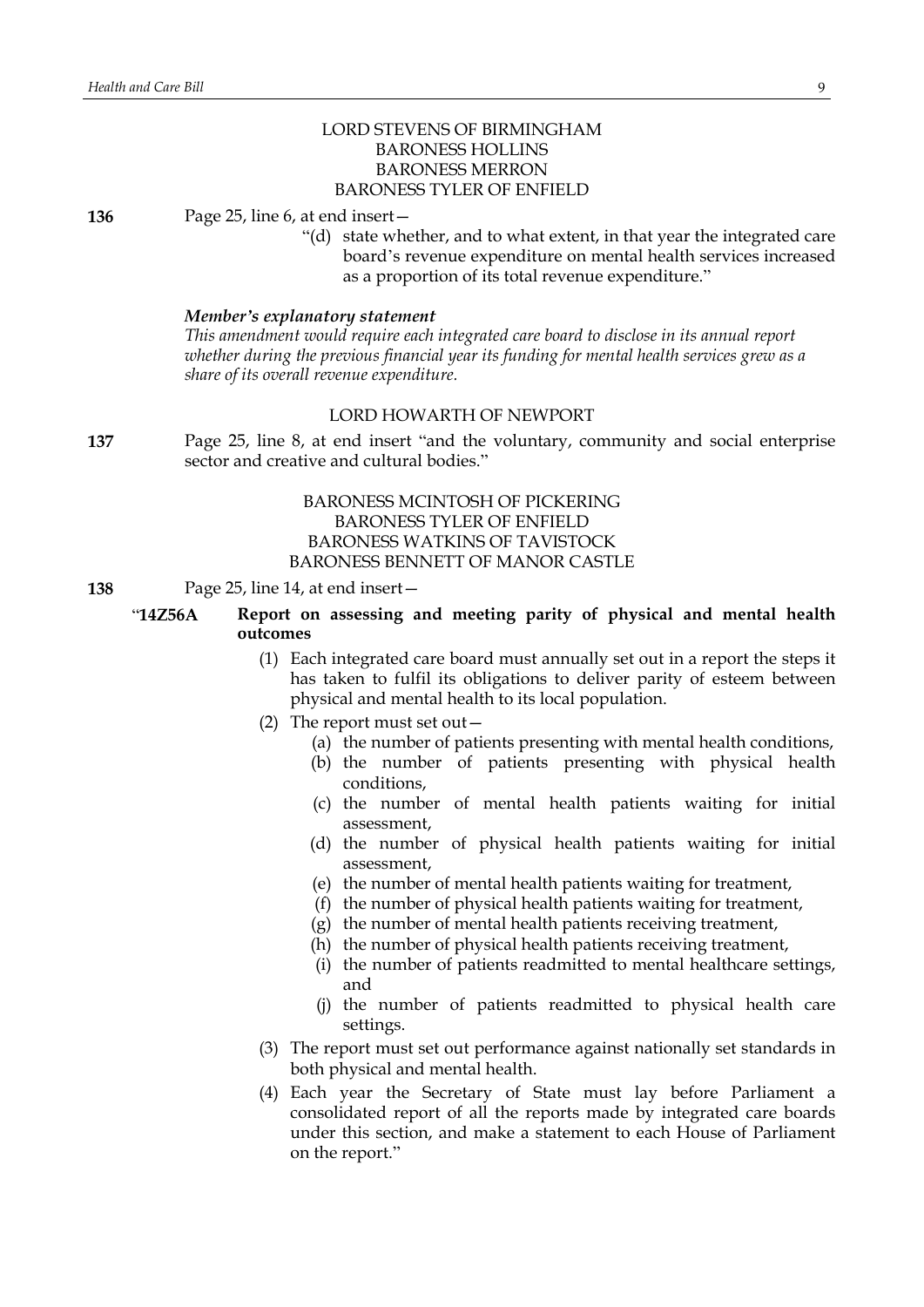*This amendment would require an ICB to report on assessing and meeting parity of physical and mental health outcomes.*

# BARONESS GREENGROSS BARONESS FINLAY OF LLANDAFF

**139** Page 25, line 18, at end insert "for all commissioned services, including NHS continuing healthcare"

# LORD HUNT OF KINGS HEATH LORD CLEMENT-JONES BARONESS CUMBERLEGE

#### **140** Page 25, line 25, at end insert—

"(ca) section 14Z41A (duty to promote digital transformation),"

## *Member's explanatory statement*

*The amendment would ensure that the integrated care board's performance assessment by NHS England would include an assessment of how well the ICB has promoted digital transformation.*

# BARONESS TYLER OF ENFIELD BARONESS FINLAY OF LLANDAFF THE LORD BISHOP OF LONDON LORD SHINKWIN

**141** Page 25, line 31, at end insert—

- "(3A) In conducting a performance assessment, NHS England must assess how well the integrated care board has identified and met the needs of children and young people aged 0-25.
	- (3B) For the purposes of carrying out the assessment in subsection (3A), NHS England must publish a national accountability framework for children and young people."

# *Member's explanatory statement*

*This amendment would require NHS England to assess how well an integrated care board has met children and young people's needs in relation to a national accountability framework they have responsibility for publishing.*

#### BARONESS WALMSLEY

**142** Page 25, line 44, at end insert—

# **"14Z57A Report on child impact assessment**

- (1) Each integrated care board must review and prepare an annual report on the impact of the changes for children and young people resulting from the Health and Care Act 2022 within two years of the passing of that Act.
- (2) The Secretary of State must prepare and publish an annual report that compares all integrated care boards' assessments of the impact on children and young people and lay the report before Parliament.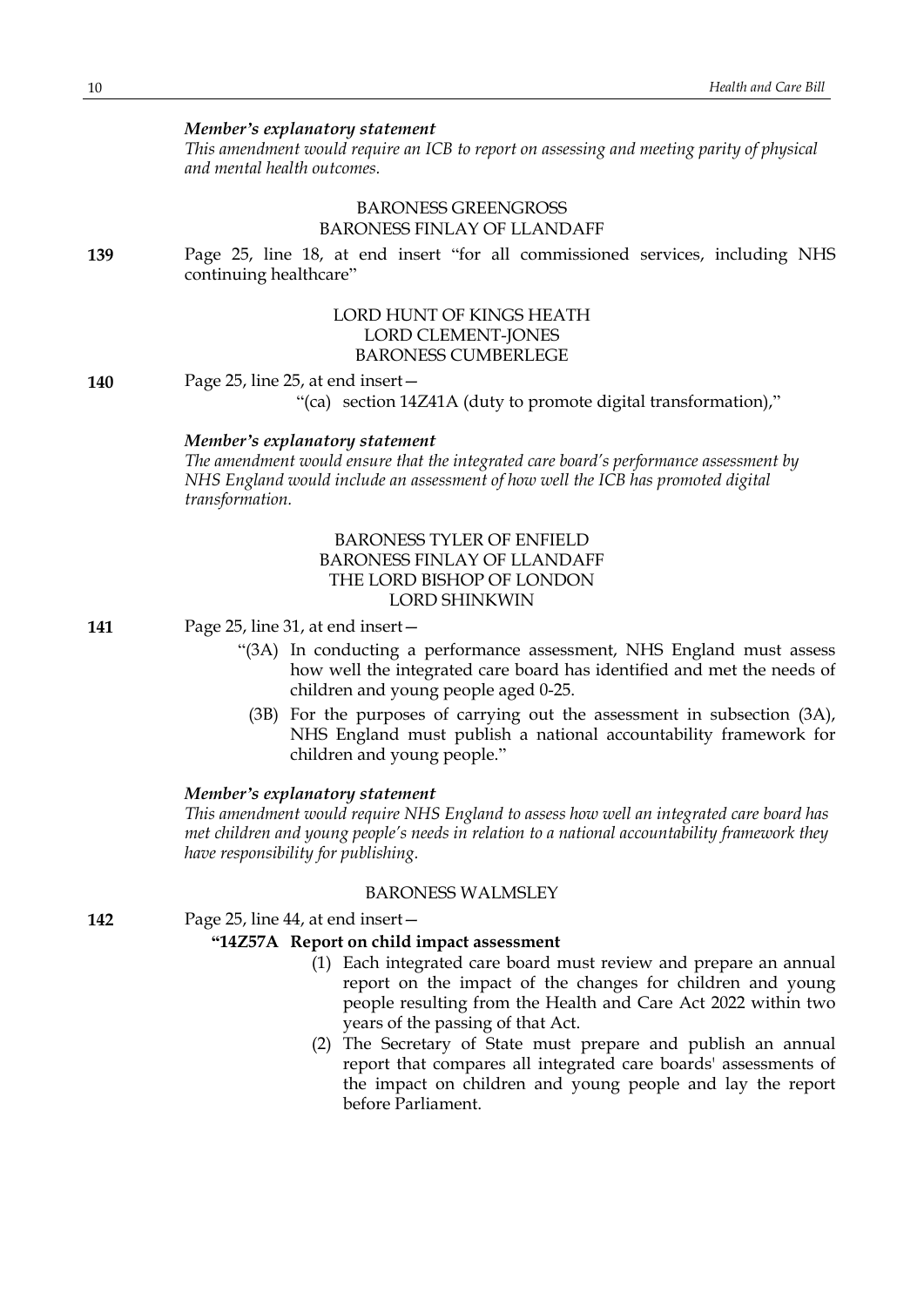#### **Clause 20** *- continued*

- (3) A Minister of the Crown must, not later than two months after the report has been laid before Parliament, make arrangements  $for -$ 
	- (a) a motion in neutral terms, to the effect that the House of Commons has considered the matter of the report mentioned in subsection (2), to be moved in that House by a Minister of the Crown, and
	- (b) a motion for the House of Lords to take note of the report to be moved in that House by a Minister of the Crown."

#### *Member's explanatory statement*

*This amendment would require Integrated Care Boards to prepare an annual report on the impact of the changes for children and young people introduced by this Act, and for the Government to organise a debate on the impact on children and young people in Parliament.*

# BARONESS FINLAY OF LLANDAFF BARONESS GREENGROSS

**143** Page 26, line 33, at end insert—

"(c) intervene by directing an integrated care board as to how it discharges its functions."

#### *Member's explanatory statement*

*This amendment, along with another amendment to Clause 20 in the name of Baroness Finlay of Llandaff, would strengthen the power that NHS England has to give directions to ICBs.*

**144** Page 27, line 2, at end insert—

"(c) intervene by directing an integrated care board as to how it discharges its functions."

#### *Member's explanatory statement*

*This amendment, along with another amendment to Clause 20 in the name of Baroness Finlay of Llandaff, would strengthen the power that NHS England has to give directions to ICBs.*

# LORD HUNT OF KINGS HEATH LORD CLEMENT-JONES BARONESS CUMBERLEGE

**145** Page 27, line 43, at end insert—

"(3) Subsections (1) and (2) do not have effect if the information involves the personal data of patients."

#### *Member's explanatory statement*

*The amendment is aimed at ensuring that the power to disclose information should exclude personal data on patients and is a probing amendment to see what purpose the Government thinks the power in the clause may be used for.*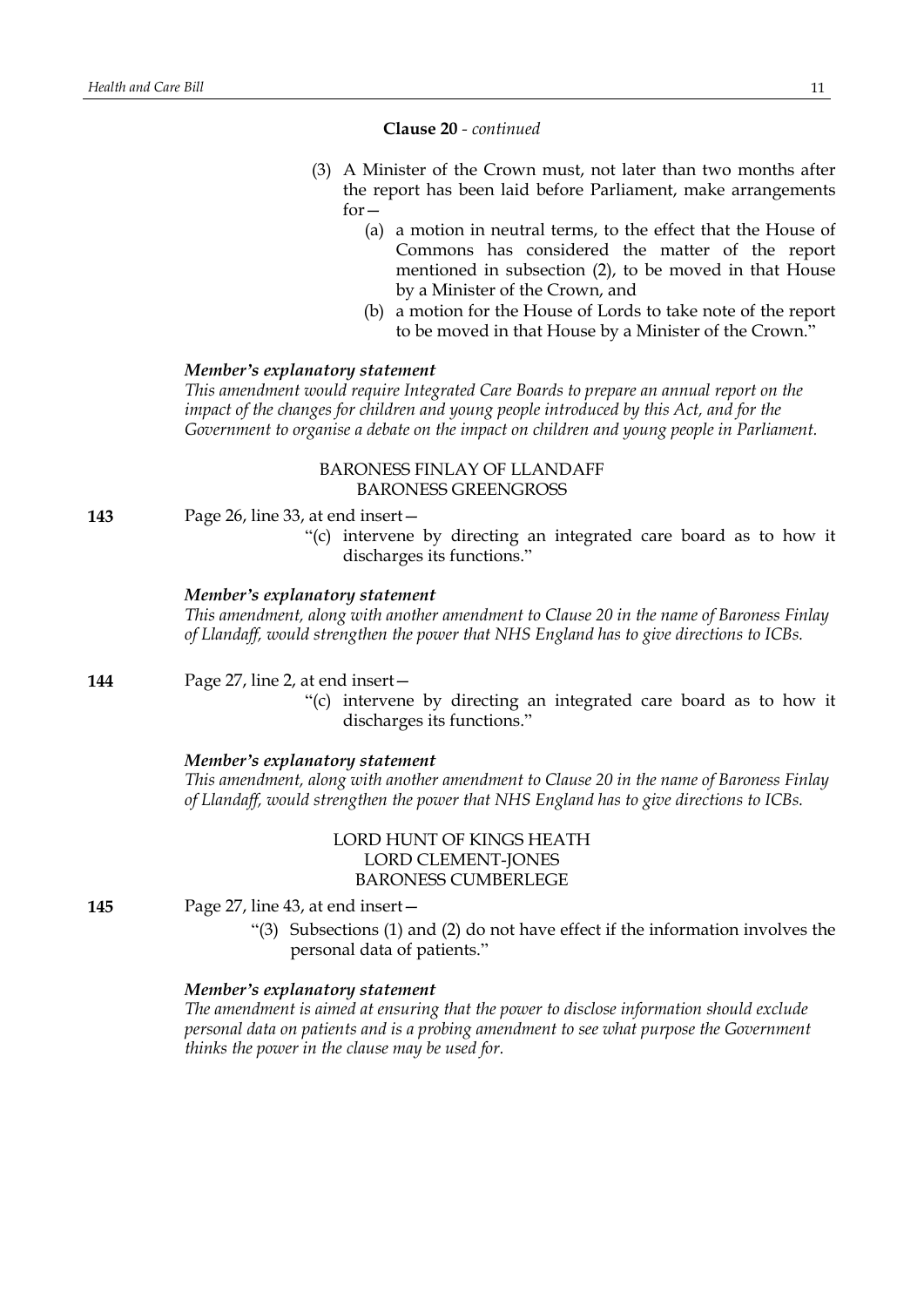# **After Clause 20**

# BARONESS MERRON LORD WARNER LORD PATEL

**146** Insert the following new Clause -

# **"Integrated care boards: workforce reporting**

- (1) Each integrated care board must publish a report on workforce levels and requirements at least once every two years.
- (2) A report under subsection (1) must include—
	- (a) an analysis of the current workforce,
	- (b) the workforce requirements to enable the Board to fulfil its duties over the following 2, 5 and 10 years, and
	- (c) any plans the Board has to close any gaps identified in workforce provision.

(3) In drawing up the report the Board must consult—

- (a) the Trusts and Foundation Trusts that provide services in its area,
- (b) providers of primary care in its area, and
- (c) the recognised trade unions."

#### *Member's explanatory statement*

*This amendment requires ICBs to report on workforce requirements.*

#### **Clause 21**

# LORD HUNT OF KINGS HEATH LORD CRISP LORD SCRIVEN

- **147** Page 29, line 19, at end insert—
	- "(ba) members appointed by each of the local medical, dental, pharmaceutical and optical Committees, and"

#### *Member's explanatory statement*

*This amendment would ensure that primary care professions would have mandated roles within Integrated Care Partnerships with a member appointed by each of the practitioner committees.*

# BARONESS WALMSLEY

**148** Page 29, line 20, at end insert "which must include one member with local responsibility for public health and at least one member who can demonstrate that they are able to represent local voluntary sector organisations."

#### *Member's explanatory statement*

*This amendment would ensure that appropriate expertise in public health and voluntary organisations is represented on the integrated partnership committee.*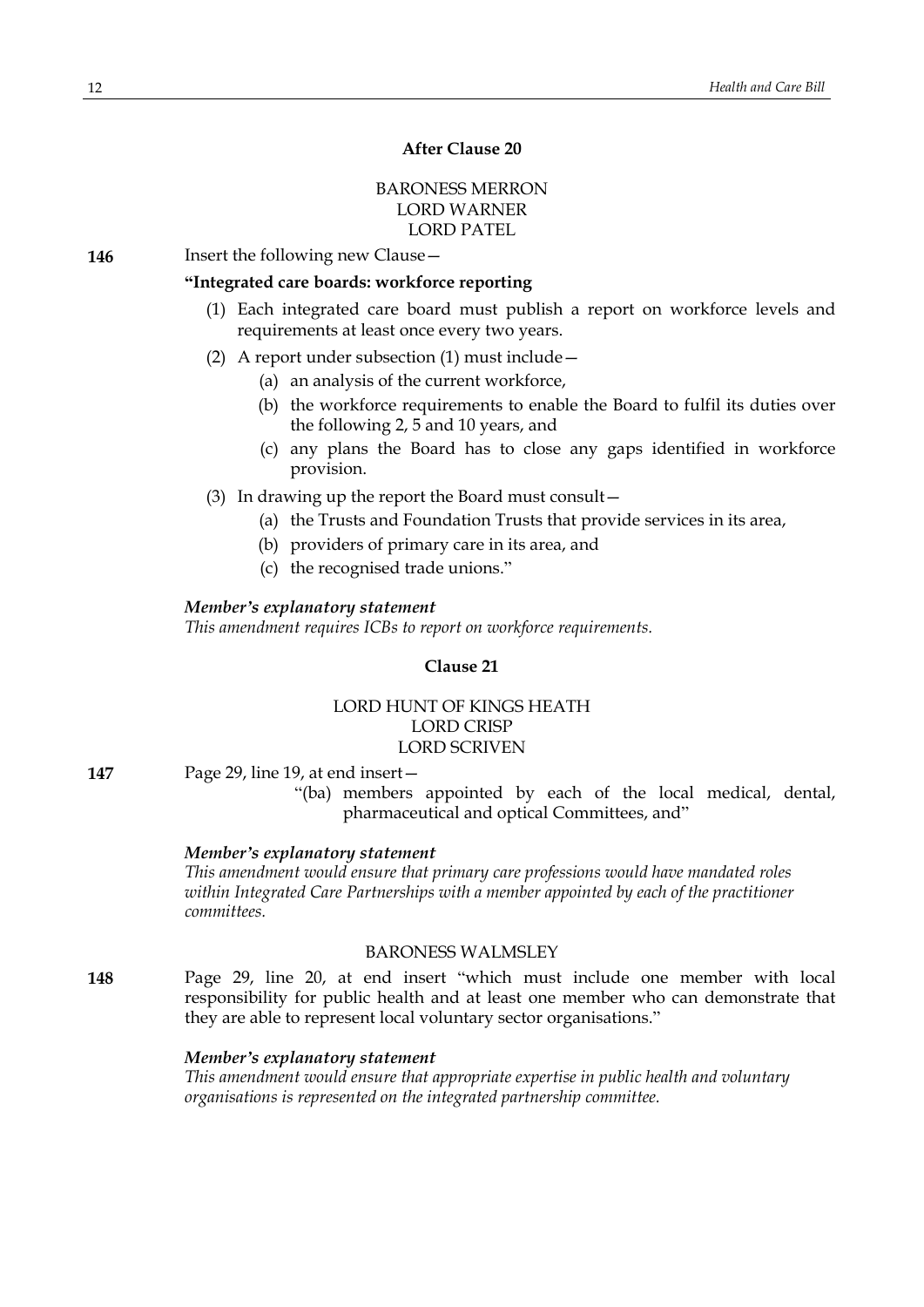# LORD HUNT OF KINGS HEATH BARONESS TYLER OF ENFIELD LORD PATEL

**149** Page 29, line 20, at end insert—

"(2A) An integrated care partnership shall include a representative of Healthwatch, jointly nominated from the local Healthwatch whose areas coincide with, or include the whole or any part of, the integrated care system, and approved by Healthwatch England."

#### *Member's explanatory statement*

*The amendment ensures that ICPs have a Healthwatch nominee in membership.*

#### LORD DAVIES OF BRIXTON

**150** Page 29, line 22, at end insert—

"(4) A member of the integrated care partnership may not work for, be the representative of, or hold financial interest in, any private company delivering or seeking to deliver health and care services or services supporting the health and care sector or producing, or seeking to produce, health and care products, with the exception of a company of general practitioners."

# *Member's explanatory statement*

*This amendment seeks to ensure that Integrated Care Partnerships are made up wholly of representatives from public sector organisations, with the exception of GPs, and that private companies are not represented on them.*

# BARONESS TYLER OF ENFIELD BARONESS FINLAY OF LLANDAFF LORD FARMER LORD SHINKWIN

**151** Page 29, line 30, at end insert—

"(1A) In preparing a strategy under this section, an integrated care partnership must include specific consideration of how it will meet the needs of children and young people aged 0-25."

# *Member's explanatory statement*

*This amendment would require an integrated care partnership to specifically consider the needs of babies, children and young people when developing its strategy.*

# LORD YOUNG OF COOKHAM LORD SHIPLEY BARONESS ARMSTRONG OF HILL TOP BARONESS NEUBERGER

**152** Page 29, line 40, at end insert—

"(c) the need to improve health outcomes for Inclusion Health populations"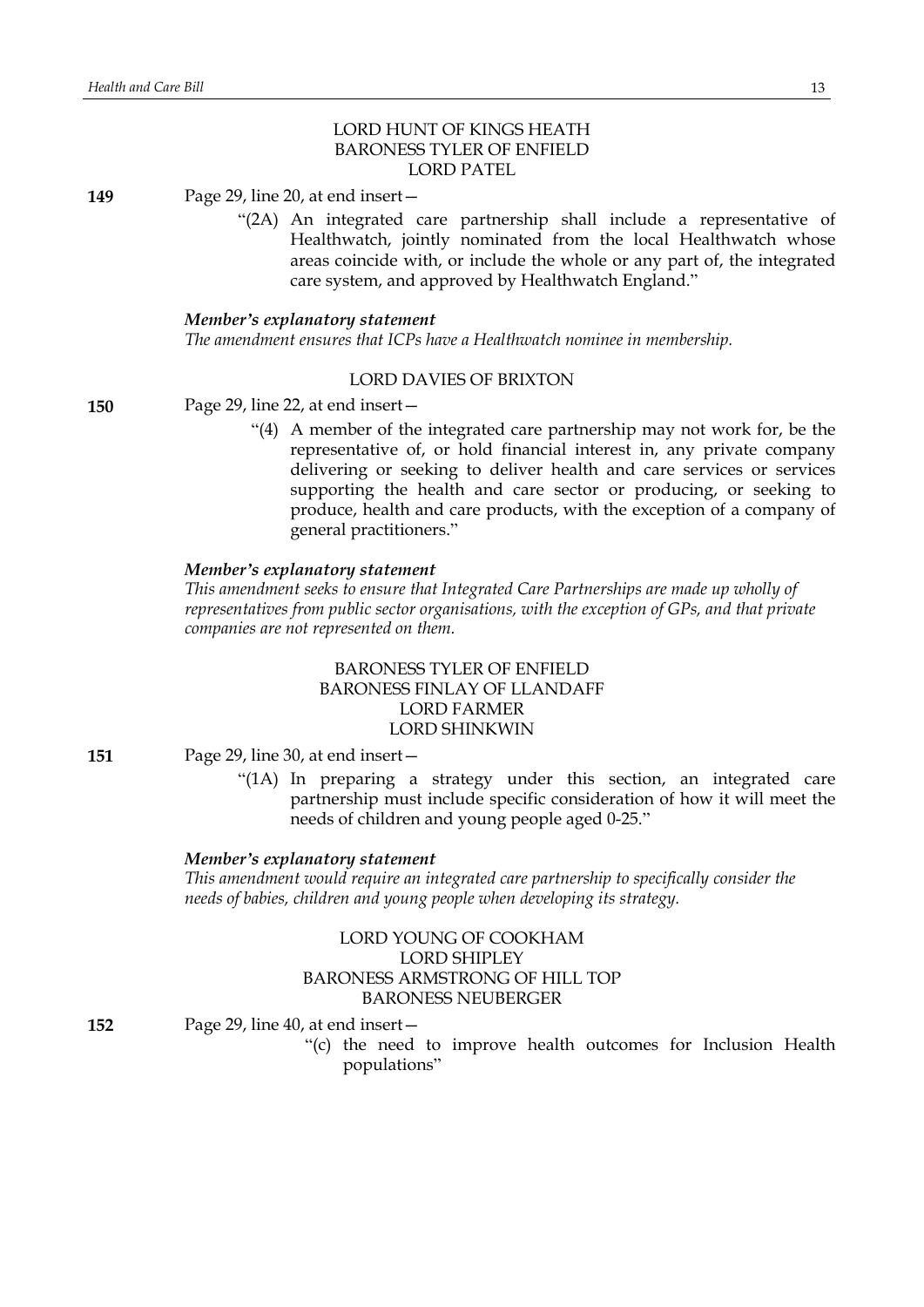*This amendment requires an Integrated Care Partnership, when preparing an Integrated Care Strategy, to have due regard to the need to improve health outcomes for Inclusion Health populations as well as the current proposed requirements to have due regard to the NHS Mandate and DHSC Guidance.*

# BARONESS HAYMAN BARONESS YOUNG OF OLD SCONE LORD STEVENS OF BIRMINGHAM LORD PRIOR OF BRAMPTON

#### **153** Page 29, line 40, at end insert—

"(c) compliance with the duty imposed by section 1 of the Climate Change Act 2008 (UK net zero emissions target), adaptation to climate change, and meeting other environmental goals (such as restoration or enhancement of the natural environment)."

#### *Member's explanatory statement*

*The purpose of this amendment is to include climate and environment in those matters which an ICP must have regard to.*

# LORD FARMER

**154** Page 30, line 1, leave out "may" and insert "must"

#### *Member's explanatory statement*

*This amendment and others to Clause 21 and Schedule 4 in the name of Lord Farmer would specify that integrated care partnerships consider how to integrate family help services into the provision of health and social care services, as relationships are recognised by research as a 'health asset'. 'Family help' is defined in accordance with the Independent Care Review's starting definition. 'Family hubs' are named as key potential sites for delivering integrated paediatric health and family help.*

**155** Page 30, line 3, after "area" insert ", and specifically family help services including through family hubs,"

#### *Member's explanatory statement*

*This amendment and others to Clause 21 and Schedule 4 in the name of Lord Farmer would specify that integrated care partnerships consider how to integrate family help services into the provision of health and social care services, as relationships are recognised by research as a 'health asset'. 'Family help' is defined in accordance with the Independent Care Review's starting definition. 'Family hubs' are named as key potential sites for delivering integrated paediatric health and family help.*

# LORD YOUNG OF COOKHAM LORD SHIPLEY BARONESS WATKINS OF TAVISTOCK BARONESS NEUBERGER

**156** Page 30, line 4, after "services" insert ", housing"

# *Member's explanatory statement*

*This amendment enables an Integrated Care Partnership to include in its Integrated Care Strategy integration arrangements with housing as well as health and social care services.*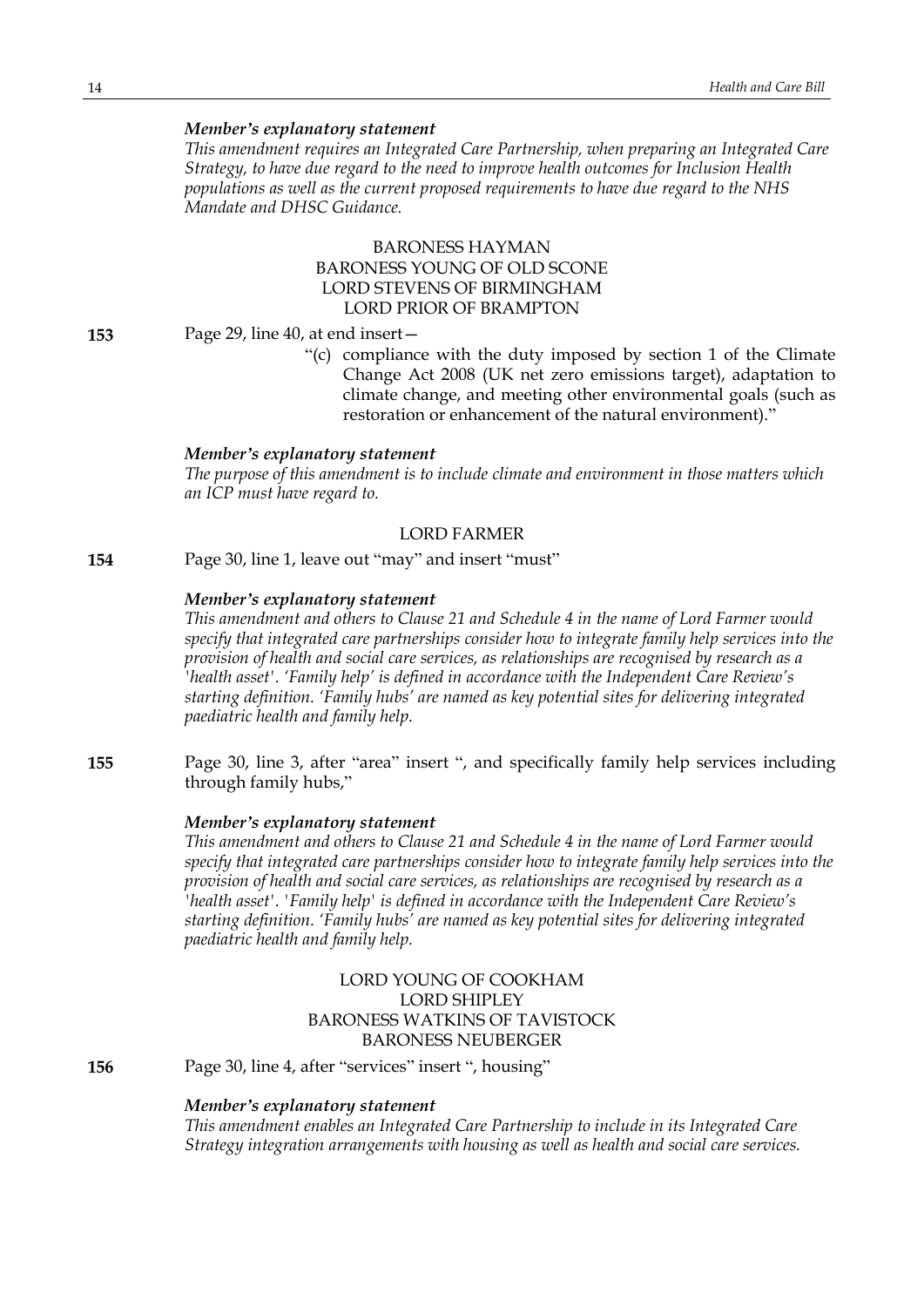# LORD YOUNG OF COOKHAM LORD SHIPLEY BARONESS NEUBERGER

**157** Page 30, line 28, at end insert—

"(d) "Inclusion Health populations" are identifiable groups who experience social exclusion and elevated levels of morbidity and mortality when compared to otherwise equivalent groups."

#### *Member's explanatory statement*

*This amendment defines Inclusion Health populations for the purpose of the amendment to Clause 21(4) at page 29, line 40.*

#### LORD FARMER

**158** Page 30, line 28, at end insert—

- "(d) "family help" means services which improve children's lives through supporting the family unit and strengthening family relationships to enable children to thrive and keep families together;
- (e) "family hubs" has the same meaning as in paragraph 9 of Schedule 2 to the Children Act 1989, as amended by this Act."

# *Member's explanatory statement*

*This amendment and others to Clause 21 and Schedule 4 in the name of Lord Farmer would specify that integrated care partnerships consider how to integrate family help services into the provision of health and social care services, as relationships are recognised by research as a 'health asset'. 'Family help' is defined in accordance with the Independent Care Review's starting definition. 'Family hubs' are named as key potential sites for delivering integrated paediatric health and family help.*

#### BARONESS WHEELER

**159** Page 31, line 43, at end insert—

"(3) The Secretary of State must by regulations make provision for a procedure to be followed should an integrated care partnership believe that an integrated care board has failed in its duty under this section.""

#### *Member's explanatory statement*

*This amendment would require the Secretary of State to establish a procedure for the resolution of any dispute between an integrated care partnership and an integrated care board, concerning the implementation of a strategy produced by the integrated care partnership.*

#### **Clause 22**

# LORD MAWSON BARONESS CUMBERLEGE LORD CLEMENT-JONES BARONESS ANDREWS

**159A** Page 32, line 29, at end insert—

**"223CZA Financial duties of NHS England: the principle of subsidiarity**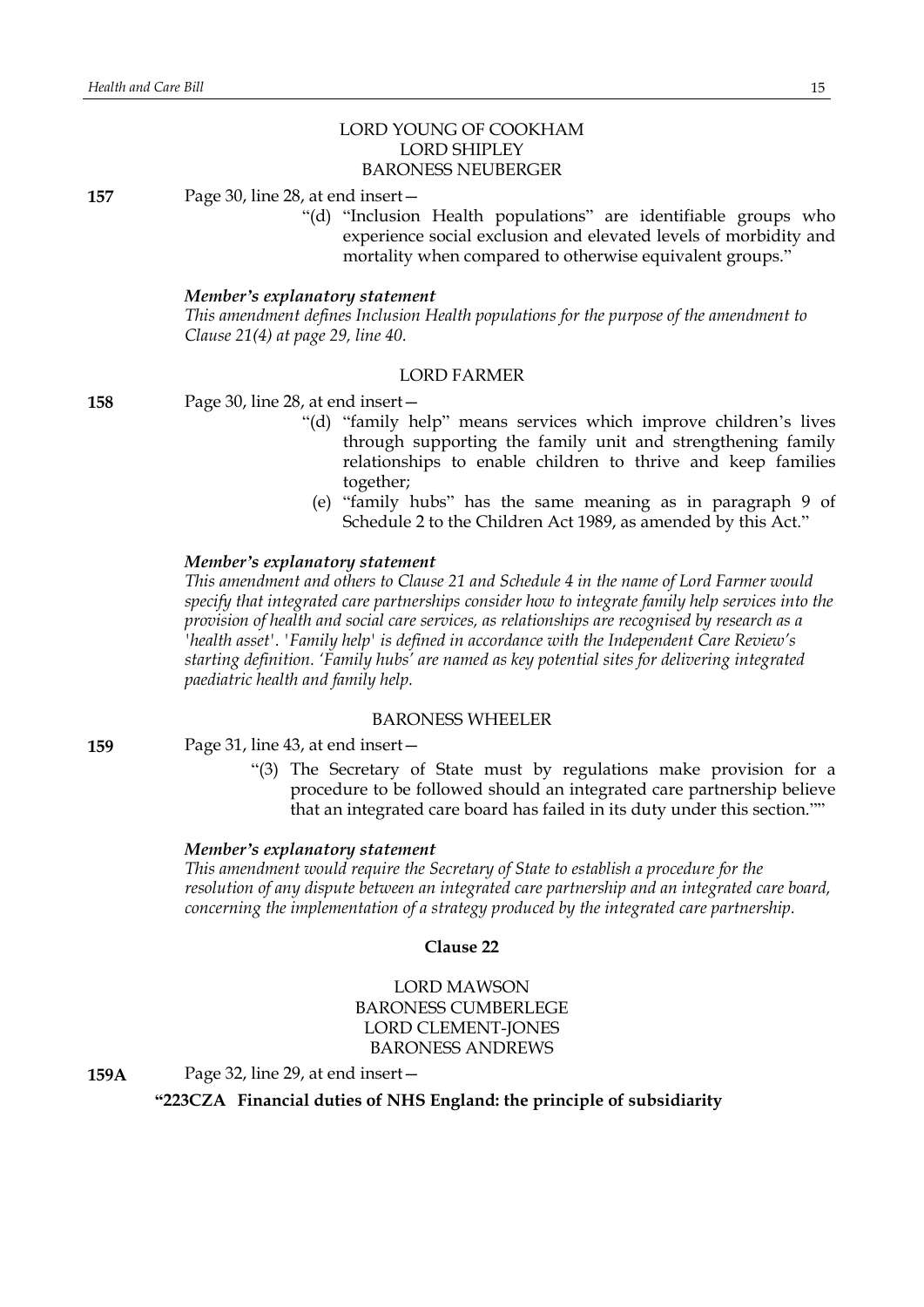# **Clause 22** *- continued*

- (1) NHS England must exercise its functions in accordance with the principle of subsidiarity, and must promote the principle throughout the integrated care system in particular by ensuring that integrated care boards observe the principle.
- (2) The principle of subsidiarity is that responsibility for deciding how and where to use resources is as far as possible to be delegated to local areas in order to meet local needs and to promote local groups working collaboratively.
- (3) In doing so, the process and timing of procurement should take account of the benefits of long-term relationships and stable partnerships in delivering sustainable integrated solutions to local health issues."

# **After Clause 22**

# LORD HUNT OF KINGS HEATH LORD CLEMENT-JONES BARONESS CUMBERLEGE

**160** Insert the following new Clause—

# **"Capital spend on digital transformation**

The Secretary of State must by order specify that a minimum proportion of 5% of total spend per organisation is to be allocated for funding of digital transformation by NHS England, each Integrated Care Board, NHS Trust and NHS Foundation Trust."

#### *Member's explanatory statement*

*The amendment is designed to ensure that capital spending on digital transformation is ringfenced to ensure no diversion from other activities.*

#### **Clause 26**

# BARONESS GREENGROSS BARONESS FINLAY OF LLANDAFF

| 161 |  |  |  | Page 37, line 12, after "care" insert "including NHS continuing healthcare" |
|-----|--|--|--|-----------------------------------------------------------------------------|
|-----|--|--|--|-----------------------------------------------------------------------------|

# BARONESS TYLER OF ENFIELD BARONESS FINLAY OF LLANDAFF

- **162** Page 37, line 22, at end insert—
	- "(1A) The Commission must also conduct reviews of the provision of relevant health care, and children's social care, within the area of each integrated care board.
		- (1B) In conducting reviews under subsection (1A) the Commission must plan reviews jointly with Ofsted."

# *Member's explanatory statement*

*This amendment would require the Care Quality Commission to work jointly with Ofsted to plan and conduct reviews into the provision of health and children's social care in integrated care board areas.*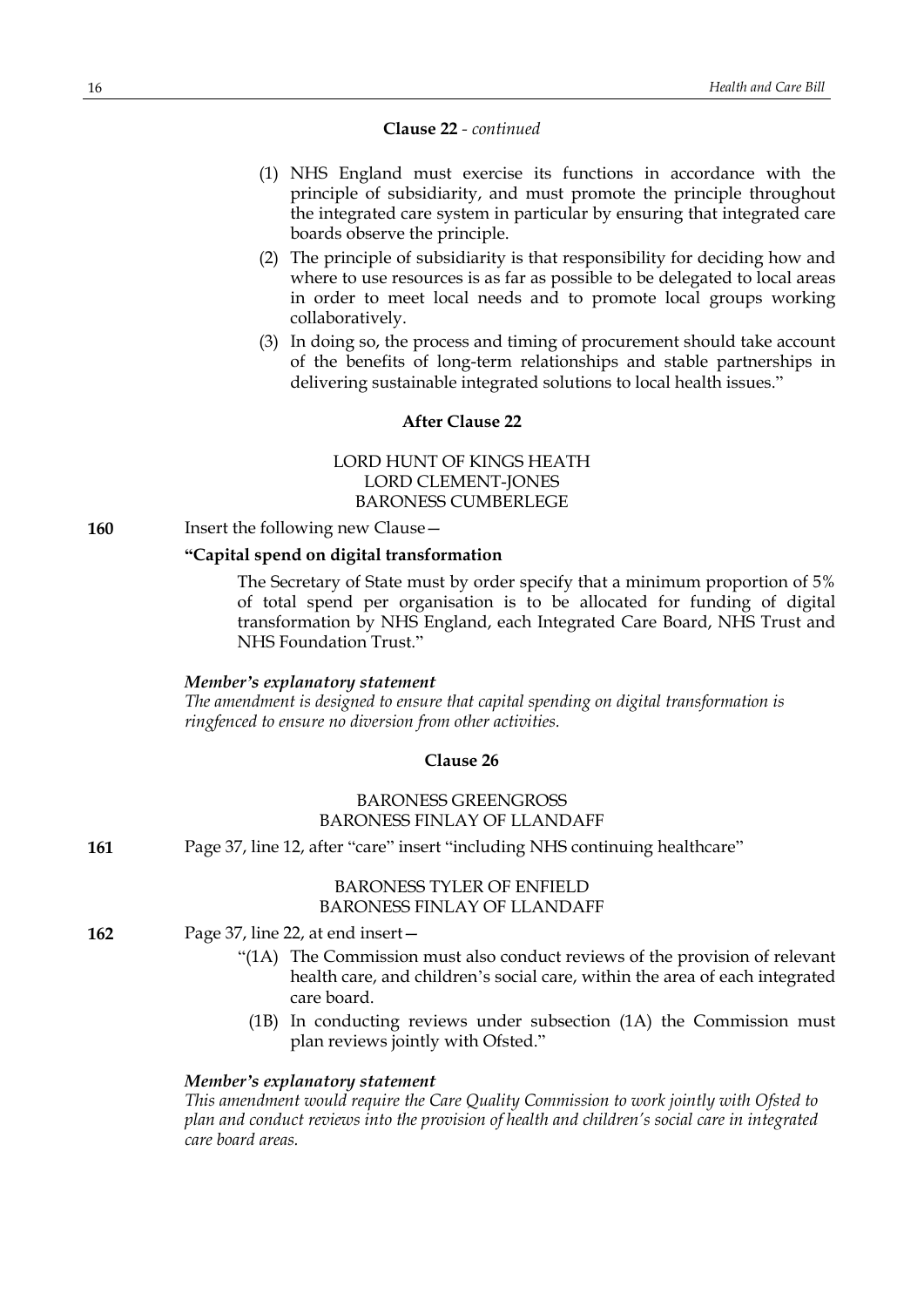#### LORD LANSLEY

#### **162A** Page 37, leave out lines 23 to 30

#### *Member's explanatory statement*

*This amendment, along with another to this Clause, would remove the power of the Secretary of State to set, and from time to time revise, objectives and priorities for the CQC, but would require the CQC to consult the Secretary of State when it revises indicators of quality for the purposes of assessments under subsection (4).*

# BARONESS FINLAY OF LLANDAFF BARONESS FRASER OF CRAIGMADDIE LORD PATEL

**163** Page 37, line 30, at end insert ", including compliance with NICE guidelines to be stipulated in the NHS mandate."

#### *Member's explanatory statement*

*This amendment would require NICE to include in inspections a review of compliance with key NICE guidelines as specified in the NHS Mandate, to ensure equitable access to technologies and treatment pathways.*

#### BARONESS WHEELER LORD SHARKEY

**164** Page 37, line 35, at end insert—

- "(4A) The indicators of quality set by the Commission under subsection (4) must include—
	- (a) whether national standards in the care of people with rare and less common conditions are being met;
	- (b) whether the views of patients with rare and less common conditions are being represented;
	- (c) whether people with rare and less common conditions have access to a named clinical nurse specialist."

#### *Member's explanatory statement*

*This amendment would require integrated care boards to be assessed by the Care Quality Commission on the provision of care for people with rare and less common conditions, in particular.*

#### LORD LANSLEY

**164A** Page 37, leave out lines 36 and 37 and insert—

- "(5) Before doing so, the Commission—
	- (a) must consult the Secretary of State and such other persons, or other persons of such a description, as may be prescribed, and
	- (b) may also consult such other persons as it considers appropriate."

#### *Member's explanatory statement*

*This amendment, along with another to this Clause, would remove the power of the Secretary of State to set, and from time to time revise, objectives and priorities for the CQC, but would require the CQC to consult the Secretary of State when it revises indicators of quality for the purposes of assessments under subsection (4).*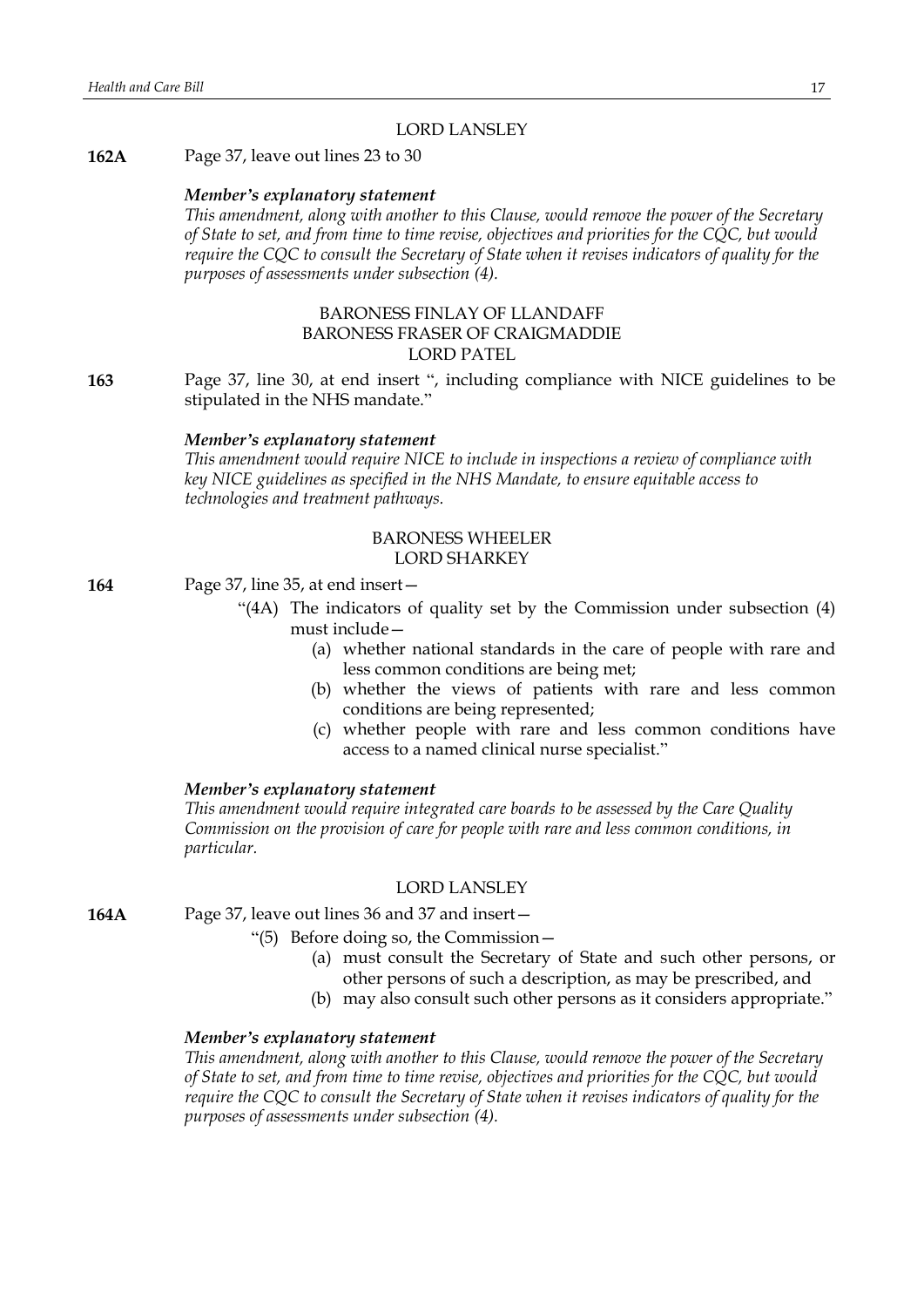# **After Clause 27**

# LORD HUNT OF KINGS HEATH BARONESS TYLER OF ENFIELD BARONESS THORNTON

**165** Insert the following new Clause—

#### **"Place based integrated care and Primary Care Commissioning Boards**

- (1) Each place based integrated care board is to be established by regulations made by the Secretary of State for an area within an integrated care board.
- (2) An order establishing a place based integrated care board must provide for the constitution of the board.
- (3) Before making, varying or revoking an order under this section, the Secretary of State must consult—
	- (a) the integrated care board in which the place based integrated care committee is intended to operate;
	- (b) the relevant local authority or local authorities;
	- (c) the integrated care partnership in which the place based integrated care committee is intended to operate;
	- (d) the local healthwatch organisations whose areas coincide with or fall wholly or partly within the proposed area of the place based integrated care board; and
	- (e) members of the public living within the proposed area of the place based integrated care board.
- (4) The place based integrated care board may arrange under a scheme of delegation from the integrated care board for the provision of such services or facilities it considers appropriate for the purposes of the health service that relate to securing the improvement—
	- (a) in the physical and mental health of the people for whom it has responsibility, or
	- (b) in the prevention, diagnosis and treatment in these people.
- (5) In imposing financial requirements on integrated care boards under Section 223GB of the National Health Service Act 2006, NHS England may give additional directions in respect of placed based integrated care committees.
- (6) Integrated care boards may give place based integrated care board directions as to any of the functions to which it has given delegated functions.
- (7) The Schedule to the Public Bodies (Admission to Meetings) Act 1960 (bodies to which that Act applies) shall be amended as follows.
- (8) After paragraph 1(k), there shall be added the following sub-paragraph— "(l) Place Based Integrated Care Boards.""

#### *Member's explanatory statement*

*It's likely that ICBs will set up place based entities which may take many of the key commissioning decisions at the local/Constituency level. This amendment puts place based integrated boards on a statutory basis and subject to Parliamentary oversight and meeting in public.*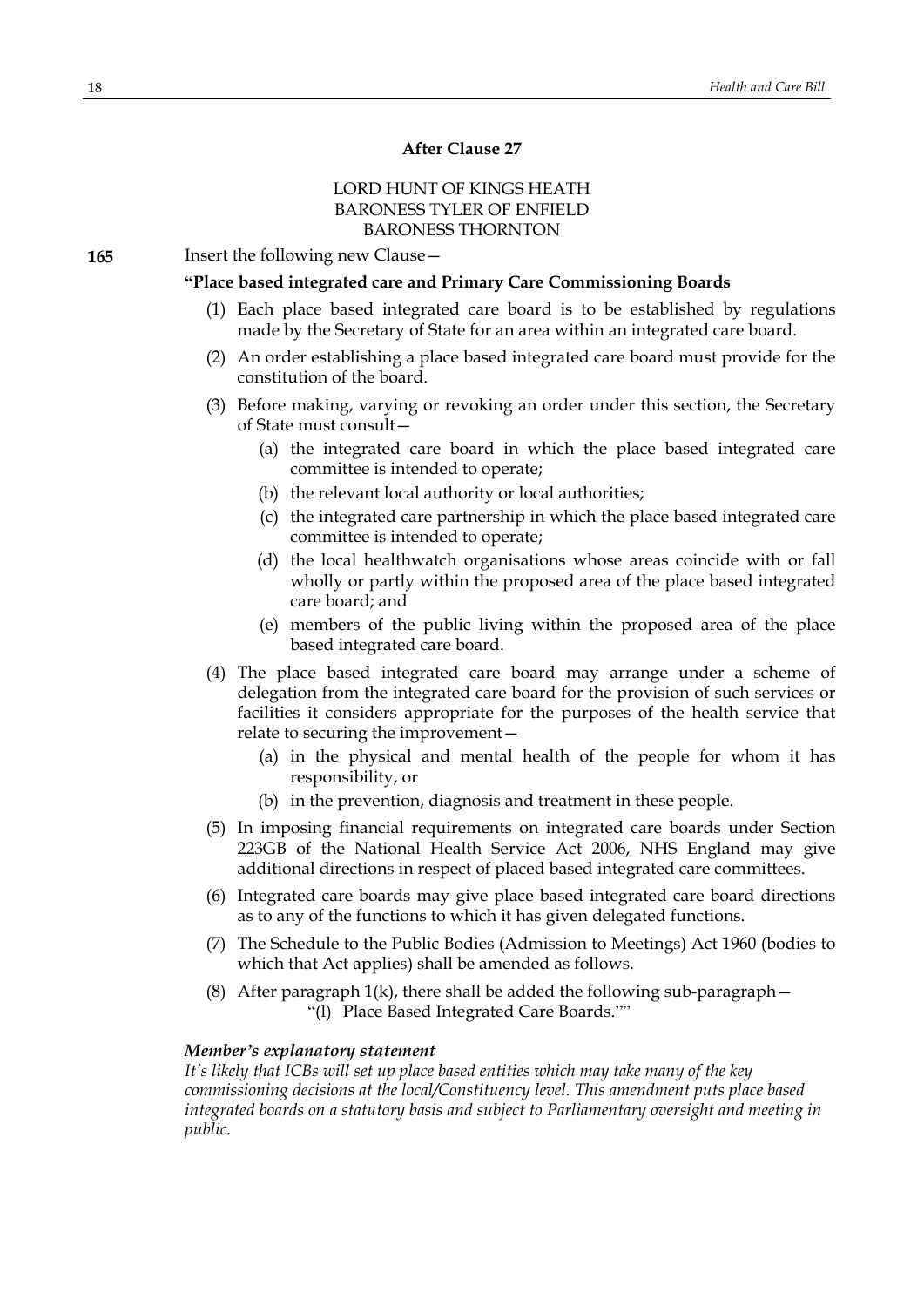# LORD HUNT OF KINGS HEATH BARONESS THORNTON BARONESS WALMSLEY BARONESS BENNETT OF MANOR CASTLE

**166** Insert the following new Clause -

#### **"Provider Network Boards**

- (1) A Provider Network Board has the function of arranging for the provision of services delegated to it by integrated care boards.
- (2) Each place based Provider Network Board is to be established by regulations made by the Secretary of State for an area within an integrated care board.
- (3) An order establishing a Provider Network Board must provide for the constitution of the board.
- (4) Before making, varying or revoking an order under this section, the Secretary of State must consult—
	- (a) the integrated care board in which the Provider Network Board is intended to operate;
	- (b) the relevant local authority or local authorities;
	- (c) the integrated care partnership in which the Provider Network Board is intended to operate;
	- (d) the local Healthwatch organisations whose areas coincide with or fall wholly or partly within the proposed area of the place based integrated care board;
	- (e) members of the public living within the proposed area of the place based integrated care board.
- (5) The Provider Network Board may arrange under a scheme of delegation from the integrated care board for the provision of such services or facilities it considers appropriate for the purposes of the health service that relate to securing the improvement—
	- (a) in the physical and mental health of the people for whom it has responsibility, or
	- (b) in the prevention, diagnosis and treatment in these people.
- (6) In imposing financial requirements on integrated care boards under Section 223GB of the National Health Act 2006, NHS England may give additional directions in respect of Provider Network Boards.
- (7) Integrated care boards may give Provider Network Boards such directions as to any of the functions to which it has given delegated functions.
- (8) The Schedule to the Public Bodies (Admission to Meetings) Act 1960 (bodies to which that Act applies) shall be amended as follows.
- (9) After paragraph  $1(k)$ , there shall be added the following sub-paragraph  $-$ "(l) Provider Network Boards.""

# *Member's explanatory statement*

*Provider networks are likely to exercise considerable influence under the new arrangements being brought in under this Bill. The amendment puts provider Networks on a statutory basis and subject to Parliamentary oversight and a requirement to meet in public.*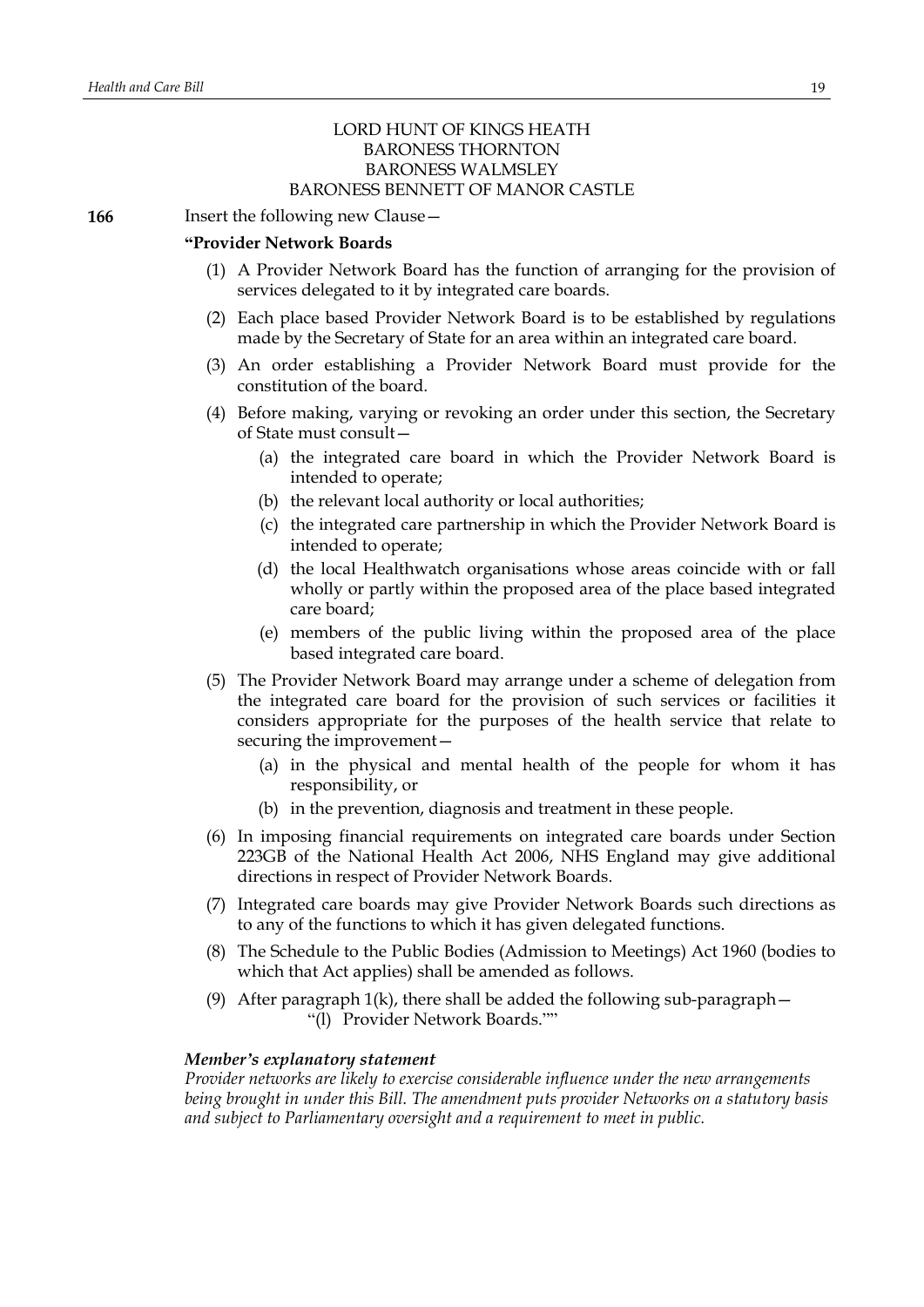# **Schedule 4**

# LORD FARMER BARONESS DEECH

**167** Page 160, line 34, at end insert—

"37 In Schedule 2, leave out paragraph 9 and insert—

- "9 (1) Every local authority shall provide family hubs with regard to local needs in relation to children and families within their area.
	- (2) "Family hub" means an access point at which any of the persons mentioned in sub-paragraph (3) may—
		- (a) access advice, guidance, counselling or paediatric health services, and
		- (b) access occupational, social, cultural or recreational activities;
	- (3) The persons are—
		- (a) a child;
		- (b) a child's parents;
		- (c) any person who is not a parent of a child but who has parental responsibility for a child;
		- (d) any other person who is looking after a child or who is related to a child.""

#### *Member's explanatory statement*

*This amendment would update the 1989 Children Act's description of a family centre to represent how these have evolved in the last 30 years.*

#### **Before Clause 35**

#### BARONESS BENNETT OF MANOR CASTLE

**168** Insert the following new Clause—

#### **"Secretary of State's duty to promote health service**

- (1) The National Health Service Act 2006 is amended as follows.
- (2) For section 1 (Secretary of State's duty to promote comprehensive health service) substitute the following—

# **"Secretary of State's duty to promote health service**

- (1) The Secretary of State must continue the promotion in England of a comprehensive health service designed to secure improvement—
	- (a) in the physical and mental health of the people of England, and
	- (b) in the prevention, diagnosis and treatment of illness.
- (2) The Secretary of State must for that purpose provide or secure the provision of services in accordance with this Act.
- (3) The services so provided must be free of charge except in so far as the making and recovery of charges is expressly provided for by or under any enactment, whenever passed.""

#### *Member's explanatory statement*

*This new clause would restore the wording of section 1 of the NHS Act 2006, concerning the duties of the Secretary of State regarding the promotion of the health service, to its original form, before it was amended by section 1 of the Health and Social Care Act 2012.*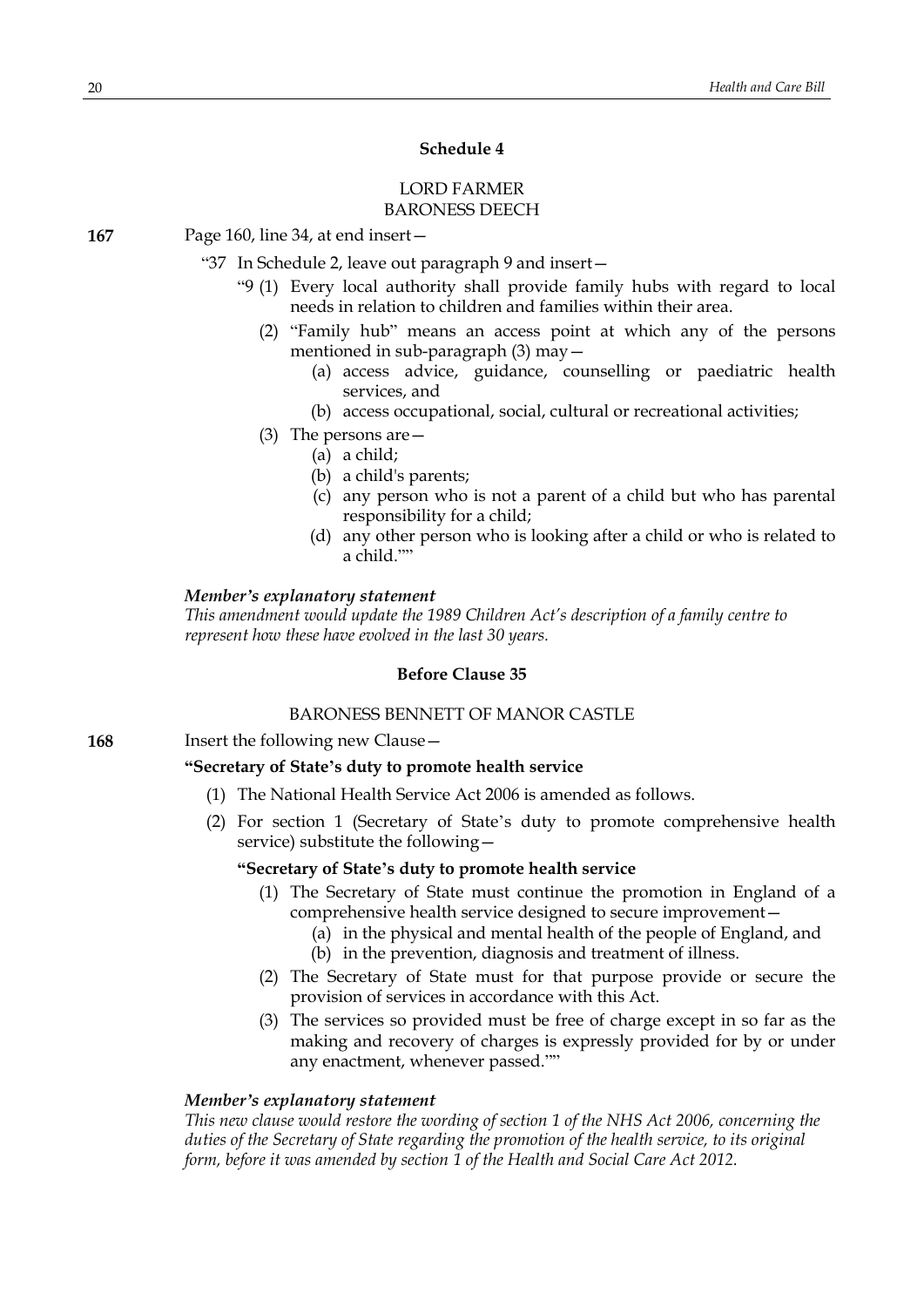**169** Insert the following new Clause—

# **"Duties on the Secretary of State to provide services**

- (1) The Secretary of State must provide, in England, to such extent as he or she considers necessary to meet all reasonable requirements—
	- (a) hospital accommodation,
	- (b) other accommodation for the purpose of any service provided under this Act,
	- (c) medical, dental, ophthalmic, nursing and ambulance services,
	- (d) such other services or facilities for the care of pregnant women, women who are breastfeeding and young children as he or she considers are appropriate as part of the health service,
	- (e) such other services or facilities for the prevention of illness, the care of persons suffering from illness and the after-care of persons who have suffered from illness as he or she considers are appropriate as part of the health service,
	- (f) such other services or facilities as are required for the diagnosis and treatment of illness.
- (2) For the purposes of the duty in subsection (1), services provided under—
	- (a) section 82A (primary medical services), section 98C (primary dental services) or section 114C (primary ophthalmic services), of the National Health Service Act 2006, and
	- (b) a general medical services contract, a general dental services contract or a general ophthalmic services contract,

must be regarded as provided by the Secretary of State."

#### **Clause 35**

# BARONESS CUMBERLEGE LORD STEVENS OF BIRMINGHAM LORD HUNT OF KINGS HEATH BARONESS BRINTON

- **170** Page 42, leave out lines 14 to 19 and insert—
	- "(1) The Secretary of State must, at least once every two years, lay a report before Parliament describing the system in place for assessing and meeting the workforce needs of the health, social care and public health services in England.
	- (2) This report must include—
		- (a) an independently verified assessment of health, social care and public health workforce numbers, current at the time of publication, and the projected workforce supply for the following five, ten and 20 years; and
		- (b) an independently verified assessment of future health, social care and public health workforce numbers based on the projected health and care needs of the population for the following five, ten and 20 years, taking account of the Office for Budget Responsibility long-term fiscal projections.
	- (3) NHS England and Health Education England must assist in the preparation of a report under this section.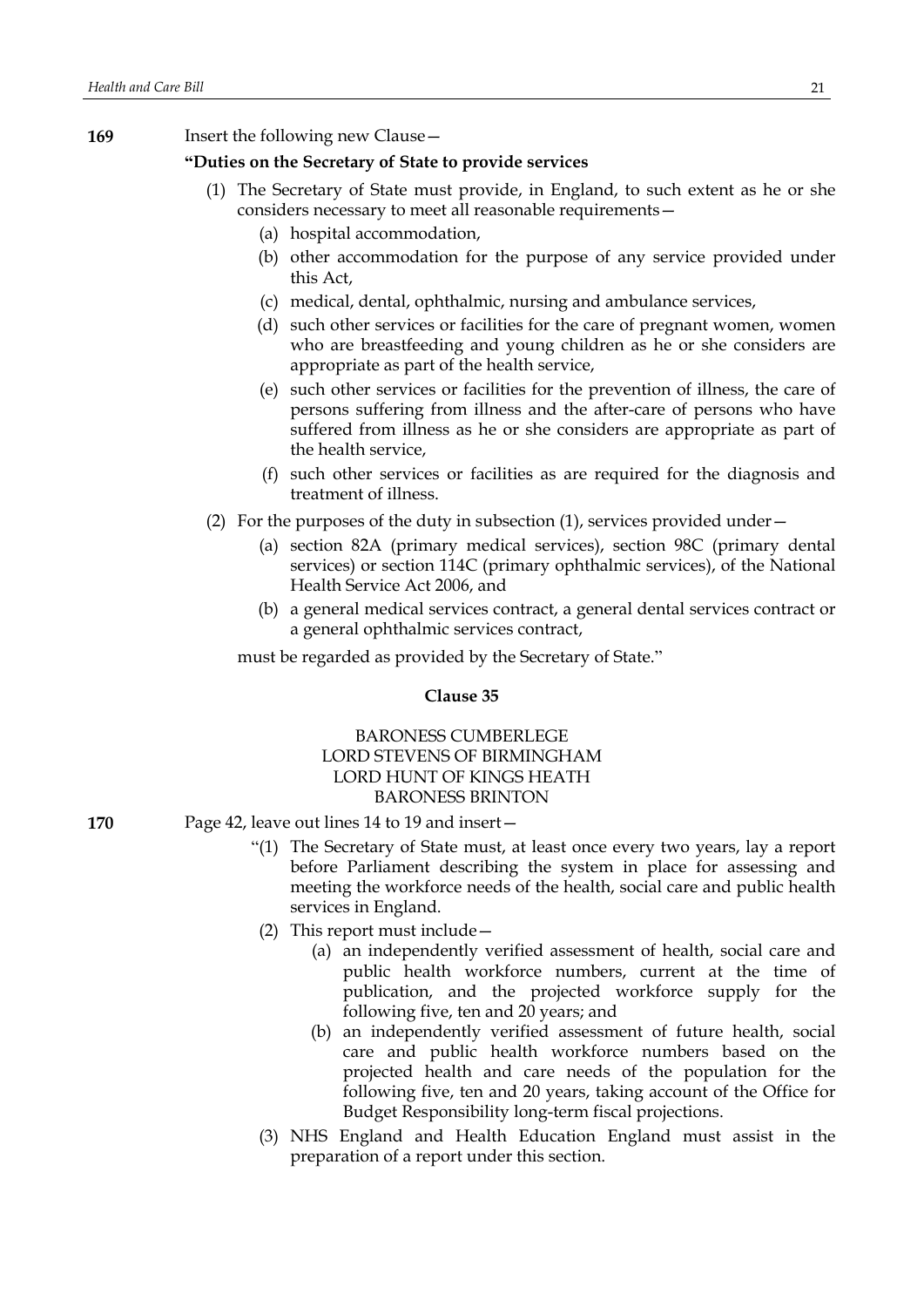# **Clause 35** *- continued*

(4) The organisations listed in subsection (3) must consult health and care employers, providers, trade unions, Royal Colleges, universities and any other persons deemed necessary for the preparation of this report, taking full account of workforce intelligence, evidence and plans provided by local organisations and partners of integrated care boards.""

#### *Member's explanatory statement*

*This amendment would require the Government to publish independently verified assessments every two years of current and future workforce numbers required to deliver care to the population in England, taking account of the economic projections made by the Office for Budget Responsibility, projected demographic changes, the prevalence of different health conditions and the likely impact of technology.*

# BARONESS MERRON BARONESS WATKINS OF TAVISTOCK LORD PATEL BARONESS TYLER OF ENFIELD

- **171** Page 42, line 19, at end insert—
	- "(3) Health Education England must publish a report each year on projected workforce shortages and future staffing requirements for health (including public health) and social care services for the following five, ten and twenty years.
	- (4) The report must include projections of both headcount and full-time equivalent for the total health and care workforce in England and for each region, covering all regulated professions and including those working for voluntary and private providers of health and social care as well as the NHS.
	- (5) All relevant NHS bodies, arm's-length bodies, expert bodies, trade unions and the National Partnership Forum must be consulted in the preparation of the report.
	- (6) The assumptions underpinning the projections must be published at the same time as the report and must meet the relevant standards set out in the National Statistics Authority's Code of Practice for Statistics.
	- (7) The Secretary of State must update Parliament each year on the Government's strategy to deliver and fund the long-term workforce projections.""

# *Member's explanatory statement*

*This amendment adds to requirements around workforce planning and the role of Health Education England to report on staffing requirements.*

# BARONESS FINLAY OF LLANDAFF LORD BRADLEY

**172** Page 42, line 19, at end insert—

- "(3) The report must include an assessment of the total demand and expected supply of non-regulated staff.
- (4) The report must include an assessment of the demand from—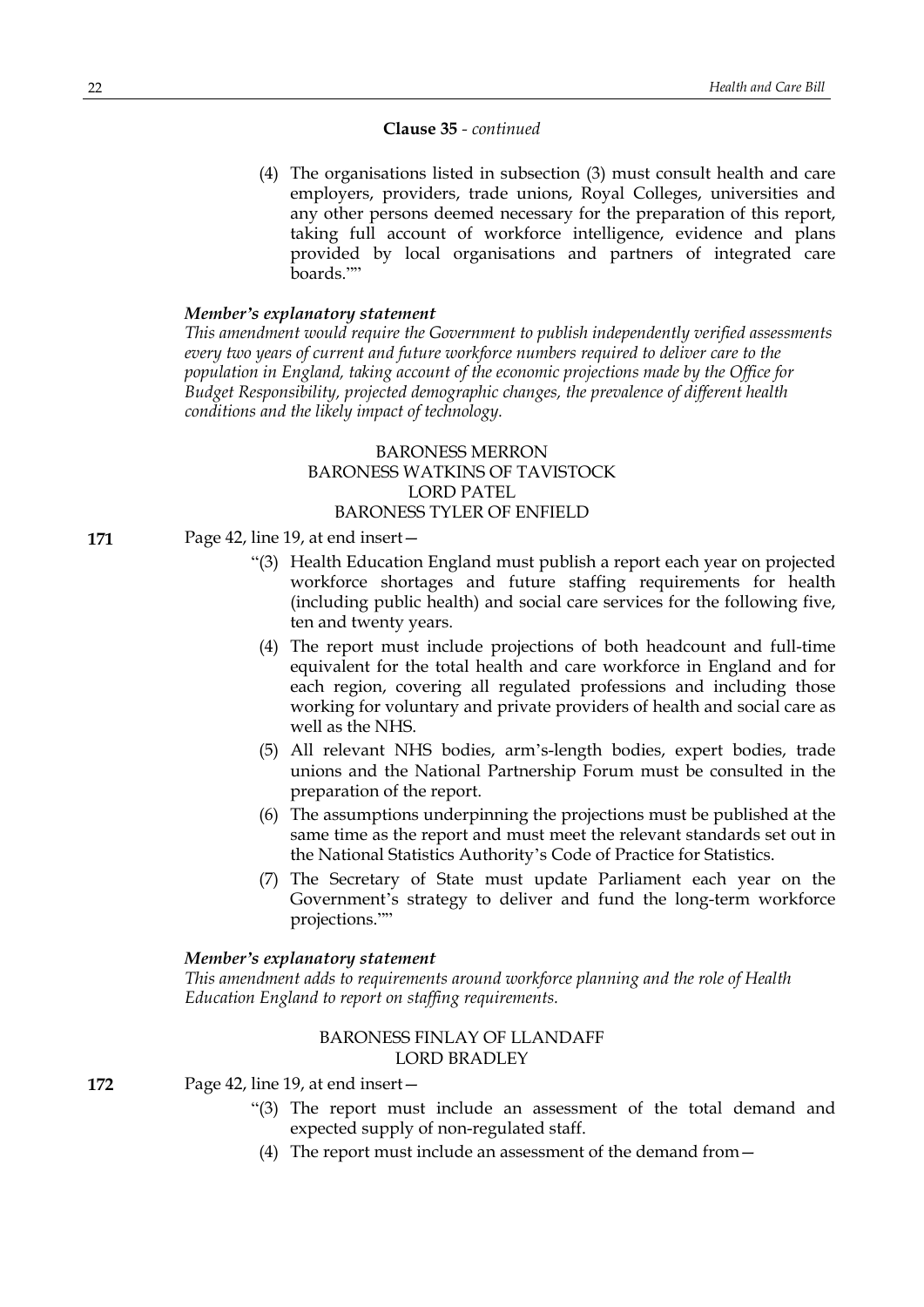# **Clause 35** *- continued*

- (a) the NHS in England and the devolved administrations,
- (b) other employers of health and care staff,
	- (c) independent practice,
	- (d) social enterprises,
	- (e) the voluntary sector, and
	- (f) the third sector."

# *Member's explanatory statement*

*This amendment would mean the duty to report would include the whole health and care workforce, not only those directly employed by the NHS in England.*

# **After Clause 35**

# BARONESS MERRON BARONESS WATKINS OF TAVISTOCK LORD KAKKAR LORD LEA OF CRONDALL

**173** Insert the following new Clause—

# **"Duty on the Secretary of State to report on workforce planning and safe staffing**

- (1) At least every five years the Secretary of State must lay before Parliament a health and care workforce strategy for workforce planning and safe staffing supply.
- (2) This strategy must include—
	- (a) actions to ensure the health and care workforce meets the numbers and skill-mix required to meet workforce requirements,
	- (b) equality impact assessments for planned action for both workforce and population,
	- (c) application of lessons learnt from formal reviews and commissions concerning safety incidents,
	- (d) measures to promote retention, recruitment, remuneration and supply of the workforce, and
	- (e) due regard for and the promotion of workplace health and safety, including provision of safety equipment and clear mechanisms for staff to raise concerns."

#### *Member's explanatory statement*

*This new Clause would require the Secretary of State to lay a strategy for workforce planning and safe staffing supply before Parliament.*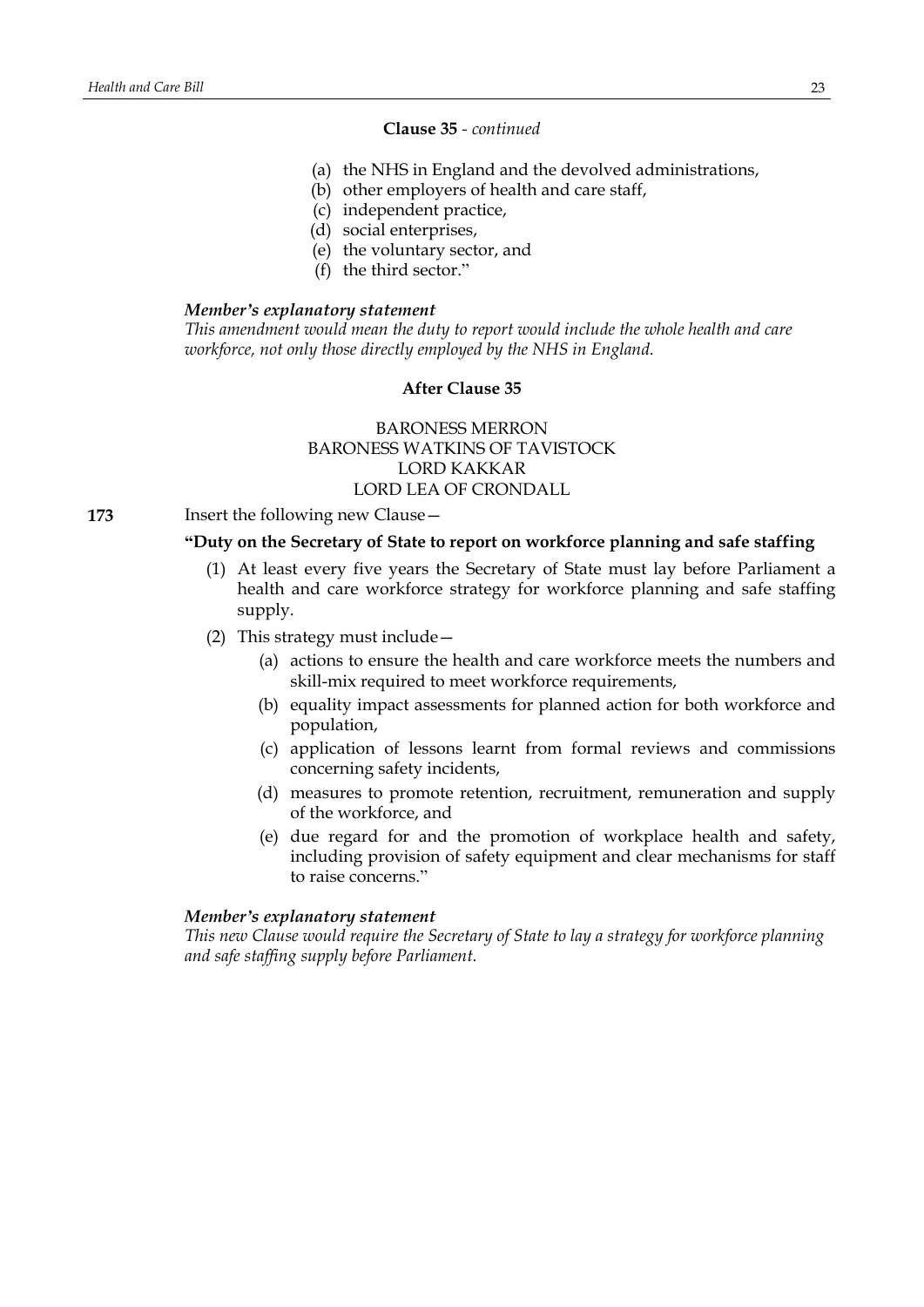# BARONESS HOLLINS BARONESS FINLAY OF LLANDAFF LORD DAVIES OF BRIXTON

**174** Insert the following new Clause —

# **"Report on parity of pay of the workforce**

- (1) The Secretary of State must, at least once annually, publish a report describing the system in place, and progress made, to bring about parity in pay between individuals working in health services and individuals working in social care services.
- (2) In determining the extent to which parity of pay has been achieved, the Secretary of State must consider—
	- (a) the basic pay of individuals working in health services and individuals working in social care services;
	- (b) the rates of pay progression available to individuals working in health services and individuals working in social care services;
	- (c) the percentage of individuals working in health services and individuals working in social care services who are on entry level pay.
- (3) The Secretary of State must consult any relevant bodies in the development of this report.
- (4) In this section "relevant bodies" means—
	- (a) NHS England,
	- (b) an integrated care board,
	- (c) a local authority (within the meaning of section 2B of the National Health Service Act 2006),
	- (d) a combined authority,
	- (e) social care providers or representatives, and
	- (f) other bodies deemed relevant by the Secretary of State."

#### *Member's explanatory statement*

*This amendment will require the Secretary of State to publish a report on the work undertaken to bring parity of pay between health and social care services. This report will require the Secretary of State to consult with relevant bodies in the development of these reports.*

#### **Clause 39**

# LORD HUNT OF KINGS HEATH

- **174A** Page 47, line 17, at end insert—
	- "(4A) A direction under subsection (1) may be given only in relation to a particular instance, not generally.
		- (4B) A direction under subsection (1) must provide for the direction to cease to have effect on a date specified in the direction, which must be no later than one year from the date the direction was given."

# *Member's explanatory statement*

*This amendment, along with the other amendments to Clause 39 in the name of Lord Hunt of Kings Heath, would reduce the scope of the Secretary of State powers to direct NHS England by adding safeguards and additional exceptions.*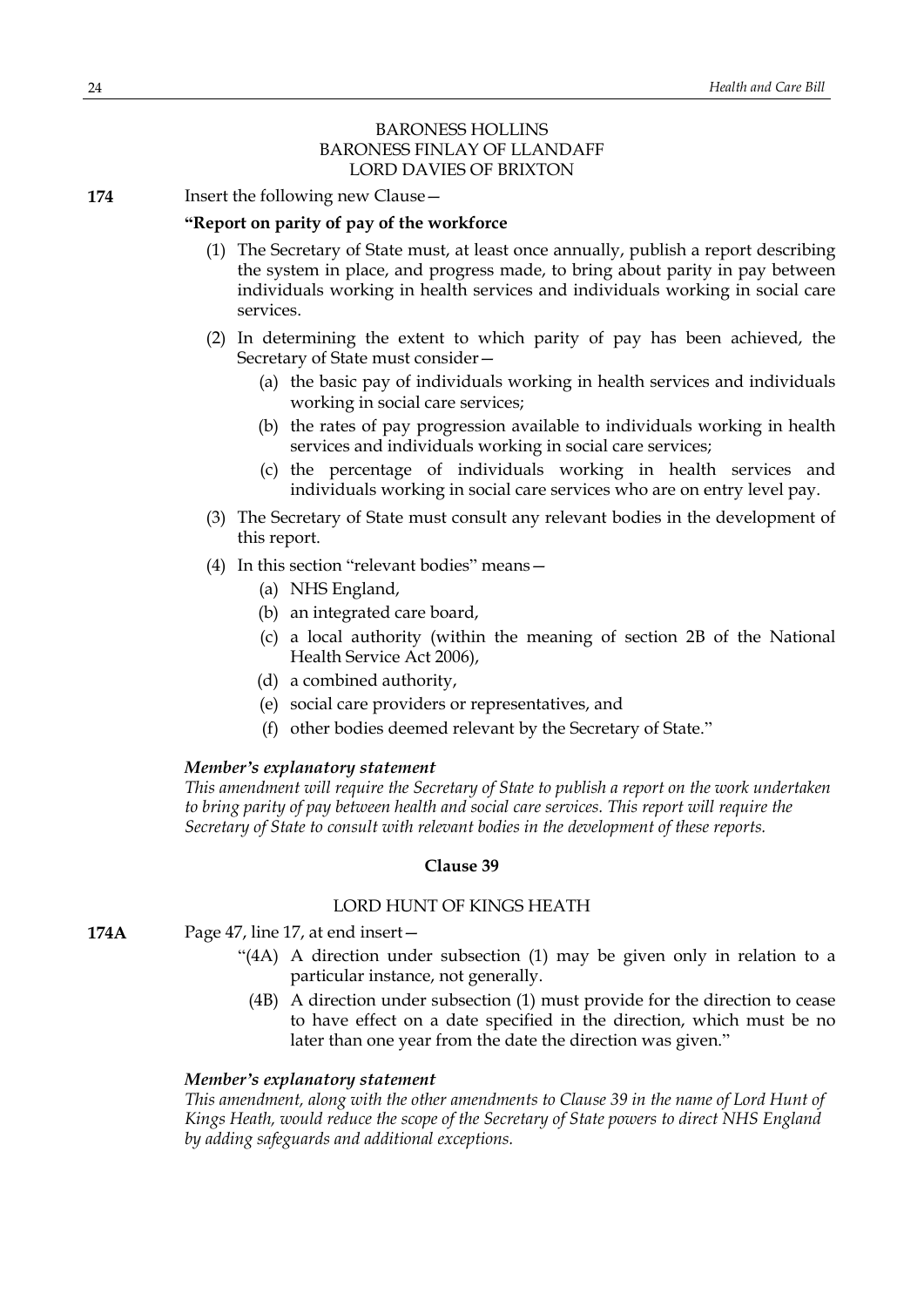**174B** Page 47, line 19, at end insert—

"(5A) The statement must set out why the Secretary of State believes the direction will be in the best interests of the public; and must include what other options have been considered, including the option of not giving a direction, and provide a justification for the option chosen."

#### *Member's explanatory statement*

*This amendment, along with the other amendments to Clause 39 in the name of Lord Hunt of Kings Heath, would reduce the scope of the Secretary of State powers to direct NHS England by adding safeguards and additional exceptions.*

#### BARONESS THORNTON

**175** Page 47, leave out lines 20 and 21 and insert—

- "(6) A direction may not be given under this section unless—
	- (a) notice of the intention to make a direction has been given to NHS England,
	- (b) a formal opportunity has been provided for NHS England to make representations to the Secretary of State regarding the intended direction, and
	- (c) notice of an intention to make a direction has been published."

#### *Member's explanatory statement*

*The amendment would provide that where the Secretary of State plans to give a direction under this section, NHS England must be notified and given an opportunity to make representations.*

#### LORD HUNT OF KINGS HEATH

- **175A** Page 47, leave out lines 20 and 21 and insert—
	- "(6) The Secretary of State must publish any direction under subsection (1) at the time that the direction is issued and lay it before Parliament.
	- (6A) The Secretary of State must publish an impact assessment on any direction under subsection (1) at the time the direction is issued or within that financial year.
	- (6B) The Secretary of State must commission and publish an assessment of the impact of the totality of directions given under subsection (1) each calendar year."

#### *Member's explanatory statement*

*This amendment, along with the other amendments to Clause 39 in the name of Lord Hunt of Kings Heath, would reduce the scope of the Secretary of State powers to direct NHS England by adding safeguards and additional exceptions.*

# LORD HUNT OF KINGS HEATH BARONESS THORNTON

**176** Page 47, line 26, at end insert—

"(9) A direction under subsection (1) must include a direction to ensure that liothyronine (T3) is made available to patients when prescribed by a medical practitioner."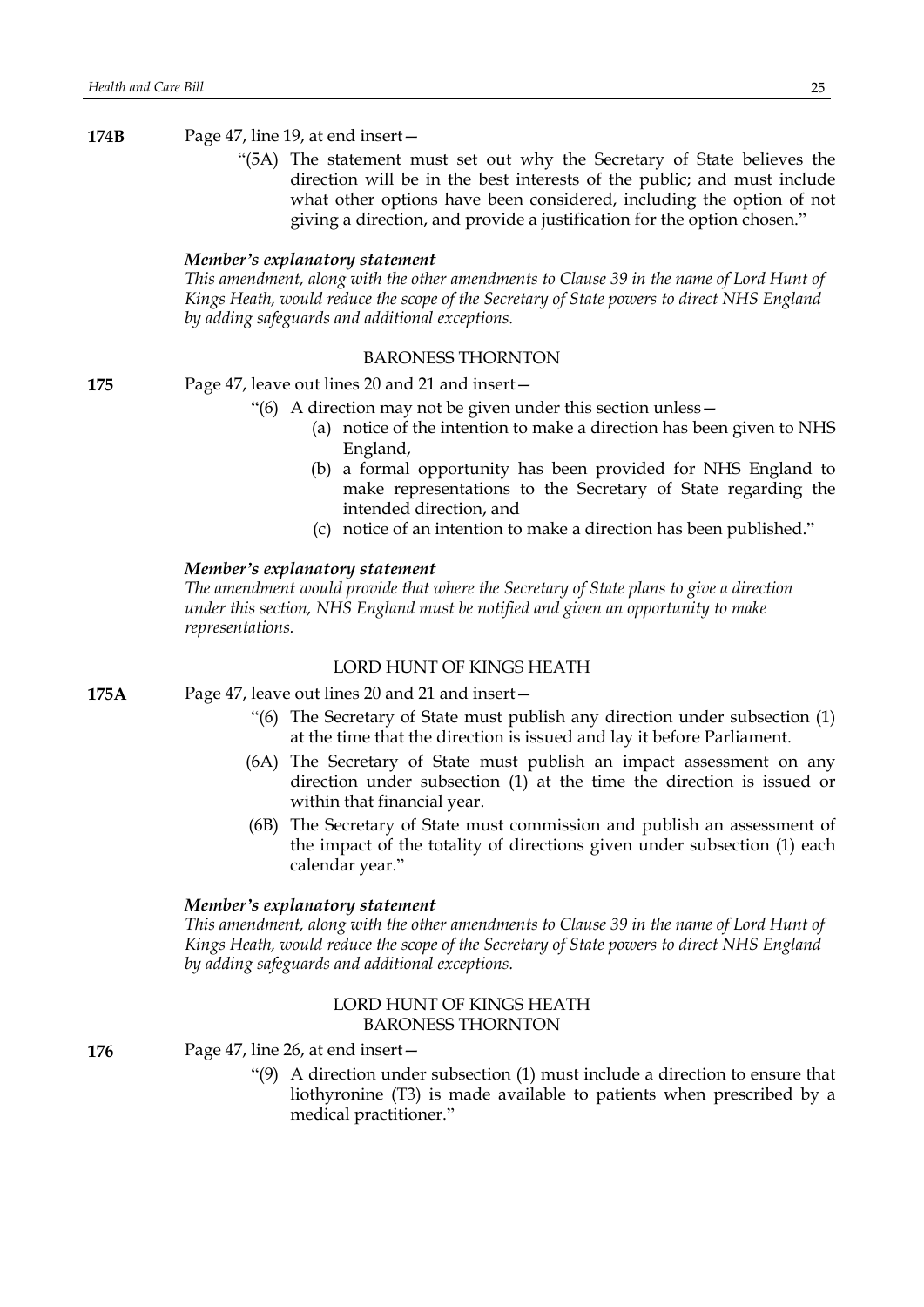*The amendment would ensure that in relation to the general power to direct NHS England shall include a direction to ensure that Liothyronine (T3) is made available to patients when prescribed by a medical practitioner. It arises from the difficulties patients are experiencing in getting the NHS to agree to fund the drug.*

#### LORD HUNT OF KINGS HEATH

- **176A** Page 47, line 37, at end insert—
	- "(4) A direction under section 13ZC may not be given in relation to the procurement of goods or services.
	- (5) A direction under section 13ZC may not be given in relation to the following functions of NHS England—
		- (a) the provision of financial assistance under section 13YA (power of NHS England to provide assistance and support), and
		- (b) functions under sections 223G to 223N (finance of integrated care boards).
	- (6) A direction under section 13ZC may not be given if the effect of that direction would be to require NHS England to give a direction, or issue advice or guidance, to an integrated care board in respect of a particular decision of that board."

#### *Member's explanatory statement*

*This amendment, along with the other amendments to Clause 39 in the name of Lord Hunt of Kings Heath, would reduce the scope of the Secretary of State powers to direct NHS England by adding safeguards and additional exceptions.*

# LORD LANSLEY

#### BARONESS WALMSLEY

*The above-named Lords give notice of their intention to oppose the Question that Clause 39 stand part of the Bill.*

# **Clause 40**

# BARONESS THORNTON LORD LANSLEY LORD STEVENS OF BIRMINGHAM BARONESS WALMSLEY

*The above-named Lords give notice of their intention to oppose the Question that Clause 40 stand part of the Bill.*

#### *Member's explanatory statement*

*This amendment deletes the provision that increases the scope and scale of the role of the Secretary of State in proposals for service reconfiguration.*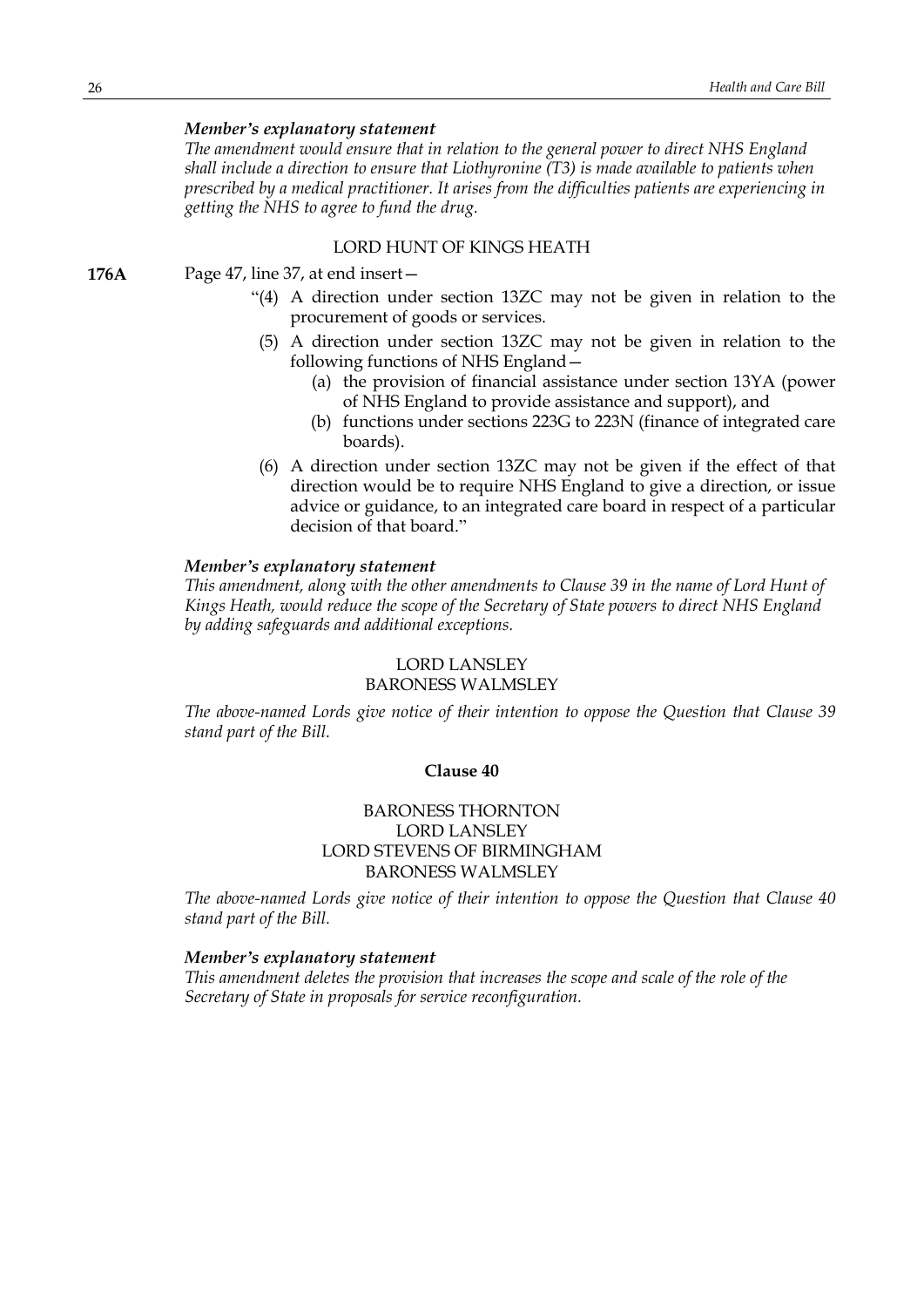# **After Clause 40**

# BARONESS MEACHER BARONESS TYLER OF ENFIELD BARONESS WALMSLEY LORD SHINKWIN

**177** Insert the following new Clause -

# **"Regulations and statutory guidance on babies, children and young people**

- (1) The Secretary of State must publish regulations on how integrated care systems must meet the needs of babies, children and young people aged 0 to 25.
- (2) The Secretary of State must publish guidance on how integrated care systems should meet their obligations under subsection (1).
- (3) The Secretary of State must lay a copy of the guidance before each House of Parliament.
- (4) Integrated care systems must act in accordance with the guidance in subsection  $(2)$ ."

#### *Member's explanatory statement*

*This Clause would require the Secretary of State to lay regulations and publish guidance on how integrated care systems should meet the needs of babies, children and young people aged 0-25. This would also require integrated care systems to act in accordance with guidance.*

#### LORD SHARKEY BARONESS WHEELER

**178** Insert the following new Clause —

# **"Access to innovative medicines and medicinal products review**

- (1) The Secretary of State must undertake and publish a review of the use by the NHS of innovative medicines and medicinal products.
- (2) A review must—
	- (a) conclude before 31 December 2022;
	- (b) consider ways to improve the use of innovative medicines and medicinal products within the NHS in England.
- (3) A review must consider—
	- (a) the creation of a specific pathway to assess medicines and medicinal products for rare and less common conditions;
	- (b) improvements to the way in which patient and clinical experience is accommodated when considering the adoption of new medicines and medicinal products."

# *Member's explanatory statement*

*This new Clause would require the Secretary of State to carry out a review of the assessment and use of innovative medicines and medicinal products, and to consider how to improve access to medicines and medicinal products for people with rare and less common conditions in particular.*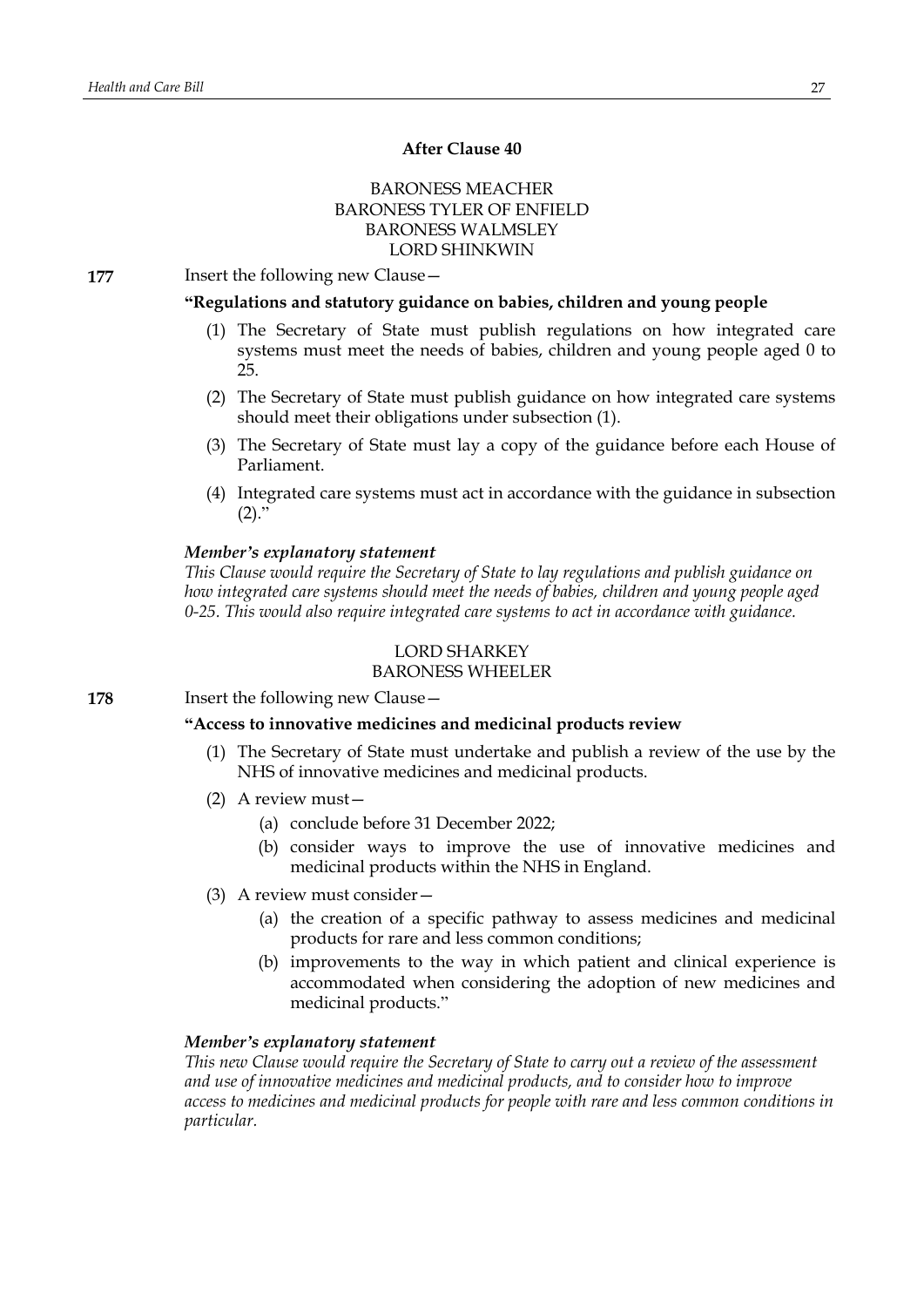# **Schedule 6**

# BARONESS CUMBERLEGE LORD SHIPLEY LORD HUNT OF KINGS HEATH LORD PATEL

**179** Page 197, leave out lines 11 to 25 and insert—

"1 In this Schedule—

"NHS commissioning body" means NHS England or a clinical commissioning group;

"NHS services" means services provided as part of the health service in England;

"NHS trust" means an NHS trust established under section 25;

"reconfiguration of NHS services" means a substantial and complex change in the arrangements made by an NHS commissioning body for the provision of NHS services where that change has a significant and material impact on—

- (a) the manner in which a service is delivered to individuals (at the point when the service is received by users), or
- (b) the range of health services available to individuals."

# *Member's explanatory statement*

*This amendment changes the definition of a reconfiguration of NHS services to ensure that it only covers significant changes to NHS services.*

# BARONESS CUMBERLEGE LORD SHIPLEY LORD HUNT OF KINGS HEATH BARONESS JOLLY

- **180** Page 198, line 17, at end insert—
	- "(3A) Before taking a decision under sub-paragraph (2)(a), the Secretary of State must consult and consider advice from—
		- (a) all relevant Health Overview and Scrutiny Committees,
		- (b) all relevant organisations delivering the NHS services under consideration, and
		- (c) the integrated care board, including clinical advice from the integrated care board, and

the Secretary of State must publish submissions from these parties."

#### *Member's explanatory statement*

*This amendment would require the Secretary of State to consult all relevant Health Overview and Scrutiny Committees, those organisations delivering the services under consideration of reconfiguration, and the Integrated Care Board, and to publish those submissions.*

> BARONESS CUMBERLEGE LORD SHIPLEY LORD HUNT OF KINGS HEATH LORD PATEL

**181** Page 198, line 18, at end insert ", within three months"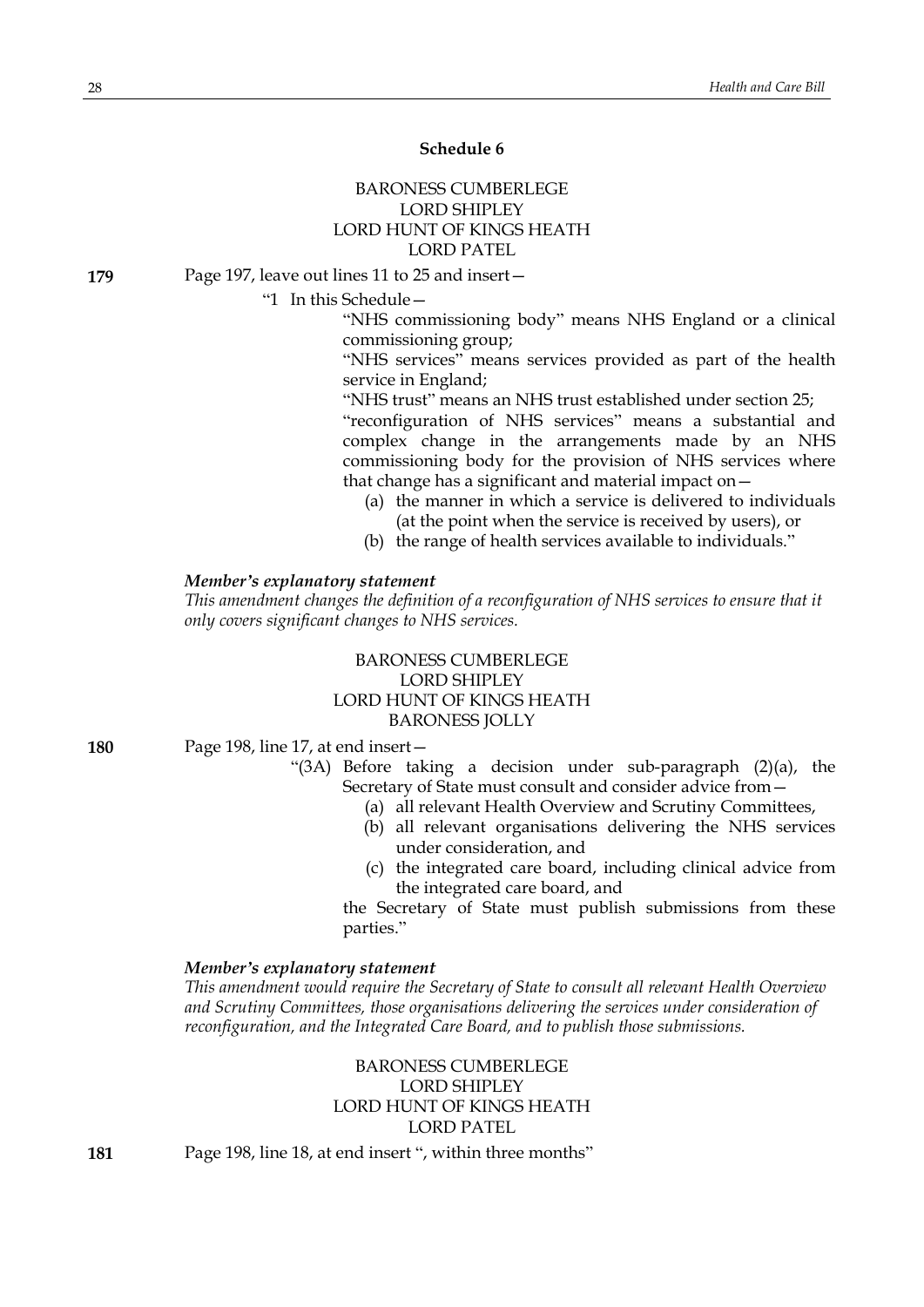*This amendment would require the Secretary of State to make a decision within three months.*

#### **182** Page 198, line 19, at end insert—

"(aa) publish a statement demonstrating that the decision is in the public interest setting out why the Secretary of State believes the direction will be in the best interests of the public and how it will maintain or improve the safety of persons using those services,"

#### *Member's explanatory statement*

*This amendment would require the Secretary of State to publish a statement demonstrating that any decision they have made on a reconfiguration proposal is in the public interest and has been taken with consideration of its positive impact on patient safety.*

**183** Page 198, leave out lines 33 and 34

#### *Member's explanatory statement*

*This amendment would remove the Secretary of State's power to act as the catalyst for a reconfiguration.*

# **Clause 45**

# BARONESS HOLLINS BARONESS TYLER OF ENFIELD LORD PATEL

**184** Page 49, line 34, after first "the" insert "physical and mental"

# *Member's explanatory statement*

*This amendment will require NHS Trusts to prioritise both the physical and mental health and well-being of the people of England and to work towards the prevention, diagnosis or treatment of both physical and mental illness, replicating the parity of esteem duty introduced in the Health and Social Care Act 2012.*

**185** Page 50, line 2, after first "of" insert "physical and mental"

#### *Member's explanatory statement*

*This amendment will require NHS Trusts to prioritise both the physical and mental health and well-being of the people of England and to work towards the prevention, diagnosis or treatment of both physical and mental illness, replicating the parity of esteem duty introduced in the Health and Social Care Act 2012.*

# LORD PATEL BARONESS TYLER OF ENFIELD LORD KAKKAR

**186** Page 50, line 5, at end insert—

"(d) health inequalities."

#### *Member's explanatory statement*

*This amendment would modify the triple aim to explicitly require NHS Trusts to take account of health inequalities when making decisions.*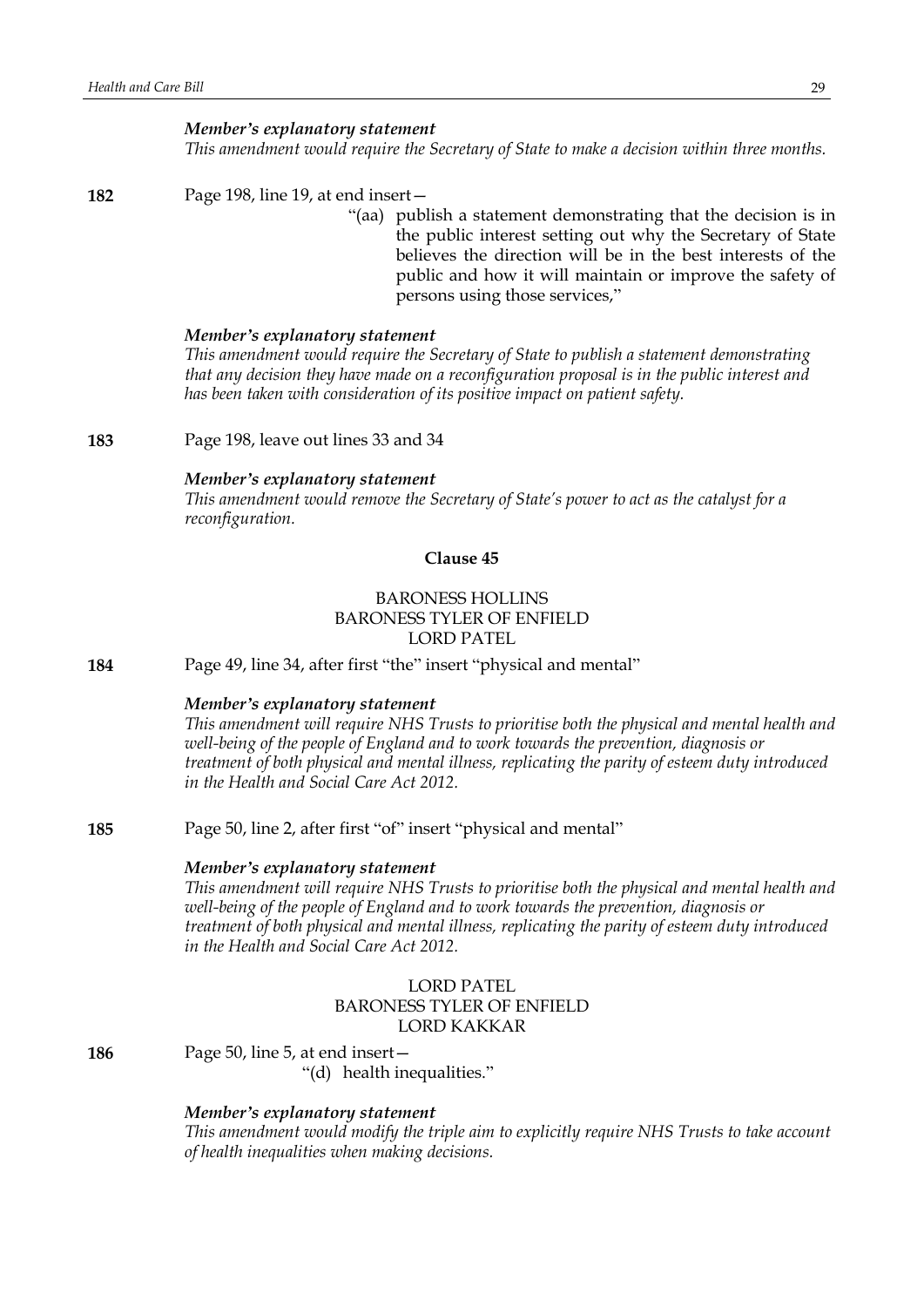# **Clause 51**

# LORD HUNT OF KINGS HEATH BARONESS THORNTON

**187** Page 52, line 32, leave out "NHS England" and insert "the NHS Appointments Commission"

#### *Member's explanatory statement*

*This is consequential on the amendment to Clause 14, page 11, line 20, to create an NHS Appointments Commission.*

#### **Clause 54**

# LORD CRISP BARONESS WALMSLEY

| 188 | Page 53, leave out lines 18 to 20 and insert- |
|-----|-----------------------------------------------|
|-----|-----------------------------------------------|

"(a) an individual trust, and

(b) the capital expenditure limit."

#### *Member's explanatory statement*

*This amendment along with the other amendments in the name of Lord Crisp to Clause 54 seek to deliver the legislative proposals agreed with NHS England and NHS Improvement in 2019.*

**189** Page 53, line 21, at end insert—

- "(3A) An order may only be made in respect of a trust where NHS England and the trust have considered and reasonably pursued all other steps and mitigations to limit the capital expenditure of the trust to the extent that there is credible evidence that such capital expenditure materially exceeds, or is forecast to materially exceed, the trust's—
	- (a) planned capital resource use under the joint capital resource use plan as prepared under section 14Z54, or
	- (b) any revised joint capital resource use plan as prepared under section 14Z55 in that financial year."

# *Member's explanatory statement*

*This amendment along with the other amendments in the name of Lord Crisp to Clause 54 seek to deliver the legislative proposals agreed with NHS England and NHS Improvement in 2019.*

**190** Page 53, leave out line 22 and insert—

- "(4) The Secretary of State must lay before Parliament a report which includes—
	- (a) the reasons for making the order, and
	- (b) a summary of any representations made by the trust along with the statutory instrument making the order."

# *Member's explanatory statement*

*This amendment along with the other amendments in the name of Lord Crisp to Clause 54 seek to deliver the legislative proposals agreed with NHS England and NHS Improvement in 2019.*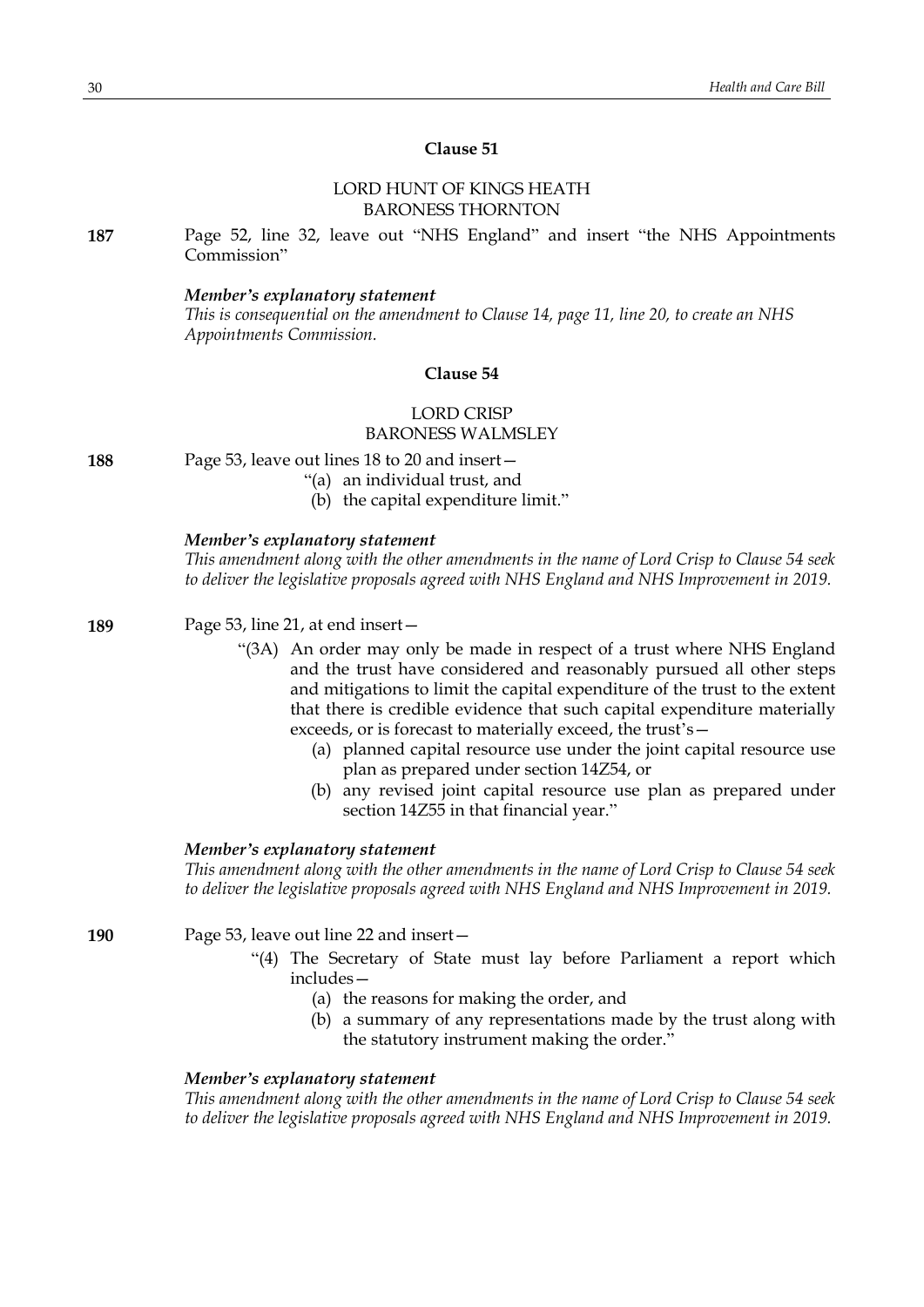# **191** Page 53, line 25, at end insert—

"(5A) A capital expenditure limit imposed by an order made under subsection (1) ceases to have effect at the end of the financial year in which it is made"

# *Member's explanatory statement*

*This amendment along with the other amendments in the name of Lord Crisp to Clause 54 seek to deliver the legislative proposals agreed with NHS England and NHS Improvement in 2019.*

**192** Page 54, line 1, leave out from "5)" to end of line 3 and insert —

"(a) in subsection (4), before paragraph (a) insert  $-$ "(za) section 42B,";

- (b) in subsection (4A), after "section" insert "42B,";
- (c) after subsection (4A) insert—
	- "(4B) A statutory instrument containing an order under section 42B must be laid before Parliament after it is made.""

#### *Member's explanatory statement*

*This amendment along with the other amendments in the name of Lord Crisp to Clause 54 seek to deliver the legislative proposals agreed with NHS England and NHS Improvement in 2019.*

#### **Clause 59**

# BARONESS HOLLINS BARONESS TYLER OF ENFIELD LORD PATEL

**193** Page 55, line 28, after first "the" insert "physical and mental"

#### *Member's explanatory statement*

*This amendment will require NHS foundation trusts to prioritise both the physical and mental health and well-being of the people of England and to work towards the prevention, diagnosis or treatment of both physical and mental illness, replicating the parity of esteem duty introduced in the Health and Social Care Act 2012.*

**194** Page 55, line 33, after first "of" insert "physical and mental"

#### *Member's explanatory statement*

*This amendment will require NHS foundation trusts to prioritise both the physical and mental health and well-being of the people of England and to work towards the prevention, diagnosis or treatment of both physical and mental illness, replicating the parity of esteem duty introduced in the Health and Social Care Act 2012.*

# LORD PATEL BARONESS TYLER OF ENFIELD LORD KAKKAR

**195** Page 55, line 36, at end insert—

"(d) health inequalities."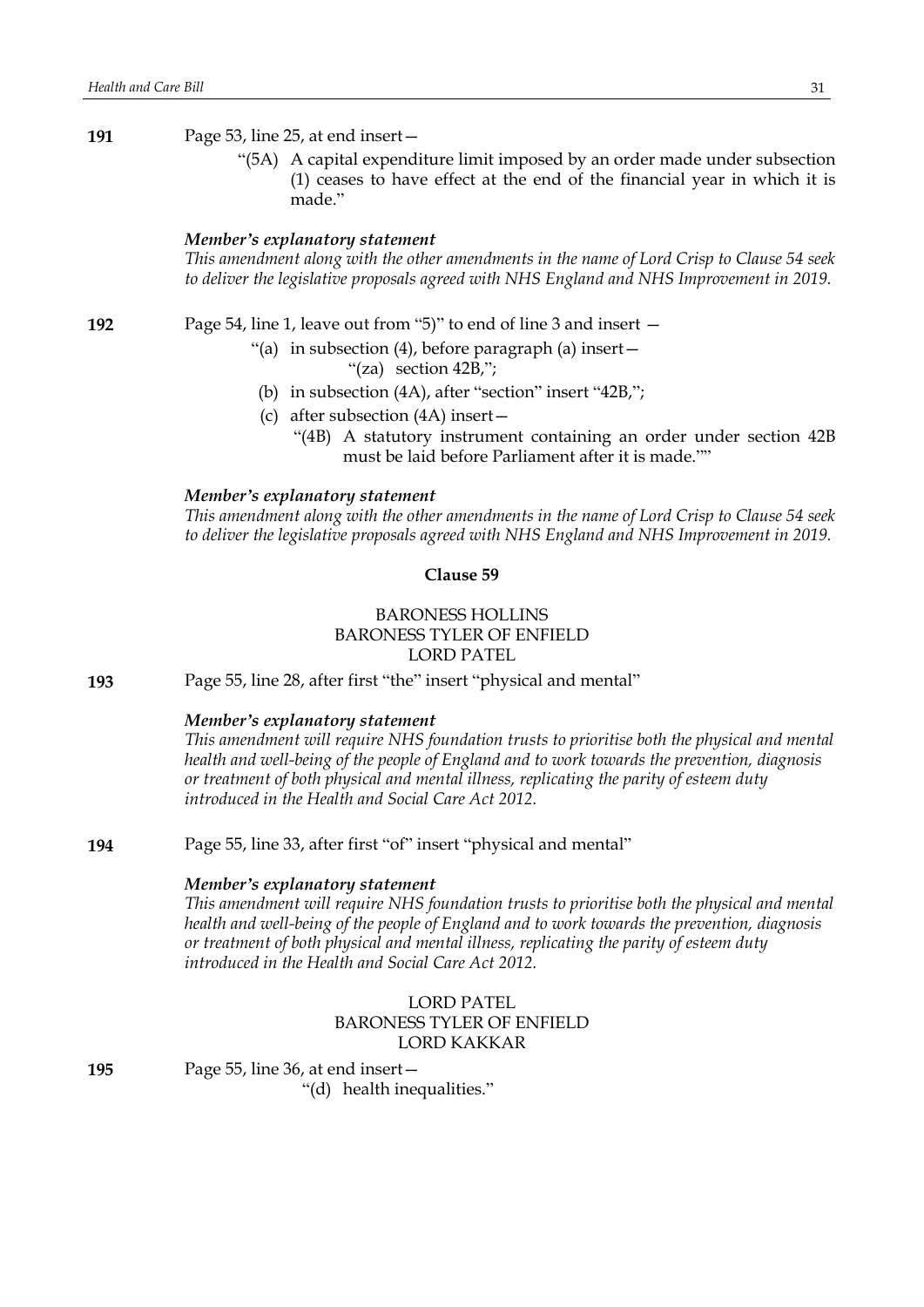*This amendment would modify the triple aim to explicitly require NHS Foundation Trusts to take account of health inequalities when making decisions.*

#### **After Clause 61**

# LORD SHARKEY BARONESS BLACKWOOD OF NORTH OXFORD LORD PATEL LORD KAKKAR

**196** Insert the following new Clause—

#### **"NHS Trusts and NHS Foundation Trusts research obligation**

In Schedule 4 of the National Health Service Act 2006 (NHS trusts established under section 25), omit paragraph 16 (research) and insert—

"16 NHS Trusts and NHS Foundation Trusts—

- (a) must conduct research on matters relevant to improving patient outcomes and health care delivery and promote the use in health and care of evidence obtained from research,
- (b) must co-produce, with place-based partnerships, research aims that are intended to meet the needs of their local communities and ensure diversity of participation,
- (c) must transparently publish via their annual reports and joint forward plans the steps they have taken or plan to take to deliver clinical research, and
- (d) may make available staff and provide facilities for research by other persons.""

# **Clause 64**

# LORD LANSLEY BARONESS THORNTON

*The above-named Lords give notice of their intention to oppose the Question that Clause 64 stand part of the Bill.*

# **Clause 67**

# BARONESS HOLLINS BARONESS TYLER OF ENFIELD LORD PATEL

**197** Page 61, line 32, after first "the" insert "physical and mental"

## *Member's explanatory statement*

*This amendment will require decisions on licensing of health care to prioritise both the physical and mental health and well-being of the people of England and to work towards the prevention, diagnosis or treatment of both physical and mental illness, replicating the parity of esteem duty introduced in the Health and Social Care Act 2012.*

**198** Page 61, line 38, after first "of" insert "physical and mental"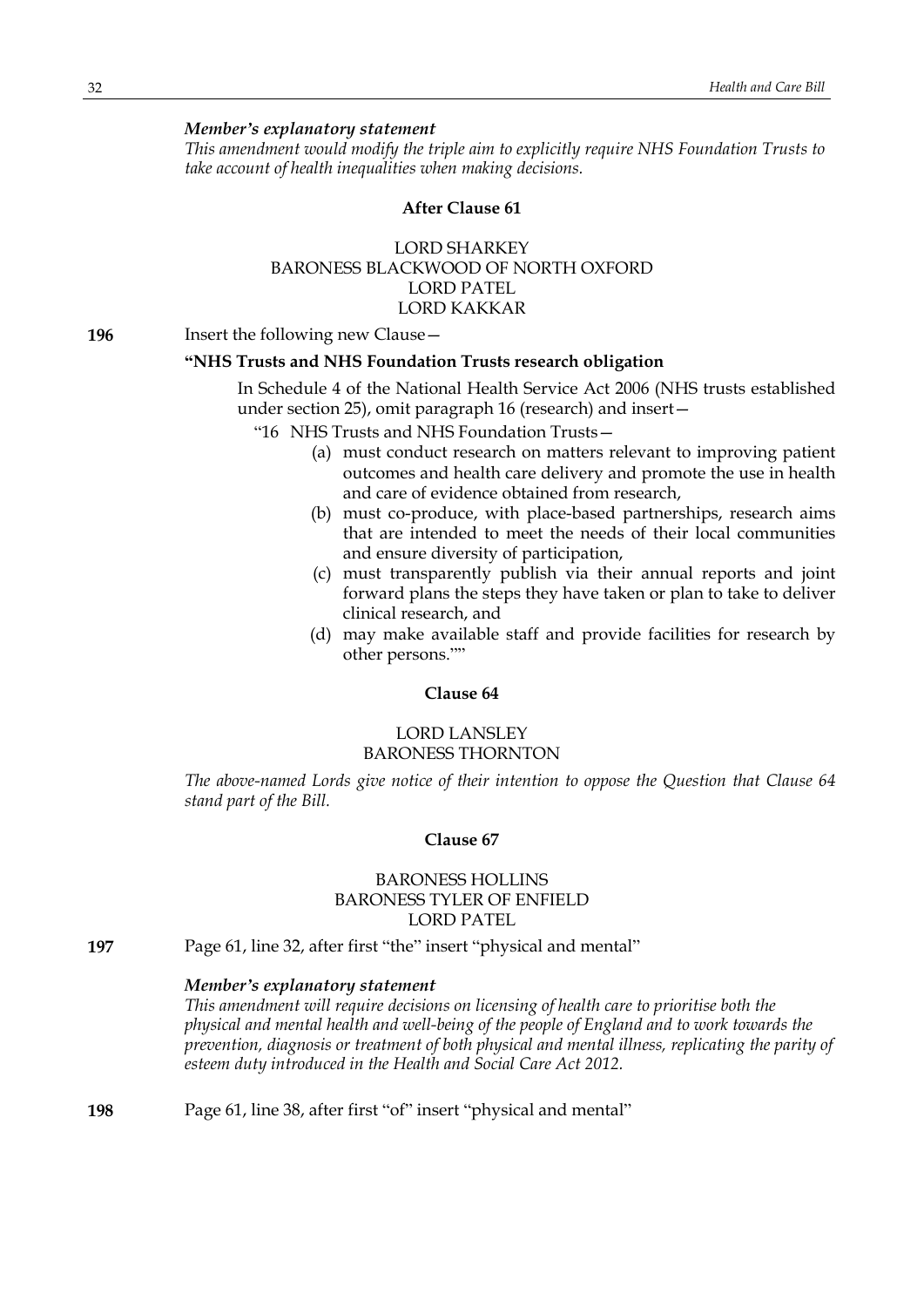*This amendment will require decisions on licensing of health care to prioritise both the physical and mental health and well-being of the people of England and to work towards the prevention, diagnosis or treatment of both physical and mental illness, replicating the parity of esteem duty introduced in the Health and Social Care Act 2012.*

#### **Clause 68**

#### LORD LANSLEY

*Lord Lansley gives notice of his intention to oppose the Question that Clause 68 stand part of the Bill.*

#### **Schedule 10**

#### BARONESS THORNTON

**199** Page 214, leave out lines 27 to 36 and insert—

- "(1) The Secretary of State must make provision for rules for determining the price that is to be paid by a commissioner—
	- (a) for the provision of healthcare services for the purposes of the NHS;
	- (b) for the provision of services in pursuance of arrangements made by NHS England or an integrated care board in the exercise of any public health functions of the Secretary of State, within the meaning of the National Health Service Act 2006, by virtue of any provision of that Act.
- (1A) NHS England must publish a document, to be known as the NHS payment scheme, containing rules as required in subsection  $(1)."$

#### *Member's explanatory statement*

*The amendment provides that the Secretary of State must set out rules for determining the price to be paid for NHS services.*

**200** Page 214, line 36, at end insert—

"(1A) NHS England must obtain the agreement of the Secretary of State before publishing a document under subsection (1)."

#### *Member's explanatory statement*

*The amendment ensures that the key policy document covering the prices to be paid for NHS services is approved by the Secretary of State.*

# LORD STEVENS OF BIRMINGHAM BARONESS YOUNG OF OLD SCONE BARONESS HAYMAN LORD PRIOR OF BRAMPTON

**201** Page 215, line 12, at end insert—

"(3A) The NHS payment scheme published under subsection (1) must take account of the duty imposed by section 1 of the Climate Change Act 2008, and set out how the scheme will contribute to its achievement."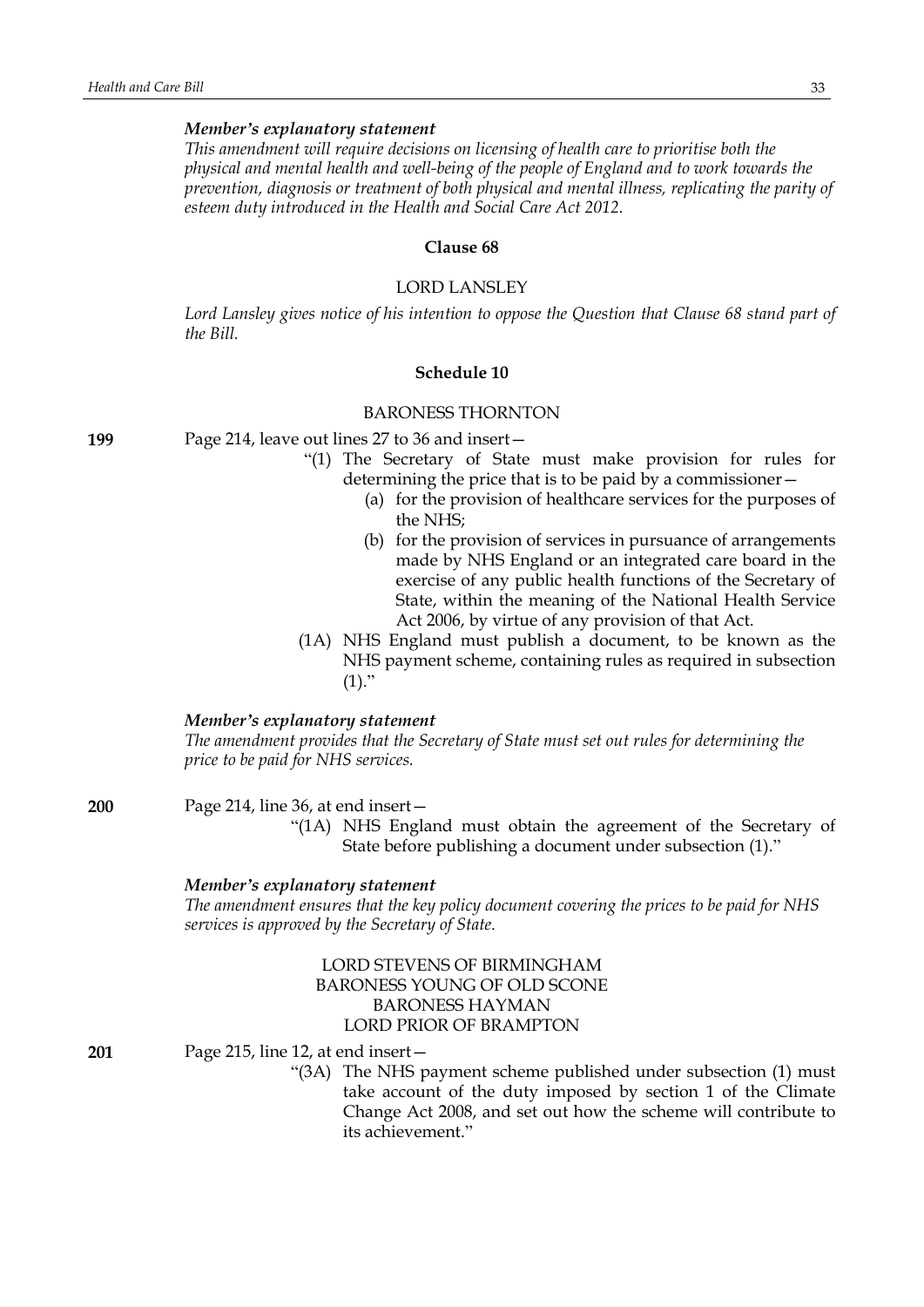*This amendment would require the NHS payment scheme to support action to meet the UK's net zero emissions targets.*

#### LORD HENDY BARONESS BLOWER

**201A** Page 215, line 14, at end insert—

"(4A) Rules under subsection (1) must—

- (a) provide that the agreed price properly accommodates the establishment and maintenance of terms and conditions of employment of workers of the providers of services mentioned in subsection (1) which are and will remain at any point in time equivalent to the terms and conditions of employment enjoyed by NHS staff employed in the public sector;
- (b) ensure that the terms and conditions of all workers affected are negotiated between trade unions representing NHS staff employed in the public sector and the employers of those staff;
- (c) require that the agreed price is payable only so long as and in respect of periods in which the terms and conditions of employment of workers of the providers of services mentioned in subsection (1) are at every point in time equivalent to the terms and conditions of employment enjoyed by NHS staff employed in the public sector; and
- (d) provide that the prices agreed by commissioners for the provision of health care services are the same for all providers of equivalent services whether in the public or private sector."

#### *Member's explanatory statement*

*This amendment is intended to ensure that privatisation of NHS services do not undermine the terms and conditions of equivalent workers in the NHS.*

# LORD HENDY LORD DAVIES OF BRIXTON BARONESS BLOWER

**201B** Page 216, line 11, after "following" insert "on the likely impact of the proposed scheme"

# *Member's explanatory statement*

*This amendment, along with another amendment to Schedule 10, page 216 in the name of Lord Hendy, is intended to expand the scope of consultations and ensure that the relevant workers, through their unions, are included in them.*

**201C** Page 216, line 13, at end insert—

"(ba) all trade unions representing workers employed—

- (i) by or in services for which each integrated care board is responsible;
- (ii) by each relevant provider; or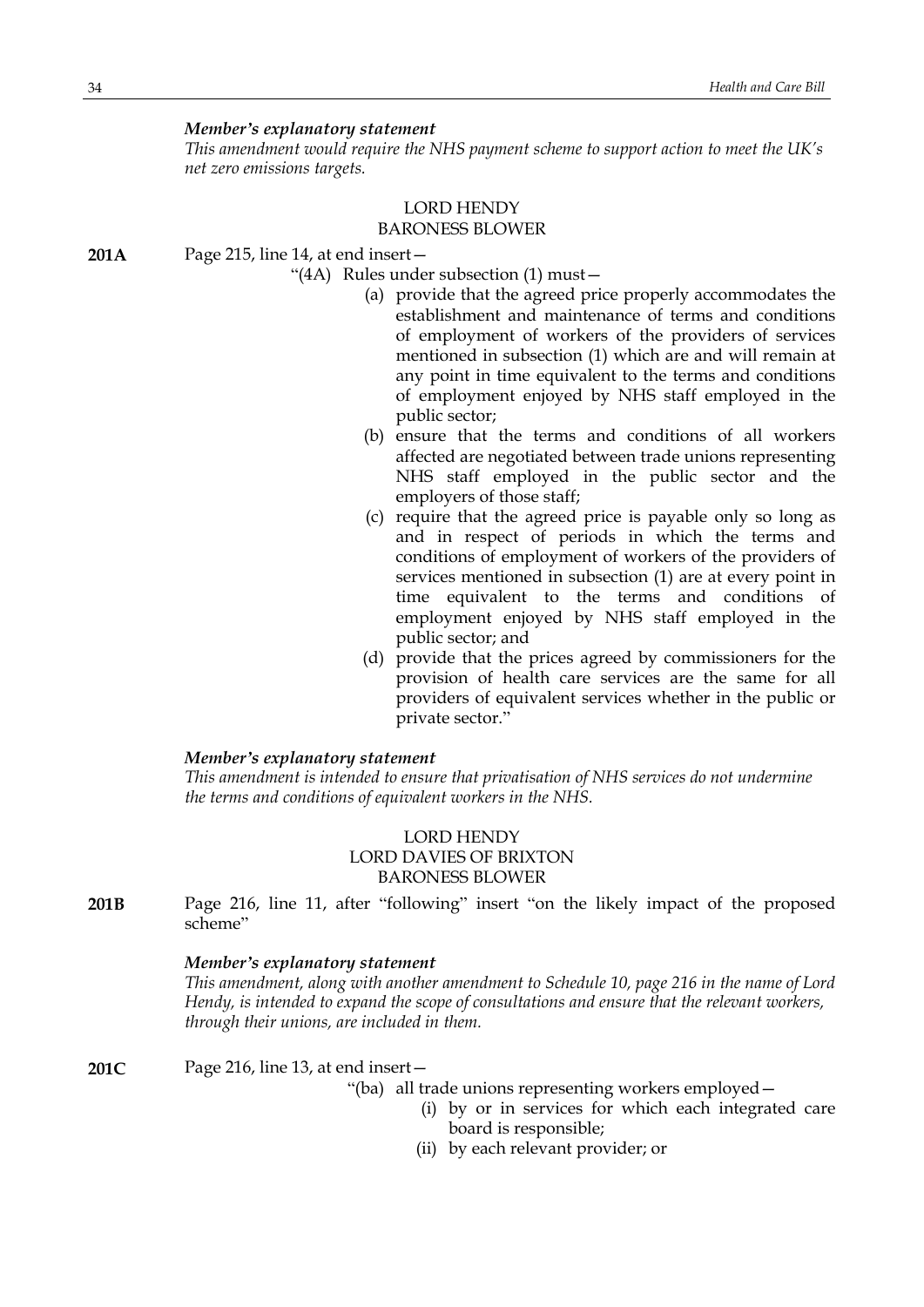**Schedule 10** *- continued*

(iii) by any other provider of equivalent services in the public sector."

#### *Member's explanatory statement*

*This amendment, along with another amendment to Schedule 10, page 216 in the name of Lord Hendy, is intended to expand the scope of consultations and ensure that the relevant workers, through their unions, are included in them.*

#### LORD LANSLEY

**202** Page 217, line 8, at end insert—

"(2A) For the purposes of subsection (1)(b) the prescribed percentage may not exceed 20%."

# BARONESS THORNTON

**202A** Page 218, line 29, after "under" insert "section 114A(1) or"

## *Member's explanatory statement*

*This amendment and another to Schedule 10 provide that the Secretary of State must set out rules for determining the price to be paid for NHS services and that this is subject to Parliamentary scrutiny.*

#### **Clause 69**

# BARONESS MEACHER BARONESS JONES OF MOULSECOOMB BARONESS GREENGROSS LORD WARNER

**203** Page 62, line 19, at end insert—

"(1AA) The regulations must make provision—

- (a) for anyone with a diagnosis of terminal illness to be offered a conversation about their holistic needs, wishes and preferences for the end of their life, including addressing support for their mental and physical health and wellbeing, financial and practical support, and support for their social relationships,
- (b) that, where that individual lacks capacity for such a conversation, it is offered to another relevant person, and
- (c) that for the purposes of section 12ZB a relevant authority must have regard to the needs and preferences recorded in such conversations in making decisions about the procurement of services."

#### *Member's explanatory statement*

*This amendment ensures that the scope of the regulations as to patient choice includes those at the end of life.*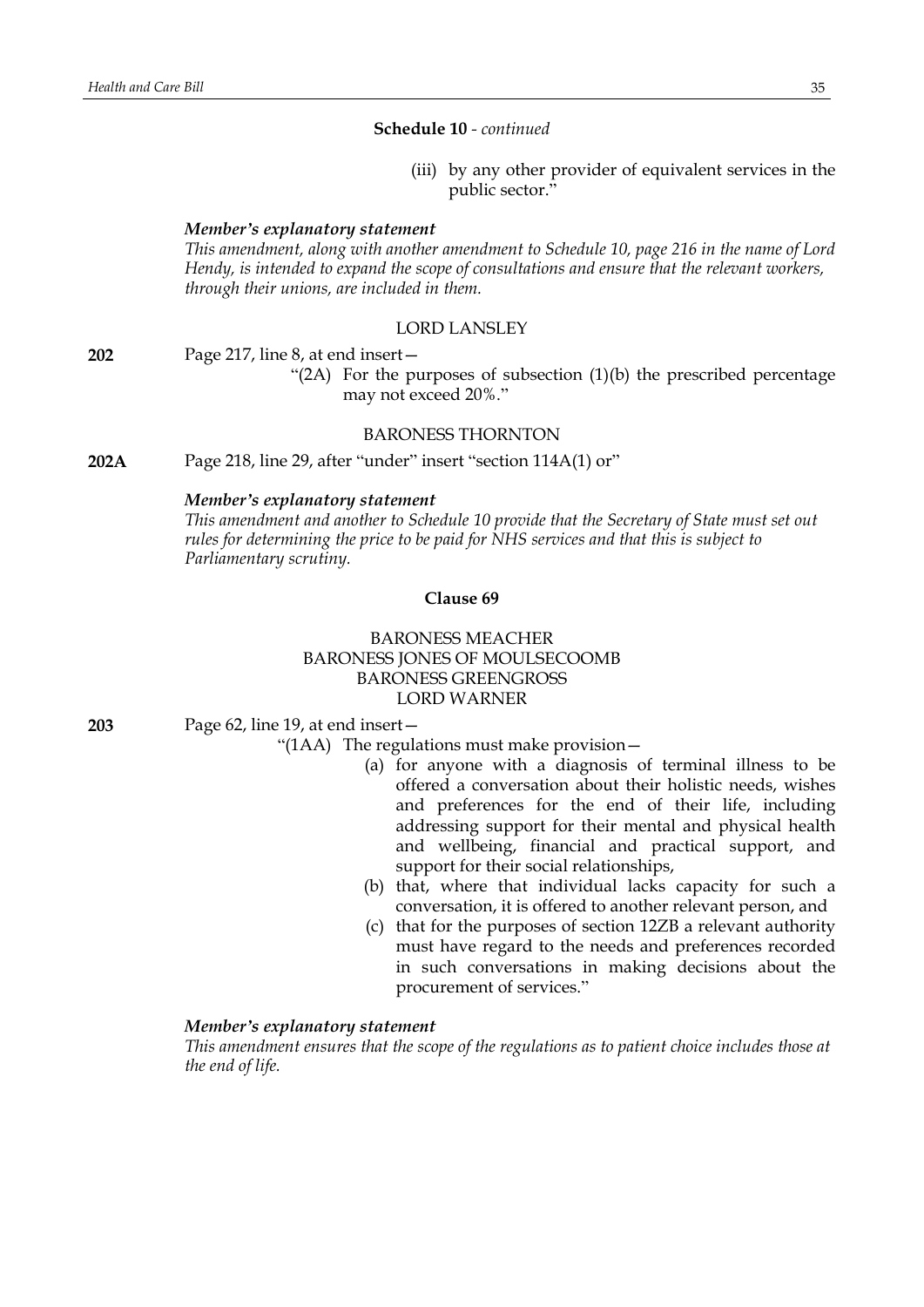# LORD HUNT OF KINGS HEATH BARONESS THORNTON

**204** Page 62, line 26, at end insert—

- "(1C) Before regulations which include a patient choice requirement may be made under this section, the Secretary of State must consult the following bodies—
	- (a) Healthwatch England;
	- (b) the Patients Association;
	- (c) such other persons as the Secretary of State considered appropriate."

#### *Member's explanatory statement*

*The amendment would ensure that before any regulations are laid on patient choice, the Secretary of State must consult Healthwatch England, the Patients Association and other relevant bodies.*

# **After Clause 69**

# BARONESS MORGAN OF COTES BARONESS FRASER OF CRAIGMADDIE

**205** Insert the following new Clause—

#### **"Access to treatment and services across the United Kingdom**

- (1) Welsh Ministers, Scottish Ministers and a Northern Ireland department must make regulations providing that the choices available to patients in England by virtue of regulations under section 6E(1A) or (1B) of the National Health Service Act 2006 (inserted by section 69 of this Act) are available to patients for whom they have responsibility.
- (2) Regulations under subsection (1) must provide for payment for treatment of patients to whom the regulations apply to be made by the appropriate health service body.
- (3) In subsection (2), the "appropriate health service body" means—
	- (a) in the case of regulations made by Welsh Ministers, a Health Board,
	- (b) in the case of regulations made by Scottish Ministers, an NHS Board, and
	- (c) in the case of regulations made by a Northern Ireland department, the Health and Social Care Board.
- (4) The choices which persons are enabled to make by virtue of regulations under section 6E(1A) and (1B) of the National Health Service Act 2006 (inserted by section 69 of this Act) must include the choice to access treatments and services in Wales, Scotland and Northern Ireland, and Welsh Ministers, Scottish Ministers and a Northern Ireland department must ensure that any such treatments and services which are available to patients in Wales, Scotland or (as the case may be) Northern Ireland are available to patients in England."

#### *Member's explanatory statement*

*This new Clause would extend the choice of NHS treatments and services which is available to patients in England to patients in any part of the United Kingdom. It would also enable patients in England to exercise the same choices of treatments and services in other parts of the United Kingdom.*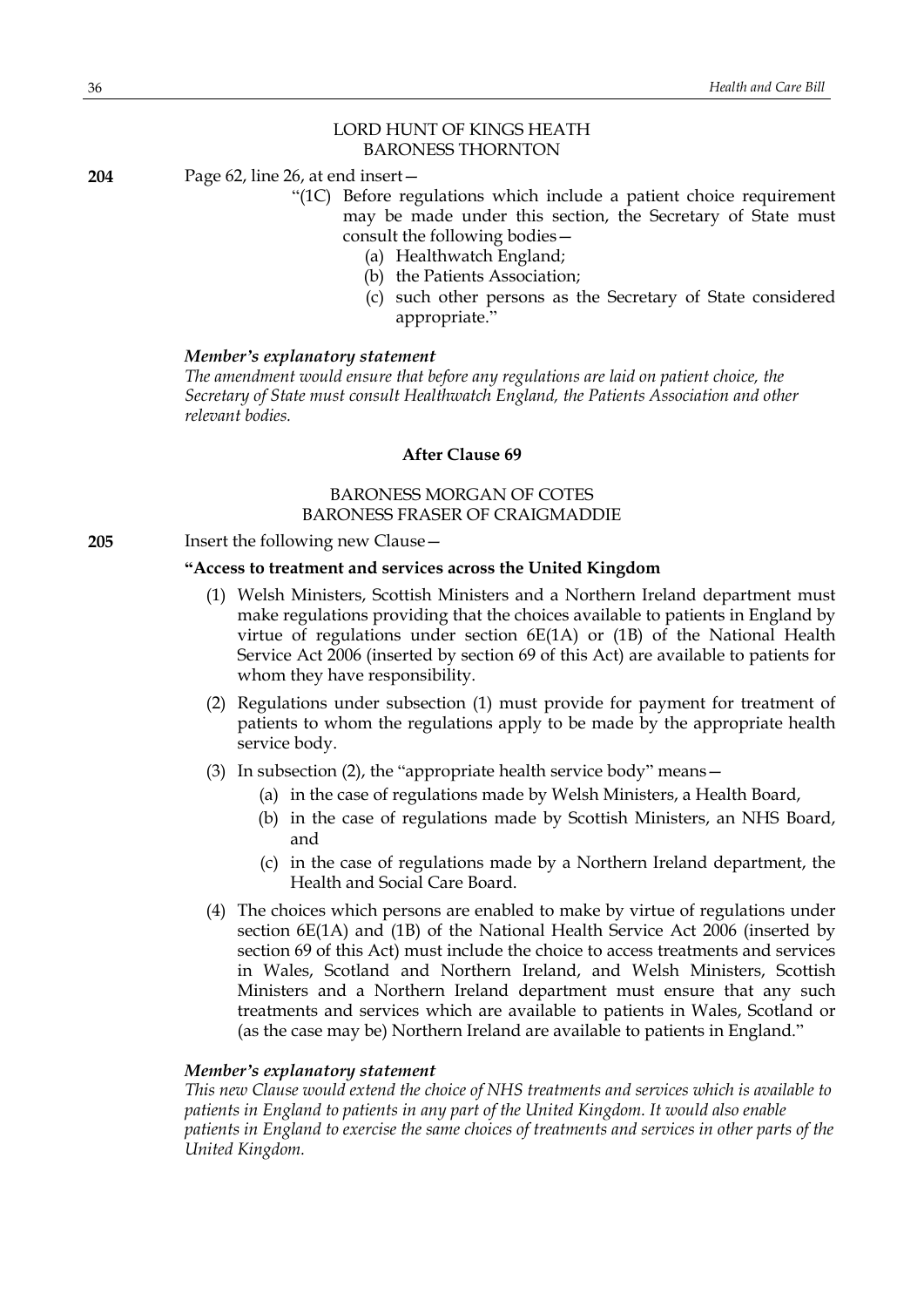# **Clause 70**

# BARONESS MERRON

**206** Page 63, line 40, at end insert—

"(c) other services which are required for the purpose of the prevention of illness, the care and after-care of persons suffering from illness, and the treatment of illness as NHS England considers appropriate as part of the health service."

#### *Member's explanatory statement*

*This amendment extends the scope of the NHS bespoke procurement regime so that it covers patient related services, such as catering, porters, cleaners and other services required for patient care and safety beyond the narrower definition of health care services.*

**207** Page 64, line 6, at end insert—

- "(3A) The regulations must provide that—
	- (a) where the healthcare service has been or is being provided by an NHS trust or NHS foundation trust then there is a presumption in favour of contracts for such service being awarded to NHS trusts and NHS foundation trusts,
	- (b) where it is proposed to award a contract for such services to any body other than an NHS trust or NHS foundation trust then the commissioning body responsible must—
		- (i) conduct a consultation and set out the reasons given for the proposal,
		- (ii) specify the full terms and conditions of the proposed contract, and
		- (iii) specify that the terms and conditions for staff under the proposed contract must be at least equivalent to NHS terms and conditions."

#### *Member's explanatory statement*

*The amendment ensures that the Regulations for provider selection (procurement) for healthcare services are based on a preference for services to be provided by the NHS itself rather than outsourced.*

# BARONESS THORNTON LORD PATEL BARONESS WALMSLEY BARONESS BENNETT OF MANOR CASTLE

**208** Page 64, line 6, at end insert—

- "(3A) The regulations must make provision that before a contract for a service listed in subsection  $(1)(a)$ , with an annual value in excess of £5 million, may be awarded to an organisation that is not an NHS trust or NHS foundation trust, the following requirements must be met—
	- (a) the business case for the award of the contract must be published;
	- (b) any responses to the proposal in the business case must be considered and published;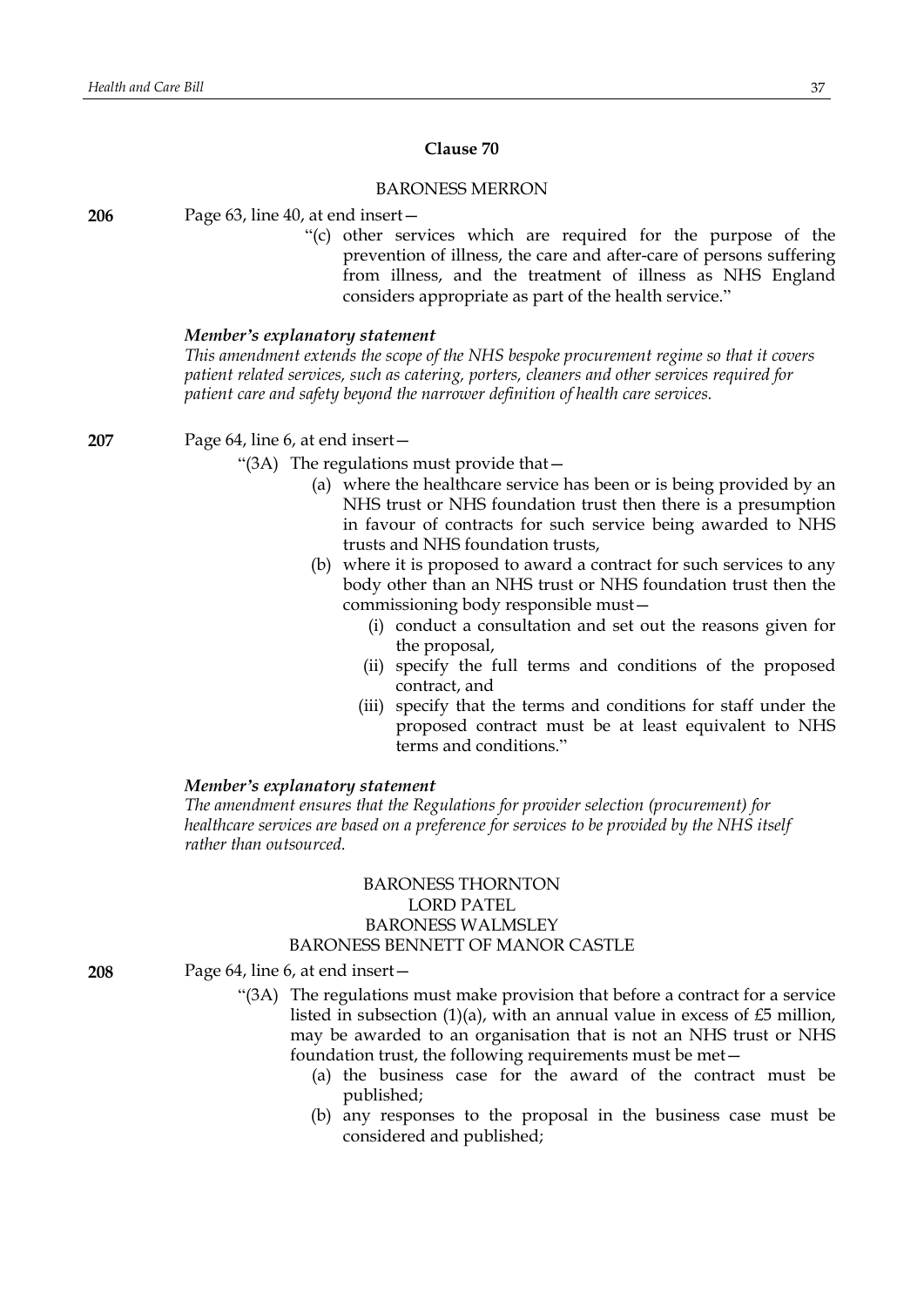# **Clause 70** *- continued*

- (c) the process for awarding the contract must be open and transparent and non-discriminatory at every stage, including (but not limited to)—
	- (i) procurement strategy and plan,
	- (ii) invitation to tender,
	- (iii) responses to invitations,
	- (iv) evaluation of tenders,
	- (v) decision to award, and
	- (vi) contract awarded;
- (d) the process for awarding the contract must demonstrate due regard to the principles established in the Public Contracts Regulations 2015 (S.I. 2015/102) or any regulations which may supersede them;
- (e) in any case where it is claimed that an emergency justifies an award without the process being used, the responsible body must within 14 days publish the business case for the award of the contract and the record of the decision.
- (3B) The provisions in subsection (3A) do not apply where a contract is provided for primary medical services, primary dental services or primary ophthalmology services."

### *Member's explanatory statement*

*This amendment ensures that any NHS specific provider selection regime (procurement regulations) must require proper processes are followed before any significant contracts are awarded outside the NHS.*

# BARONESS THORNTON

```
209 Page 64, line 6, at end insert—
```
"(3A) The regulations must ensure that the arranging (procuring and subcontracting) of healthcare services by public bodies for the purposes of the health service in England is not to be included within the scope of any future trade agreements."

#### *Member's explanatory statement*

*This replicates the wording of the requirement set out in the proposed NHS Provider Selection Regime to ensure the NHS has its own bespoke procurement arrangements.*

# LORD STEVENS OF BIRMINGHAM BARONESS YOUNG OF OLD SCONE BARONESS HAYMAN LORD PRIOR OF BRAMPTON

**210** Page 64, line 6, at end insert—

"(3A) The regulations must contain provisions that support meeting the duty imposed by section 1 of the Climate Change Act 2008."

#### *Member's explanatory statement*

*This amendment would require NHS procurement regulations to incentivise action to meet the UK's net zero emissions targets.*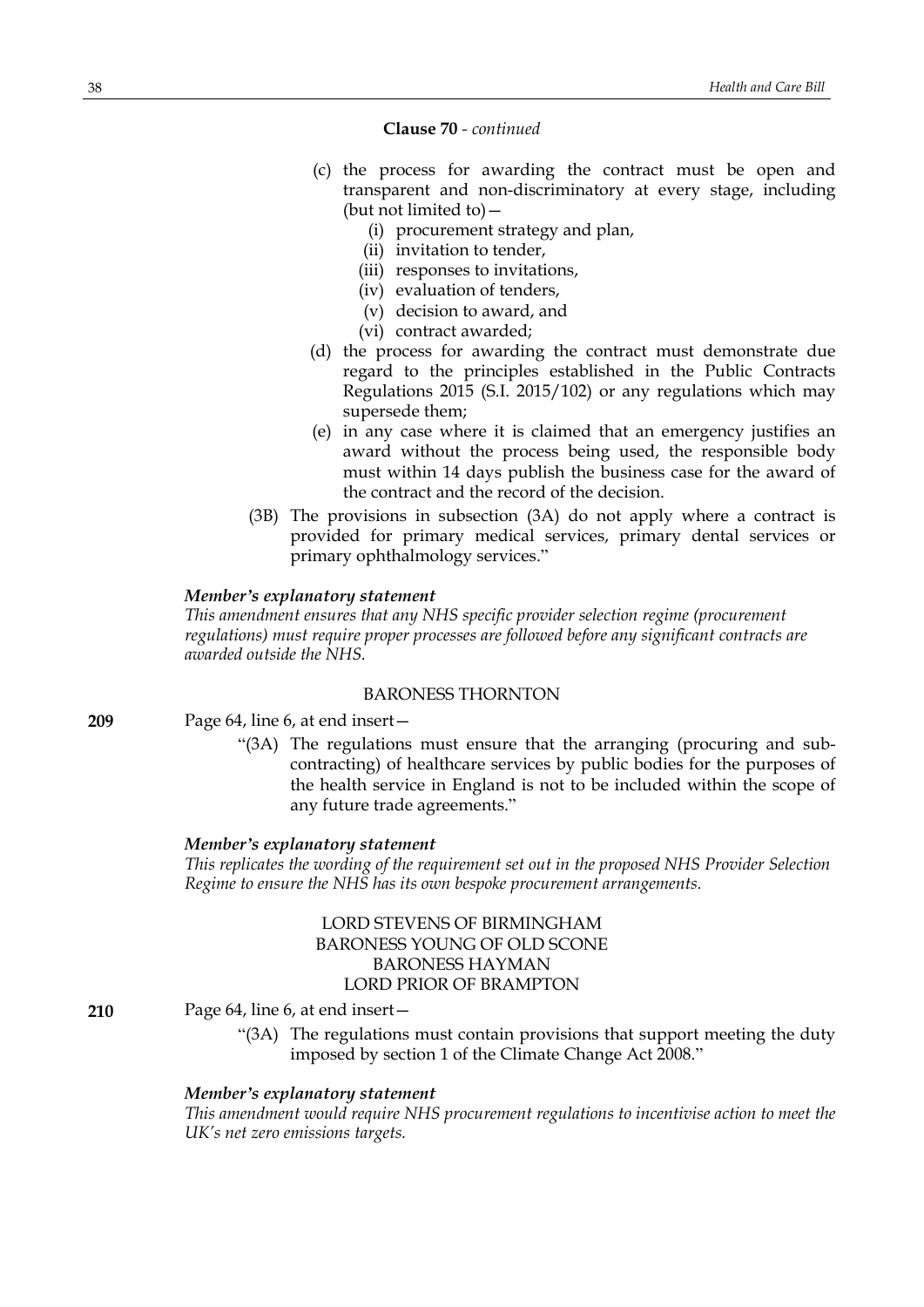# LORD MAWSON BARONESS CUMBERLEGE LORD CLEMENT-JONES BARONESS ANDREWS

**210A** Page 64, line 6, at end insert—

- "(3A) The regulations must ensure that procurement of services from local providers, in particular local community organisations, are prioritised, in order to develop coherent place-based approaches which address the social determinants of health.
	- (3B) The regulations must ensure that innovative approaches are prioritised to achieve this objective."

# LORD HUNT OF KINGS HEATH BARONESS THORNTON BARONESS BENNETT OF MANOR CASTLE

**211** Page 64, line 8, at end insert—

"(4A) NHS England must publish guidance on how social value will be implemented by relevant authorities."

### *Member's explanatory statement*

*This amendment would require NHS England to publish guidance on how social value will be implemented by authorities. Social value is the process of ensuring that all public spending maximises social, economic and environmental wellbeing of the community on whose behalf goods or services are being provided.*

### BARONESS THORNTON

**212** Page 64, line 22, at end insert—

"(8) The provisions of this section expire three years after the day on which they are commenced."

### *Member's explanatory statement*

*This amendment places a sunset condition on this section. This is recommended due to the scope of powers given to the Secretary of State through regulations to change procurement policy.*

### LORD SHARKEY BARONESS THORNTON

**213** Page 64, line 22, at end insert—

- "(8) Regulations made under the powers set out in subsections (1) to (3) are subject to the "super affirmative procedure" as set out in subsections (9) to (16).
- (9) The Secretary of State must lay before Parliament—
	- (a) a draft of the regulations, and
	- (b) a document which explains the draft regulations.
- (10) Where a draft of the regulations is laid before Parliament under subsection (9), no statutory instrument containing the regulations may be laid before Parliament until after the expiry of the 30-day period.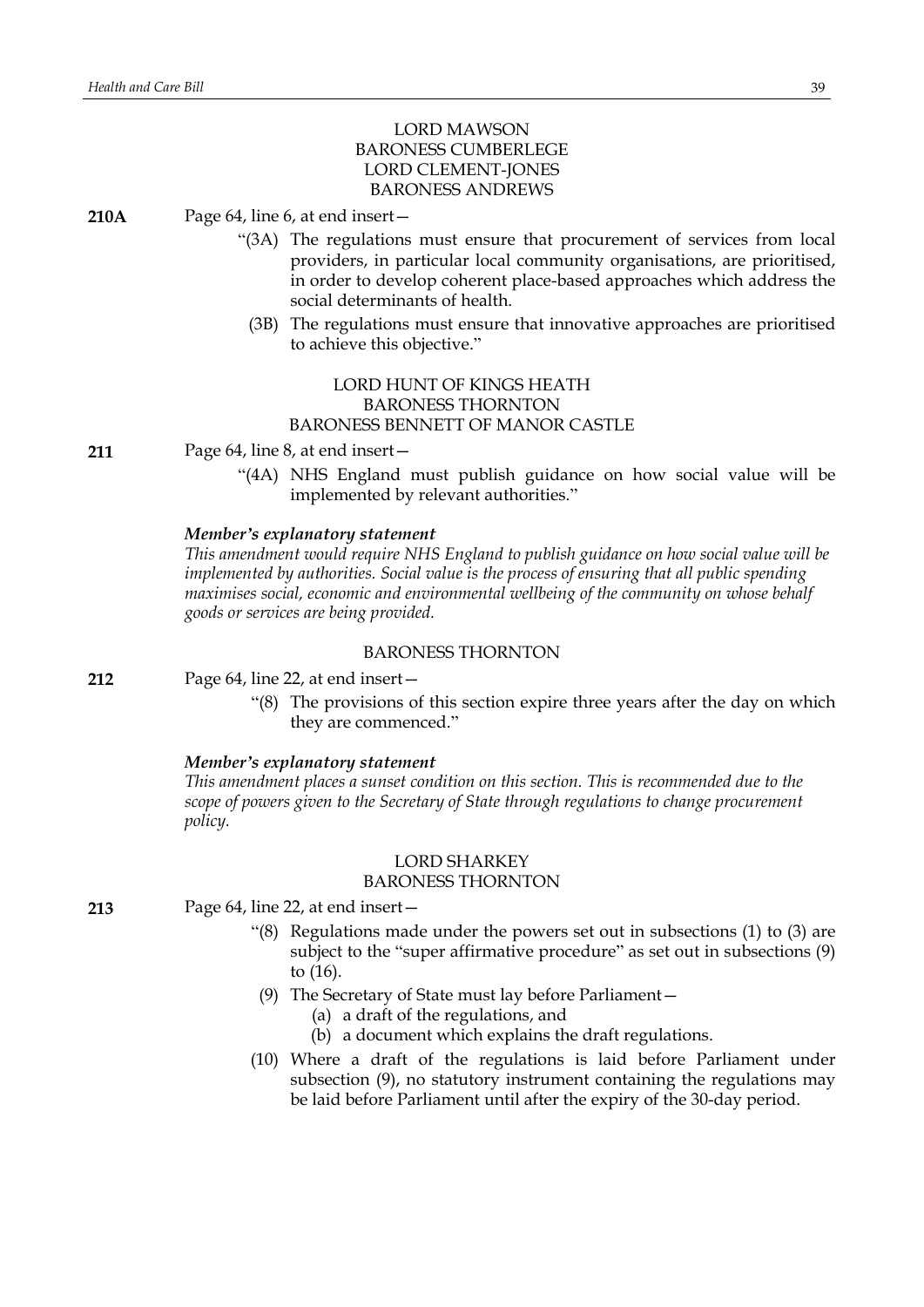### **Clause 70** *- continued*

- (11) The Secretary of State must request a committee of either House of Parliament whose remit includes health, science or technology to report on the draft regulations within the 30-day period.
- (12) In preparing a draft statutory instrument containing the regulations, the Secretary of State must take account of—
	- (a) any representations,
	- (b) any resolution of either House of Parliament, and
	- (c) any recommendations of a committee under subsection (11),

made within the 30-day period with regard to the draft regulations.

- (13) If, after the 30-day period, the Secretary of State wishes to make regulations in the terms of the draft or a revised draft, he or she must lay before Parliament a statement—
	- (a) stating whether any representations, resolutions or recommendations were made under subsection (12);
	- (b) giving details of any representations, resolutions or recommendations so made; and
	- (c) explaining any changes made in any revised draft of the regulations.
- (14) The Secretary of State may make a statutory instrument containing the regulations (whether or not revised) if, after the laying of the statement required under subsection (13), a draft of the instrument has been laid before and approved by a resolution of each House of Parliament.
- (15) In this section, references to "the 30-day period" in relation to any draft regulations is to the period of 30 days beginning with the day on which the original draft regulations were laid before Parliament.
- (16) For the purposes of subsection (15) no account is to be taken of any time during which Parliament is dissolved or prorogued or during which either House is adjourned for more than four days."

# LORD LANSLEY BARONESS WALMSLEY BARONESS THORNTON

*The above-named Lords give notice of their intention to oppose the Question that Clause 70 stand part of the Bill.*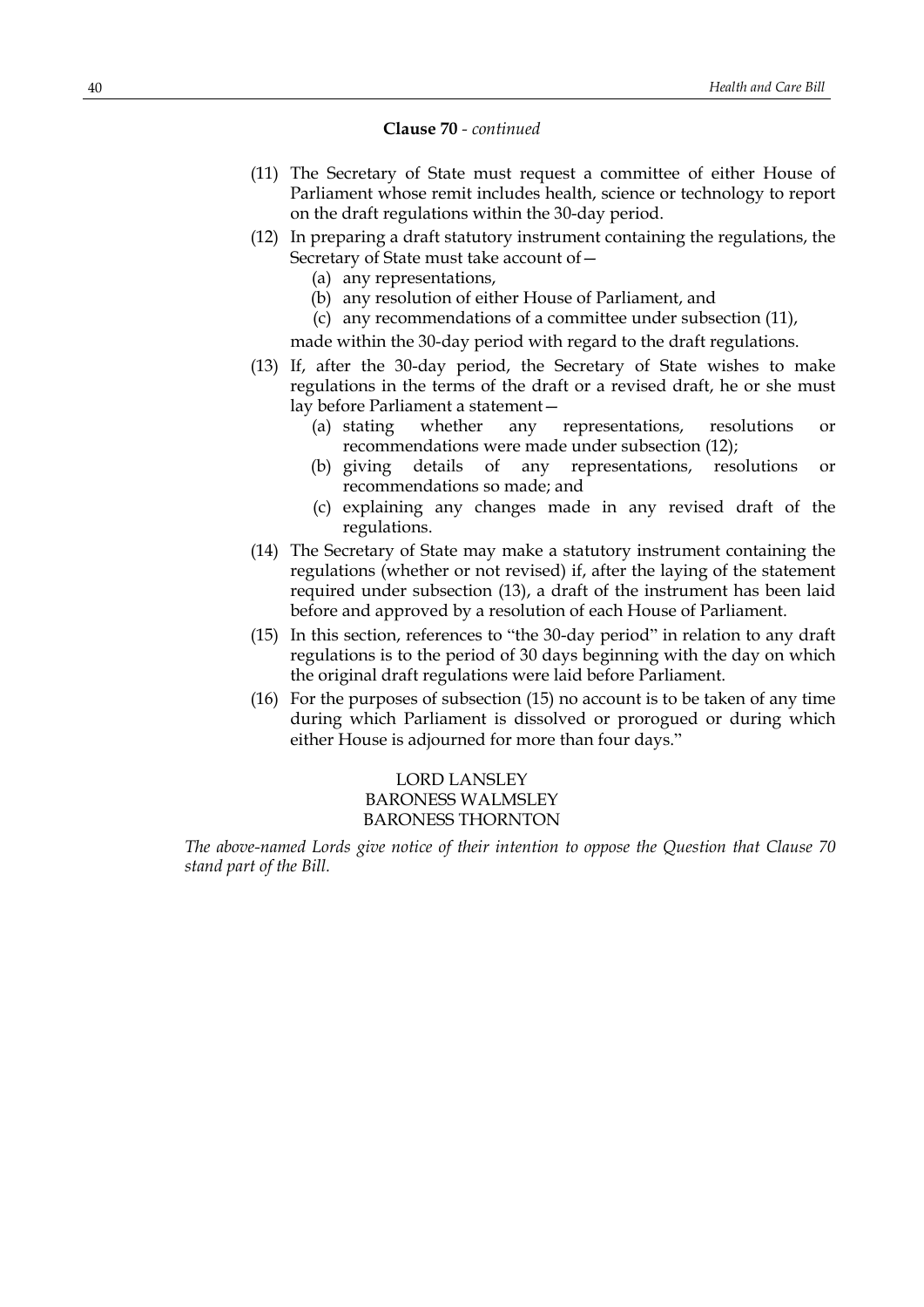# **After Clause 70**

# LORD BLENCATHRA BARONESS KENNEDY OF THE SHAWS LORD ALTON OF LIVERPOOL BARONESS HODGSON OF ABINGER

**213A** Insert the following new Clause—

### **"Health service procurement and supply chains: genocide convention obligations**

- (1) Regulations whether made under section 70 or otherwise may, in particular, make provision for the purposes of ensuring that procurement of all goods and services for the purposes of the health service in England is consistent with the United Kingdom's obligations under the Convention on the Prevention and Punishment of the Crime of Genocide.
- (2) For the purposes of subsection (1), procurement is not consistent if a Minister of the Crown has assessed that there is a serious risk of genocide in the sourcing region.
- (3) A Minister of the Crown must make an assessment as to whether there is serious risk if the chair of a relevant select committee of either House of Parliament requests one, and must complete such assessment within two months."

# **After Clause 79**

# BARONESS FINLAY OF LLANDAFF LORD BRADLEY

**214** Insert the following new Clause—

### **"Workforce boards**

- (1) Each integrated care board must establish a workforce board to advise on
	- (a) the number of persons in that area regulated under any of the following —
		- (i) the Health Professions Order 2001;
		- (ii) the Dentists Act 1984;
		- (iii) the Opticians Act 1989;
		- (iv) the Osteopaths Act 1993;
		- (v) the Chiropractors Act 1994;
		- (vi) the Nursing and Midwifery Order 2001;
		- (vii) the Medical Act 1983;
		- (viii) the Pharmacy Order 2010 and the Pharmacy (Northern Ireland) Order 1976;
	- (b) the number of any other persons required to provide safe and effective care for the population served by the integrated care board; and
	- (c) the training and development of the health and care workforce, including persons regulated by the Health Professions Order 2001, in that area.
- (2) Each workforce board must include
	- (a) at least one person regulated under the Health Professions Order 2001,
	- (b) at least one person regulated under the Nursing and Midwifery Order 2001,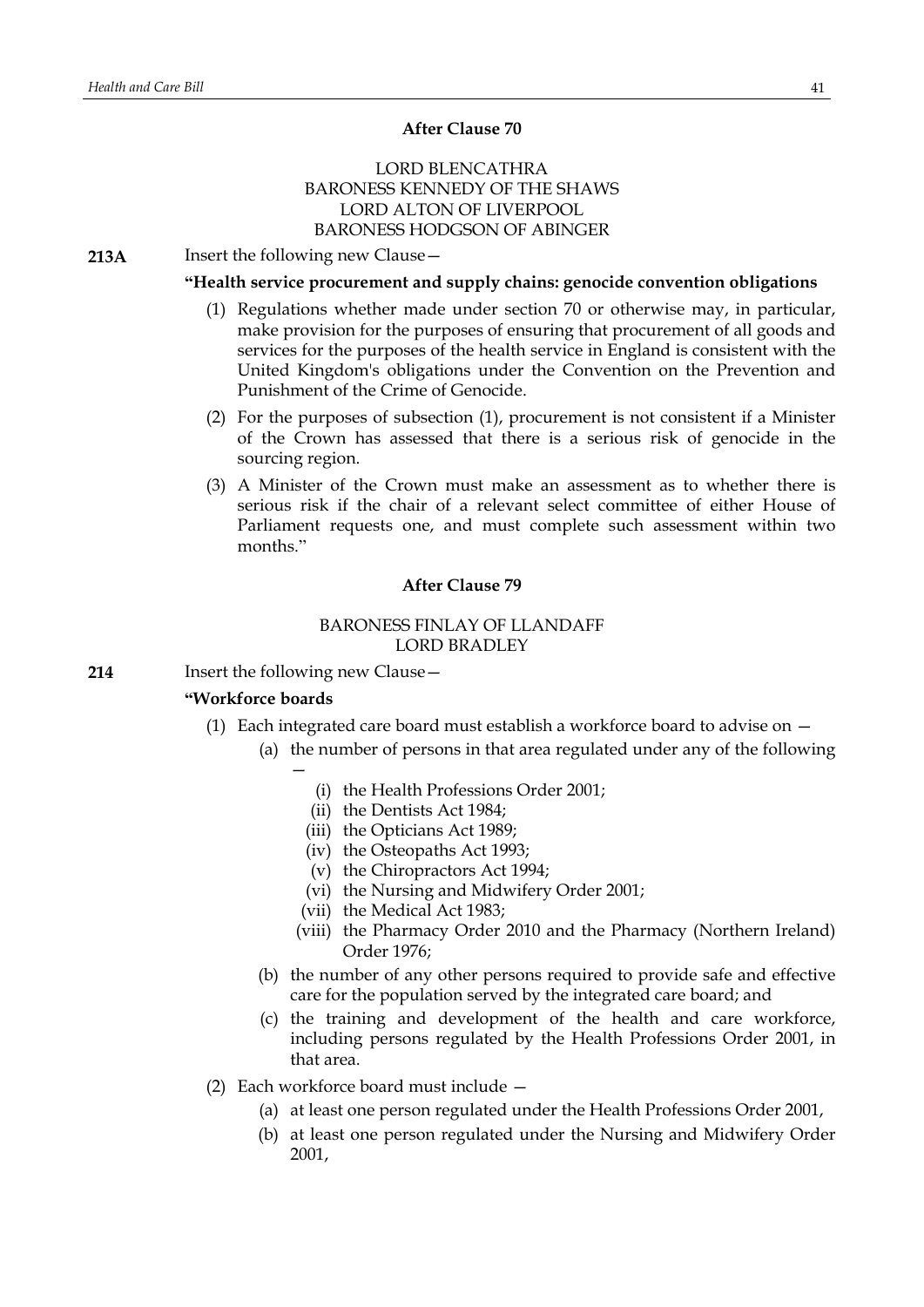# **After Clause 79** *- continued*

- (c) at least one person regulated under the Medical Act 1983, and
- (d) at least one representative of trade unions recognised as representing NHS employees.
- (3) Each workforce board must consult with professional bodies representing health or social care staff."

#### *Member's explanatory statement*

*This probing amendment would require ICBs to establish an advisory workforce mechanism with representation from all of the professions including AHPs to help plan the workforce and to ensure training and continuous professional development is planned and supported.*

### **Clause 80**

### LORD DAVIES OF BRIXTON

*Lord Davies of Brixton gives notice of his intention to oppose the Question that Clause 80 stand part of the Bill.*

# **After Clause 80**

# BARONESS MERRON BARONESS TYLER OF ENFIELD LORD WARNER LORD PATEL

**215** Insert the following new Clause—

### **"Secretary of State's duty to report on waiting times for treatment**

The Secretary of State must prepare and publish an annual report on waiting times for treatment in England, including disparities in waiting times for treatment in England and the steps being taken to ensure that patients can access services within maximum waiting times in accordance with their rights in the NHS Constitution."

#### *Member's explanatory statement*

*The Clause would require the Secretary of State to publish an annual report on waiting times for treatment in England, and steps being taken to ensure patients can access services within minimum waiting times in accordance with their rights under the NHS Constitution.*

### BARONESS MERRON

**216** Insert the following new Clause -

#### **"Consultation on service changes**

- (1) The Secretary of State is required to ensure that NHS staff are engaged in and consulted on decisions that affect them and the services they provide.
- (2) Engagement under this section may be done individually, through representative organisations or through local partnership working arrangements.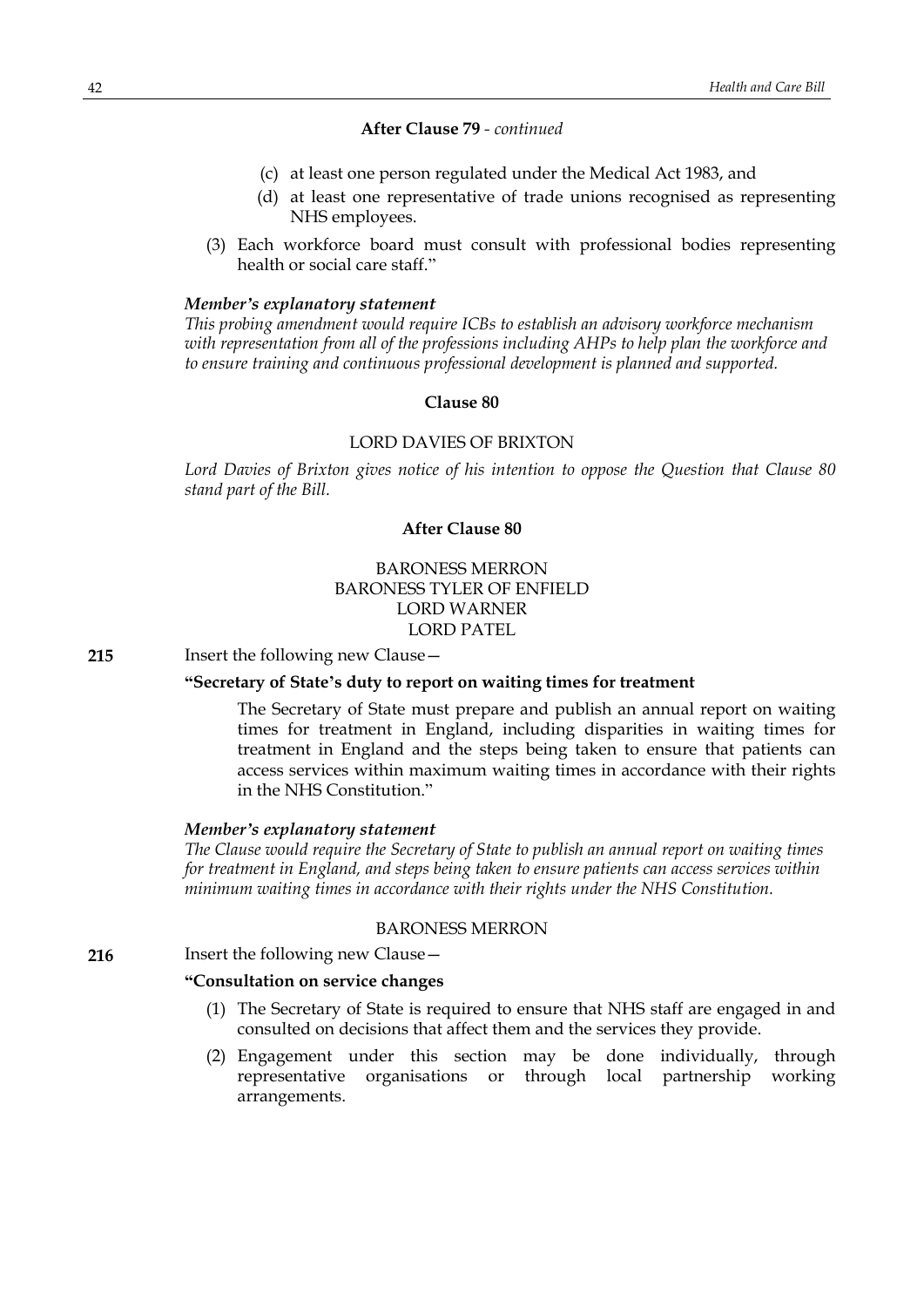### **After Clause 80** *- continued*

(3) The Secretary of State is required to ensure that staff consulted under this section are provided with all relevant information that will be considered before decisions are made."

### *Member's explanatory statement*

*The Clause would insert into legislation the pledge to engage staff in decisions that affect them and the services they provide, as set out in the NHS Constitution.*

# BARONESS WHEELER BARONESS ALTMANN

#### **217** Insert the following new Clause—

### **"Social care needs assessments**

- (1) A social care needs assessment must be carried out by the relevant local authority before a patient is discharged from hospital or within 2 weeks of the date of discharge.
- (2) Each integrated care board must agree with all relevant local authorities the process to apply for social care needs assessment in hospital or after discharge, including reporting on any failures to complete required assessments within the required time and any remedies or penalties that would apply in such cases.
- (3) Each integrated care board must ensure that—
	- (a) arrangements made for the discharge of any patient without a relevant social care needs assessment are made with due regard to the care needs and welfare of the patient, and
	- (b) the additional costs borne by a local authority in caring for a patient whilst carrying out social care needs assessments after a patient has been discharged are met in full.
- (4) The Secretary of State must publish an annual report on the effectiveness of assessment of social care needs after hospital discharge, including the number of patients readmitted within 28 days."

### *Member's explanatory statement*

*This amendment would create protections for the provision of social care needs assessments. It includes requiring an assessment to be carried out either before a patient is discharged from hospital or within two weeks of discharge; and requiring ICBs to agree a process for the provision of assessments.*

### LORD HUNT OF KINGS HEATH LORD WARNER BARONESS BENNETT OF MANOR CASTLE

# **218** Insert the following new Clause -

# **"Equitable distribution of GPs**

- (1) There is to be established the General Medical Practitioners Equitable Distribution Board.
- (2) The Board has the function of ensuring the equitable distribution of GPs throughout England and that all areas have an adequate number.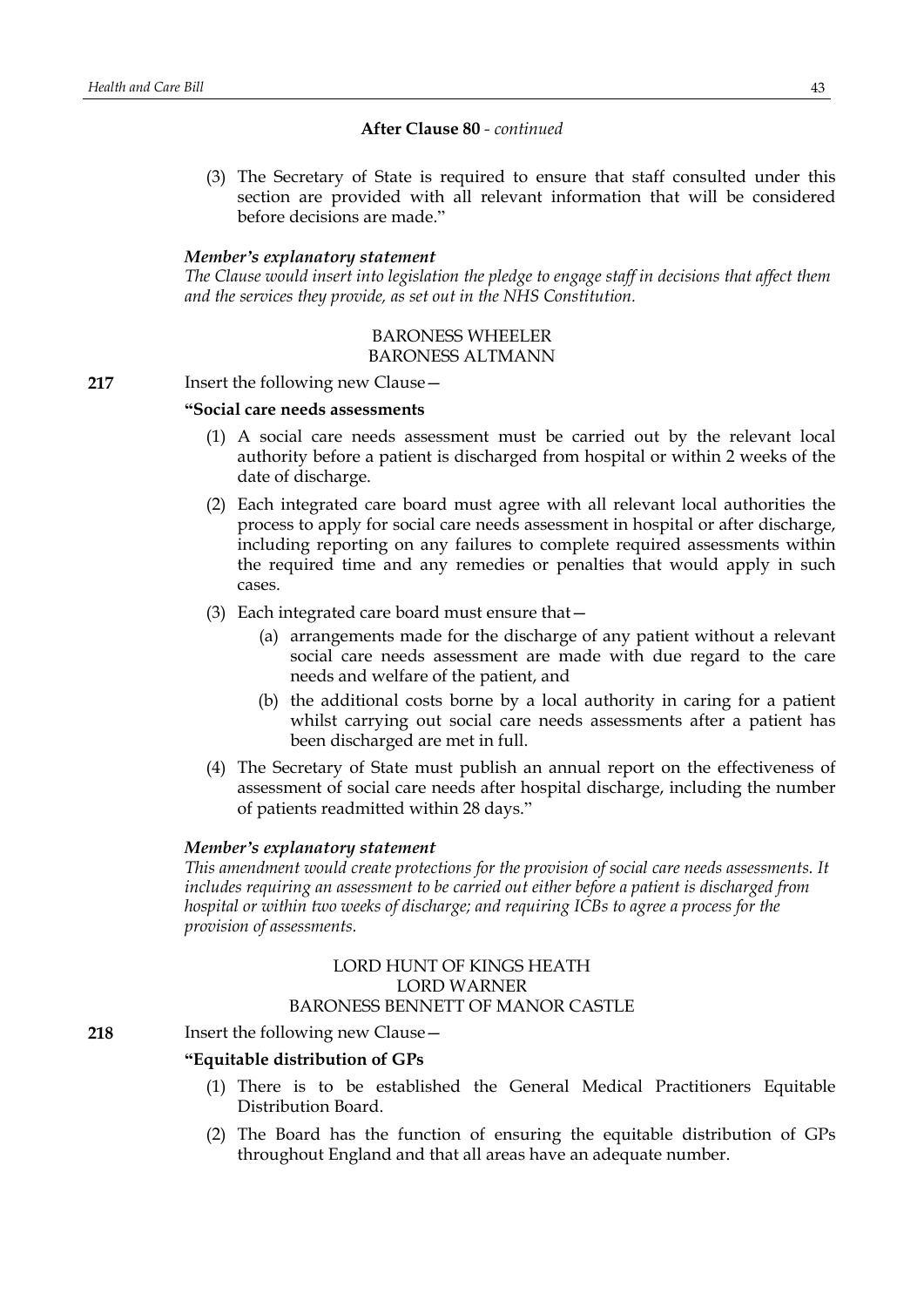# **After Clause 80** *- continued*

- (3) An order establishing the Board must provide for the constitution, remit and funding of the board.
- (4) The Board must make an annual report to Parliament on its performance."

### *Member's explanatory statement*

*The aim of the amendment is to establish a Board to effect the equitable distribution of general medical practitioners in England, and to ensure that all areas have an adequate number of GPs.*

# BARONESS BRINTON BARONESS PITKEATHLEY BARONESS WATKINS OF TAVISTOCK

**219** Insert the following new Clause –

# **"NHS duty to carers**

NHS bodies must identify unpaid carers who come into contact with NHS services and ensure that their health and wellbeing is taken into account when decisions are made concerning the health and care of the person or people for whom they care."

### *Member's explanatory statement*

*This amendment would place a duty on NHS bodies to identify unpaid carers and ensure their health and wellbeing is taken into account.*

# LORD HUNT OF KINGS HEATH LORD PATEL BARONESS MASHAM OF ILTON

**220** Insert the following new Clause—

# **"Healthwatch England**

- (1) There is to be a body corporate known as Healthwatch England.
- (2) The Secretary of State must by regulations set out the functions of Healthwatch England.
- (3) The Secretary of State may by regulations provide for—
	- (a) the establishment and constitution of the board of Healthwatch England, and
	- (b) the financing of Healthwatch England.
- (4) Healthwatch England must prepare and submit an annual report of its activities to Parliament.
- (5) The Secretary of State may by regulation amend, delete or add to sections 181 and 182 of the Health and Social Care Act 2012 and other relevant legislation."

# *Member's explanatory statement*

*The aim is to establish Healthwatch England as an independent body rather than as a subcommittee of CQC.*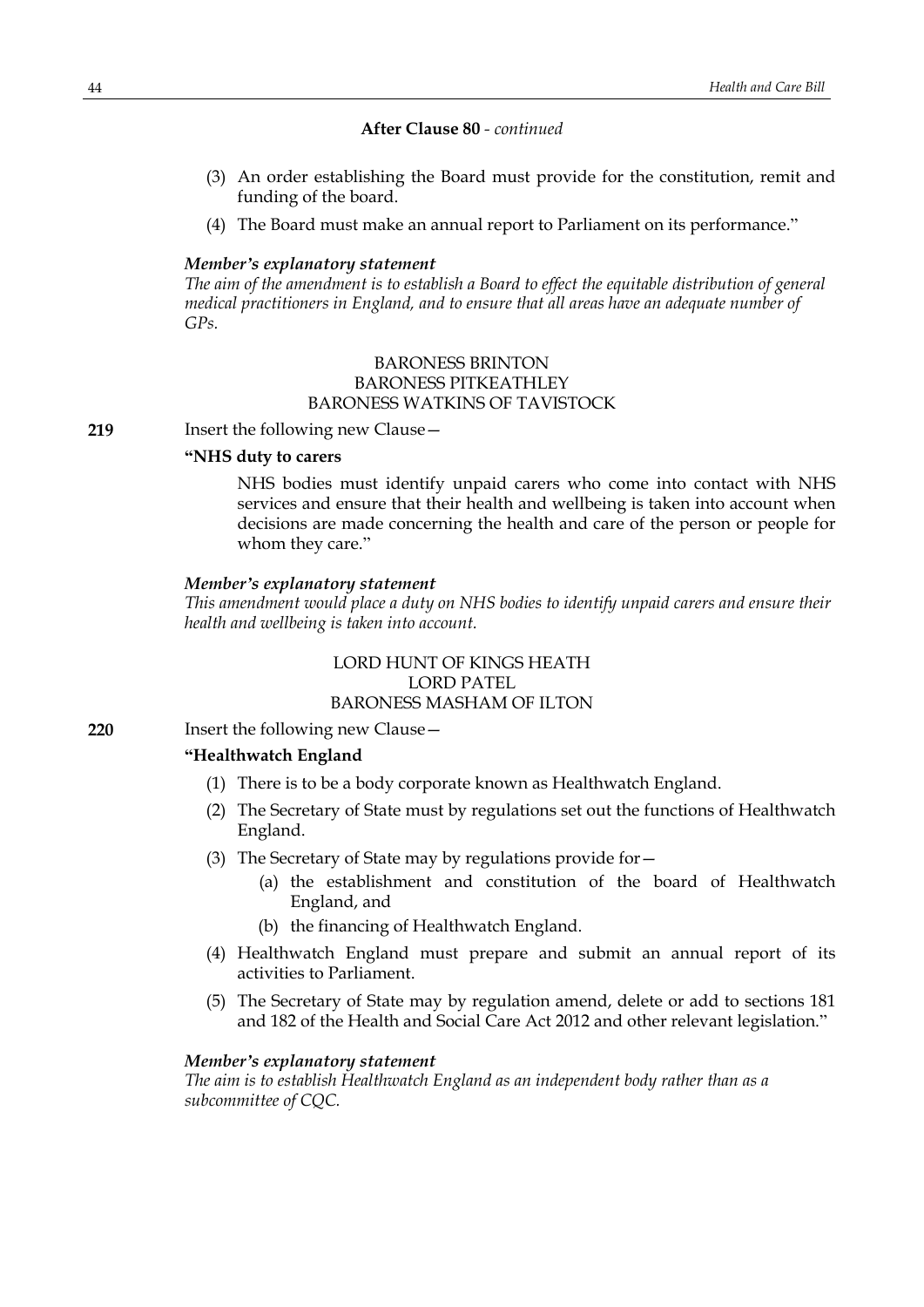# BARONESS PITKEATHLEY LORD YOUNG OF COOKHAM BARONESS TYLER OF ENFIELD LORD WARNER

**221** Insert the following new Clause—

### **"Protection of carers' rights**

- (1) In advance of discharging a patient from hospital, the NHS body must identify and consult any carer who is about to provide or will be providing care.
- (2) This consultation must seek to establish in relation to any health-related services—
	- (a) whether the carer requires any additional services for which the NHS has responsibility, including information, to be provided to the patient in order to ensure that the patient is safe to discharge,
	- (b) whether the carer requires any additional services for which the NHS has responsibility, including information, to be provided to the carer in order to ensure that they are able to care safely, and
	- (c) any wishes that the carer has for work, education and leisure.
- (3) In carrying out the consultation with the carer, the NHS body must establish whether the carer is willing and able to care.
- (4) Having carried out the consultation with the carer, the NHS body must cooperate with the local authority in relation to their duties towards carers under the Care Act 2014.
- (5) "Carer" has the meaning in section 10 of the Care Act 2014, sections 96 and 97 of the Children and Families Act 2014 and section 1 of the Carers (Recognition and Services) Act 1995."

## BARONESS THORNTON BARONESS BENNETT OF MANOR CASTLE

**222** Insert the following new Clause—

### **"Cap on private charges**

- (1) Section 43 of the National Health Service Act 2006 is amended as follows.
- (2) After subsection (2A) insert—
	- "(2B) An NHS foundation trust does not fulfil its principal purpose if in any financial year the proportion of the total income of the trust derived from private charges is greater than in the previous financial year unless—
		- (a) the appropriate integrated care boards and integrated care partnerships have been notified of the intention that this increase will occur;
		- (b) that intention has been published with a statement of the reasons why it is considered to benefit the NHS;
		- (c) the appropriate integrated care boards and integrated care partnerships have used reasonable endeavours to consider any responses to the publication mentioned in paragraph (b); and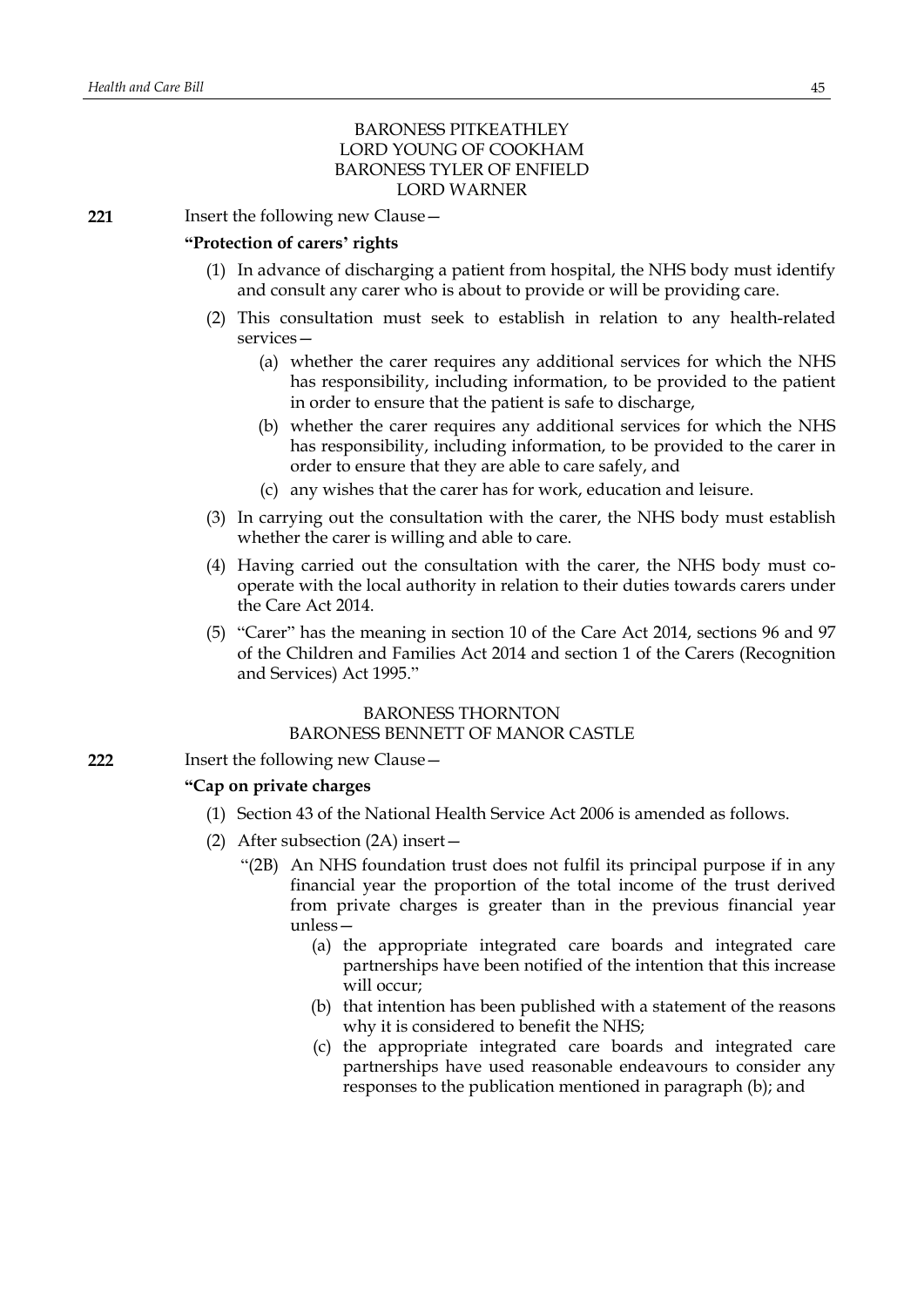# **After Clause 80** *- continued*

- (d) any integrated care board which has commissioned services from the trust, and the integrated care partnership for the board, have informed the NHS foundation trust that the proposed increase is justified.
- (2C) For the purposes of subsection (2B) "private charges" means charges imposed in respect of goods and services provided to patients other than patients being provided with goods and services for the purposes of the health service.""

### *Member's explanatory statement*

*The amendment prevents any Foundation Trust from increasing its income from private patients unless this is agreed by the relevant commissioning bodies and the appropriate integrated care partnerships.*

# BARONESS THORNTON

**223** Insert the following new Clause—

# **"Repeal of power for NHS trusts and NHS foundation trusts to form subsidiary companies**

- (1) The National Health Service Act 2006 is amended as follows.
- (2) In section 46 (financial powers), omit subsection (5).
- (3) In Schedule 4 (NHS trusts established under section 25), in paragraph 20, after sub-paragraph (2) insert—
	- "(2A) The Secretary of State may not consent to the formation or participation in ownership of a subsidiary company by an NHS trust.""

### *Member's explanatory statement*

*This new Clause removes the power for NHS Trusts and NHS Foundation Trusts to form subsidiary companies.*

# LORD HUNT OF KINGS HEATH BARONESS THORNTON BARONESS BENNETT OF MANOR CASTLE

**224** Insert the following new Clause—

### **"Access to NHS dentistry**

The Secretary of State must, within one year of the passing of this Act, publish a statement setting out what measures the Government is taking to ensure universal access to NHS dentistry."

#### *Member's explanatory statement*

*This new Clause would require the Secretary of State to publish a statement of what measures the Government is taking to ensure universal access to NHS dentistry.*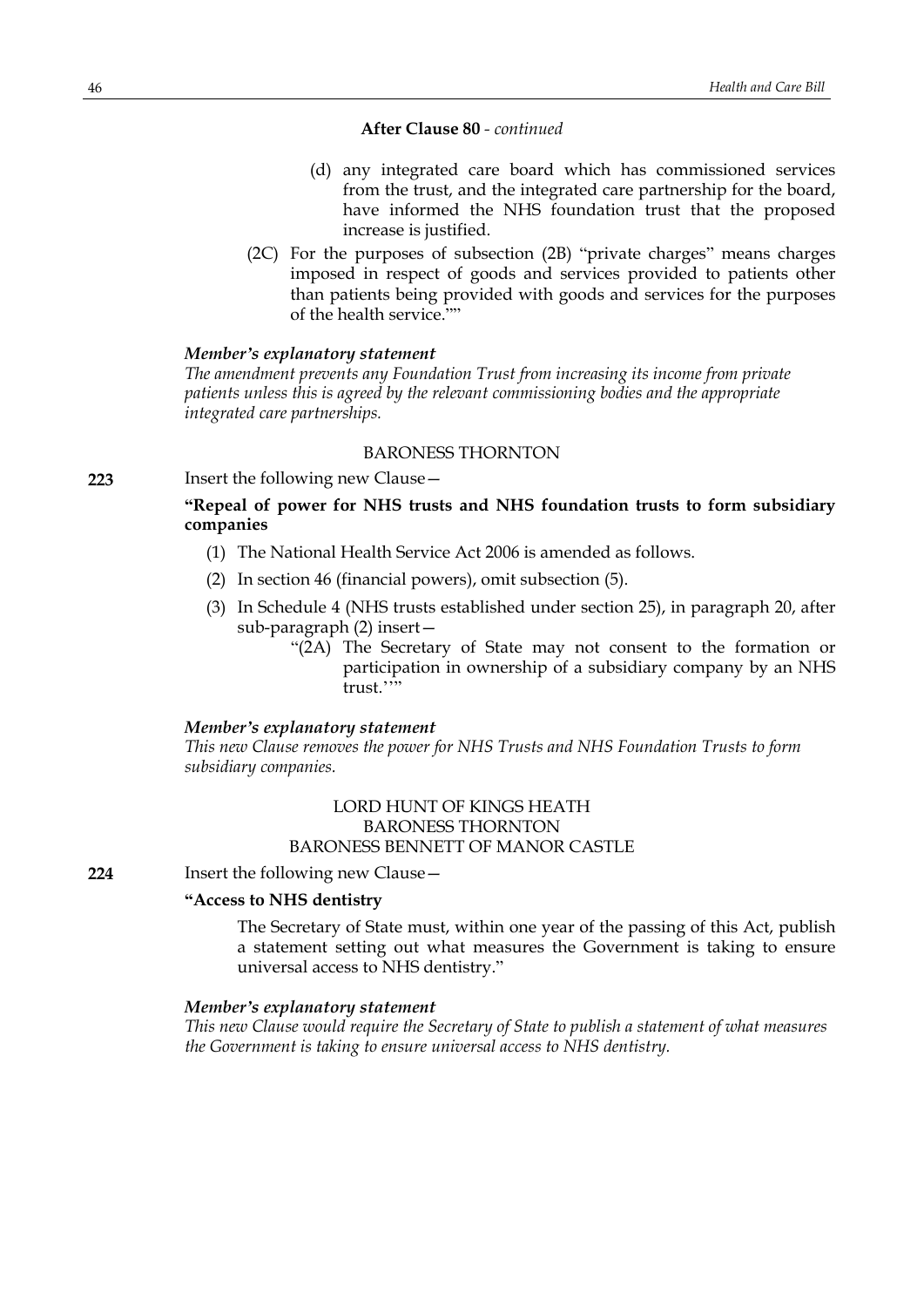# BARONESS HOLLINS BARONESS PITKEATHLEY BARONESS WHEELER

**225** Insert the following new Clause—

# **"Definition of "carers"**

In this Act, any reference to carers includes—

- (a) carers as defined by section 10(3) and (9) of the Care Act 2014,
- (b) parents of disabled children with reference to section 97 of the Children and Families Act 2014,
- (c) any unpaid carers of disabled children as in section 1 of the Carers (Recognition and Services) Act 1995,
- (d) any young carers with reference to section 96 of the Children and Families Act 2014, and
- (e) any young carers with reference to section 63(6) and (7) of the Care Act  $2014$ ."

# **Clause 4**

# LORD KAMALL

**225A** Page 2, line 35, leave out from "objectives" to ", and" in line 38 and insert "specified by the Secretary of State under subsection (2)(a) for NHS England must include objectives relating to outcomes for cancer patients"

## *Member's explanatory statement*

*This amendment changes the focus of the cancer outcomes objectives so that they cover matters other than treatment (e.g. early diagnosis).*

**225B** Page 2, line 39, after "relating" insert "specifically"

# *Member's explanatory statement*

*This amendment makes it clear that the objectives over which the cancer outcomes objectives have priority are those which relate specifically to cancer.*

**225C** Page 2, leave out line 40

### *Member's explanatory statement*

*This amendment means that cancer outcomes objectives will have priority over any other objectives relating to cancer (not just those relating to cancer treatment).*

# **After Clause 4**

# LORD RENNARD LORD HUNT OF KINGS HEATH

# **226** Insert the following new Clause –

# "**NHS England: duty to promote self-management**

After section 13F of the National Health Service Act 2006 insert—

**"13FA Duty to promote self-management**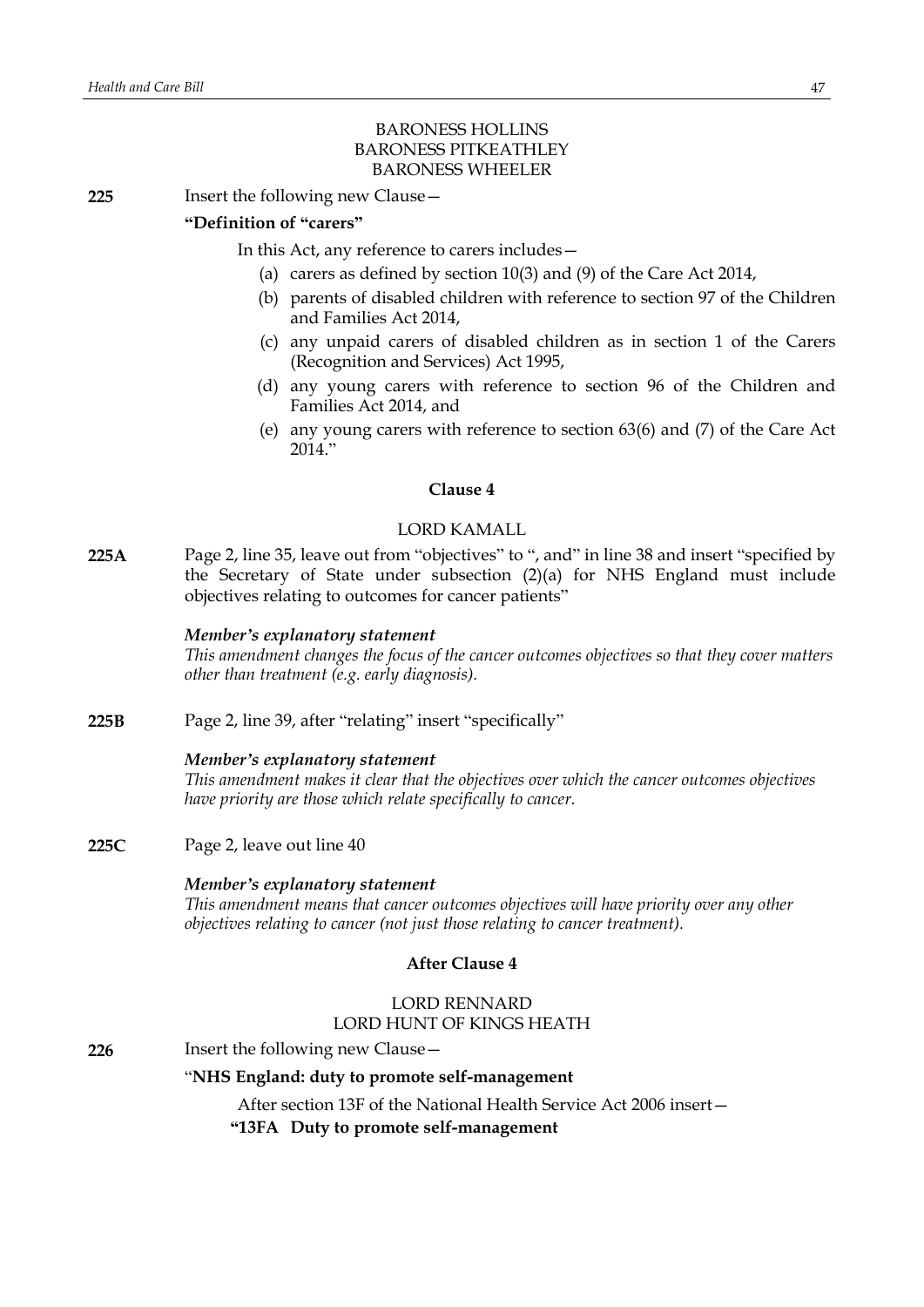# **After Clause 4** *- continued*

NHS England, in the exercise of its functions, must promote the self-management of long-term conditions through investment in technological, interprofessional, and public educational innovation.""

### *Member's explanatory statement*

*This amendment would ensure that NHS England promotes active patient self-management for long-term conditions, where clinically suitable, through greater investment in technological innovation, and workforce and public education on its merits.*

# **Clause 136**

### LORD KAMALL

**232** Page 112, line 10, leave out "an Act of" and insert "a Bill in"

### *Member's explanatory statement*

*This amendment makes a drafting change to reflect the fact that consent of the Secretary of State under section 8 of the Northern Ireland Act 1998 is given in relation to an Assembly Bill rather than an Assembly Act.*

# LORD SHARKEY

*Lord Sharkey gives notice of his intention to oppose the Question that Clause 136 stand part of the Bill.*

# **Clause 140**

### LORD KAMALL

- **232A** Page 116, line 41, leave out from beginning to end of line 9 on page 117 and insert—
	- "(a) in relation to eligible needs met by a local authority, to any amount the local authority charged the adult under section  $14(1)(a)$  or  $48(5)$  for meeting those needs;
	- (b) in relation to eligible needs met by a person other than a local authority, to what the cost of meeting those eligible needs would have been to the local authority that was the responsible local authority when the needs were met."

### *Member's explanatory statement*

*This amendment de-couples the costs that accrue towards the care cap from the costs specified in the budgets and simplifies the drafting for determining those costs that accrue.*

**232B** Page 117, leave out lines 13 and 14 and insert "at any time after a local authority was required to carry out a needs assessment that resulted in the preparation of a personal budget or an independent personal budget for the adult"

### *Member's explanatory statement*

*This amendment means that, where there is a delay in carrying out a needs assessment or a delay in preparing a budget, costs incurred by an adult after the local authority was required to carry out a needs assessment will accrue towards the care cap.*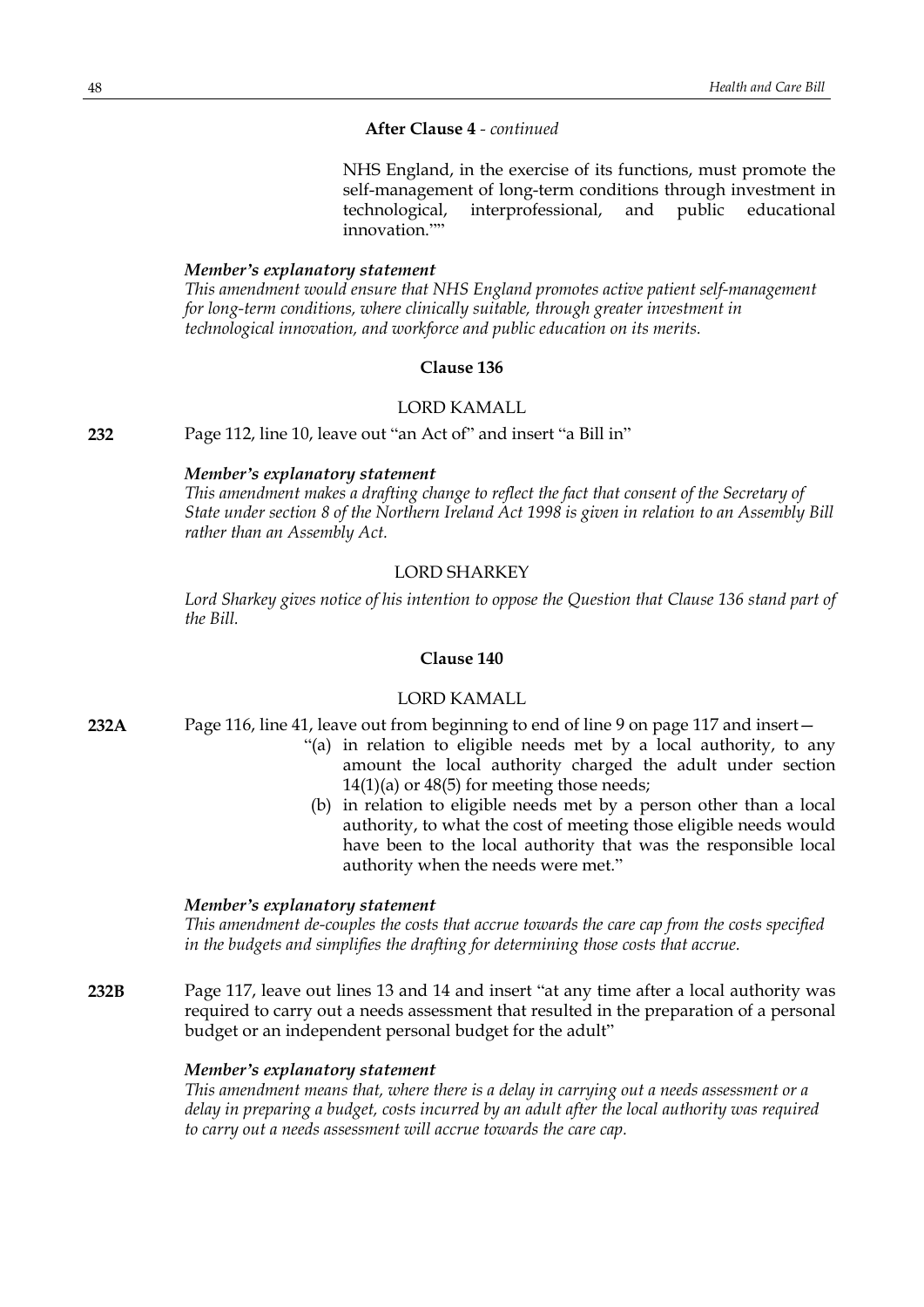# BARONESS BULL BARONESS BENNETT OF MANOR CASTLE BARONESS CAMPBELL OF SURBITON LORD LANSLEY

**233** Page 117, line 22, at end insert—

"(2A) In section 15 (cap on care costs), in subsection (4) leave out "may" and insert "must"."

### *Member's explanatory statement*

*This amendment will require regulations to set out the provisions listed in Care Act 2014 section 15(4).*

# BARONESS BULL BARONESS CAMPBELL OF SURBITON LORD LANSLEY

**234** Page 117, line 22, at end insert—

- "(2A) In section 15 (cap on care costs), after subsection (4) insert—
	- "(4A) The regulations must ensure that, for the purposes of this Part, "persons of a specified description" include people who receive, or have received, care and support on or before the age of 40, as a result of meeting the eligibility criteria set out in section 13 (the eligibility criteria).""

# *Member's explanatory statement*

*This amendment will require regulations to set out that persons entering the care system at or* under the age of 40 will have their care costs capped at £0. This would apply to new applicants *as well as existing care users who, while over the age of 40, have been accessing care and support since before the age of 40.*

### LORD KAMALL

**234A** Page 117, line 25, after "Where" insert ", following a determination under section  $13(1)$ ,"

### *Member's explanatory statement*

*This amendment clarifies that a local authority is only required to prepare an independent personal budget when there has been an eligibility determination.*

**234B** Page 117, leave out lines 30 to 32 and insert—

"(b) the adult has at any time either—

- (i) asked a local authority that was, at that time, the responsible local authority, to prepare an independent personal budget, or
- (ii) had needs met by a local authority as mentioned in section 24(1)."

#### *Member's explanatory statement*

*This amendment means that the responsible local authority will automatically be required to prepare an independent personal budget where an adult with eligible needs has a personal budget and then no longer has any needs met by a local authority.*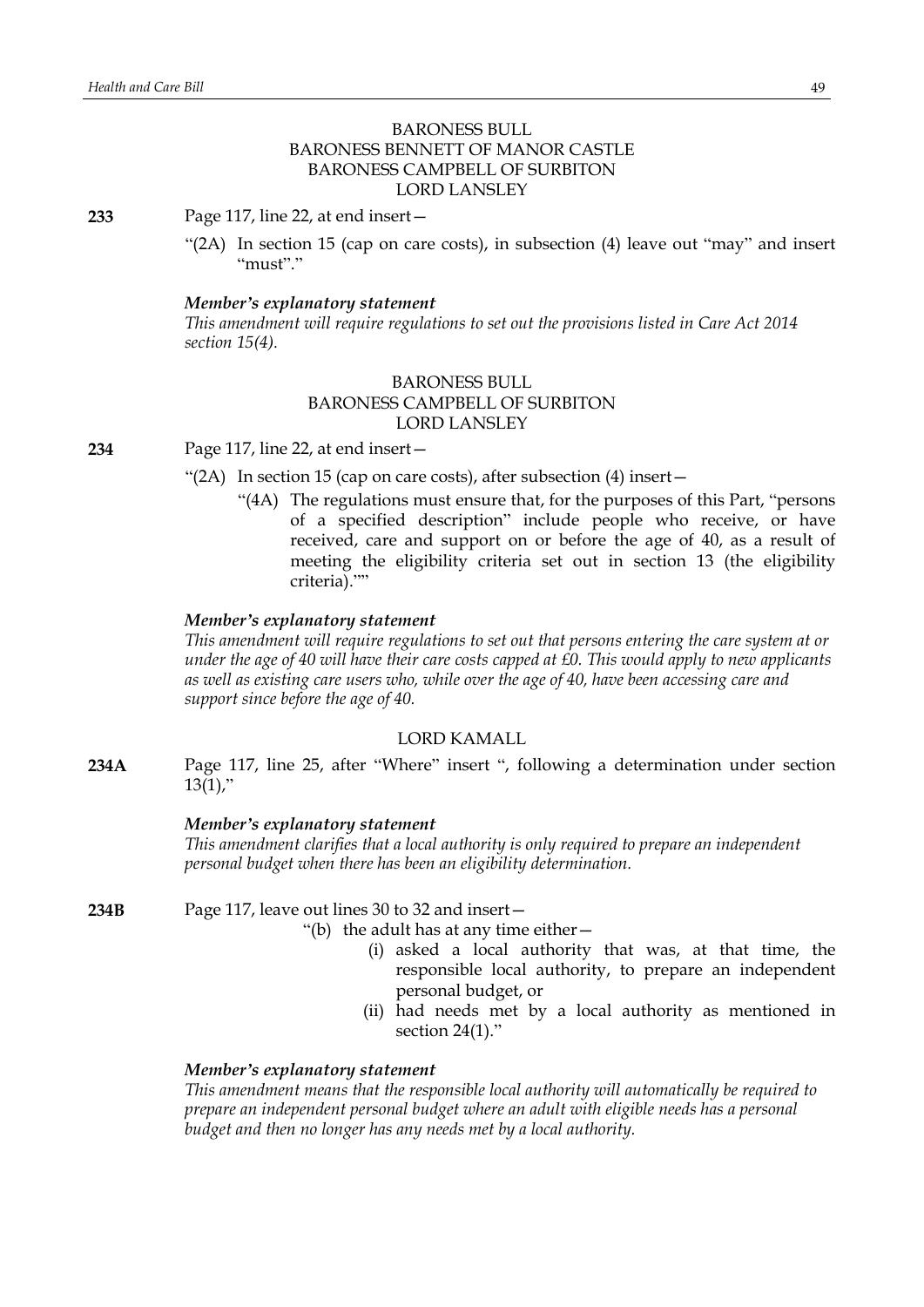# **234C** Page 117, leave out lines 37 to 42 and insert—

- "(a) the current cost to the local authority of meeting those needs,
- (b) how much of that cost the adult will be required to pay under section 14(1)(a), and
- (c) the balance, if any, of the cost referred to in paragraph (a)."

## *Member's explanatory statement*

*This amendment means that the personal budget will specify the cost the local authority is incurring in meeting needs, the cost the local authority is charging the adult under section 14(1)(a) for meeting those needs and the balance of the two costs.*

- **234D** Page 117, leave out lines 45 to 48 and insert—
	- "(a) the current cost to the local authority of meeting those eligible needs,
	- (b) how much of that cost the adult will be required to pay under section  $14(1)(a)$ , and"

### *Member's explanatory statement*

*This amendment means that the personal budget will specify the cost the local authority is incurring in meeting eligible needs and the cost the local authority is charging the adult under section 14(1)(a) for meeting those eligible needs.*

**234E** Page 118, line 3, after "adult" insert "has needs which a local authority is required or decides to meet as mentioned in section 24(1) and"

### *Member's explanatory statement*

*This amendment clarifies that the personal budget is only required to specify costs in respect of eligible needs which are not being met by any local authority, if a local authority is meeting some of the adult's needs.*

**234F** Page 118, leave out lines 5 and 6 and insert— "(a) what the current cost would be to the responsible local authority of meeting those eligible needs, and"

### *Member's explanatory statement*

*This amendment means that, in relation to eligible needs that are not being met by a local authority, the personal budget must specify what it would currently cost the responsible local authority to meet those needs.*

**234G** Page 118, leave out lines 9 to 13

# *Member's explanatory statement*

*This amendment leaves out language that is no longer needed in light of the amendment to* page 117, lines 37 to 42 and the amendment to page 117, lines 45 to 48 that both appear in the *Minister's name.*

**234H** Page 118, line 17, leave out from beginning to "(but" in line 18 and insert "what the current cost would be to the responsible local authority of meeting the adult's eligible needs"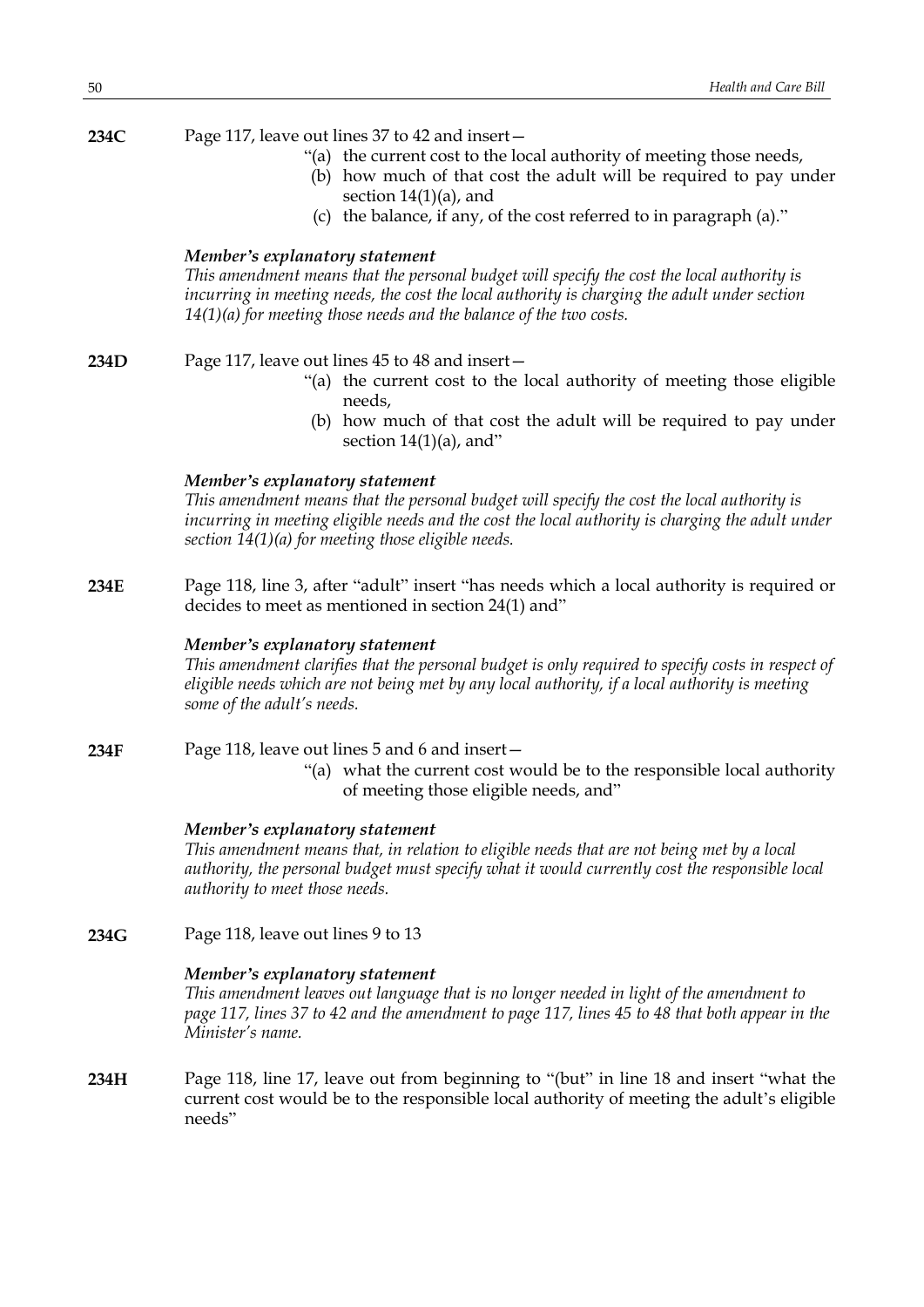### *Member's explanatory statement*

*This amendment means that, in relation to eligible needs that are not being met by a local authority, the independent personal budget must specify what it would currently cost the responsible local authority to meet those needs.*

**234J** Page 118, line 21, after "authority" insert "or at any time when the adult has needs which a local authority is required or decides to meet as mentioned in section 24(1)"

### *Member's explanatory statement*

*This amendment clarifies that the independent personal budget does not need to specify costs* in respect of eligible needs which are not being met by any local authority if a local authority is *meeting some of the adult's needs (those costs will be in the adult's personal budget).*

**234K** Page 118, line 22, leave out paragraph (b)

#### *Member's explanatory statement*

*This amendment leaves out language that is no longer needed in light of the amendment to page 118, line 17 that appears in the Minister's name.*

- **234L** Page 118, line 32, leave out subsections (7) and (8) and insert—
	- "(7) In section 31 (adults with capacity to request direct payments), in subsection  $(1)$ , for paragraph  $(a)$  substitute  $-$ 
		- "(a) a personal budget for an adult specifies an amount under section  $26(1)(c)$  in respect of any needs, and".
	- (8) In section 32 (adults without capacity to request direct payments), in subsection (1), for paragraph (a) substitute—
		- "(a) a personal budget for an adult specifies an amount under section  $26(1)(c)$  in respect of any needs, and"."

#### *Member's explanatory statement*

*This amendment is consequential on the amendment to page 117, lines 37 to 42 that appears in the Minister's name.*

> BARONESS WHEELER BARONESS CAMPBELL OF SURBITON LORD WARNER LORD LANSLEY

*The above-named Lords give notice of their intention to oppose the Question that Clause 140 stand part of the Bill.*

### *Member's explanatory statement*

*This removes Clause 140, which was not considered in the Commons Bill Committee, and which sets out provisions about how one aspect of the cost cap is to be treated.*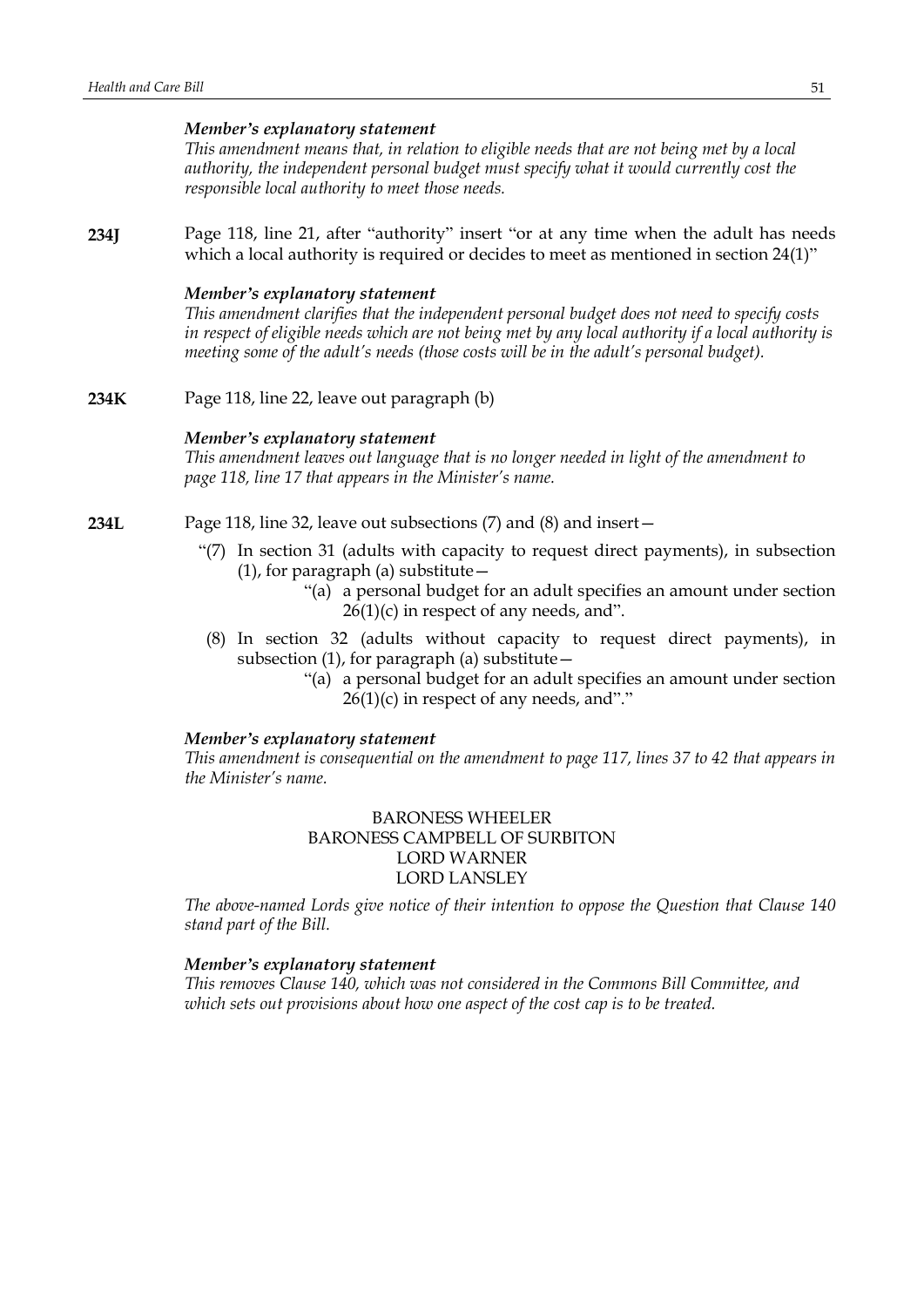# **After Clause 140**

# BARONESS GREENGROSS BARONESS BENNETT OF MANOR CASTLE LORD WARNER BARONESS CAMPBELL OF SURBITON

**235** Insert the following new Clause—

# **"Social care cap**

- (1) The Secretary of State must pay or reimburse any expenditure incurred by any individual for social care services exceeding the maximum for social care contributions in that individual's lifetime in accordance with this section.
- (2) The maximum for social care contributions in any individual's lifetime for 2022 is £50,000.
- (3) The maximum for social care contributions in any individual's lifetime for each subsequent year must be set by regulations made by the Secretary of State in accordance with subsection (4).
- (4) The regulations must provide that the maximum changes from the previous year by a proportion that is in line with care cost inflation."

### *Member's explanatory statement*

*The 2011 Dilnot report recommended that the contribution cap be set at £35,000 at that time. Care cost inflation runs at 1.5% above CPI, so to replicate the 2011 recommendation adjusting for this the cap would now be set at £50,000.*

# BARONESS FINLAY OF LLANDAFF

**236** Insert the following new Clause—

# **"Registration of tertiary prevention activities in respect of provision of social care**

In section 9 of the Health and Social Care Act 2008, in subsection (3) at the end insert "or any form of reablement and rehabilitation provided under section 2 of the Care Act 2014 to reduce the need for care and support"."

#### *Member's explanatory statement*

*This new Clause would bring reablement and rehabilitation provided under Section 2 of the Care Act 2014 to reduce the need for care and support into the purview of the Care Quality Commission.*

### LORD LIPSEY

**236A** Insert the following new Clause—

### **"Prescribed amount for social care tariff income from capital**

- (1) In regulation 25(1) of the Care and Support (Charging and Assessment of Resources) Regulations 2014 (S.I. 2014/2672) for "£250" substitute "£1,000".
- (2) For the avoidance of doubt, this section prevents the Secretary of State from exercising the powers conferred by the Care Act 2014 to prescribe by regulations a different amount."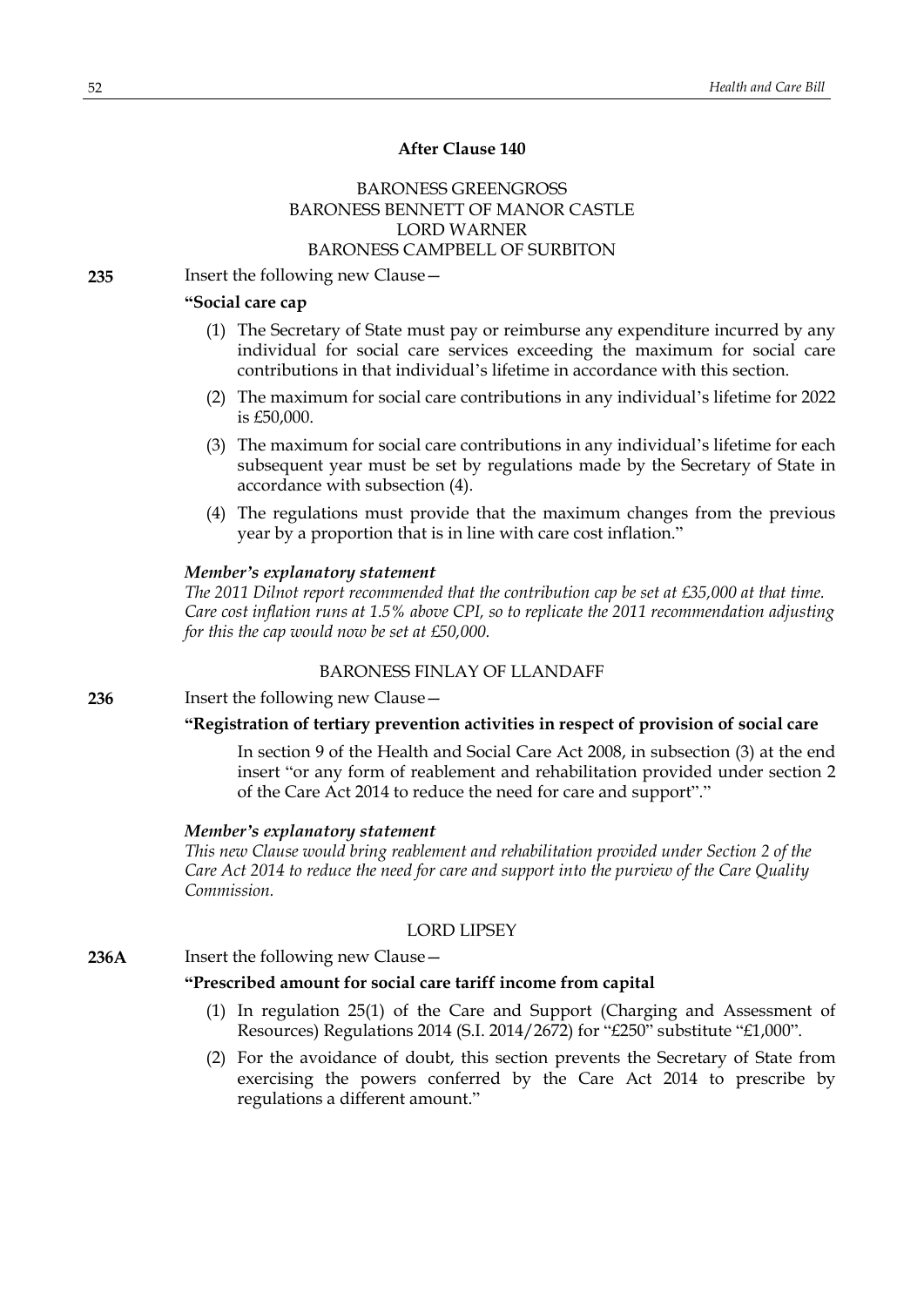### *Member's explanatory statement*

*The amendment is intended to reduce the rate at which those on low income lose benefits if they have assets above the means test threshold.*

#### **Clause 141**

### BARONESS BENNETT OF MANOR CASTLE

**237** Page 119, line 17, at end insert—

"(c) after subsection (2) insert—

- 
- "(3) No financial assistance provided under this section may be used for the purposes of—
	- (a) repaying debt;
	- (b) paying interest on debt;
	- (c) making distributions to shareholders.""

### *Member's explanatory statement*

*This amendment ensures that financial assistance given by the Secretary of State is not distributed to shareholders or used to repay debt obligations.*

### **After Clause 141**

# BARONESS BENNETT OF MANOR CASTLE

**238** Insert the following new Clause—

### **"Review of financial regulation of companies providing social care**

- (1) Within six months of the passing of this Act, the Secretary of State must carry out and publish a review of the financial regulation of companies providing social care with a view to ensuring it supports the effective provision of social care.
- (2) The review in subsection (1) must consider the impacts of regulation on  $-$ 
	- (a) the quality of care provided;
	- (b) pay and conditions for care workers;
	- (c) costs to local authorities and other commissioning bodies;
	- (d) risks to the stability and viability of the social care sector.
- (3) The review must include analysis of the following options for the future of the financial regulation of the social care sector—
	- (a) requiring any company or group providing social care services to be registered in the United Kingdom;
	- (b) imposing restrictions on when companies can sell or transfer care home assets in the United Kingdom;
	- (c) requiring companies providing social care to meet certain financial criteria, such as specified debt-to-asset ratios."

#### *Member's explanatory statement*

*This amendment would require a review of the impacts of financial regulation on the social care sector.*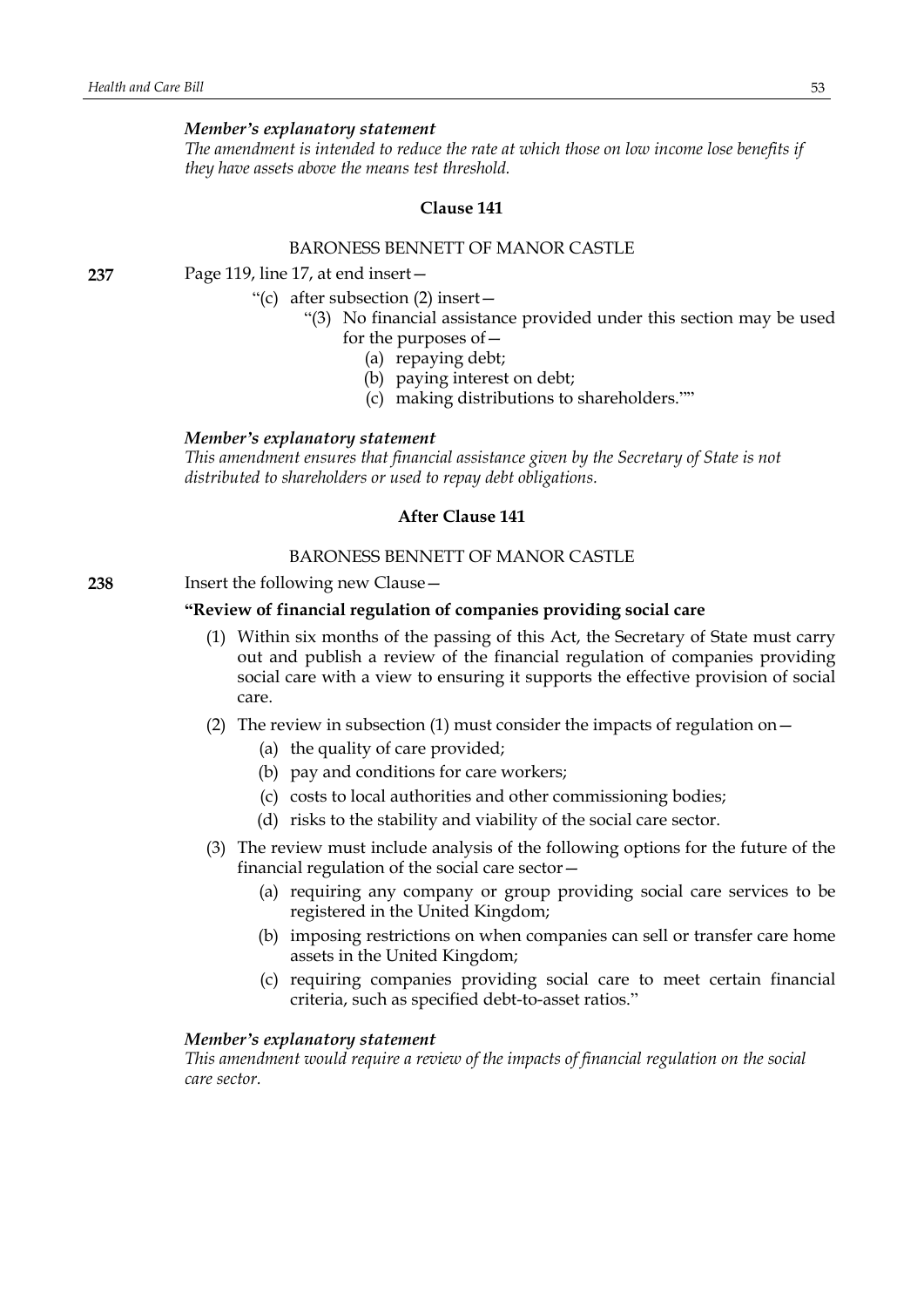### **239** Insert the following new Clause—

# **"Financial transparency of offshore corporate groups providing social care**

- (1) Public commissioning bodies in England may not commission social care services from any company not domiciled in the United Kingdom which does not publish full annual accounts.
- (2) Where a company is part of a group, the accounts referred to in subsection (1) must provide a complete picture of all related companies within the group."

### *Member's explanatory statement*

*This amendment would require corporate entities registered or with parent companies offshore or in tax havens that are providing social care services in England to publish full group accounts, as companies registered in the UK are already required to do.*

# **Clause 142**

# LORD SHARKEY BARONESS WHEELER

**240** Page 121, line 6, at end insert—

"(da) after subsection (2) insert—

"(2ZZB) The regulation of health professions and social care workers must be used where possible to raise professional awareness of rare and less common conditions.""

### *Member's explanatory statement*

*This amendment would require professional regulators to support improved awareness of rare and less common conditions amongst health and care professionals.*

# BARONESS FINLAY OF LLANDAFF

- **241** Page 121, line 7, at end insert—
	- "(f) after subsection  $(2ZC)(n)$  insert -
		- "(o) the provision of reablement or rehabilitation provided to reduce the need for care and support for persons in England under section 2 of the Care Act 2014.""

### *Member's explanatory statement*

*This change would bring staff providing reablement and rehabilitation services into regulation, in the same way as other professions involved in delivery of regulated adult social care activities.*

# BARONESS FRASER OF CRAIGMADDIE BARONESS FINLAY OF LLANDAFF

**242** Page 121, line 39, at end insert—

- "(d) in paragraph 9 (preliminary procedure for making Orders), after subparagraph (1) insert—
	- "(1ZA) When making and consulting on a draft Order, the Secretary of State must have regard to the following criteria—
		- (a) the maintenance of regulatory independence;
		- (b) the maintenance of professional identities;
		- (c) the encouragement of collaboration between regulators;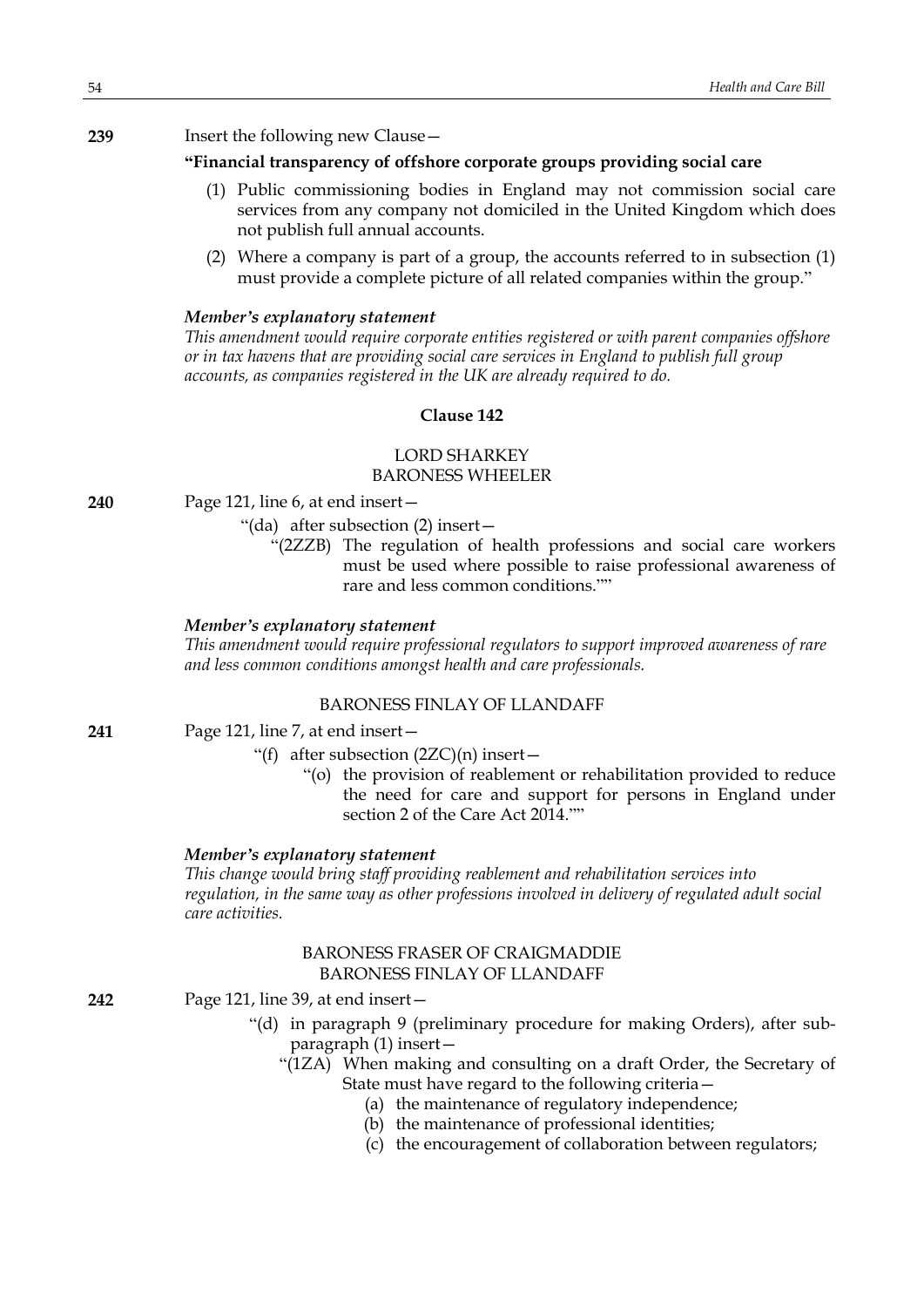# **Clause 142** *- continued*

- (d) improved efficiency in professional regulation; and
- (e) any other considerations deemed relevant.""

### *Member's explanatory statement*

*This is probing amendment to explore what criteria the Government intends to use in making an Order under Clause 142 to alter the professional regulatory framework.*

## BARONESS THORNTON BARONESS WALMSLEY

*The above-named Lords give notice of their intention to oppose the Question that Clause 142 stand part of the Bill.*

# **After Clause 142**

BARONESS MERRON BARONESS WATKINS OF TAVISTOCK BARONESS WALMSLEY LORD PATEL

### **243** Insert the following new Clause—

# **"Protection of the title "nurse"**

- (1) A person may not practise or carry on business under any name, style or title containing the word "nurse" unless that person is registered with the Nursing and Midwifery Council and entered in sub part 1 or 2 of the register as a Registered Nurse or in the specialist community public health nursing part of the register.
- (2) Subsection (1) does not prevent any use of the designation "veterinary nurse", "dental nurse" (for which see section 36K of the Dentists Act 1984) or "nursery nurse".
- (3) A person who contravenes subsection (1) is guilty of an offence and liable on summary conviction to a fine not exceeding level four on the standard scale."

#### *Member's explanatory statement*

*This would create legal protection for use of the title "nurse", to address concerns of it being used inappropriately.*

# **After Clause 143**

#### LORD KAMALL

**243A** Insert the following new Clause—

*"Human fertilisation and embryology*

### **Storage of gametes and embryos**

Schedule (*Storage of gametes and embryos*)—

- (a) contains amendments to the Human Fertilisation and Embryology Act 1990 which make provision relating to the storage of gametes and embryos, and
- (b) makes transitional provision in relation to those amendments."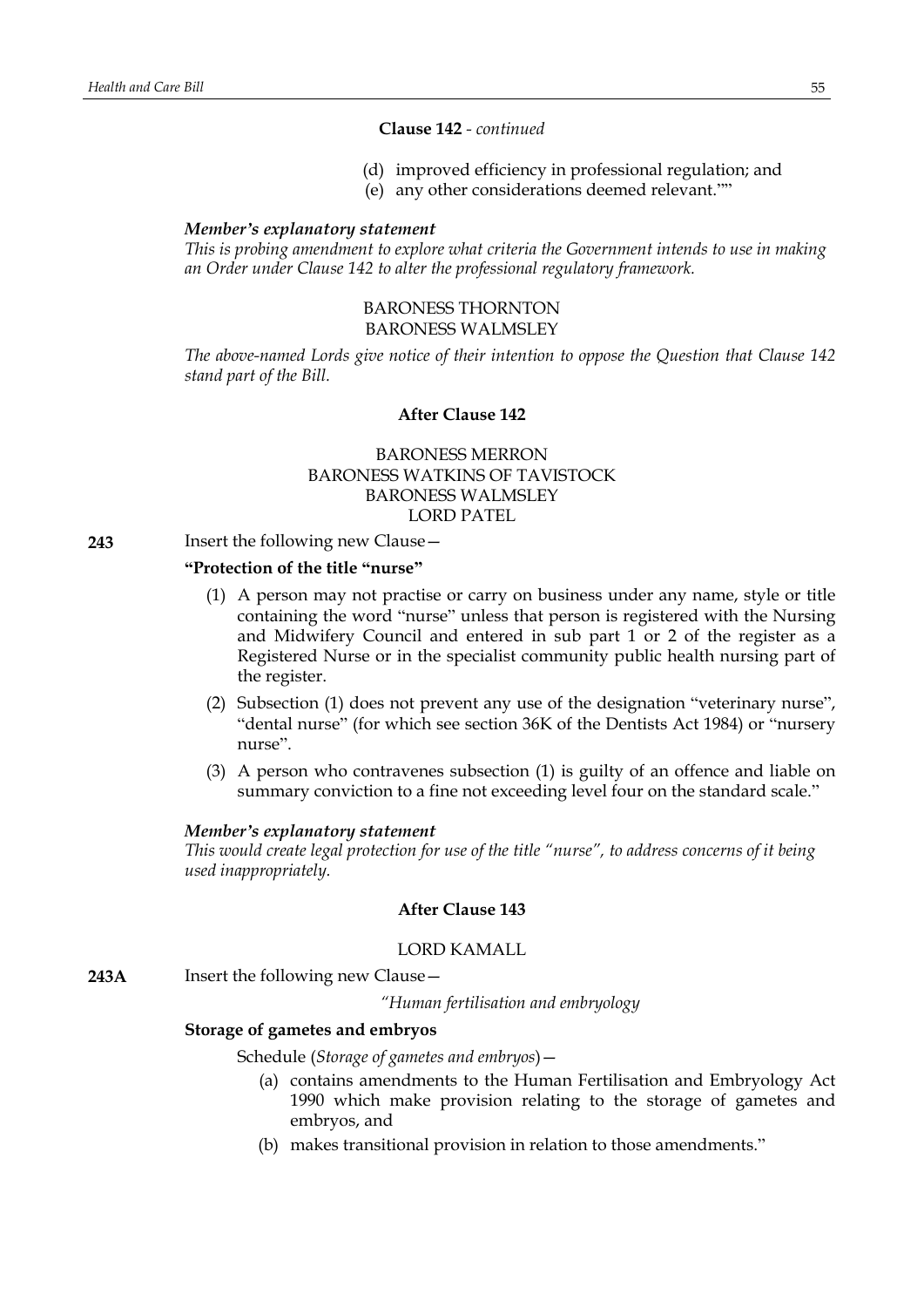*Member's explanatory statement*

*This new Clause introduces a new Schedule relating to the storage of gametes and embryos.*

# **Clause 144**

# BARONESS FINLAY OF LLANDAFF LORD SHIPLEY BARONESS BENNETT OF MANOR CASTLE

**244** Page 123, line 39, at end insert—

"(2) The Secretary of State must, no later than one year after this Act is passed, consult on including alcoholic products in the definition of less healthy products for which advertising will be restricted, and publish a report on the consultation."

### *Member's explanatory statement*

*This amendment would require the Secretary of State to consult on including alcohol in the proposed advertising restrictions for less healthy food and drink and publish a report.*

### BARONESS BOYCOTT

- **244A** Page 123, line 39, at end insert—
	- "(2) Within six months of the passing of this Act, the Secretary of State must review whether it is desirable to impose further restrictions on the advertising of an identifiable less healthy food or drink product within the definition given by paragraph 1 of Schedule 17, in particular in relation to outdoor advertising."

# **Schedule 17**

# LORD VAIZEY OF DIDCOT LORD CLEMENT-JONES LORD MOYLAN LORD BLACK OF BRENTWOOD

**245** Page 234, line 20, after "standards" insert "to come into force no earlier than one year following the publication of final guidance by OFCOM or other appropriate regulatory authority"

### *Member's explanatory statement*

*This amendment and other amendments to Schedule 17 in the name of Lord Vaizey of Didcot extend the implementation period in consideration of the fact that advertising campaigns can take up to a year or more from initial conception through to production, media planning and media buying and publication/broadcast.*

# LORD VAIZEY OF DIDCOT LORD CLEMENT-JONES LORD GRADE OF YARMOUTH BARONESS BUSCOMBE

**245A** Page 234, line 22, after "pm" insert "on Saturdays and Sundays"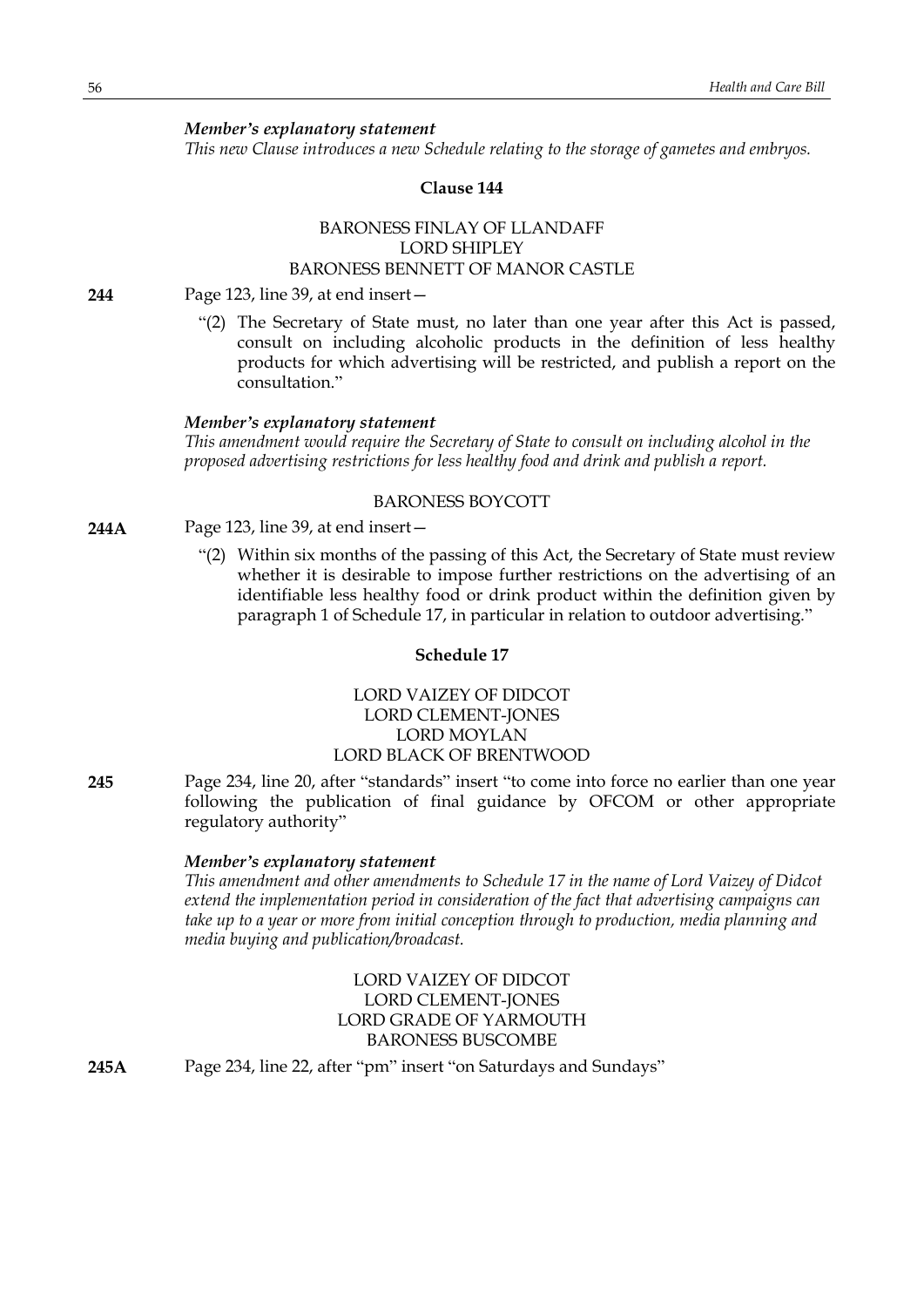### **Schedule 17** *- continued*

# LORD KAMALL

**246** Page 234, line 23, at end insert—

"(1A) OFCOM must ensure that the prohibition provided for by the first standards set by virtue of subsection (1) takes effect from the beginning of 1 January 2023."

### *Member's explanatory statement*

*This amendment ensures that the watershed on television advertising of unhealthy food and drink will not apply until 1 January 2023.*

# LORD MOYLAN LORD VAIZEY OF DIDCOT LORD CLEMENT-JONES LORD BLACK OF BRENTWOOD

**247** Page 234, line 31, at end insert—

"(2A) A brand may continue to advertise, or provide sponsorship, if the advertisement or expression of sponsorship does not include an identifiable less healthy food and drink product."

### *Member's explanatory statement*

*This amendment and others in Schedule 17 in the name of Lord Moylan write the brand advertising exemption intended by the Government into the legislation, providing legal certainty to businesses.*

# LORD CLEMENT-JONES BARONESS WALMSLEY LORD VAIZEY OF DIDCOT

- **247A** Page 235, leave out lines 3 to 10 and insert—
	- "(c) a food or drink product is "less healthy" if it is prescribed as such by the Secretary of State in regulations;"

#### *Member's explanatory statement*

*This amendment and the other amendments to this Schedule in the name of Lord Clement-Jones would require the Secretary of State to prescribe which food and drink products are "less healthy" by regulations rather than leaving the definition to guidance.*

# LORD MOYLAN

### LORD VAIZEY OF DIDCOT

**248** Page 235, line 5, at end insert "which may not include products containing more than 50% fruit, nuts and seeds in their composition, nor chocolate confectionery in portion sizes smaller than 200 kcal, as set out in Public Health England guidelines,"

### *Member's explanatory statement*

*This amendment allows the promotion of healthier bars made up of fruit, nuts, and seeds and takes into consideration the importance of portion size in helping consumers to make healthier choices.*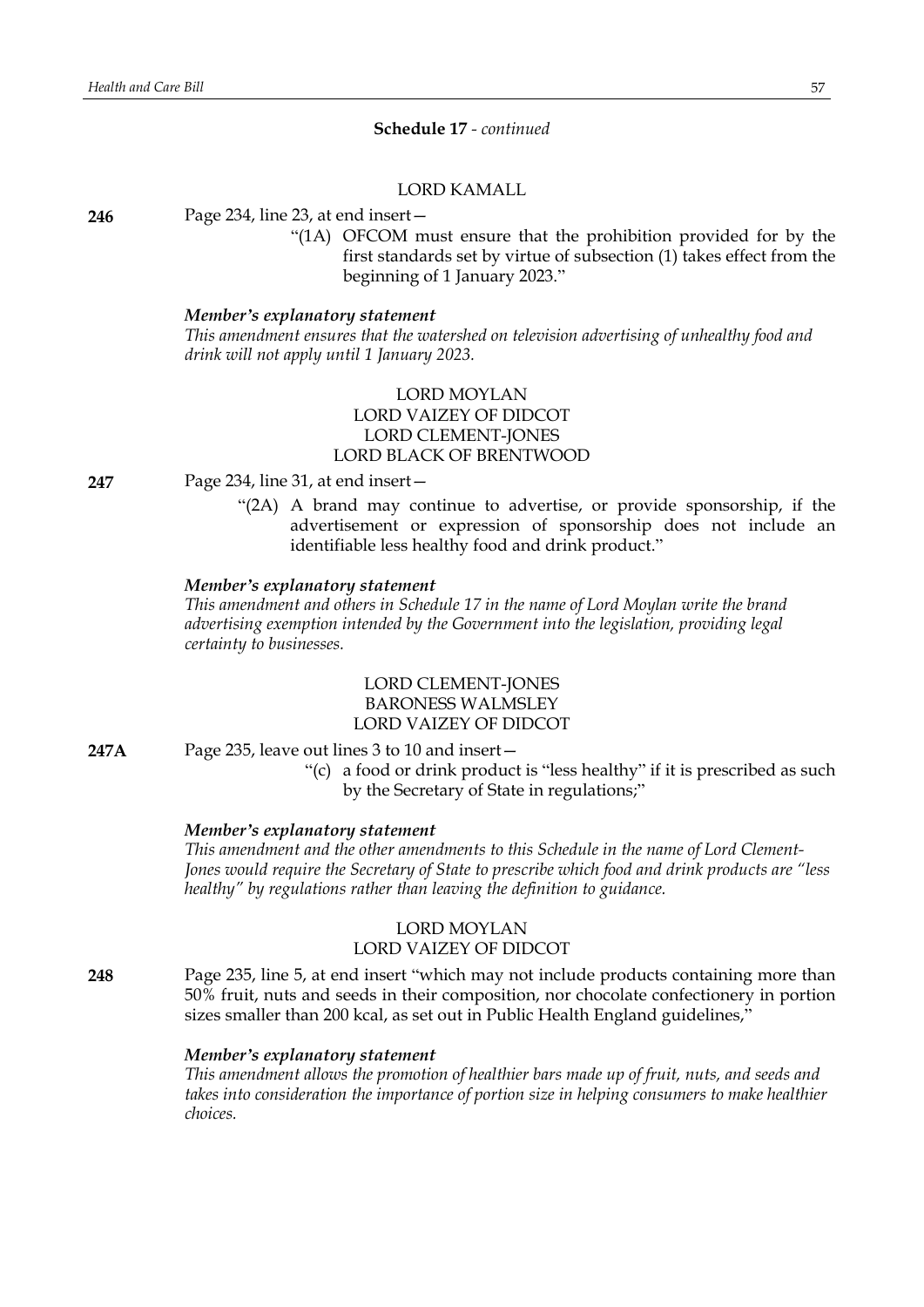### LORD MOYLAN

**248A** Page 235, line 5, at end insert "which may not include products containing more than 20% of their calorific value by way of protein and not more than 5 grams of sugar per 100 grams in their composition,"

# LORD CLEMENT-JONES

248B★ Page 235, line 12, leave out from first "by" to end of line 14 and insert "section 465 of the Companies Act 2006 (companies qualifying as medium-sized: general), whose main products include food or drink."

#### *Member's explanatory statement*

*This amendment would bring the definition of "food or drink SME" in line with the definition of an SME in the Companies Act 2006.*

# LORD KAMALL

- **249** Page 235, line 18, at end insert—
	- "(4A) The Secretary of State may, before the date specified in subsection (1A), amend that subsection so as to substitute a later date for the date that is for the time being specified there."

### *Member's explanatory statement*

*This amendment allows the Secretary of State to defer beyond 1 January 2023 the date when the watershed on television advertising of unhealthy food and drink begins to apply.*

# LORD CLEMENT-JONES BARONESS WALMSLEY LORD VAIZEY OF DIDCOT

**249ZA** Page 235, line 21, leave out "(6)" and insert "(3)"

### *Member's explanatory statement*

*This amendment and the other amendments to this Schedule in the name of Lord Clement-Jones would require the Secretary of State to prescribe which food and drink products are "less healthy" by regulations rather than leaving the definition to guidance.*

**249ZB** Page 235, line 24, leave out "(5)" and insert "(3)(c)"

# *Member's explanatory statement*

*This amendment and the other amendments to this Schedule in the name of Lord Clement-Jones would require the Secretary of State to prescribe which food and drink products are "less healthy" by regulations rather than leaving the definition to guidance.*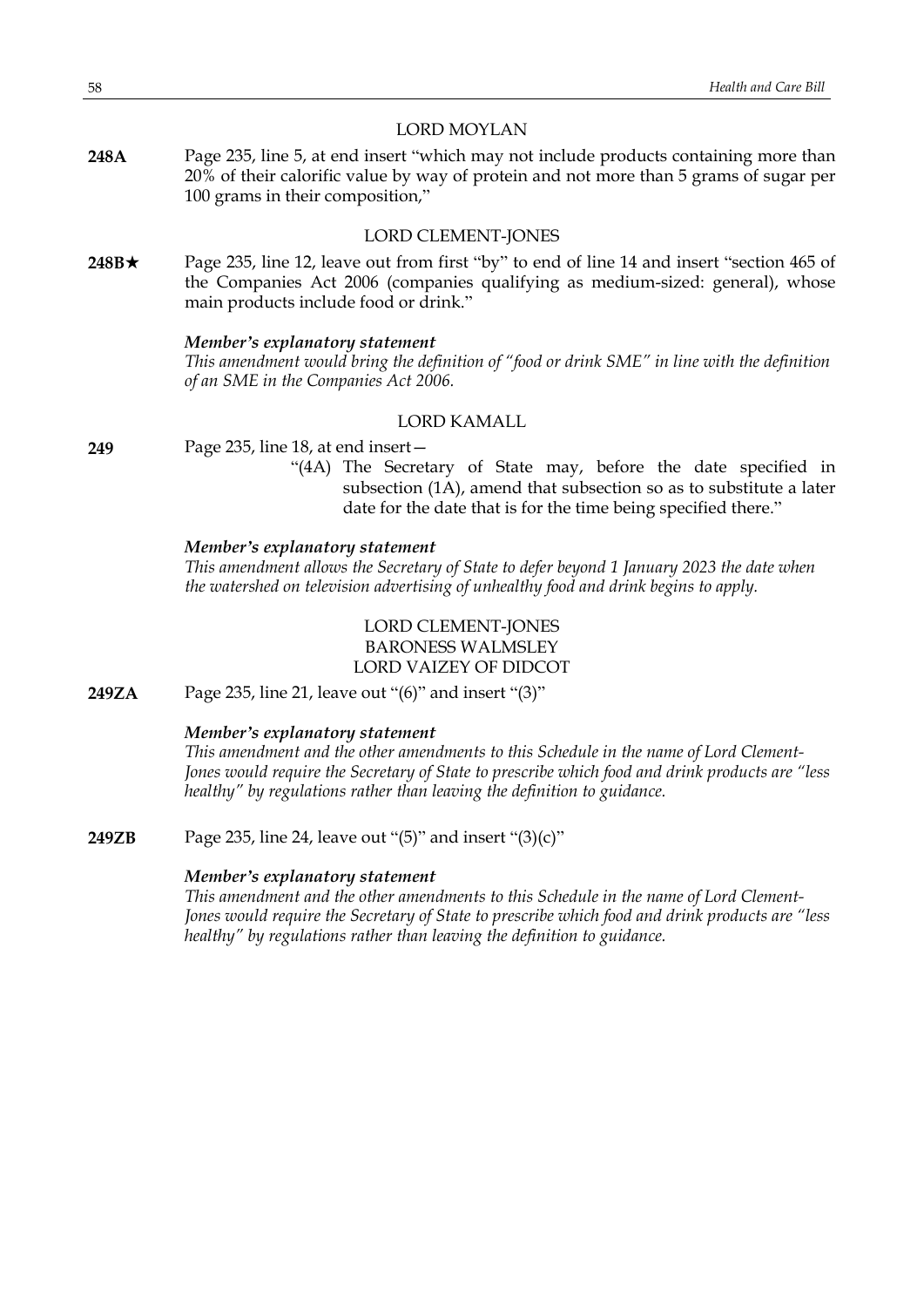# LORD MOYLAN LORD CLEMENT-JONES LORD BLACK OF BRENTWOOD LORD NASEBY

**249A** Page 235, line 26, at end insert—

- "(8) The Secretary of State must, by or on the implementation date, consult such persons as the Secretary of State deems appropriate and publish criteria by which the effectiveness of the restrictions contained in this section will be measured at the time of a review to be conducted by the Secretary of State five years after the implementation of the restrictions.
- (9) If the criteria so published are not met, this section expires at the end of the period of six months after the review."

### *Member's explanatory statement*

*This amendment and others to Schedule 17 in the name of Lord Moylan require the Government to define and consult on how they will measure the success of the advertising restrictions at combating childhood obesity well ahead of a five-year review period. They also impose a "sunset clause" should the measures not be deemed to have been effective at the end of a five-year review period.*

### LORD KAMALL

**250** Page 235, line 30, leave out from beginning to "include" in line 31 and insert "From the beginning of 1 January 2023, on-demand programme services must not, between 5.30 am and 9.00 pm,"

#### *Member's explanatory statement*

*This amendment ensures that the watershed on advertising of unhealthy food and drink in ondemand programme services will not apply until 1 January 2023.*

# LORD VAIZEY OF DIDCOT LORD CLEMENT-JONES LORD GRADE OF YARMOUTH

**250ZA** Page 235, line 30, after "pm" insert "on Saturdays and Sundays"

# LORD MOYLAN LORD BLACK OF BRENTWOOD LORD CLEMENT-JONES LORD NASEBY

- **250A** Page 235, line 36, at end insert—
	- "(2A) A brand may continue to advertise, or provide sponsorship as a brand, if the advertisement or expression of sponsorship does not include an identifiable less healthy food and drink product."

# *Member's explanatory statement*

*This amendment and the amendment at Schedule 17, page 237, line 7, in the name of Lord Moylan write the brand advertising exemption intended by the Government into the legislation, providing legal certainty to businesses.*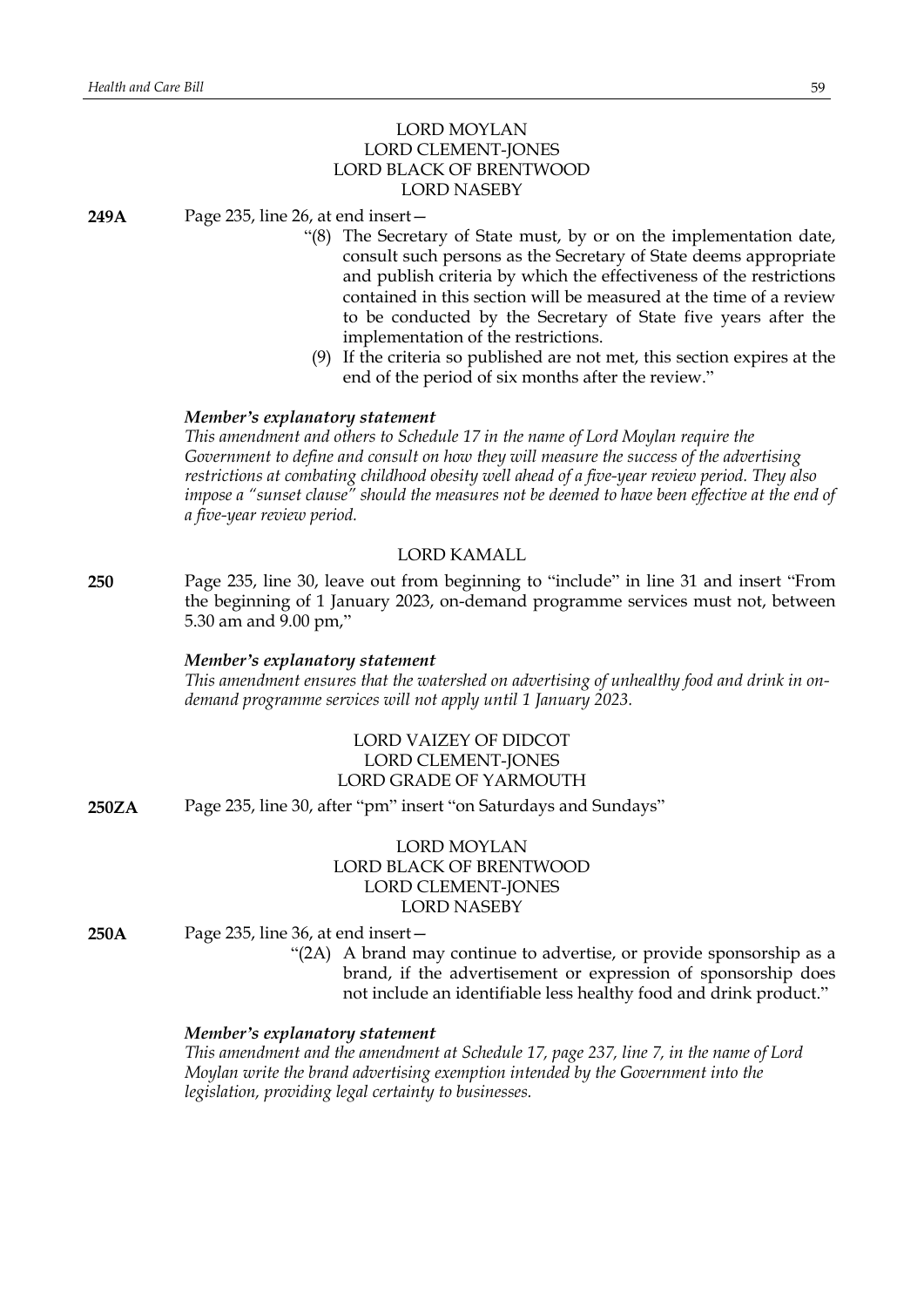# LORD CLEMENT-JONES BARONESS WALMSLEY LORD VAIZEY OF DIDCOT

**250B** Page 236, leave out lines 1 to 8 and insert—

"(c) a food or drink product is "less healthy" if it is prescribed as such by the Secretary of State in regulations;"

### *Member's explanatory statement*

*This amendment and the other amendments to this Schedule in the name of Lord Clement-Jones would require the Secretary of State to prescribe which food and drink products are "less healthy" by regulations rather than leaving the definition to guidance.*

# LORD MOYLAN LORD VAIZEY OF DIDCOT

**251** Page 236, line 3, at end insert "which may not include products containing more than 50% fruit, nuts and seeds in their composition, nor chocolate confectionery in portion sizes smaller than 200 kcal, as set out in Public Health England guidelines,"

### *Member's explanatory statement*

*This amendment allows the promotion of healthier bars made up of fruit, nuts, and seeds and takes into consideration the importance of portion size in helping consumers to make healthier choices.*

### LORD CLEMENT-JONES

**251A**\* Page 236, line 10, leave out from first "by" to end of line 12 and insert "section 465 of the Companies Act 2006 (companies qualifying as medium-sized: general), whose main products include food or drink."

### *Member's explanatory statement*

*This amendment would bring the definition of "food or drink SME" in line with the definition of an SME in the Companies Act 2006.*

#### LORD KAMALL

**252** Page 236, line 16, at end insert—

"(5A) The Secretary of State may, before the date specified in subsection (1), amend that subsection so as to substitute a later date for the date that is for the time being specified there."

### *Member's explanatory statement*

*This amendment allows the Secretary of State to defer beyond 1 January 2023 the date when the watershed on advertising of unhealthy food and drink in on-demand programme services begins to apply.*

# LORD CLEMENT-JONES BARONESS WALMSLEY LORD VAIZEY OF DIDCOT

**252ZA** Page 236, line 19, leave out "(6)" and insert "(4)"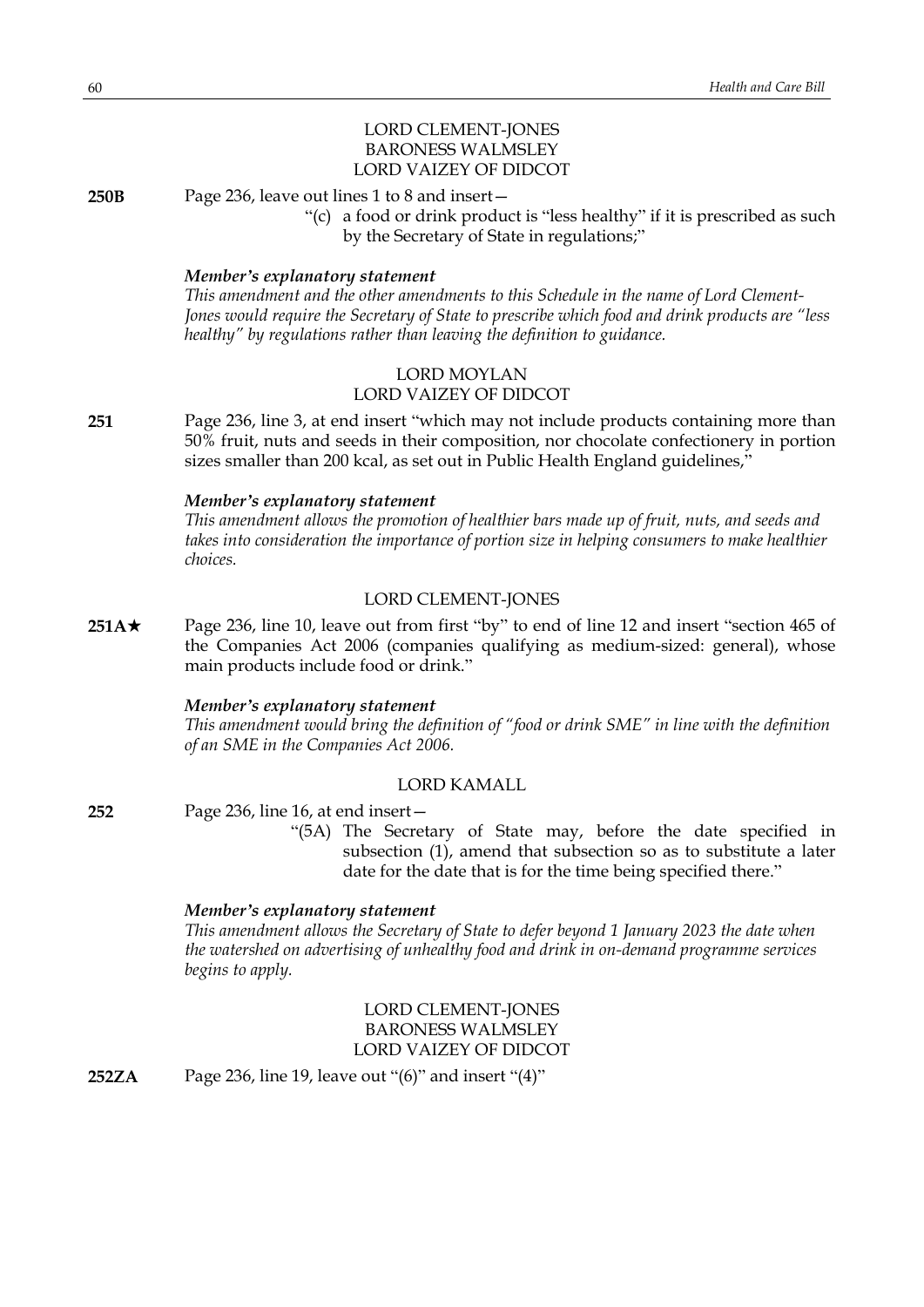### *Member's explanatory statement*

*This amendment and the other amendments to this Schedule in the name of Lord Clement-Jones would require the Secretary of State to prescribe which food and drink products are "less healthy" by regulations rather than leaving the definition to guidance.*

# LORD CLEMENT-JONES BARONESS WALMSLEY

**252ZB** Page 236, line 22, leave out "(6)" and insert "(4)(c)"

# *Member's explanatory statement*

*This amendment and the other amendments to this Schedule in the name of Lord Clement-Jones would require the Secretary of State to prescribe which food and drink products are "less healthy" by regulations rather than leaving the definition to guidance.*

# LORD MOYLAN LORD CLEMENT-JONES LORD BLACK OF BRENTWOOD LORD NASEBY

- **252A** Page 236, line 24, at end insert—
	- "(9) The Secretary of State must, by or on the implementation date, consult such persons as the Secretary of State deems appropriate and publish criteria by which the effectiveness of the restrictions contained in this section will be measured at the time of a review to be conducted by the Secretary of State five years after the implementation of the restrictions.
	- (10) If the criteria so published are not met, this section expires at the end of the period of six months after the review."

#### *Member's explanatory statement*

*This amendment and others to Schedule 17 in the name of Lord Moylan require the Government to define and consult on how they will measure the success of the advertising restrictions at combating childhood obesity well ahead of a five-year review period. They also impose a "sunset clause" should the measures not be deemed to have been effective at the end of a five-year review period.*

### LORD KAMALL

**253** Page 236, line 32, at beginning insert "From the beginning of 1 January 2023,"

#### *Member's explanatory statement*

*This amendment ensures that the prohibition on online advertising of unhealthy food and drink will not apply until 1 January 2023.*

# LORD VAIZEY OF DIDCOT LORD CLEMENT-JONES LORD GRADE OF YARMOUTH

**253ZA** Page 236, line 32, leave out "pay for" and insert "market, sell or arrange"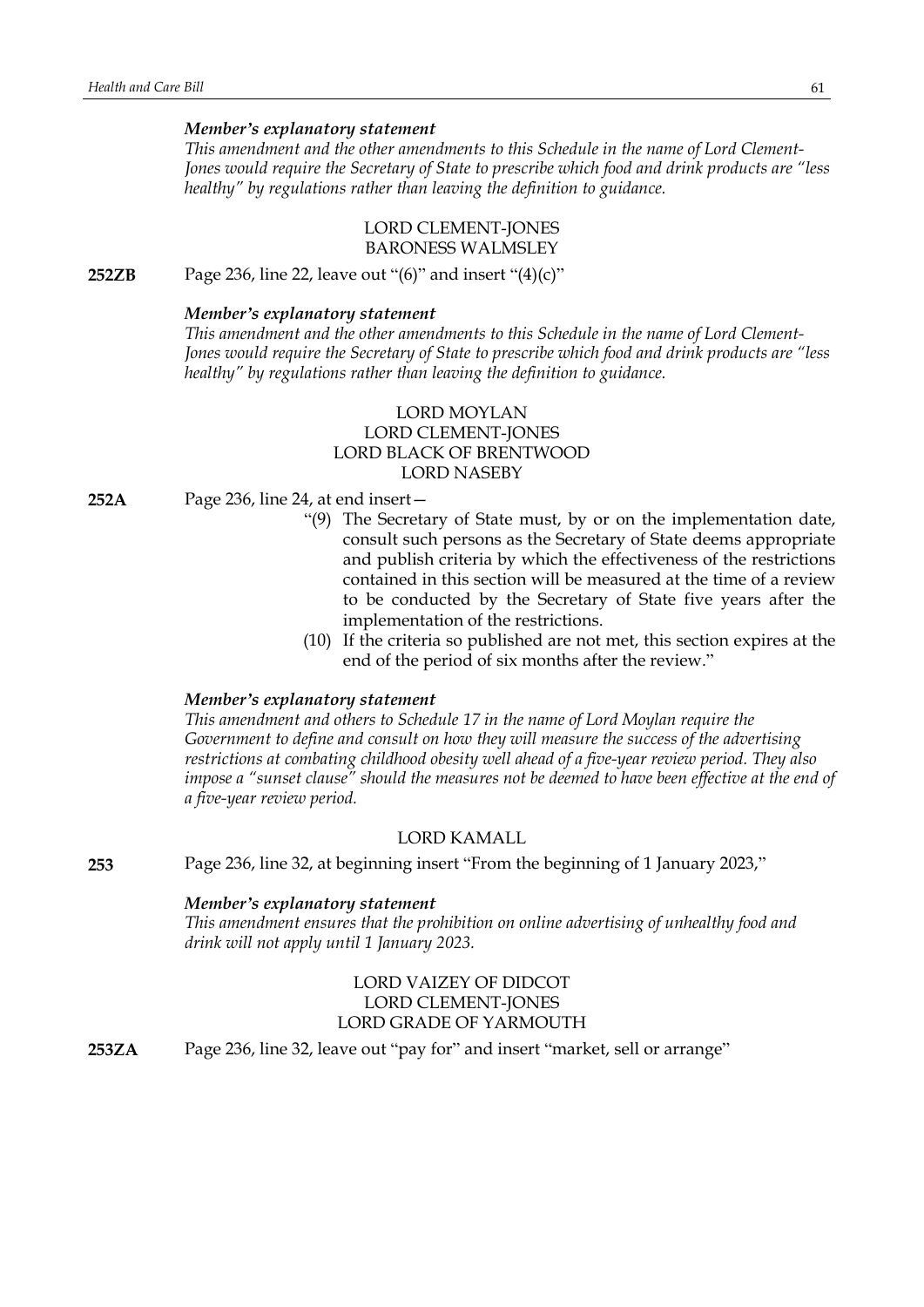### **Schedule 17** *- continued*

# LORD MOYLAN LORD BLACK OF BRENTWOOD LORD CLEMENT-JONES LORD NASEBY

**253A** Page 237, line 7, at end insert—

"(3A) A brand may continue to advertise, or provide sponsorship as a brand, if the advertisement or expression of sponsorship does not include an identifiable less healthy food and drink product."

### *Member's explanatory statement*

*This amendment and the amendment at Schedule 17, page 235, line 36 in the name of Lord Moylan write the brand advertising exemption intended by the Government into the legislation, providing legal certainty to businesses.*

### BARONESS BOYCOTT

- **253AA** Page 237, line 9, at end insert—
	- "(4A) A video-sharing platform service or a social media platform service of a description specified in regulations made by the Secretary of State must not include advertisements of a kind prohibited under subsection (1)."

# LORD CLEMENT-JONES BARONESS WALMSLEY LORD VAIZEY OF DIDCOT

**253B** Page 237, leave out lines 21 to 28 and insert—

"(e) a food or drink product is "less healthy" if it is prescribed as such by the Secretary of State in regulations;"

### *Member's explanatory statement*

*This amendment and the other amendments to this Schedule in the name of Lord Clement-Jones would require the Secretary of State to prescribe which food and drink products are "less healthy" by regulations rather than leaving the definition to guidance.*

### LORD CLEMENT-JONES

**253C**\* Page 237, line 30, leave out from first "by" to end of line 32 and insert "section 465 of the Companies Act 2006 (companies qualifying as medium-sized: general), whose main products include food or drink;"

#### *Member's explanatory statement*

*This amendment would bring the definition of "food or drink SME" in line with the definition of an SME in the Companies Act 2006.*

### LORD KAMALL

**254** Page 237, line 38, at end insert—

- "(6A) The Secretary of State may, before the date specified in subsection  $(1)$  -
	- (a) amend that subsection so as to substitute a later date for the date that is for the time being specified there, and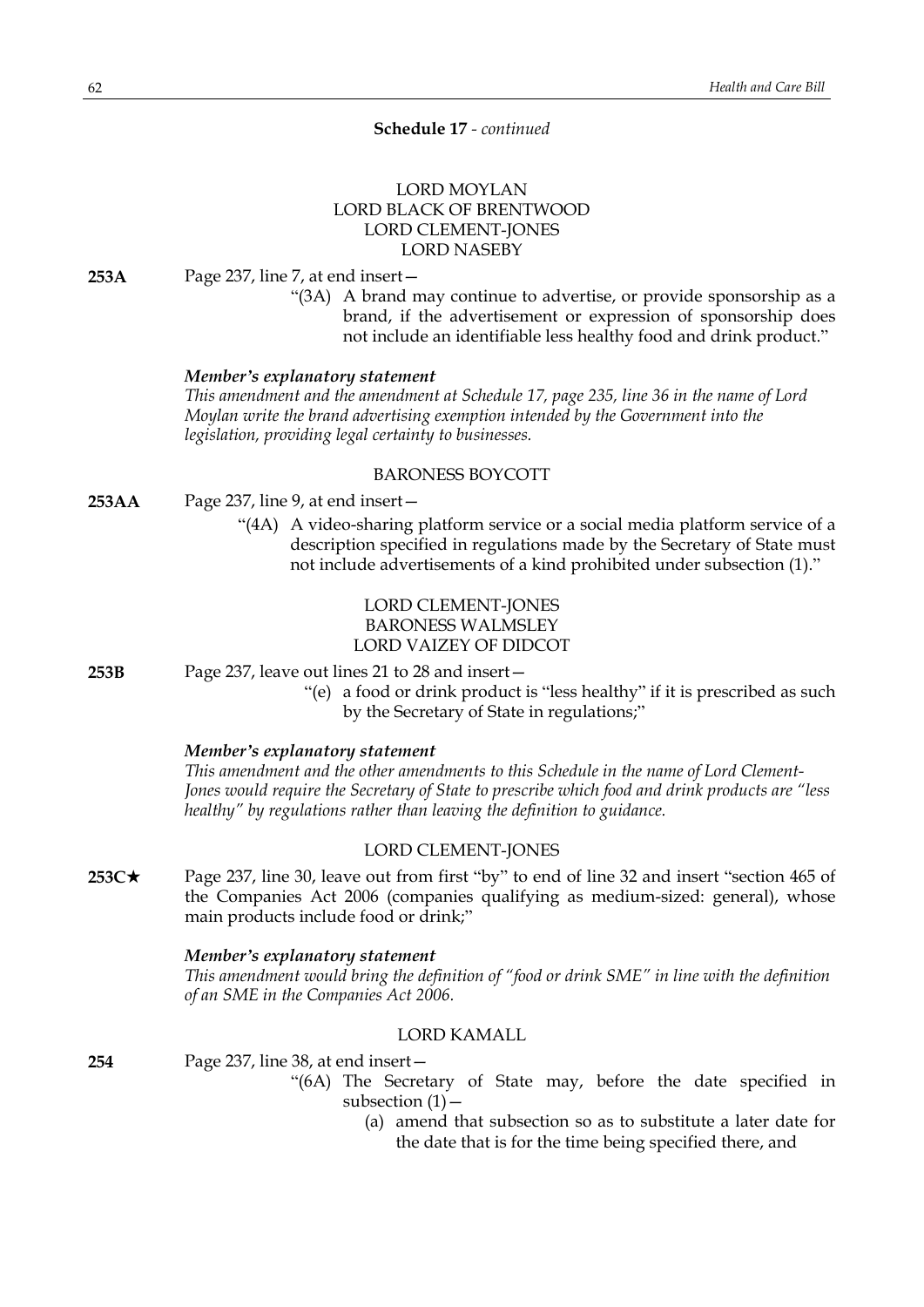# **Schedule 17** *- continued*

(b) make corresponding amendments to the references to that date in subsections (10) and (11)."

#### *Member's explanatory statement*

*This amendment allows the Secretary of State to defer beyond 1 January 2023 the date when the prohibition on online advertising of unhealthy food and drink begins to apply.*

# LORD CLEMENT-JONES BARONESS WALMSLEY LORD VAIZEY OF DIDCOT

**254A** Page 237, line 41, leave out "(7)" and insert "(5)"

### *Member's explanatory statement*

*This amendment is consequential on the amendment to leave out lines 21 to 28 on page 237, also in the name of Lord Clement-Jones.*

# BARONESS THORNTON

- **254AA** Page 237, line 43, at end insert—
	- "(8A) Before making regulations under subsection (4) or (7), the Secretary of State must obtain the consent of the devolved authorities."

# *Member's explanatory statement*

*The amendment ensures that any regulations can only be made after consultation and agreement with the devolved authorities.*

**254AB** Page 237, line 44, after "under" insert "subsection (4) or"

#### *Member's explanatory statement*

*The amendment ensures that any regulations under subsection (4) must be made according to the affirmative procedure in line with the recommendation of the Delegated Powers Committee.*

**254AC** Page 237, line 44, after "under" insert "subsection (5)(e)(i) or"

#### *Member's explanatory statement*

*The amendment ensures that any regulations that define "less healthy" can only be made through affirmative legislation. This is in line with recommendations from the Delegated Powers Committee.*

# LORD CLEMENT-JONES BARONESS WALMSLEY LORD VAIZEY OF DIDCOT

**254B** Page 237, line 44, leave out "(7)" and insert "(5)(e)"

# *Member's explanatory statement*

*This amendment is consequential on the amendment to leave out lines 21 to 28 on page 237, also in the name of Lord Clement-Jones.*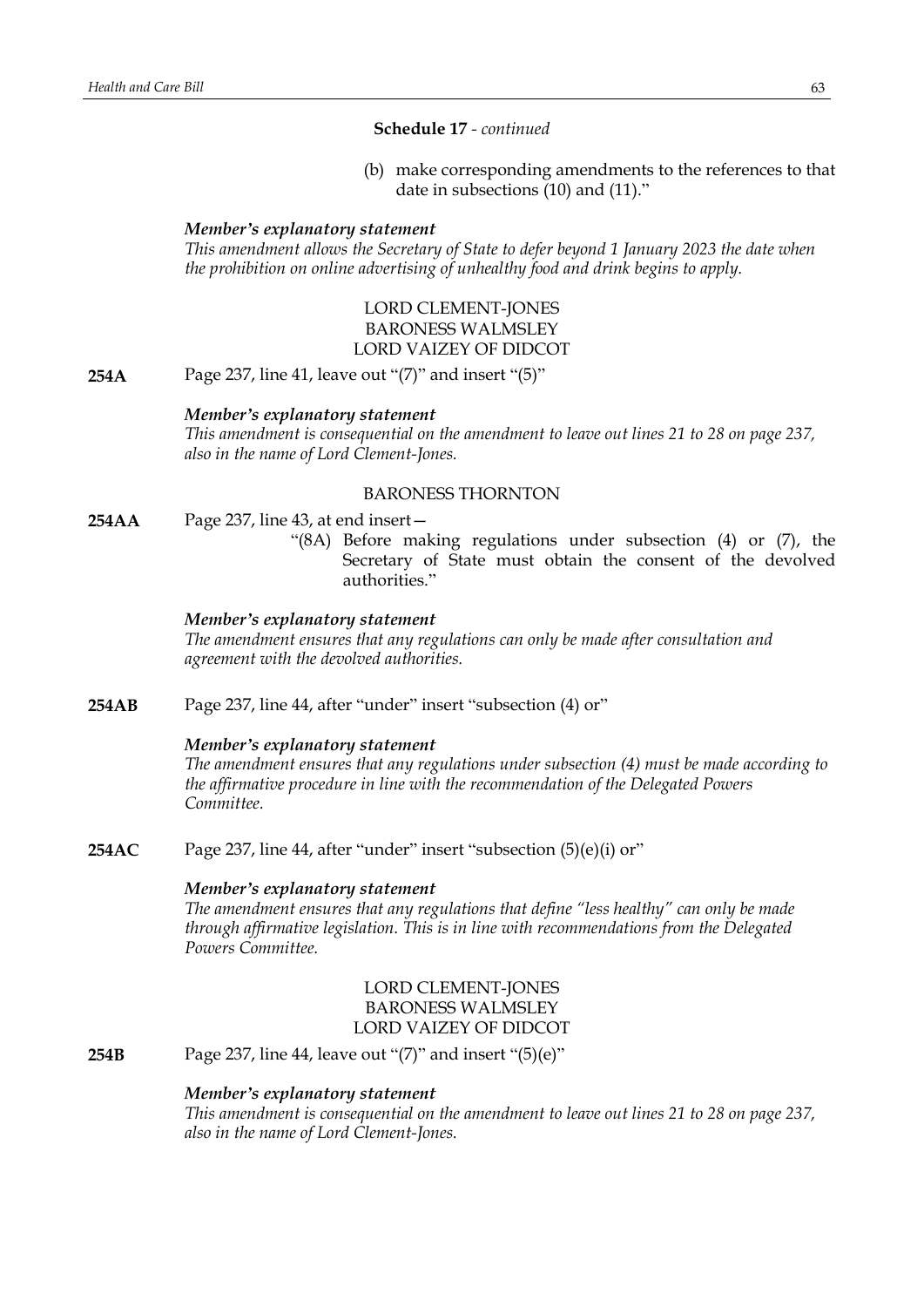# LORD VAIZEY OF DIDCOT LORD MOYLAN LORD CLEMENT-JONES LORD BLACK OF BRENTWOOD

**255** Page 238, line 1, leave out from "before" to ", and" on line 3 and insert "the day section 144 of, and Schedule 17 to, the Health and Care Act 2022 come into force, the person made a payment for advertisements to be placed on the internet on or after the day section 144 of, and Schedule 17 to, that Act come into force"

#### *Member's explanatory statement*

*This amendment and other amendments to Schedule 17 in the name of Lord Vaizey of Didcot extend the implementation period in consideration of the fact that advertising campaigns can take up to a year or more from initial conception through to production, media planning and media buying and publication/broadcast.*

# LORD VAIZEY OF DIDCOT LORD CLEMENT-JONES LORD GRADE OF YARMOUTH BARONESS BUSCOMBE

**255A** Page 238, line 2, leave out "made a payment for" and insert "marketed, sold or arranged"

# LORD VAIZEY OF DIDCOT LORD GRADE OF YARMOUTH

**255B** Page 238, line 4, leave out "made" and insert "received"

# LORD VAIZEY OF DIDCOT LORD MOYLAN LORD CLEMENT-JONES LORD BLACK OF BRENTWOOD

**256** Page 238, line 4, leave out "1 January 2023" and insert "the day section 144 of, and Schedule 17 to, the Health and Care Act 2022 come into force"

#### *Member's explanatory statement*

*This amendment and other amendments to Schedule 17 in the name of Lord Vaizey of Didcot extend the implementation period in consideration of the fact that advertising campaigns can take up to a year or more from initial conception through to production, media planning and media buying and publication/broadcast.*

**257** Page 238, line 9, leave out "1 January 2023" and insert "the day section 144 of, and Schedule 17 to, the Health and Care Act 2022 come into force"

### *Member's explanatory statement*

*This amendment and other amendments to Schedule 17 in the name of Lord Vaizey of Didcot extend the implementation period in consideration of the fact that advertising campaigns can take up to a year or more from initial conception through to production, media planning and media buying and publication/broadcast.*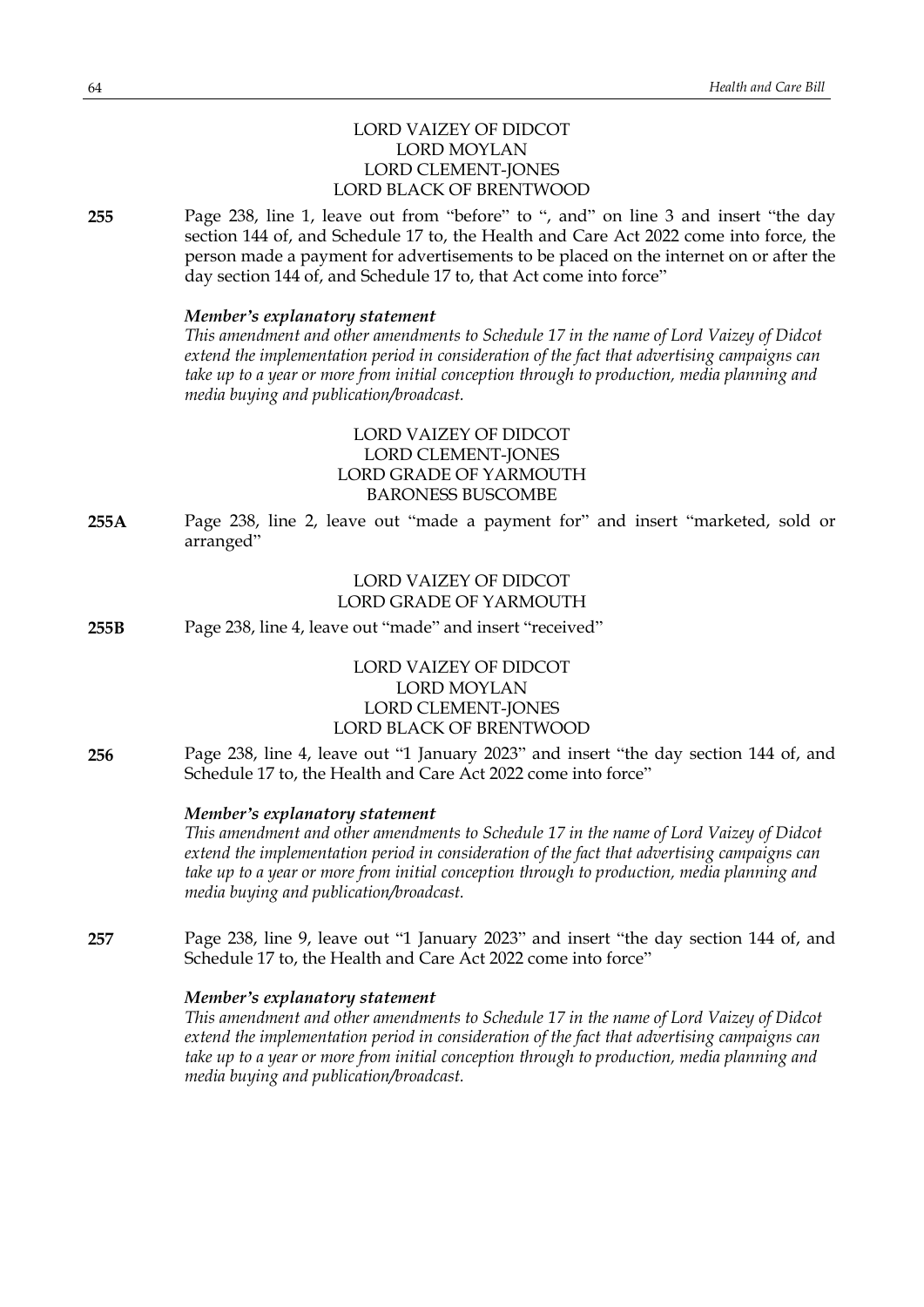# LORD MOYLAN LORD CLEMENT-JONES LORD BLACK OF BRENTWOOD LORD NASEBY

**257A** Page 238, line 11, at end insert—

- "(12) The Secretary of State must, by or on the implementation date, consult such persons as the Secretary of State deems appropriate and publish criteria by which the effectiveness of the restrictions contained in this Part will be measured at the time of a review to be conducted by the Secretary of State five years after the implementation of the restrictions.
- (13) If the criteria so published are not met, this Part expires at the end of the period of six months after the review."

### *Member's explanatory statement*

*This amendment and others to Schedule 17 in the name of Lord Moylan require the Government to define and consult on how they will measure the success of the advertising restrictions at combating childhood obesity well ahead of a five-year review period. They also impose a "sunset clause" should the measures not be deemed to have been effective at the end of a five-year review period.*

# LORD VAIZEY OF DIDCOT LORD CLEMENT-JONES LORD GRADE OF YARMOUTH

**257B** Page 239, leave out line 24 and insert "person marketing, selling or arranging advertisements published on the internet;"

#### LORD HOPE OF CRAIGHEAD BARONESS MCINTOSH OF PICKERING

- **257C** Page 243, line 11, at end insert—
	- "(4A) Regulations under subsection (1) which repeal, revoke or amend provision made by or under—
		- (a) an Act of the Scottish Parliament,
		- (b) a Measure or Act of Senedd Cymru, or
		- (c) Northern Ireland legislation,

may be made only with the consent of the Scottish Parliament, Senedd Cymru or the Northern Ireland Assembly as the case may be."

### **Clause 145**

# LORD HUNT OF KINGS HEATH BARONESS THORNTON BARONESS BARKER

- **258** Page 124, line 12, at end insert—
	- "(c) require a minimum protected patient day funded food cost updated on an annual basis;
	- (d) require mandatory training for catering staff employed in the NHS or on contract with the NHS for the purposes of implementing the standards set out in the regulations made under this section;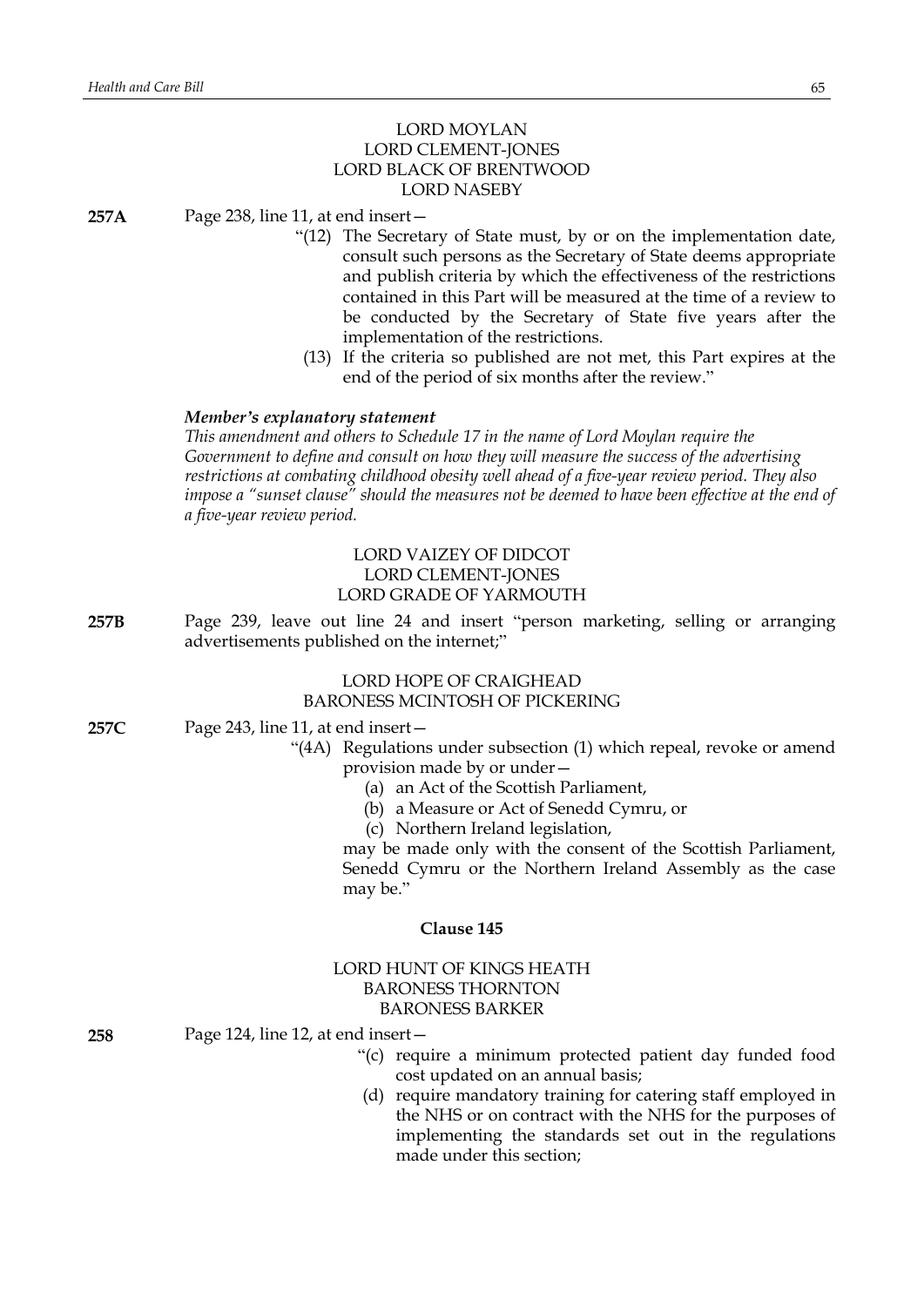**Clause 145** *- continued*

- (e) require mandatory training regarding the need to ensure that patients receive food and drink that takes full account of religious and dietary requirements;
- (f) require NHS England to ensure that a programme is established to ensure that necessary improvements are made to NHS kitchens and catering equipment for the purposes of implementing the standards set out in regulations made under this section."

### LORD HUNT OF KINGS HEATH

#### **258A** Page 124, line 12, at end insert—

- "(4C) The Secretary of State may only make regulations under subsection (3)(da) after the Secretary of State has consulted—
	- (a) NHS Foundation Trusts,
	- (b) NHS Trusts,
	- (c) integrated care boards, and
	- (d) any other persons the Secretary of State deems appropriate."

### *Member's explanatory statement*

*Regulations on food standards will only be made following consultation with NHS foundation trusts, NHS trusts, integrated care boards and any other persons considered appropriate.*

# **Clause 146**

# BARONESS FINLAY OF LLANDAFF LORD SHIPLEY

**259** Page 124, line 42, at end insert—

- "(3) The Secretary of State must, no later than one year after this Act is passed  $-$ 
	- (a) publish a report on alcohol labelling, considering the question of whether to require the following on alcohol product labels -
		- (i) the Chief Medical Officers' low risk drinking guidelines,
		- (ii) a warning that is intended to inform the public of the danger of alcohol consumption,
		- (iii) a warning that is intended to inform the public of the danger of alcohol consumption when pregnant,
		- (iv) a warning that is intended to inform the public of the direct link between alcohol and cancer, and
		- (v) a full list of ingredients and nutritional information; and
	- (b) lay the report before Parliament.
- (4) A Minister of the Crown must arrange to make a statement to each House of Parliament setting out in detail any steps which will be taken to implement the findings of the report prepared under subsection (3)."

### *Member's explanatory statement*

*This probing amendment requires the Secretary of State to report on the alcohol labelling consultation.*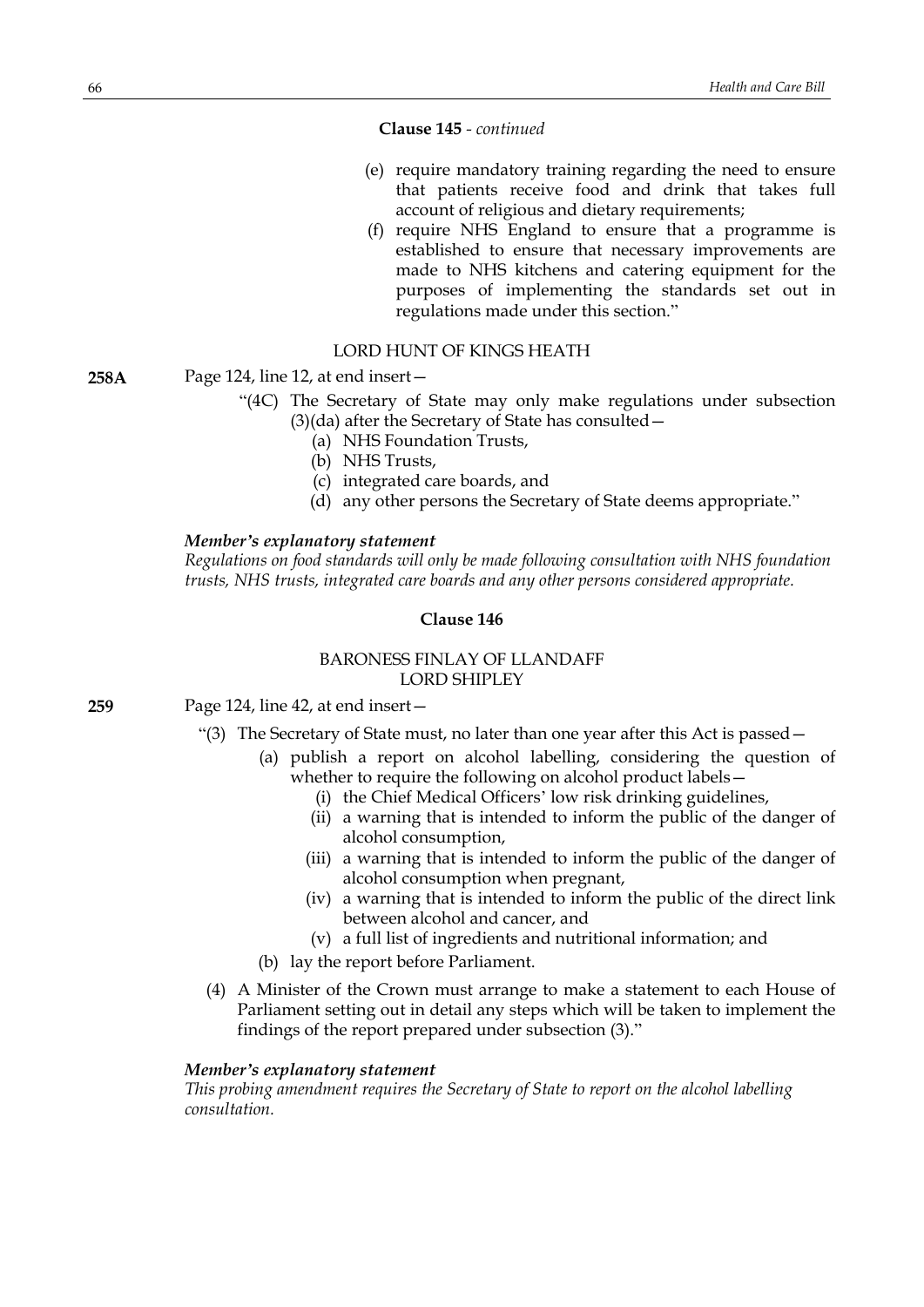# **After Clause 146**

# BARONESS WALMSLEY

# **259A** Insert the following new Clause—

### **"Consultation on measures to reformulate unhealthy food and drink products**

Within one year of the day on which this Act is passed, the Secretary of State must—

- (a) consult on the merits of further measures to incentivise the industry to reformulate unhealthy food and drink products to reduce the content of sugar, salt and calories, in light of the findings from the implementation of the Soft Drinks Industry Levy and international approaches to mandatory reformulation of food and drink products; and
- (b) publish a report on the consultation and lay it before both Houses of Parliament<sup>"</sup>

### *Member's explanatory statement*

*This amendment would require the Secretary of State to consult on the merits of further measures to incentivise the reformulation of unhealthy food and drink products, and lay a report on the consultation before Parliament.*

# **Clause 147**

### LORD REAY

**259B** Page 125, line 7, leave out paragraph (a) and insert—

- "(a) for subsection  $(3A)$  substitute  $-$ 
	- "(3A) The Secretary of State must conduct an Environmental Impact Assessment on the fluoridation of water supplies before making a request under subsection (1) for the first time after section 147 of the Health and Care Act 2022 comes into force.""

### *Member's explanatory statement*

*This amendment is intended to require the Secretary of State to conduct an environmental impact assessment before making a request to require the fluoridation of water supplies.*

- **259C** [*Withdrawn*]
- **259D** Page 125, line 7, leave out paragraph (a) and insert—
	- "(a) for subsection  $(3A)$  substitute  $-$ 
		- "(3A) The Secretary of State must conduct a toxicological review of the fluoridation of water supplies as set out in subsection (3B) before making a request under subsection (1) for the first time after section 147 of the Health and Care Act 2022 comes into force.
		- (3B) The review must consider recent US Government-funded, peerreviewed studies since 2017."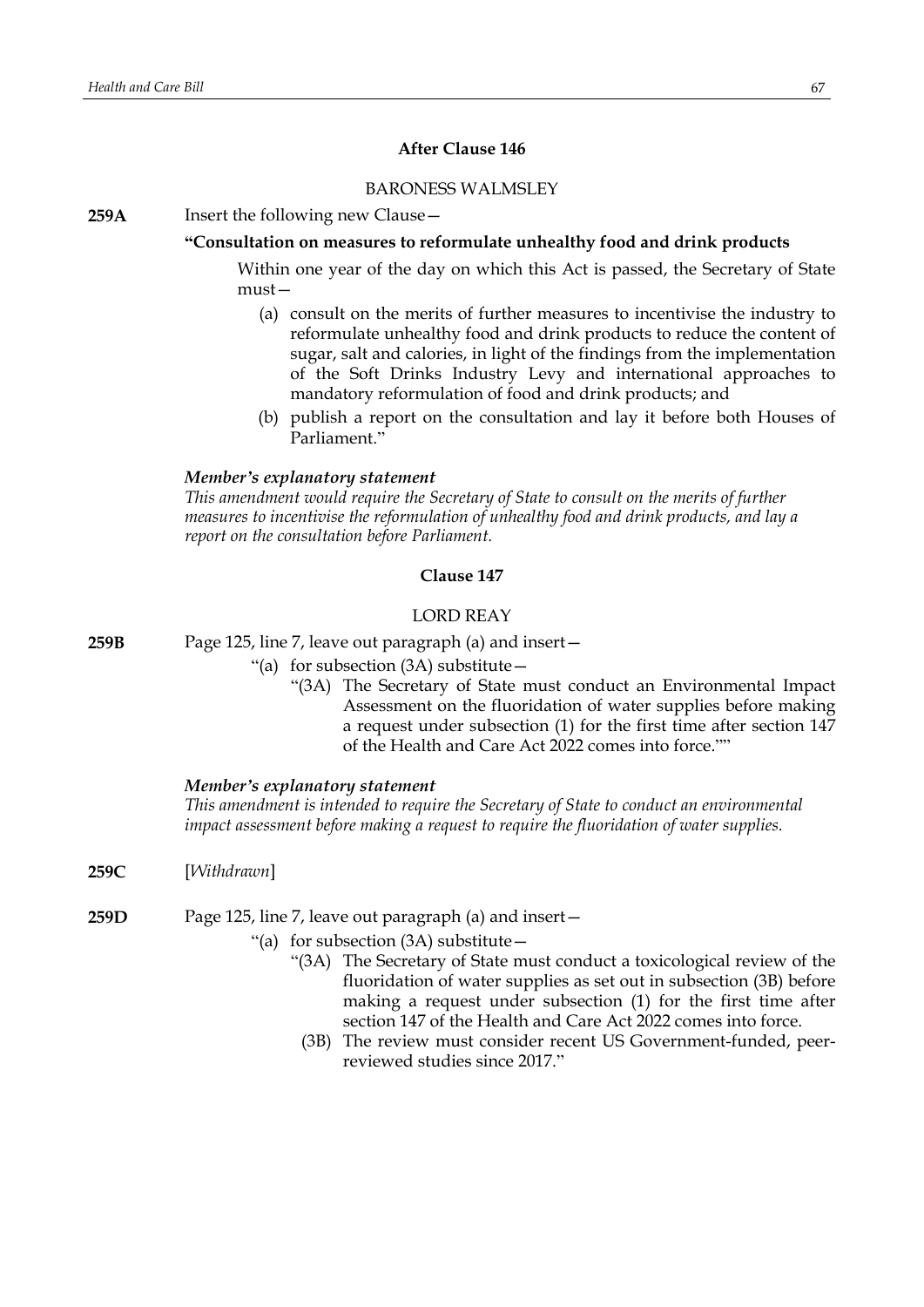### *Member's explanatory statement*

*This amendment is intended to require the Secretary of State to conduct a toxicological review of four US Government-funded, peer-reviewed scientific studies, before making a request to require the fluoridation of water supplies. Such studies will include Bashash M, et al., 'Prenatal Fluoride Exposure and Cognitive Outcomes in Children at 4 and 6–12 Years of Age in Mexico', Environmental Health Perspectives, 2017, Volume 125, Number 9.*

# LORD HUNT OF KINGS HEATH BARONESS GARDNER OF PARKES BARONESS THORNTON BARONESS JONES OF MOULSECOOMB

**260** Page 125, leave out lines 13 to 20 and insert—

- "(6A) The Secretary of State may by regulations conduct a national consultation on the desirability of introducing water fluoridation schemes generally in England.
- (6B) Where such a national consultation has taken place, no local consultation shall be undertaken.";"

### *Member's explanatory statement*

*This amendment would ensure that a national consultation on future water fluoridation schemes would be undertaken obviating the need for local consultation.*

### LORD HUNT OF KINGS HEATH BARONESS GARDNER OF PARKES

**261** Page 125, leave out lines 17 to 20

#### *Member's explanatory statement*

*This amendment would remove the ability of the Secretary of State to pass the cost of water fluoridation onto another public body.*

# BARONESS MCINTOSH OF PICKERING BARONESS JONES OF MOULSECOOMB LORD REAY

*The above-named Lords give notice of their intention to oppose the Question that Clause 147 stand part of the Bill.*

### **After Clause 147**

# LORD HUNT OF KINGS HEATH BARONESS GARDNER OF PARKES BARONESS THORNTON BARONESS JONES OF MOULSECOOMB

### **262** Insert the following new Clause—

# **"Fluoridation of water supplies: report**

(1) Within 12 months of this Act being passed, the Secretary of State must lay before Parliament a report setting out a programme for the fluoridation of water supplies in England with a timetable for each proposed scheme.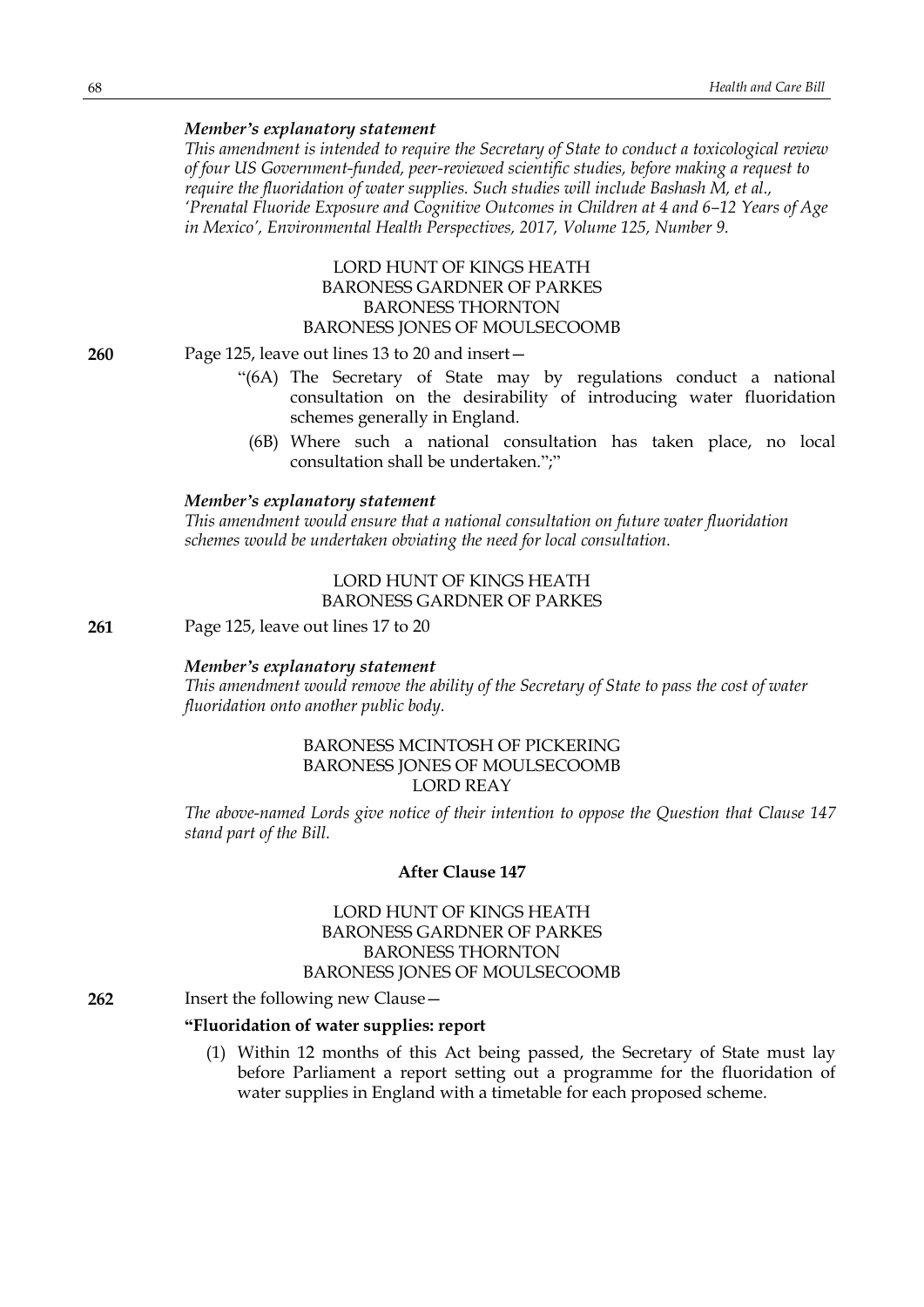### **After Clause 147** *- continued*

(2) The Secretary of State must lay before Parliament a report 3 years after the passing of this Act, and each subsequent three years setting out which areas of England have had their water supplies fluoridated and the programme for the next three years for implementing new water fluoridation schemes."

#### *Member's explanatory statement*

*This amendment is to ensure that a programme for implementing water fluoridation schemes is established within 12 months of the Act being passed and to ensure that regular progress reports are made to Parliament on progress made in implementing new water fluoridation schemes.*

### **Clause 148**

# BARONESS MCINTOSH OF PICKERING BARONESS JONES OF MOULSECOOMB LORD REAY

*The above-named Lords give notice of their intention to oppose the Question that Clause 148 stand part of the Bill.*

### **After Clause 148**

# BARONESS MCINTOSH OF PICKERING BARONESS TYLER OF ENFIELD

**263** Insert the following new Clause—

### **"Annual parity of esteem report: spending on mental health and mental illness**

Within six weeks of the end of each financial year, the Secretary of State must lay before each House of Parliament a report on the ways in which the allotment made to NHS England for that financial year contributed to the promotion in England of a comprehensive health service designed to secure improvement—

- (a) in the mental health of the people of England, and
- (b) in the prevention, diagnosis and treatment of mental illness."

### *Member's explanatory statement*

*This new clause would require the Secretary of State for Health and Social Care to make an annual statement on how the funding received by mental health services that year from the overall annual allotment has contributed to the improvement of mental health and the prevention, diagnosis and treatment of mental illness.*

# LORD HUNT OF KINGS HEATH LORD PATEL LORD KAKKAR BARONESS BRINTON

**264** Insert the following new Clause—

### **"Review of the surgical consultant appointment process**

(1) The National Health Service (Appointment of Consultants) Regulations 1996 (S.I. 1996/701) are amended as follows.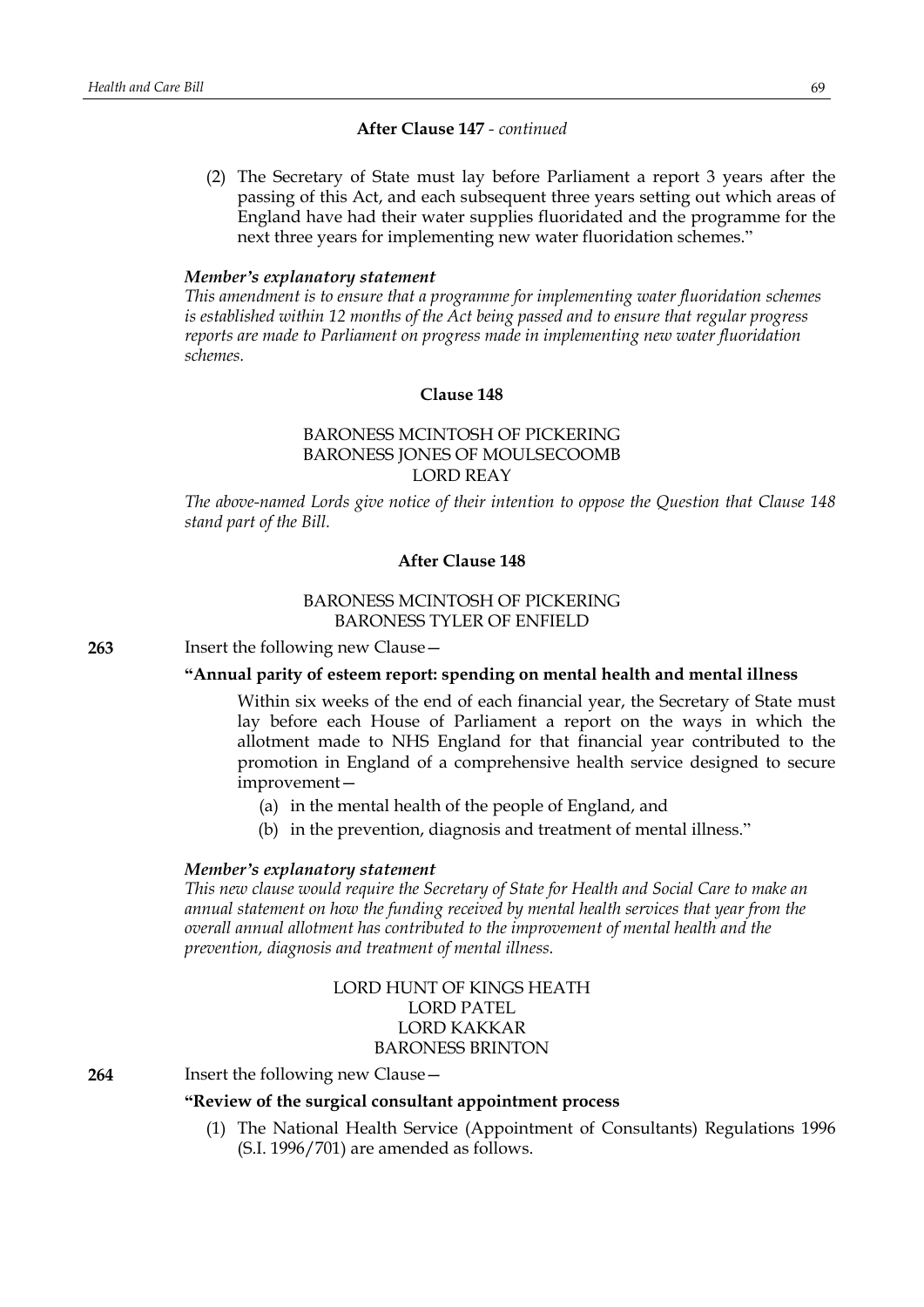### **After Clause 148** *- continued*

- (2) In paragraph (1) of regulation 2 (interpretation), in the entry for ""relevant college" in relation to a proposed appointment, means whichever one of the following bodies" amend sub-paragraph (c) to "the Royal College of Physicians of London, the Royal College of Physicians of Edinburgh and the Royal College of Physicians and Surgeons of Glasgow".
- (3) In paragraph (1) of regulation 2, in the entry for ""relevant college" in relation to a proposed appointment, means whichever one of the following bodies" amend sub-paragraph (d) to "the Royal College of Surgeons of England, the Royal College of Surgeons of Edinburgh, the Royal College of Physicians and Surgeons of Glasgow and each of their associated Dental Faculties".
- (4) In paragraph (1) of regulation 2, in the entry for ""relevant college" in relation to a proposed appointment, means whichever one of the following bodies" amend sub-paragraph (d) to remove "the Inter Collegiate Faculty of Accident and Emergency Medicine".
- (5) In paragraph (1) of regulation 2, in the entry for ""relevant college" in relation to a proposed appointment, means whichever one of the following bodies" insert a new sub-paragraph (i) "the Royal College of Emergency Medicine"."

#### *Member's explanatory statement*

*The new Clause would add the Royal College of Surgeons of Edinburgh, the Royal College of Physicians and Surgeons of Glasgow and each of their associated dental faculties and the Royal College of Emergency Medicine to the medical Royal Colleges who may be involved in the appointment of NHS surgical and dental consultants. It would also add the Royal College of Physicians of Edinburgh and the Royal College of Physicians and Surgeons of Glasgow to the colleges who may be involved in the appointment of NHS consultants physicians and includes specific reference to the Royal College of Emergency Medicine as the 1996 Regulations and subsequent 2005 Guidance pre-date their establishment as a separate medical Royal College.*

# LORD HUNT OF KINGS HEATH BARONESS NORTHOVER LORD RIBEIRO LORD ALTON OF LIVERPOOL

#### **265** Insert the following new Clause—

### **"Regulation of the public display of imported cadavers**

- (1) The Human Tissue Act 2004 is amended as follows.
- (2) In subsections  $(5)(a)$ ,  $(6)(a)$  and  $(6)(b)$  of section 1 (authorisation of activities for scheduled purposes) after "imported", in each place it occurs, insert "other than for the purpose of public display"."

#### *Member's explanatory statement*

*This amendment would ensure that imported bodies for display would need the same consent requirements as bodies sourced from within the UK.*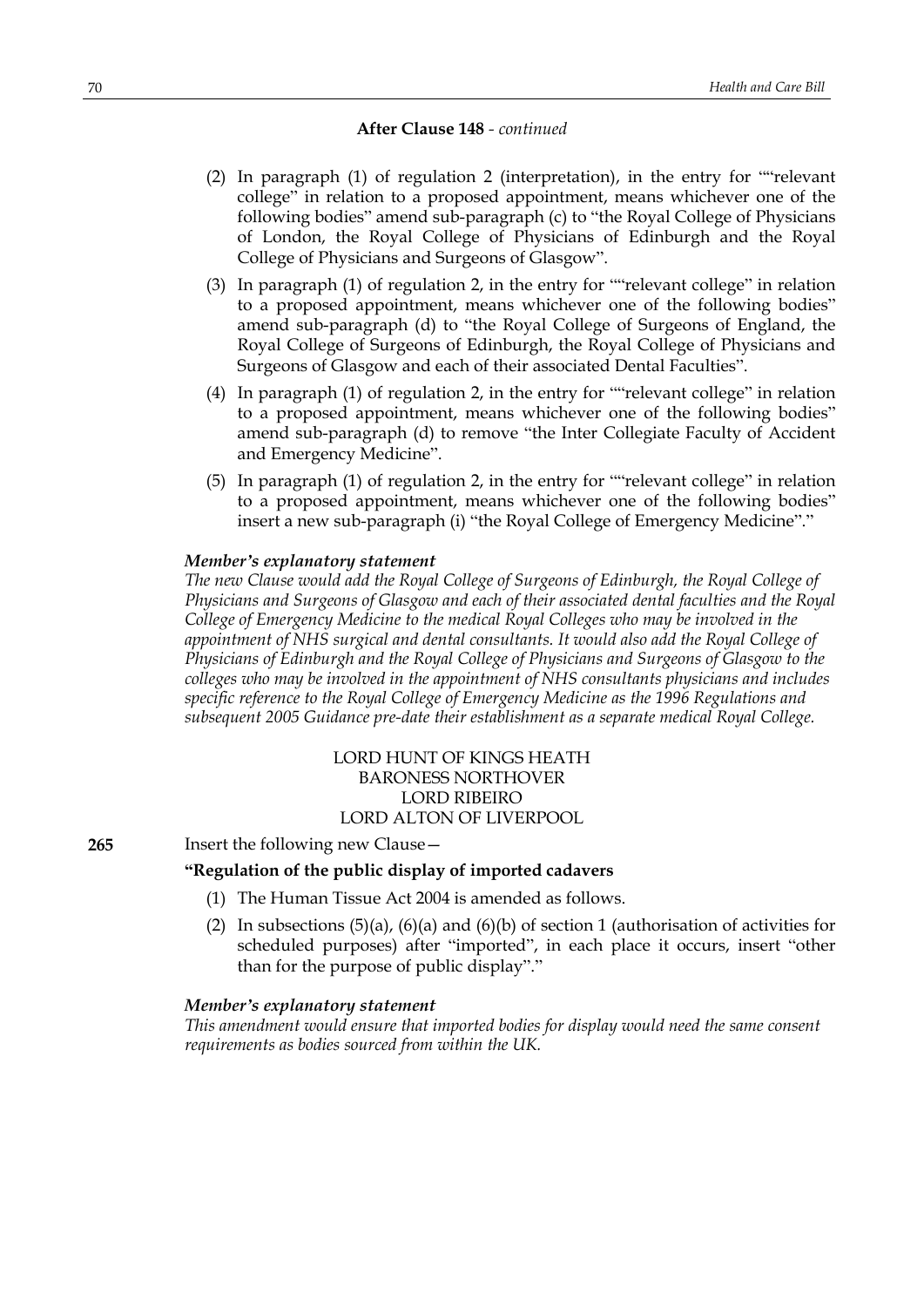# BARONESS MERRON BARONESS FINLAY OF LLANDAFF BARONESS BRINTON LORD LANSLEY

**266** Insert the following new Clause—

#### **"Licensing of aesthetic non-surgical cosmetic procedures**

- (1) No person may carry on an activity to which this subsection applies—
	- (a) except under the authority of a licence for the purposes of this section, and
	- (b) other than in accordance with specified training.
- (2) Subsection (1) applies to an activity relating to the provision of aesthetic nonsurgical procedures which is specified for the purposes of that subsection by regulations made by the Secretary of State.
- (3) A person commits an offence if that person contravenes subsection (1).
- (4) The Secretary of State may by regulations make provision about licences and conditions for the purposes of this section.
- (5) Before making regulations under this section, the Secretary of State must consult the representatives of any interests concerned which the Secretary of State considers appropriate.
- (6) Regulations may, in particular—
	- (a) require a licensing authority not to grant a licence unless satisfied as to a matter specified in the regulations, and
	- (b) require a licensing authority to have regard, in deciding whether to grant a licence, to a matter specified in the regulations."

### *Member's explanatory statement*

*This new Clause gives the Secretary of State the power to introduce a licensing regime for aesthetic non-surgical cosmetic procedures and makes it an offence for someone to practise without a licence. The list of treatments, detailed conditions and training requirements would be set out in regulations after consultation with relevant stakeholders.*

# LORD HUNT OF KINGS HEATH BARONESS THORNTON

**267** Insert the following new Clause—

# **"Vaccine damage payments**

Within 6 months of the passing of this Act, the Secretary of State must establish an independent judge led review into the operation of the Vaccine Damage Payments Act 1979 and the adequacy of payments offered to persons seriously injured, or bereaved, consequent upon vaccination against any of the specified diseases to which the Act applies."

### *Member's explanatory statement*

*The Vaccine Damage Payment Act is now more than 40 years old and the aim of the amendment is to ensure that a judge led review takes place into the operation of the Act.*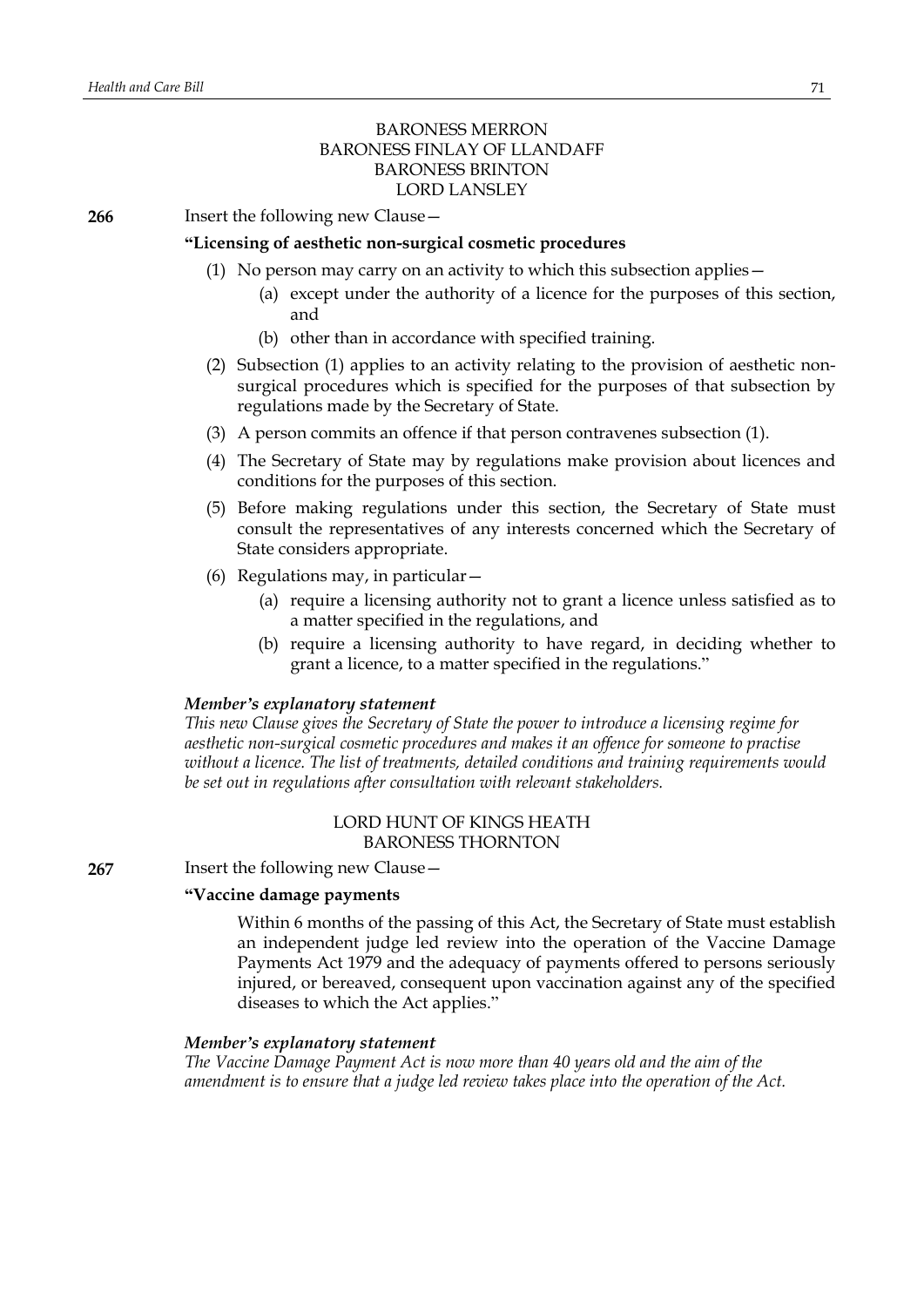# LORD HUNT OF KINGS HEATH LORD MACKAY OF CLASHFERN LORD PATEL BARONESS HODGSON OF ABINGER

**268** Insert the following new Clause—

### **"Clinical negligence**

Within 6 months of the passing of this Act, the Secretary of State must establish an independent review into the process for handling clinical negligence in the NHS, which must amongst other matters consider—

- (a) the potential of repealing section 2(4) of the Law Reform (Personal Injuries) Act 1948;
- (b) the performance of NHS Resolution."

### *Member's explanatory statement*

*The aim of the amendment is to establish a review of clinical negligence in the NHS.*

LORD YOUNG OF COOKHAM BARONESS WALMSLEY BARONESS PITKEATHLEY BARONESS MERRON

**269** Insert the following new Clause—

### **"Young carers' needs assessment: discharge from hospitals**

In the Children Act 1989, after section 17ZA insert—

# **"17ZAA Young carers' needs assessment: discharge from hospitals**

- (1) An NHS body must ascertain during hospitalisation whether a patient when discharged will be cared for primarily by a young carer.
- (2) An NHS body must give the Local Authority where the patient lives notice that a young carer will require a needs assessment.
- (3) The local authority when carrying out young carers' needs assessment must cover—
	- (a) whether it is appropriate for the young carer to provide care; and
	- (b) what support or services need to be in place for safe discharge.""

### *Member's explanatory statement*

*This amendment aims to ensure that before a patient is discharged from hospital into the care of a young person, the relevant local authority ensures that this is appropriate.*

> LORD FAULKNER OF WORCESTER LORD YOUNG OF COOKHAM BARONESS NORTHOVER BARONESS FINLAY OF LLANDAFF

### **270** Insert the following new Clause –

### **"Age of sale for tobacco**

(1) The Secretary of State must, no later than six months after this Act is passed, consult on raising the age of sale for tobacco from 18 to 21, and publish a report on the consultation.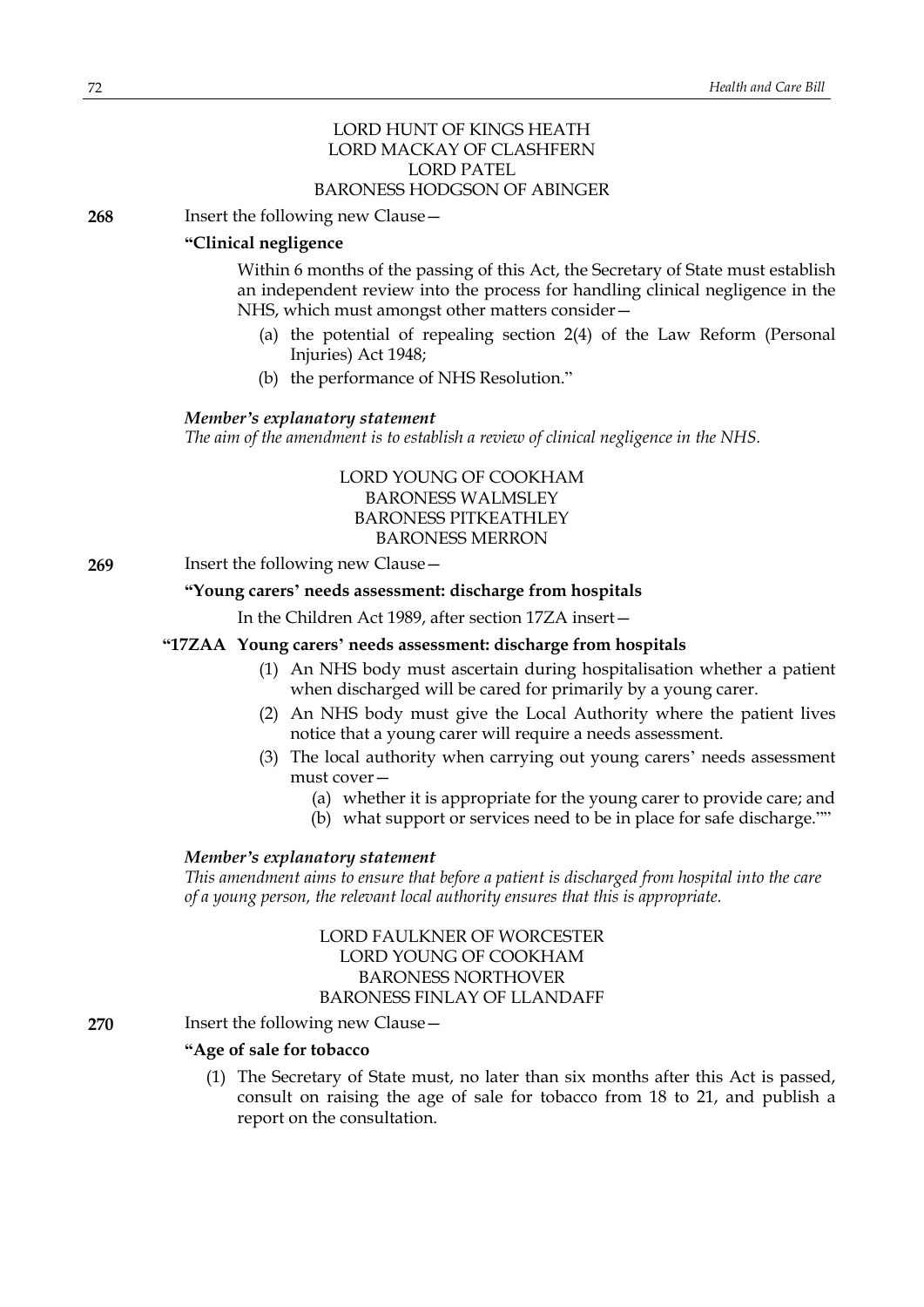(2) The Secretary of State must lay the report before Parliament, and a Minister of the Crown must arrange to make a statement to each House of Parliament setting out in detail any steps which will be taken to implement the findings of the report."

#### *Member's explanatory statement*

*This new Clause would require the Secretary of State to consult on raising the age of sale for tobacco products to 21 and report to Parliament.*

## LORD FAULKNER OF WORCESTER LORD YOUNG OF COOKHAM LORD RENNARD BARONESS FINLAY OF LLANDAFF

**271** Insert the following new Clause—

### **"Sale and distribution of nicotine products to children under the age of 18 years**

- (1) The Secretary of State must, no later than six months after this Act is passed, make regulations to prohibit the free distribution of nicotine products to those aged under 18 years, and prohibit the sale of all nicotine products to those under 18.
- (2) Regulations under subsection (1) must include an exception for medicines or medical devices indicated for the treatment of persons aged under 18."

#### *Member's explanatory statement*

*This new Clause would require the Secretary of State to prohibit the free distribution or sale of any consumer nicotine product to anyone under 18, while allowing the sale or distribution of nicotine replacement therapy licensed for use by under-18s.*

# LORD YOUNG OF COOKHAM LORD RENNARD LORD FAULKNER OF WORCESTER LORD CRISP

## **272** Insert the following new Clause—

## **"Consultation on statutory scheme**

- (1) The Secretary of State must, no later than six months after this Act is passed, consult and report on the desirability of making a scheme (referred to in this section and section (*Statutory scheme: supplementary*) as a statutory scheme) for one or more of the following purposes—
	- (a) regulating, for the purposes of improving public health, the prices which may be charged by any manufacturer or importer of tobacco products for the supply of any tobacco products;
	- (b) limiting the profits which may accrue to any manufacturer or importer in connection with the manufacture or supply of tobacco products;
	- (c) providing for any manufacturer or importer of tobacco products to pay to the Secretary of State an amount calculated by reference to sales or estimated sales of those products (whether on the basis of net prices, average selling prices or otherwise) to be used for the purposes of reducing smoking prevalence and improving public health.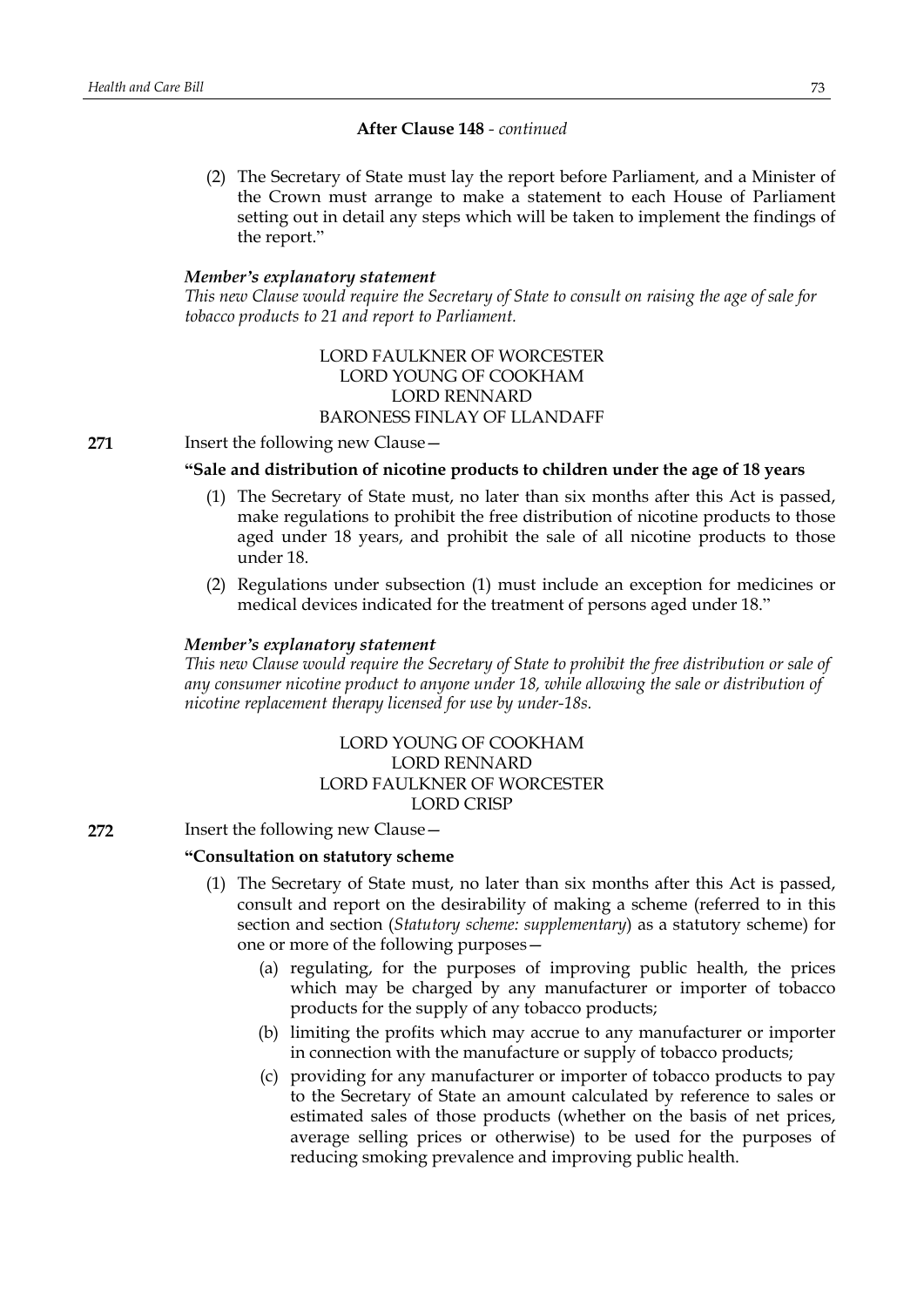- (2) The consultation must ask for views on a draft statutory scheme (or alternative draft schemes), which may, in particular, make any provision mentioned in subsections (3) to (6).
- (3) The draft scheme or schemes may provide for any amount representing sums charged by any manufacturer or importer to whom the scheme applies, in excess of the limits determined under the scheme, for tobacco products covered by the scheme to be paid by that person to the Secretary of State within a specified period.
- (4) The draft scheme or schemes may provide for any amount representing the profits, in excess of the limits determined under the scheme, accruing to any manufacturer or importer to whom the scheme applies in connection with the manufacture or importation of tobacco products covered by the scheme to be paid by that person to the Secretary of State within a specified period.
- (5) The draft scheme or schemes may provide for any amount payable in accordance with the scheme by any manufacturer or importer to whom the scheme applies to be paid to the Secretary of State within a specified period.
- (6) The draft scheme or schemes may—
	- (a) prohibit any manufacturer or importer to whom the scheme applies from varying, without the approval of the Secretary of State, any price charged by him for the supply of any tobacco product covered by the scheme, and
	- (b) provide for any amount representing any variation in contravention of that prohibition in the sums charged by that person for that product to be paid to the Secretary of State within a specified period.
- (7) The Secretary of State must lay the report before Parliament and a Minister of the Crown must arrange to make a statement to each House of Parliament setting out in detail any steps which will be taken to implement the findings of the report."

## *Member's explanatory statement*

*This new Clause, along with others, would require the Secretary of State for Health and Social Care to carry out a consultation about a statutory scheme for the regulation of prices and profits of tobacco manufacturers and importers. Funds raised by the scheme would be used to pay for the cost of tobacco control measures to deliver the Government's ultimatum for industry to make smoked tobacco obsolete by 2030 and for England to be smoke-free with smoking rates 5% or below.*

**273** Insert the following new Clause—

## **"Statutory scheme: supplementary**

- (1) The Secretary of State may make any provision he or she considers necessary or expedient for the purpose of enabling or facilitating—
	- (a) the introduction of a statutory scheme of the type mentioned in section *(Consultation on statutory scheme*), or
	- (b) the determination of the provision to be made in a proposed statutory scheme.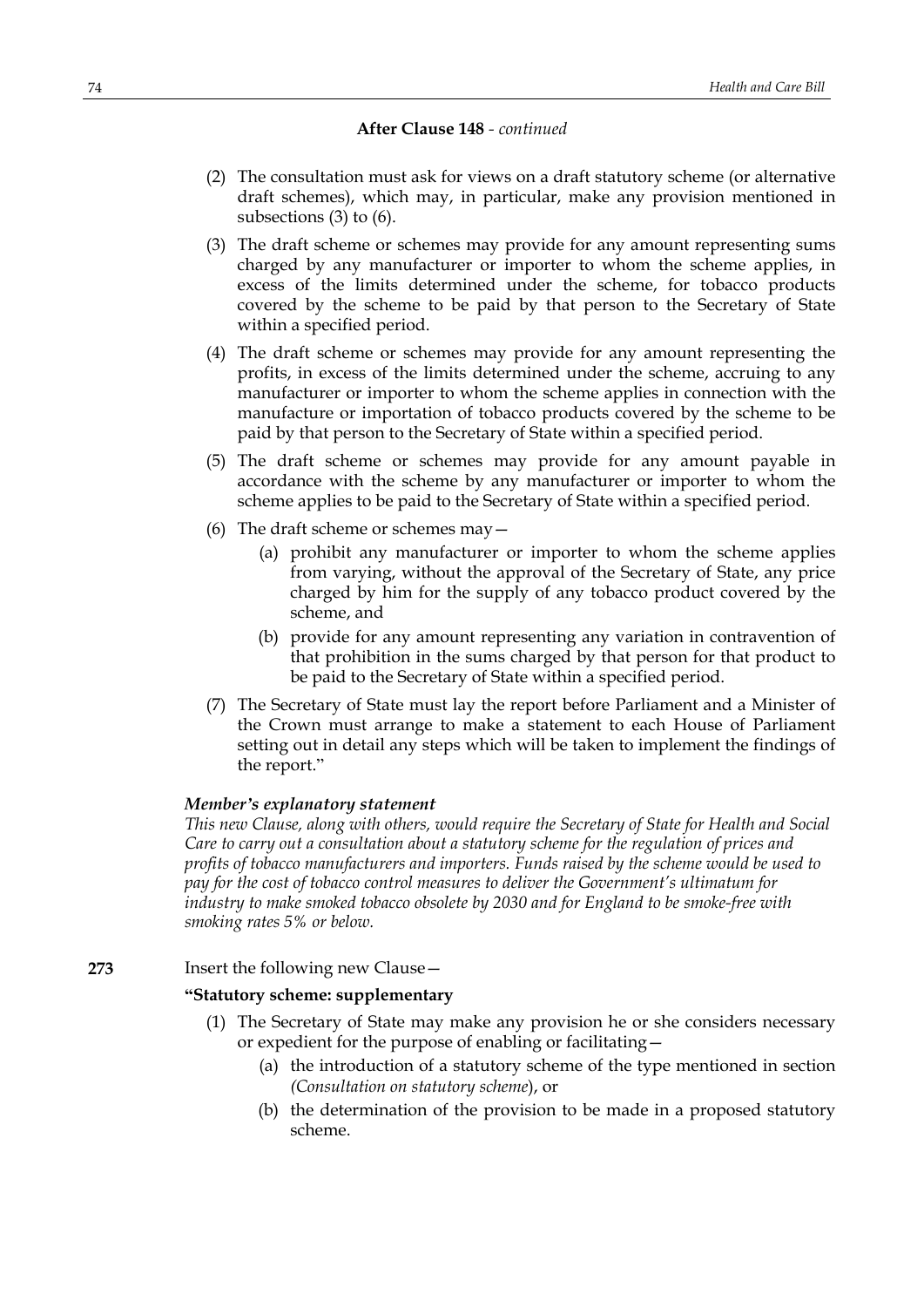- (2) The provision may, in particular, require any person to whom such a scheme may apply to—
	- (a) record and keep information;
	- (b) provide information to the Secretary of State in electronic form.
- (3) The Secretary of State must—
	- (a) store electronically the information which is submitted in accordance with this provision;
	- (b) ensure that information submitted in accordance with this provision is made publicly available on a website, taking the need to protect trade secrets duly into account.
- (4) Where the Secretary of State is preparing to make or vary a statutory scheme, he or she may make any provision he considers necessary or expedient for transitional or transitory purposes which could be made by such a scheme."

## **274** Insert the following new Clause—

## **"Statutory scheme: enforcement**

- (1) The provisions of this section apply if, following consultation under section *(Consultation on statutory scheme*), legislation is enacted which enables the making of a statutory scheme.
- (2) Regulations may provide for a person who contravenes any provision of the scheme, including any regulations or directions made under the scheme to be liable to pay a penalty to the Secretary of State.
- (3) The penalty may be  $-$ 
	- (a) a single penalty not exceeding £5 million;
	- (b) a daily penalty not exceeding £500,000 for every day on which the contravention occurs or continues.
- (4) Regulations may provide for any amount required to be paid to the Secretary of State by virtue of any provision in the scheme reflecting section *(Consultation on statutory scheme*)(4) or (6)(b) to be increased by an amount not exceeding 50 per cent.
- (5) Regulations may provide for any amount payable to the Secretary of State by virtue of any provision in the scheme reflecting section *(Consultation on statutory scheme)*(3), (4), (5) or (6)(b) (including such an amount as increased under subsection (3)) to carry interest at a rate specified or referred to in the regulations.
- (6) Provision may be made by regulations for conferring on manufacturers and importers a right of appeal against enforcement decisions taken in respect of them in pursuance of the scheme, section *(Consultation on statutory scheme)*, ( *Statutory scheme: supplementary*) and this section.
- (7) The provision which may be made by virtue of subsection (5) includes any provision which may be made by model provisions with respect to appeals under section 6 of the Deregulation and Contracting Out Act 1994, reading—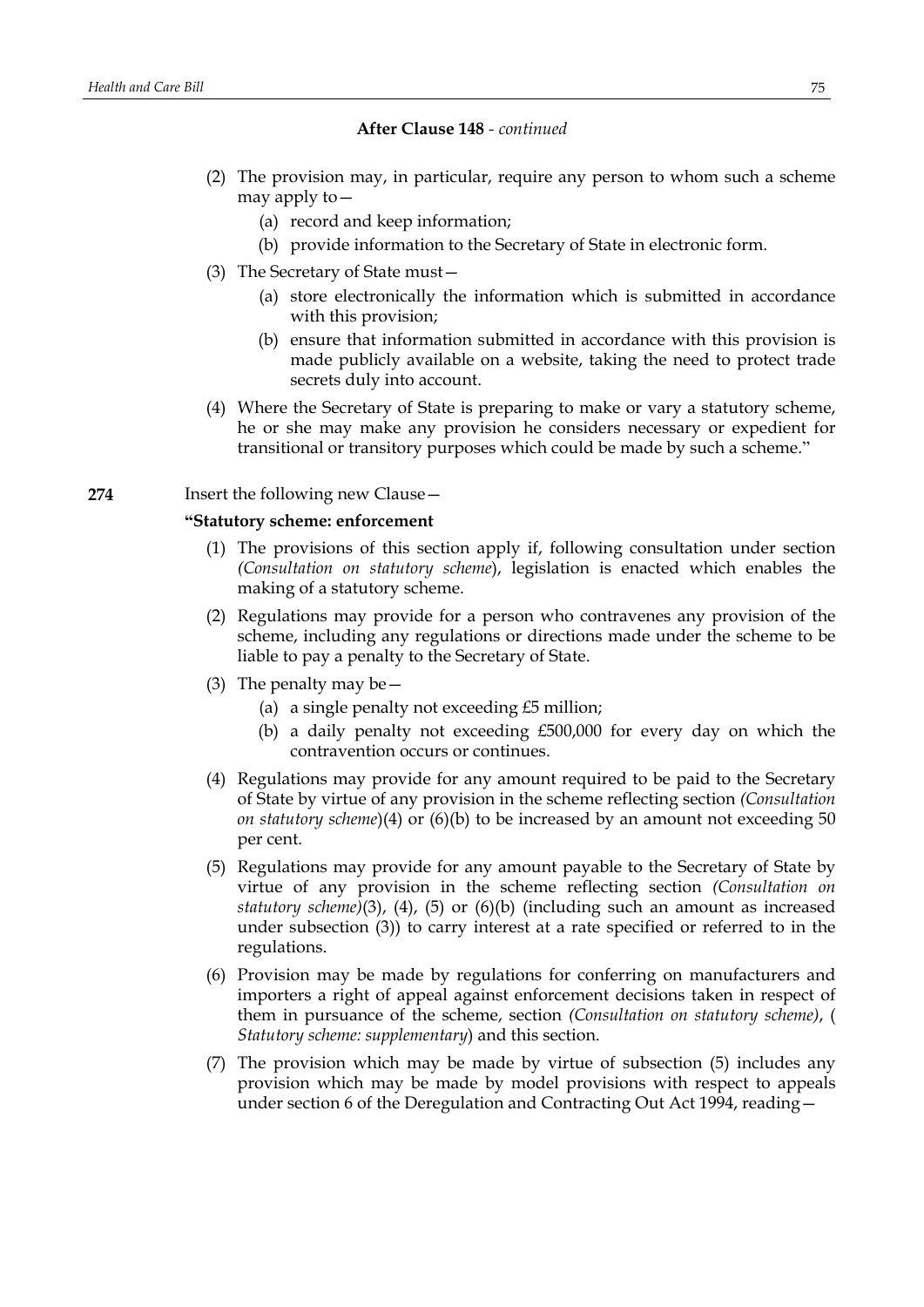- (a) the references in subsections (4) and (5) of that section to enforcement action as references to action taken to implement an enforcement decision, and
- (b) in subsection (5) of that section, the references to interested persons as references to any persons and the reference to any decision to take enforcement action as a reference to any enforcement decision.
- (8) In subsections (5) and (6), "enforcement decision" means a decision of the Secretary of State or any other person to—
	- (a) require a specific manufacturer or importer to provide information to him or her,
	- (b) limit, in respect of any specific manufacturer or importer, any price or profit,
	- (c) refuse to give his or her approval to a price increase made by a specific manufacturer or importer, or
	- (d) require a specific manufacturer or importer to pay any amount (including an amount by way of penalty) to him or her,

and in this subsection "specific" means specified in the decision.

- (9) A requirement or prohibition, or a limit, under section *(Consultation on statutory scheme)*, may only be enforced under this section and may not be relied on in any proceedings other than proceedings under this section.
- (10) Subsection (9) does not apply to any action by the Secretary of State to recover as a debt any amount required to be paid to the Secretary of State under section *(Consultation on statutory scheme)* or this section.
- (11) The Secretary of State may by order increase (or further increase) either of the sums mentioned in subsection (3)."

# LORD YOUNG OF COOKHAM LORD FAULKNER OF WORCESTER LORD RENNARD LORD CRISP

## **275** Insert the following new Clause—

# **"Statutory scheme: controls: supplementary**

- (1) The provisions of this section apply if, following consultation under section ( *Consultation on statutory scheme*), legislation is enacted which enables the making of a statutory scheme.
- (2) Any power conferred on the Secretary of State by legislation enacted which enables the making of a statutory scheme, and by section (*Statutory scheme: supplementary*) may be exercised by—
	- (a) making regulations, or
	- (b) giving directions to a specific manufacturer or importer.
- (3) Regulations under subsection (2)(a) may confer power for the Secretary of State to give directions to a specific manufacturer or importer; and in this subsection "specific" means specified in the direction concerned.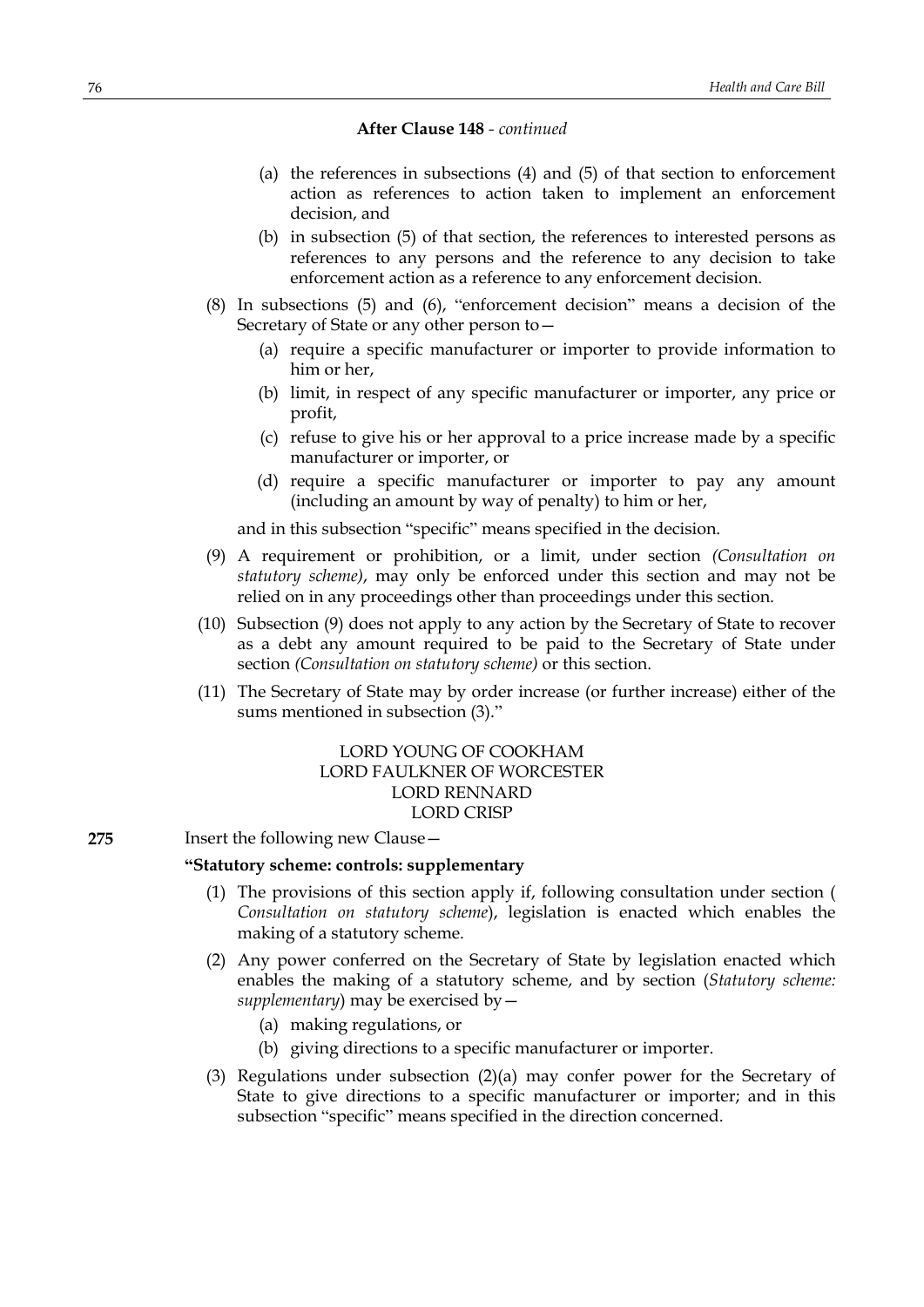(4) In this section and sections (*Consultation on statutory scheme*), (*Statutory scheme: supplementary*) and (*Statutory scheme: enforcement*)—

> "tobacco product" means a product that can be consumed and consists, even partly, of tobacco;

> "manufacturer" means any person who manufactures tobacco products;

"importer" means any person who imports tobacco products into the UK with a view to the product being supplied for consumption in the United Kingdom or through the travel retail sector, and contravention of a provision includes a failure to comply with it."

# LORD RENNARD LORD YOUNG OF COOKHAM LORD FAULKNER OF WORCESTER BARONESS MASHAM OF ILTON

**276** Insert the following new Clause -

## **"Health warnings on cigarettes and cigarette papers**

The Secretary of State must, no later than six months after this Act is passed, make regulations requiring health warnings to be printed on individual cigarettes and cigarette rolling papers."

#### *Member's explanatory statement*

*This new Clause would require the Secretary of State to make regulations requiring health warnings to be printed on all individual cigarettes and rolling papers.*

## **277** Insert the following new Clause—

# **"Cigarette pack inserts**

The Secretary of State must, no later than six months after this Act is passed, make regulations requiring all cigarette packs to have a leaflet inserted displaying a health information message."

#### *Member's explanatory statement*

*This new Clause would require the Secretary of State to make regulations requiring leaflets containing health information and information about smoking cessation services to be inserted inside cigarette packaging.*

# LORD RENNARD LORD YOUNG OF COOKHAM LORD FAULKNER OF WORCESTER BARONESS FINLAY OF LLANDAFF

### **278** Insert the following new Clause—

#### **"Flavoured tobacco products**

(1) The Secretary of State must, no later than six months after this Act is passed, by regulations extend the prohibition of characterising flavours in cigarettes or handrolling tobacco to all flavouring, and extend the flavour prohibition to all smoking tobacco and smoking tobacco accessories including filter papers, filters and other products designed to flavour tobacco products.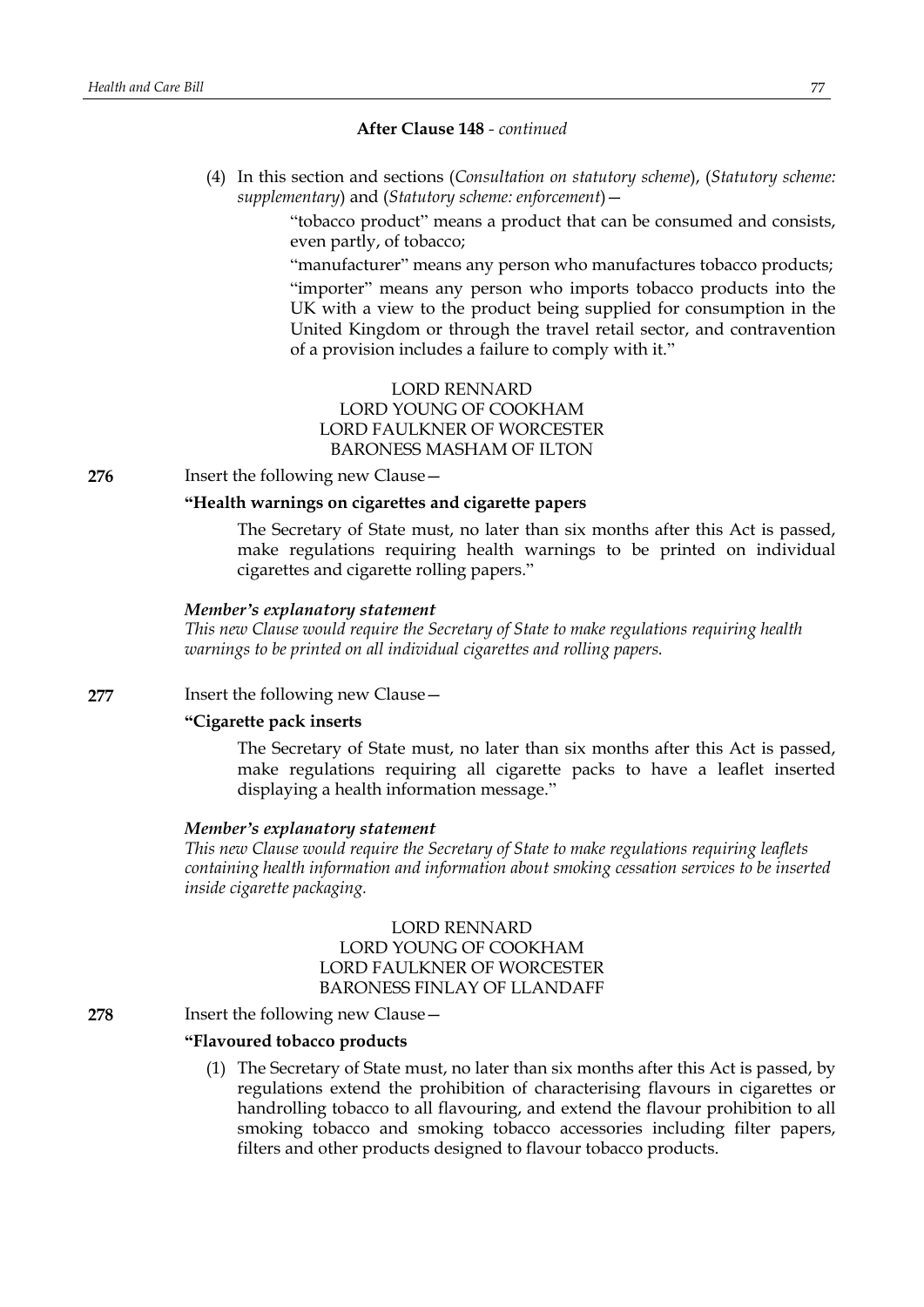(2) In this section "characterising flavour" means a clearly noticeable smell or taste other than one of tobacco, resulting from an additive or a combination of additives, including, but not limited to, fruit, spice, herbs, alcohol, candy, menthol or vanilla, which is noticeable before or during the consumption of the tobacco product."

## *Member's explanatory statement*

*This new Clause would require the Secretary of State to prohibit any flavouring in all smoking tobacco and smoking tobacco accessories.*

## BARONESS FINLAY OF LLANDAFF LORD YOUNG OF COOKHAM LORD RENNARD LORD FAULKNER OF WORCESTER

**279** Insert the following new Clause -

## **"Packaging and labelling of nicotine products**

- (1) The Secretary of State must, no later than six months after this Act is passed, consult on the retail packaging and labelling of electronic cigarettes and other novel nicotine products, including requirements for health warnings and prohibition of branding elements attractive to children, and publish a report on the consultation.
- (2) The Secretary of State must lay the report before Parliament and a Minister of the Crown must arrange to make a statement to each House of Parliament setting out in detail any steps which will be taken to implement the findings of the report."

#### *Member's explanatory statement*

*This new Clause would give powers to the Secretary of State to prohibit branding on ecigarette packaging which is appealing to children.*

#### BARONESS DEECH BARONESS BARKER

**280** Insert the following new Clause—

## **"Extension of statutory storage period: embryos and gametes**

In section 14 of the Human Fertilisation and Embryology Act 1990, omit subsections (3) to (4A) and insert—

- "(3) The maximum storage period for an embryo or a gamete is  $-$ 
	- (a) 10 years from the date that the embryo or gamete in question was first placed in storage; or
	- (b) 12 years from the date that the embryo or gamete in question was first placed in storage, provided that the embryo or gamete in question was, on 1 July 2020, being stored, for the provision of treatment services, on premises to which a licence under paragraph 1 or 2 of Schedule 2 to this Act relates; or
	- (c) 10 years from the date of the most recent written consent to storage given by the relevant persons in relation to the embryo in question.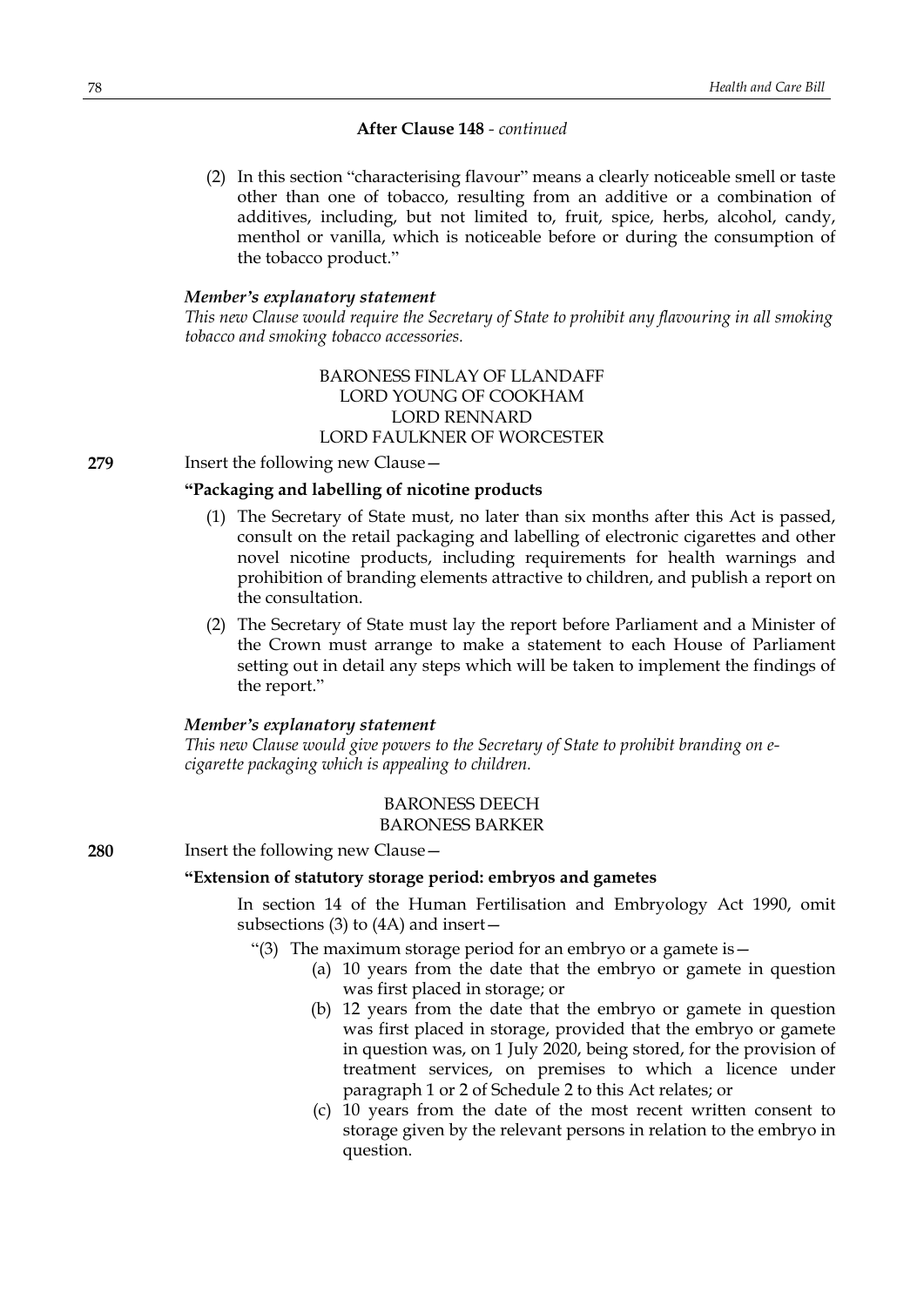- (4) Where the maximum storage period calculated in accordance with subsection (3) would be greater than 55 years, the maximum storage period for the purpose of that subsection is 55 years.
- (4A) The Secretary of State may make regulations in relation to subsections (3) and (4).""

## BARONESS MERRON

# BARONESS BENNETT OF MANOR CASTLE

**281** Insert the following new Clause—

## **"UK Health Security Agency**

- (1) There is to be a body corporate known as the UK Health Security Agency.
- (2) The UK Health Security Agency has the function of—
	- (a) acting as the country's permanent standing capacity to prepare for, prevent and respond to threats to health;
	- (b) advising the Secretary of State and such bodies as may be prescribed about arrangements for preparing, preventing and responding to threats to health;
	- (c) planning for, preventing and responding to the risk of future infectious disease pandemics and other major health threats;
	- (d) working with partners around the world, and lead the UK's global contribution to global health protection research;
	- (e) holding responsibility for health security scientific capabilities including those at Porton Down and Colindale;
	- (f) other duties set out by regulations.
- (3) The Secretary of State may by regulations provide for—
	- (a) the establishment and constitution of the board of the Agency;
	- (b) the financing of the Agency;
	- (c) duties of the Agency.
- (4) The Agency must prepare and submit an annual report of its activities to Parliament."

#### *Member's explanatory statement*

*The amendment is intended to place the successor to Public Health England on a statutory basis to enhance transparency and accountability.*

> LORD HUNT OF KINGS HEATH LORD ALTON OF LIVERPOOL BARONESS NORTHOVER LORD RIBEIRO

**282** Insert the following new Clause—

### **"Appropriate consent to transplantation activities when travelling abroad**

(1) Section 32 of the Human Tissue Act 2004 (prohibition of commercial dealings in human material for transplantation) is amended in accordance with subsections (2) to (6).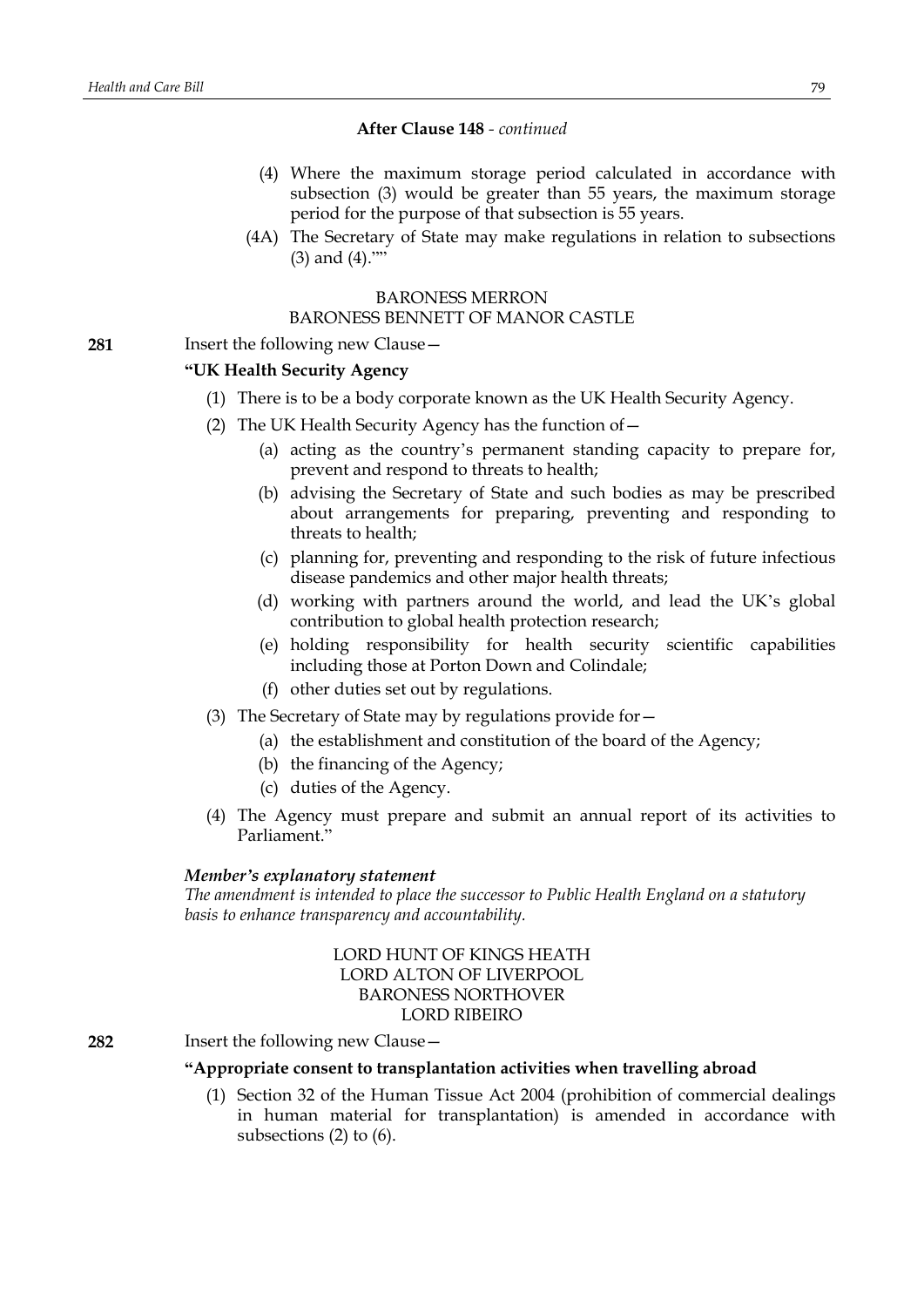- (2) In subsection (1), after paragraph (e) insert—
	- "(f) travels outside the United Kingdom to a country or part of a country where explicit consent is not required for the legal donation of controlled material which does not meet the criteria in subsection (1A)(a) to (c) and receives any controlled material, for the purpose of transplantation, without—
		- (i) the free, informed and specific consent of a living donor, or
		- (ii) the free, informed and specific consent of the donor's next of kin, where the donor is unable to provide consent;
	- (g) travels outside the United Kingdom to a country or part of a country where explicit consent is required for the legal donation of controlled material and receives any controlled material for the purpose of transplantation where the material was obtained without—
		- (i) the free, informed and specific consent of a living donor, or
		- (ii) the free, informed and specific consent of the donor's next of kin, where the donor is unable to provide consent;
	- (h) travels outside the United Kingdom to a country or part of a country and receives any controlled material for the purpose of transplantation for which, in exchange for the removal of controlled material—
		- (i) the living donor, or a third party, receives a financial gain or comparable advantage, or
		- (ii) where the controlled material comes from a deceased donor, a third party receives financial gain or comparable advantage."
- (3) After subsection (1) insert—
	- "(1A) The Secretary of State must publish an annual assessment of countries where, explicit consent is not required for the legal donation of controlled material, determining whether each of those countries—
		- (a) provides a formal, publicly funded scheme for opting out of deemed consent for donation of controlled material,
		- (b) provides an effective programme of public education to its population on the deemed consent system and the opt-out scheme which delivers a high level of public understanding of both, and
		- (c) is not considered to be committing Genocide by resolution of the House of Commons.
		- (1B) In paragraph (h) in subsection (1), the expression "financial gain or comparable advantage" does not include compensation for loss of earnings and any other justifiable expenses caused by the removal or by the related medical examinations, or compensation in case of damage which is not inherent to the removal of controlled material.
		- (1C) Subsection (1E) applies if  $-$ 
			- (a) an act which forms part of an offence under subsection (1) takes place outside the United Kingdom, but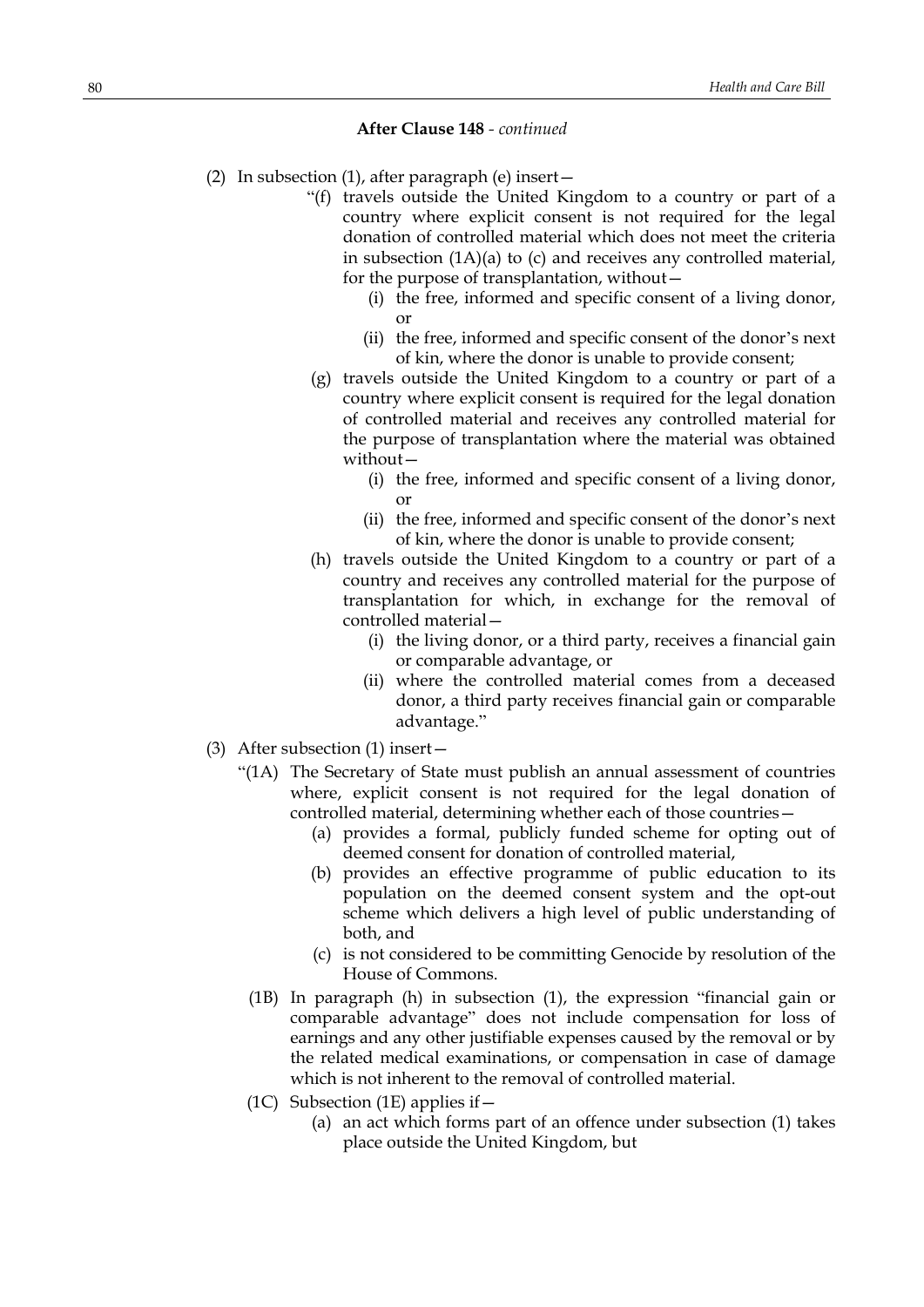- (b) the person committing the act has a close connection with the United Kingdom.
- (1D) For the purposes of subsection  $(1C)(b)$ , a person has a close connection with the United Kingdom if, and only if, the person was one of the following at the time the acts or omissions concerned were done or made—
	- (a) a British citizen;
	- (b) a British overseas territories citizen;
	- (c) a British National (Overseas);
	- (d) a British Overseas citizen;
	- (e) a person who under the British Nationality Act 1981 was a British subject;
	- (f) a British protected person within the meaning of that Act;
	- (g) an individual ordinarily resident in the United Kingdom;
	- (h) a body incorporated under the law of any part of the United Kingdom;
	- (i) a Scottish partnership.
- (1E) Where this subsection applies, proceedings for the offence may be taken in any criminal court in England and Wales or Northern Ireland."
- (4) In subsection (3), after "subsection (1)" insert "(a) to  $(e)$ ".
- (5) In subsection (4), after "subsection (1)" insert "(a) to (e)".
- (6) After subsection (4) insert—
	- "(4A) A person guilty of an offence under subsection  $(1)(f)$  to  $(h)$  shall be liable—
		- (a) on summary conviction—
			- (i) to imprisonment for a term not exceeding 12 months,
			- (ii) to a fine not exceeding the statutory maximum, or
			- (iii) to both;
		- (b) on conviction on indictment—
			- (i) to imprisonment for a term not exceeding 9 years,
			- (ii) to a fine, or
			- (iii) to both."
- (7) In section 34 of the Human Tissue Act 2004 (information about transplant operations), after subsection (2) insert—
	- "(2A) Regulations under subsection (1) must require specified persons to  $-$ 
		- (a) keep patient identifiable records for all instances of UK citizens who have received transplant procedures performed outside the United Kingdom; and
		- (b) report instances of transplant procedures performed on UK citizens outside the United Kingdom to NHS Blood and Transplant.
		- (2B) Regulations under subsection (1) must require NHS Blood and Transplant to produce an annual report on instances of UK citizens receiving transplant procedures outside the United Kingdom.""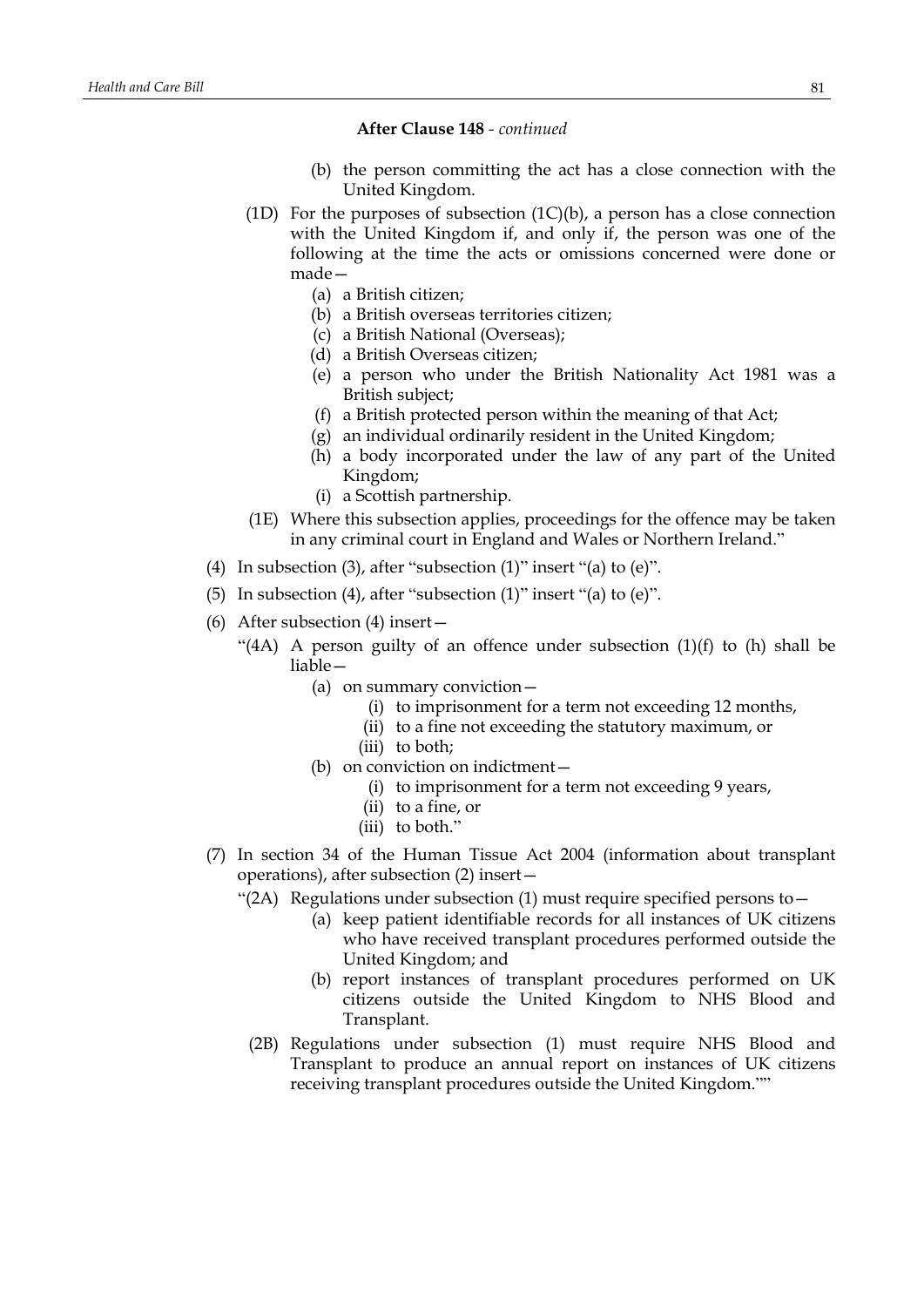#### *Member's explanatory statement*

*The Amendment is aimed at ensuring that in relation to organ tourism, there must be informed consent with no coercion or financial gain for the donation of organs. Thus prohibiting organ tourism which involves either forced organ harvesting or black market organ trafficking.*

### BARONESS CUMBERLEGE BARONESS FINLAY OF LLANDAFF

**283** Insert the following new Clause—

## **"GMC register: interests**

In section 2 of the Medical Act 1982, after subsection (4) insert—

"(5) The register shall include a list of financial and non-pecuniary interests for medical practitioners, as well as their clinical interests and their recognised and accredited specialisms.""

#### *Member's explanatory statement*

*This amendment requires the General Medical Council to include the financial and nonpecuniary interests of medical practitioners on its register.*

**284** Insert the following new Clause—

## **"Industry reporting**

Companies involved in the production, buying or selling of pharmaceutical products or medical devices must publish any payments made to—

- (a) teaching hospitals,
- (b) research institutions, or
- (c) individual clinicians."

### *Member's explanatory statement*

*This amendment requires companies involved in the production, buying or selling of pharmaceutical products or medical devices to publish any payments made to teaching hospitals, research institutions, or individual clinicians.*

## LORD WARNER

## LORD HUNT OF KINGS HEATH

**285** Insert the following new Clause—

# **"Office of Health and Care Sustainability**

- (1) There is to be a body corporate, independent of the Government, called the Office of Health and Care Sustainability ("the Office") to safeguard the longterm sustainability of an integrated health and adult social care system for England.
- (2) The Office must be established within six months of the passing of this Act and must publish a report of its initial findings relating to its main functions within a year of its establishment.
- (3) The role of the Office is to continually assess the outlook for the health and care system over the coming five, 10 and 15 years.
- (4) The Office has no function in operational or service delivery aspects of the health and care system.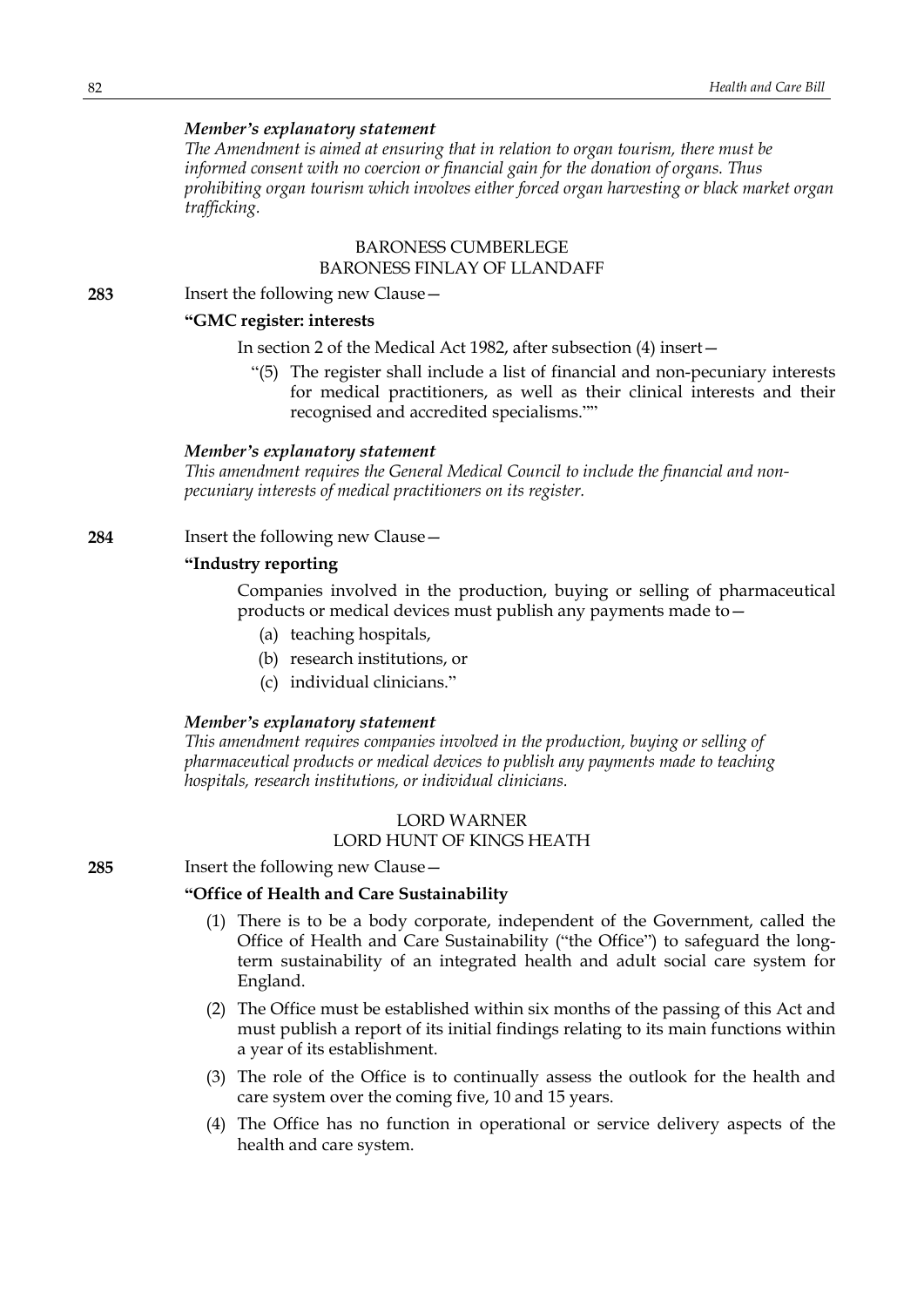- (5) The Office must—
	- (a) monitor and publish data relating to demographic trends, disease profiles and the likely pace of change relating to future service demands,
	- (b) assess the workforce and skills mix required to respond to those changes and publish regular reports on those matters, and
	- (c) consider the stability of health and adult social care funding relative to changing demographic and disease trends, including the alignment between health and adult social care funding, and publish regular reports.
- (6) The functions of the Office are to be exercised on behalf of the Crown as if it was a public department.
- (7) The Office is to consist of  $-$ 
	- (a) an executive chair appointed by the Secretary of State with the consent of the Public Accounts and Health Select Committees of the House of Commons,
	- (b) two other members appointed by the Secretary of State with the consent of the Public Accounts and Health Select Committees of the House of Commons, and
	- (c) two other members nominated by the Office and appointed by the Secretary of State.
- (8) The initial appointments under subsection (7) are for a term of five years and no more than two terms may be served.
- (9) The remuneration of the executive chair is to be agreed by the Secretary of State but may not be less than that paid to the Permanent Secretary of the Department of Health and Social Care; and all other salaries and gratuities for members may be agreed by the Office with the consent of the Secretary of State for Health and Social Care.
- (10) The Office may employ staff on terms and remuneration consistent with that of the civil service.
- (11) The Office may—
	- (a) establish such Committees and sub-Committees as it deems necessary,
	- (b) determine its own procedures and those of its Committees and sub-Committees, and
	- (c) do anything calculated to facilitate, or conducive or incidental to, the carrying out of any of its functions.
- (12) The annual budget of the Office is to be provided by the Secretary of State after consultation with the Public Accounts Committee of the House of Commons.
- (13) The Office must keep proper accounts and records in relation to its accounts, and must prepare and publish each year an audited statement of accounts.
- (14) The Office must prepare an initial report on its work within one year of its establishment, and thereafter annually, and may at any time publish a report on its functions when it considers that this assists safeguarding the long-term sustainability of an integrated health and adult social care system in England.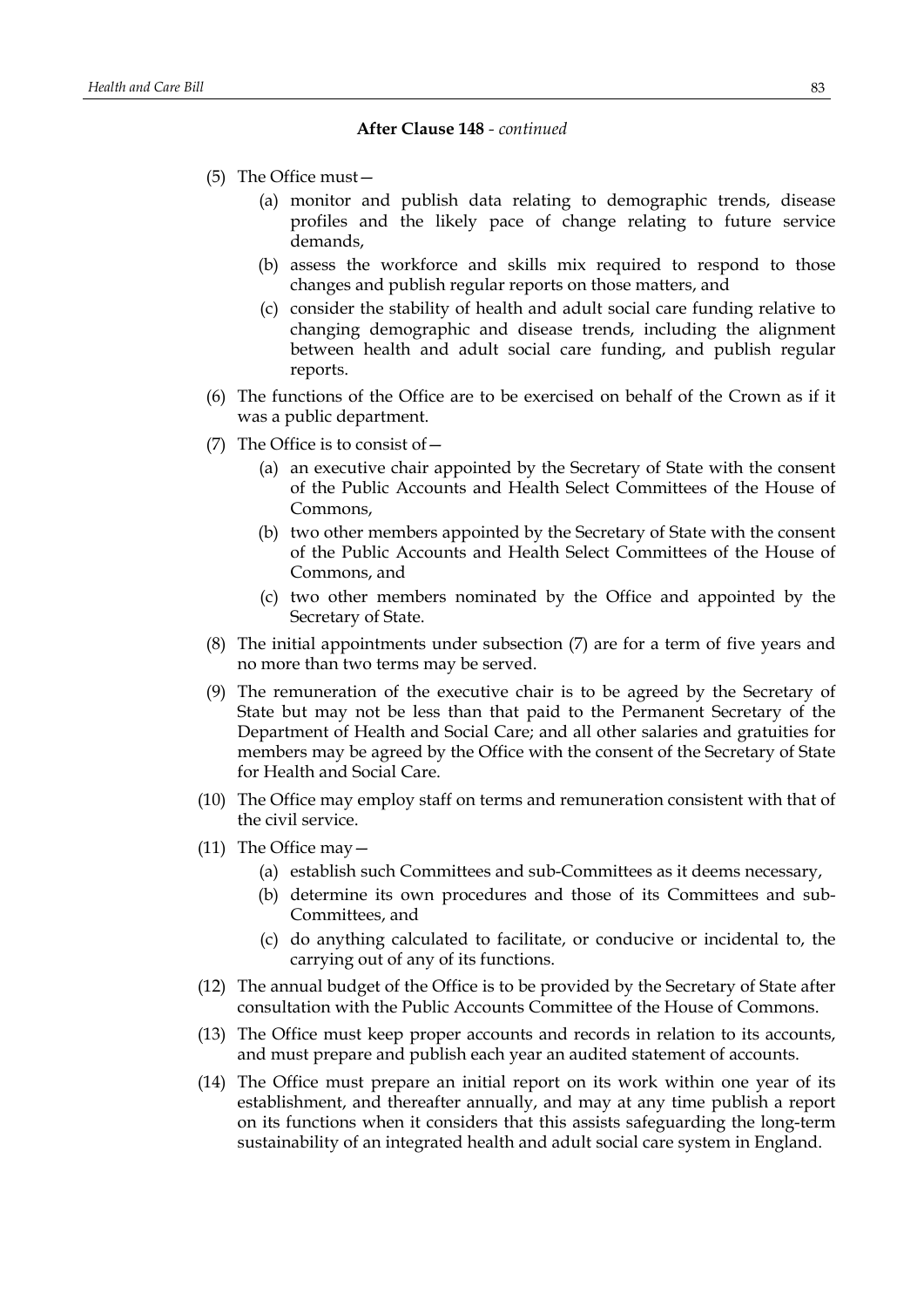(15) The Secretary of State must lay any report prepared by the Office before both Houses of Parliament."

### *Member's explanatory statement*

*This amendment implements recommendations 33 and 34 of the 2017 report by the House of Lords Select Committee on the Long-term Sustainability of the NHS and Adult Social Care. It draws on the legislation setting up the Office for Budget Responsibility.*

#### LORD KAKKAR LORD PATEL

#### **286** Insert the following new Clause—

#### **"Office of Health and Care Sustainability**

- (1) There is to be a body corporate, independent of the Government, called the Office of Health and Care Sustainability ("the Office") to safeguard the longterm sustainability of an integrated health and adult social care system for England.
- (2) The role of the Office is to continually assess the outlook for the health and care system over the period of 20 years beginning with the day on which this Act is passed.
- (3) The Office has no function in operational or service delivery aspects of the health and care system.
- (4) The Office must—
	- (a) monitor and publish data relating to demographic trends, disease profiles and the likely pace of change relating to future service demands,
	- (b) assess the workforce and skills mix required to respond to those changes and publish regular reports on those matters, and
	- (c) consider the stability of health and adult social care funding relative to changing demographic and disease trends, including the alignment between health and adult social care funding, and publish regular reports."

## BARONESS FINLAY OF LLANDAFF BARONESS HOLLINS LORD MOYLAN

**287** Insert the following new Clause—

## **"Dispute resolution in children's palliative care**

- (1) This section applies where there is a difference of opinion between a parent of a child with a life-limiting illness and a doctor responsible for the child's treatment about—
	- (a) the nature (or extent) of specialist palliative care that should be made available for the child, or
	- (b) the extent to which palliative care provided to the child should be accompanied by one or more disease-modifying treatments.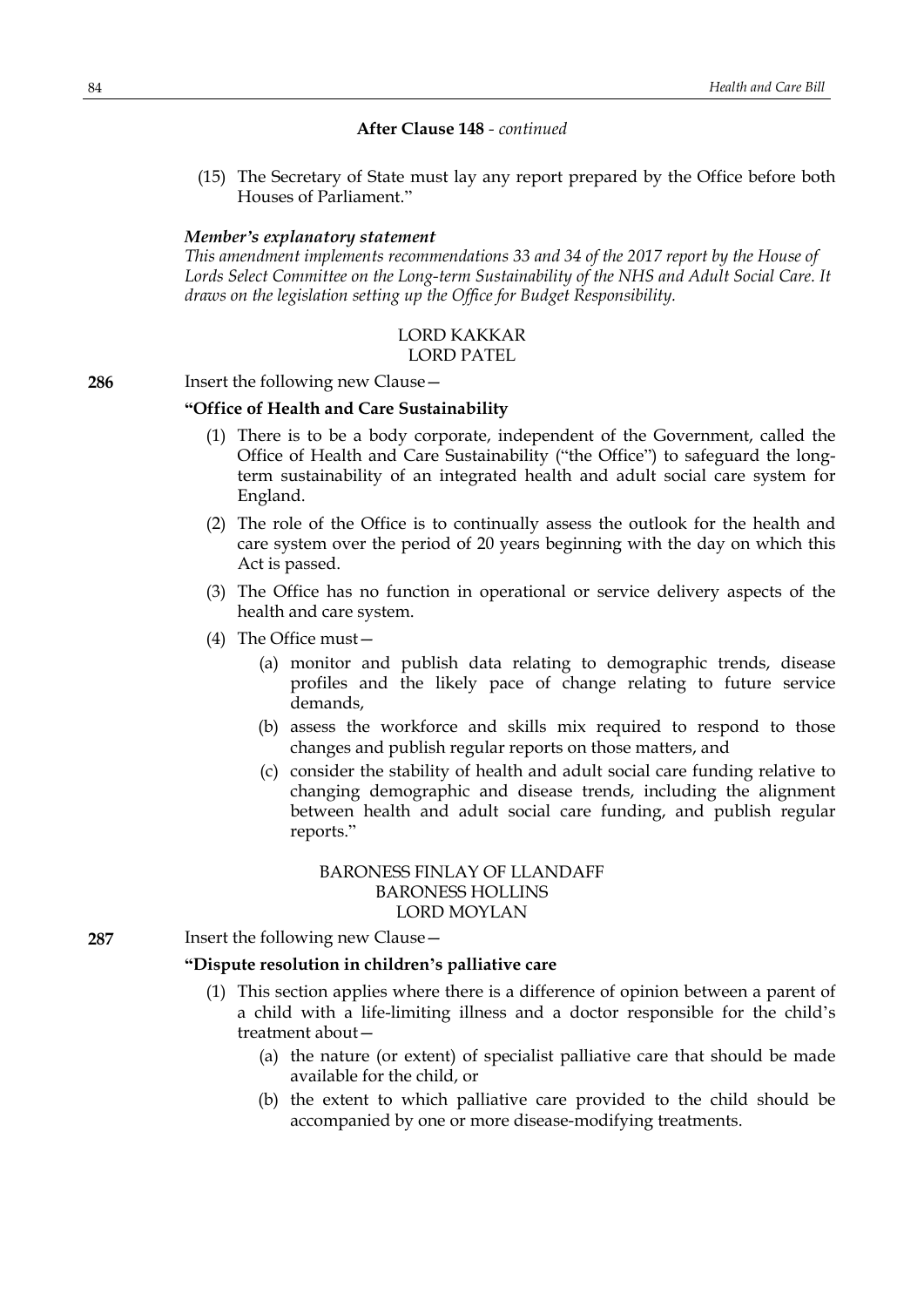- (2) Where the authorities responsible for a health service hospital become aware of the difference of opinion they must take all reasonable steps—
	- (a) to ensure that the views of the parent, and of anyone else concerned with the welfare of the child, are listened to and taken into account;
	- (b) to make available to the parent any medical data relating to the child reasonably required to obtain evidence in support of the parent's proposals for the child's treatment (including obtaining an additional medical opinion); and
	- (c) where the authorities consider that the difference of opinion is unlikely to be resolved entirely informally, to provide for a mediation process, acceptable to both parties, between the parent and the doctor.
- (3) In the application of subsection (2) the hospital authorities  $-$ 
	- (a) must involve the child's specialist palliative care team so far as possible; and
	- (b) may refuse to make medical data available if the High Court grants an application to that effect on the grounds that disclosure might put the child's safety at risk having regard to special circumstances.
- (4) Where the difference of opinion between the parent and the doctor arises in proceedings before a court—
	- (a) the child's parents are entitled to legal aid, within the meaning of section 1 of the Legal Aid, Sentencing and Punishment of Offenders Act 2012 (Lord Chancellor's functions) in respect of the proceedings; and the Lord Chancellor must make any necessary regulations under that Act to give effect to this paragraph; and
	- (b) the court may not make any order that would prevent or obstruct the parent from pursuing proposals for obtaining disease-modifying treatment for the child (whether in the UK or elsewhere) unless the court is satisfied that the proposals—
		- (i) involve a medical institution that is not generally regarded within the medical community as a responsible and reliable institution, or
		- (ii) pose a disproportionate risk of significant harm to the child.
- (5) Nothing in subsection (4) requires, or may be relied upon so as to require, the provision of any specific treatment by a doctor or institution; in particular, nothing in subsection  $(4)$  –
	- (a) requires the provision of resources for any particular course of treatment; or
	- (b) requires a doctor to provide treatment that the doctor considers likely to be futile or harmful, or otherwise not in the best interests of the child.
- (6) In this section—

"child" means an individual under the age of 18;

"health service hospital" has the meaning given by section 275 of the National Health Service Act 2006 (interpretation);

"parent" means a person with parental responsibility for a child within the meaning of the Children Act 1989.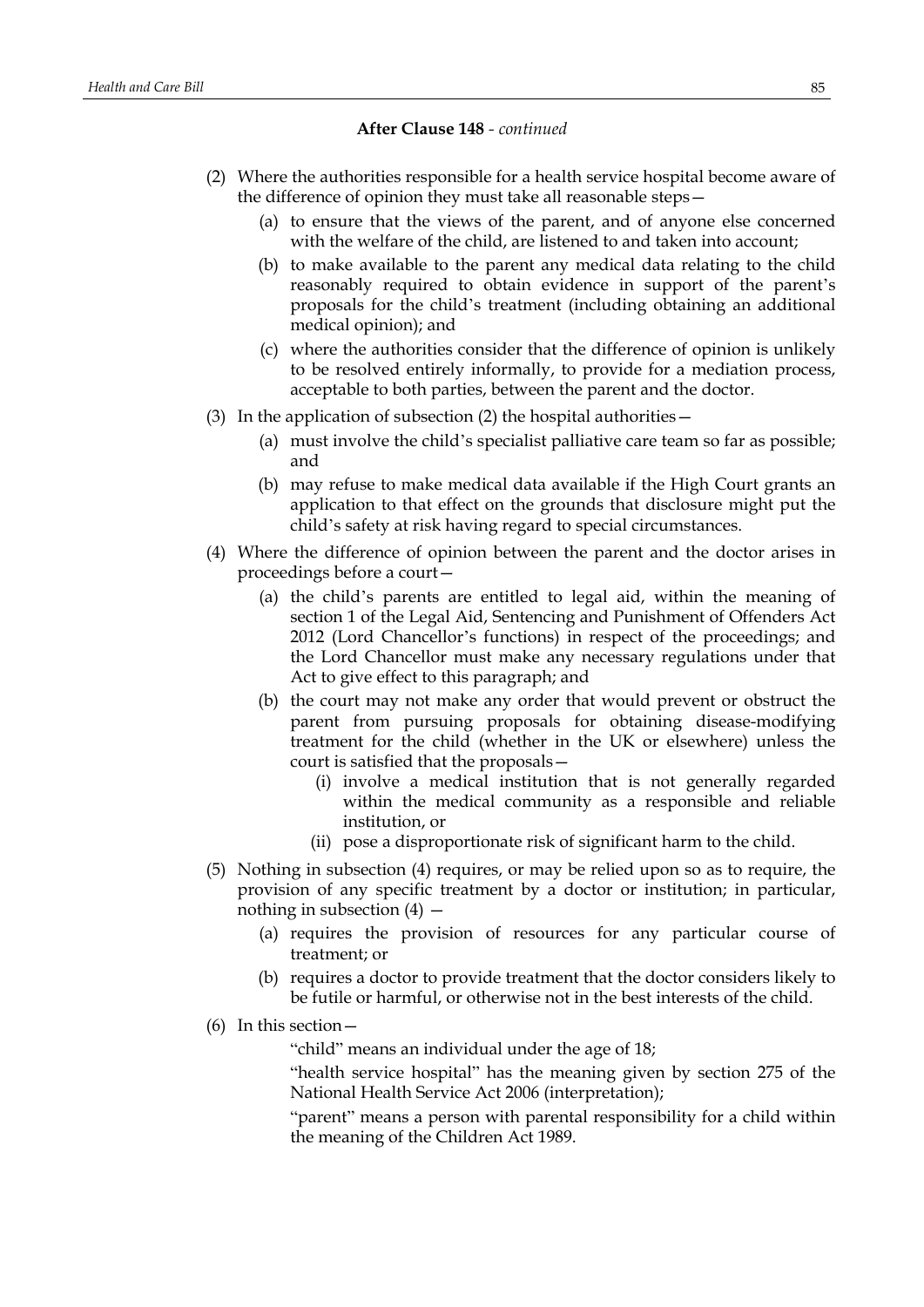- (7) Nothing in this section affects the law about the appropriate clinical practice to be followed as to—
	- (a) having regard to the child's own views, where they can be expressed; and
	- (b) having regard to the views of anyone interested in the welfare of the child, whether or not a person concerned within the welfare of the child within the meaning of this section."

## BARONESS CUMBERLEGE LORD HUNT OF KINGS HEATH BARONESS RITCHIE OF DOWNPATRICK

**288** Insert the following new Clause—

#### **"Schemes for those affected by treatment**

- (1) Within 6 months of the passing of this Act, the Secretary of State must bring forward proposals to establish separate schemes to meet the cost of providing additional care and support to those who have experienced avoidable harm and are eligible to claim in respect of—
	- (a) hormone pregnancy tests (HPTs),
	- (b) sodium valproate, or
	- (c) pelvic mesh.
- (2) The Secretary of State may by regulations provide for the establishment and administration of the schemes."

#### *Member's explanatory statement*

*The amendment would mandate the Secretary of State to establish schemes to meet the cost of providing additional care and support to those who have experienced avoidable harm and are eligible to claim in respect of hormone pregnancy tests (HPTs), sodium valproate and pelvic mesh as identified in 'First do no Harm', the report of the Independent Medicines and Medical Devices Safety Review.*

# BARONESS GREENGROSS BARONESS WATKINS OF TAVISTOCK BARONESS FINLAY OF LLANDAFF BARONESS BENNETT OF MANOR CASTLE

**289** Insert the following new Clause—

### **"Hospital rehabilitation accommodation**

- (1) The Secretary of State must ensure that each hospital has sufficient accommodation to allow a bed for any patient who is rehabilitating and no longer needs to be in hospital but cannot be discharged back to their own home.
- (2) As part of the duty under subsection (1), the Secretary of State must ensure hospitals use any spare land owned by the NHS to build any new accommodation required."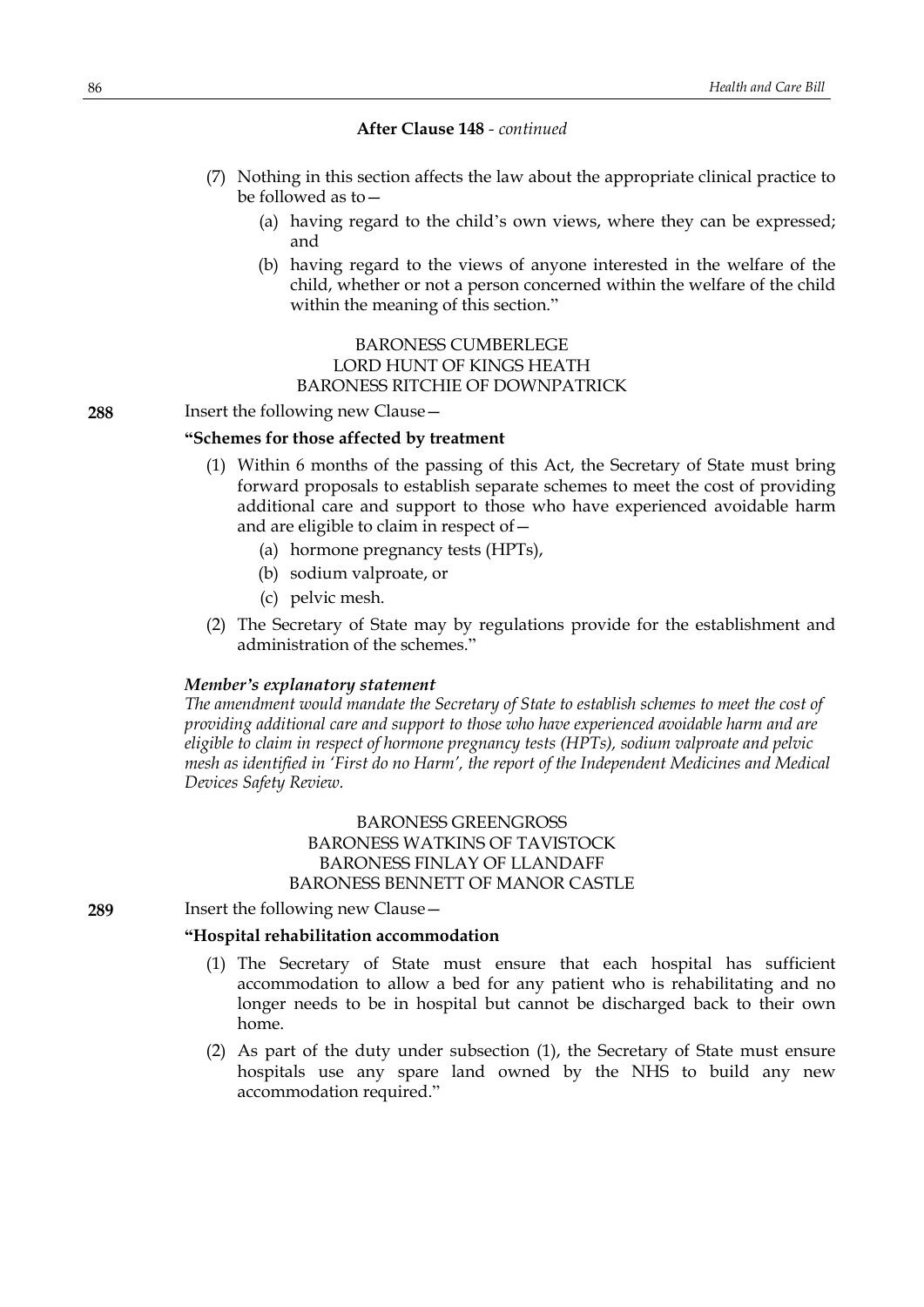## *Member's explanatory statement*

*This accommodation would be available to people who are rehabilitating and no longer need to be in a hospital ward, but cannot yet return to their own home. This proposal is intended to save the NHS money through reducing hospital stays whilst providing more suitable accommodation for people rehabilitating.*

## BARONESS GREENGROSS BARONESS BENNETT OF MANOR CASTLE

**290** Insert the following new Clause—

### **"Social prescribing**

The Secretary of State must seek to ensure that health professionals are aware of any benefits of practising social prescribing of music and the arts for dementia, in particular for patients at the onset of symptoms so as to preserve their brain health and resilience in the community."

#### BARONESS GREENGROSS

**291** Insert the following new Clause—

# **"Dementia care plan**

- (1) The Secretary of State must prepare and publish a plan for dementia care.
- (2) The plan must recognise the different types of dementia and the specific care needs of each type.
- (3) It is the duty of each local authority and NHS integrated care system to implement the plan for their own areas."

# BARONESS CHAKRABARTI BARONESS LAWRENCE OF CLARENDON LORD BOATENG BARONESS BENNETT OF MANOR CASTLE

**292** Insert the following new Clause—

## **"Public health condition for investment in research into vaccines and other health technologies**

- (1) Any relevant research or development funded or part-funded by public finances is subject to the public health condition.
- (2) The Secretary of State, UK Research and Innovation, the National Institute for Health and Care Excellence, the Intellectual Property Office and all public authorities must ensure that the public health condition is fulfilled in respect of such research or development and any material benefit derived from it.
- (3) The public health condition is that—
	- (a) a proportionate share of any intellectual property resulting from the public funding (including intellectual property in all research, preclinical and clinical data, safety and efficacy information and manufacturing capability) is subject to Crown ownership and openly licensed,
	- (b) a proportionate share of any private profit resulting from the public funding is re-invested in further public health-related research, and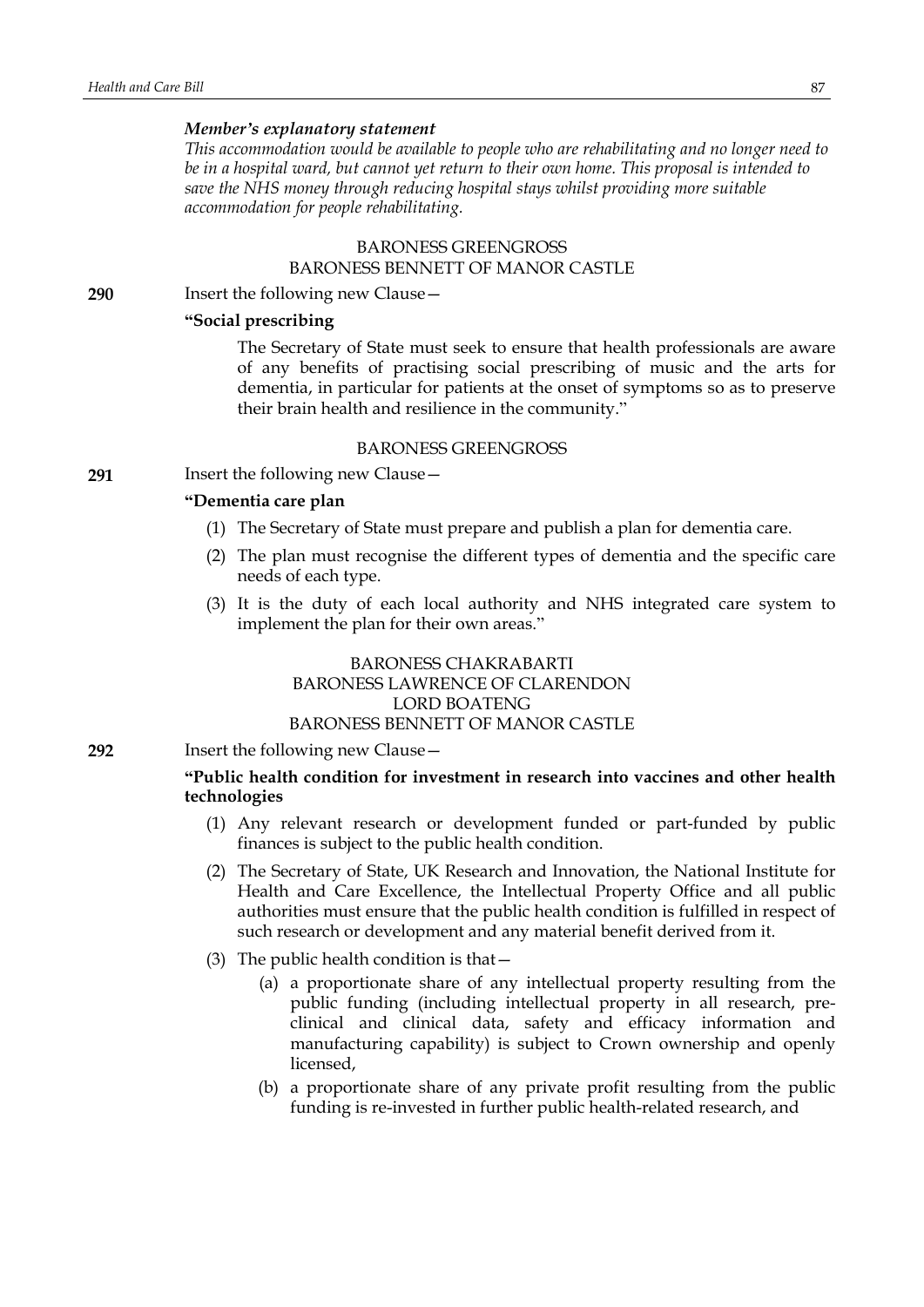- (c) any proportion of public funding is published and taken into account in relation to the setting of reasonable prices for the public procurement of medicines domestically and internationally.
- (4) In addition, the Secretary of State must utilise, and actively support other countries to utilise, the full range of flexibilities within the Agreement on Trade-Related Aspects of Intellectual Property Rights ("TRIPS") for the purposes of public health.
- (5) In the event of the World Health Organization declaring a pandemic, the Secretary of State must immediately—
	- (a) waive UK-registered patents, industrial designs, other intellectual property rights, and protections relating to undisclosed information relating to—
		- (i) vaccines,
		- (ii) medicines,
		- (iii) diagnostics and their associated technologies, and
		- (iv) materials,

necessary for combatting a pandemic internationally,

- (b) issue relevant emergency compulsory directions to enable the domestic manufacturing of generic and biosimilar products, and
- (c) support and implement any proposal to temporarily waive elements of the TRIPS Agreement at the World Trade Organization to assist wider global manufacturing of and access to health technologies."

#### *Member's explanatory statement*

*This new Clause ensures public benefits in exchange for public financing of research and development. It would require the Secretary of State to support public health flexibilities under the TRIPS Agreement and, in the event of a pandemic, domestic and international knowledgesharing to combat the emergency.*

### LORD LANSLEY

## BARONESS BENNETT OF MANOR CASTLE

## **293** Insert the following new Clause—

## **"Register of cosmetic surgery practitioners**

- (1) The Medical Act 1983 is amended as follows.
- (2) In section 34 (publication of the registers), in subsection  $(2)(ba)$  -
	- (a) omit the "and" at the end of sub-paragraph (ii);
	- (b) after sub-paragraph (ii) insert—
		- "(iii) whether he or she is eligible to be admitted to the Specialist Register in accordance with the scheme set out in section 34DA of this Act; and".
- (3) After section 34D, insert—

# **"34DA Scheme for registering cosmetic surgery practitioners**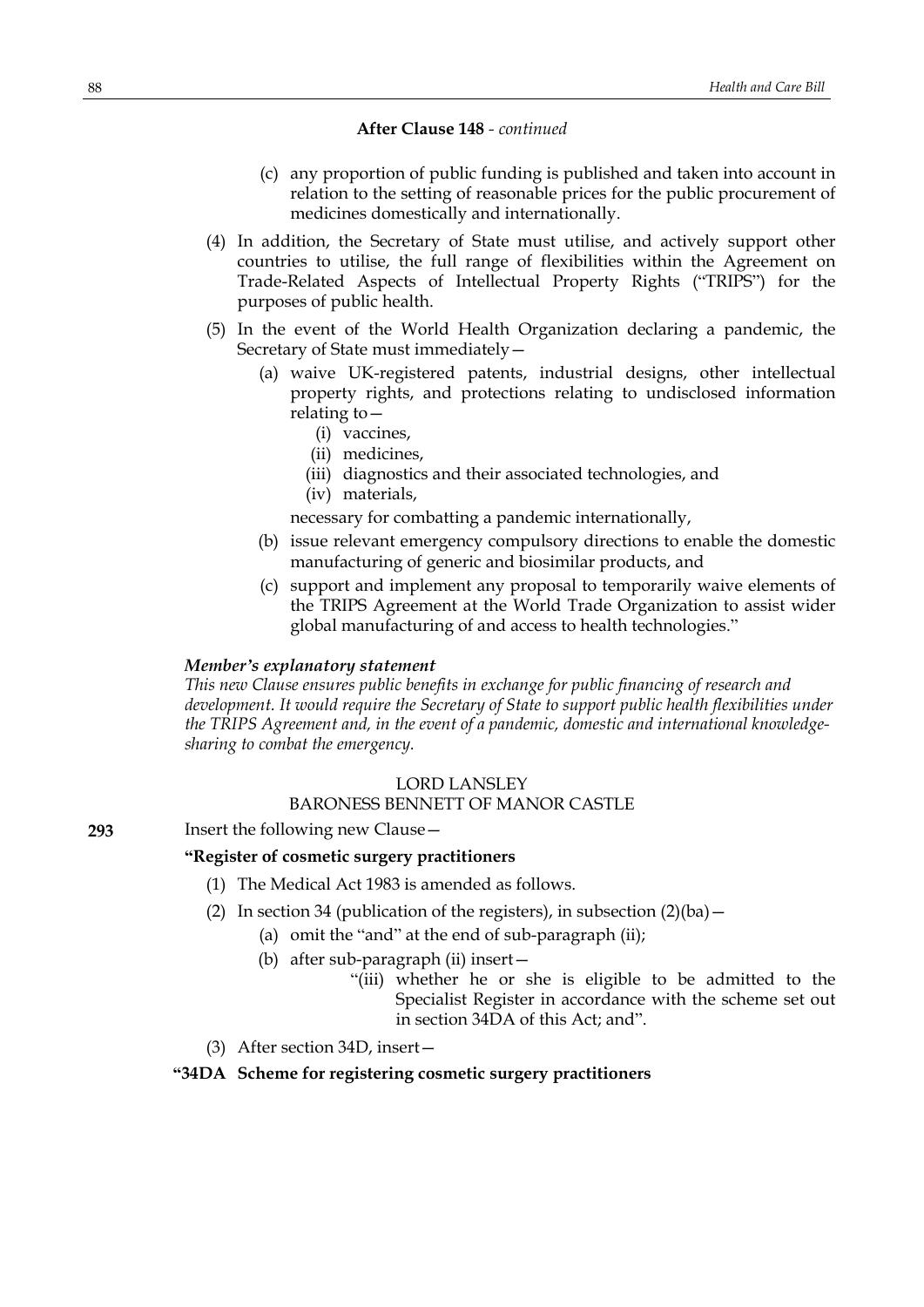- (1) Within twelve months of the day on which the Health and Care Act 2022 is passed, the General Council must create a scheme through which a medical practitioner who possesses professional qualifications, certificates or credentials relating to cosmetic surgery or cosmetic procedures is required to be identified as such on the Specialist Register, even if he or she practises outside the National Health Service, unless excluded under subsection (3).
- (2) In creating this scheme, the General Council must set out the criteria which will be considered in determining whether to include a person as qualified to provide cosmetic surgery or cosmetic procedures in the Specialist Register, having regard to the recommendations made by the Cosmetic Surgery Interspecialty Committee of the Royal College of Surgeons.
- (3) The criteria in subsection (2) must ensure that any person whose name has been removed from the Specialist Register under regulations made by virtue of section 29B (grant, refusal and withdrawal of licence) of this Act is excluded from the Specialist Register.""

## LORD MOYLAN LORD ABERDARE LORD PATEL LORD VAIZEY OF DIDCOT

**294** Insert the following new Clause—

## **"Treatment of pancreatic cancer patients**

- (1) The Secretary of State must, within three months of this Act being passed, lay before each House of Parliament a report on the interim findings of the audit of pancreatic cancer services commissioned by NHS England and NHS Improvement, including recommendations arising from those interim findings for urgent implementation in the treatment of pancreatic cancer patients.
- (2) Every six months thereafter until the audit referred to in subsection (1) is completed, the Secretary of State must lay before each House of Parliament an updated report on its interim findings and recommendations; and when the audit is completed, the Secretary of State must lay before each House of Parliament a report on its final findings and recommendations.
- (3) The Secretary of State must, within three months of this Act being passed, publish national guidance making the appropriate prescription of Pancreatic Enzyme Replacement Therapy a priority within pancreatic cancer care in the NHS through the implementation of national targets.
- (4) The Secretary of State must, within a year of this Act being passed and every year thereafter, publish data on the prescription of Pancreatic Enzyme Replacement Therapy for pancreatic cancer patients."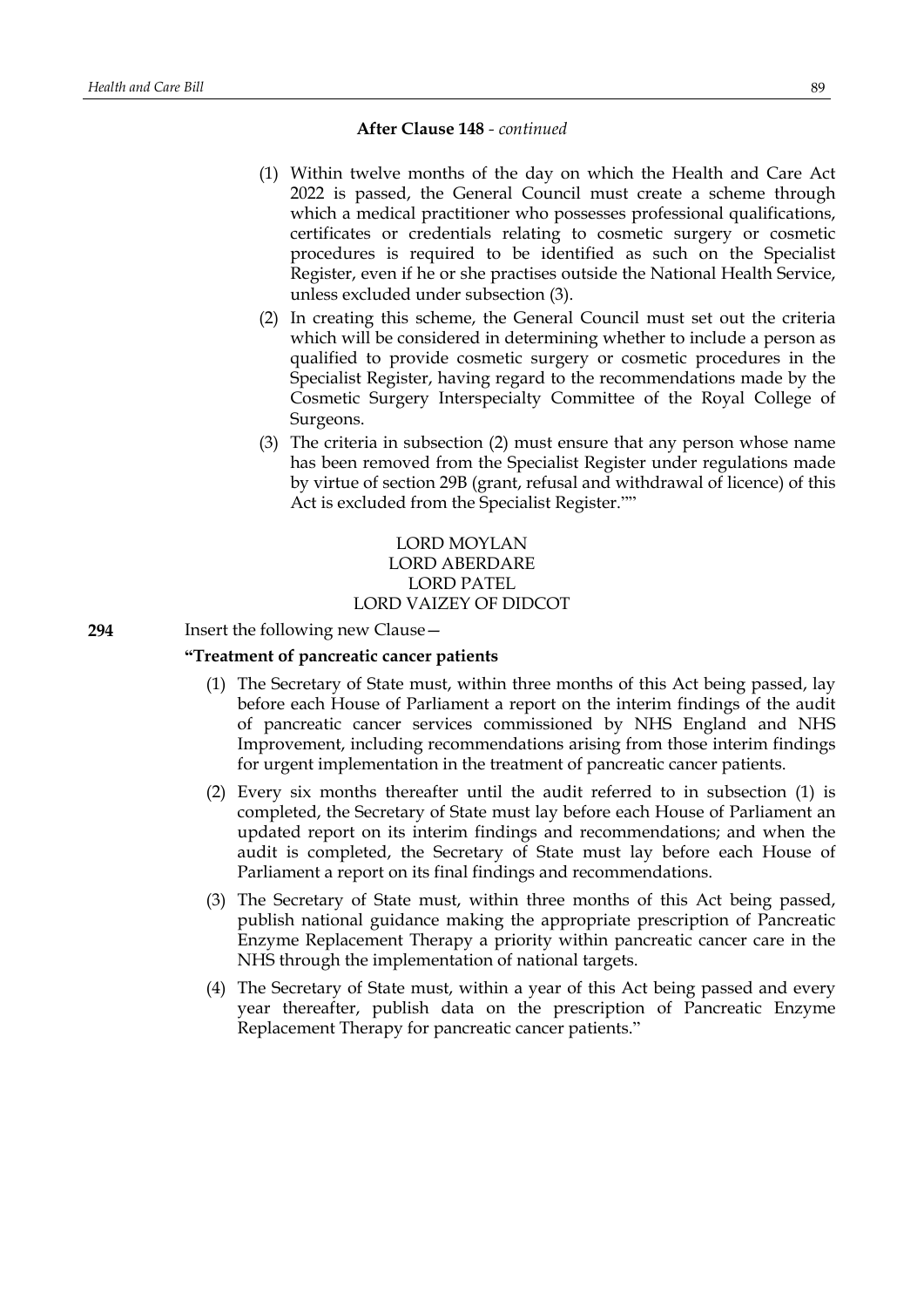## BARONESS WALMSLEY

**295** Insert the following new Clause—

#### **"Ambulance response times: local reporting**

- (1) The Secretary of State must, not later than 31 July 2022, make regulations which require ambulance trusts in England to publish the following information on the internet within two weeks of the end of each month-
	- (a) category 1, 2, 3 and 4 ambulance response times for the trust area for the previous month broken down by—
		- (i) integrated care system area, and
		- (ii) postcode, and
	- (b) for all incidents where the relevant response time was missed by a margin set out in the regulations, a detailed explanation of why that target was missed.
- (2) In this section—

"ambulance trusts" means ambulance trusts whether they are NHS trusts or NHS foundation trusts;

"category 1, 2, 3, and 4 ambulance response times" has the meaning given in the NHS England Ambulance Response Programme.

- (3) Regulations under this section may make such incidental or transitional provision as the Secretary of State considers appropriate.
- (4) Regulations under this section must be made by statutory instrument and are subject to annulment in pursuance of a resolution of either House of Parliament."

#### *Member's explanatory statement*

*This amendment would require ambulance services to provide more accessible and localised reports of ambulance response times.*

# BARONESS FINLAY OF LLANDAFF LORD SHIPLEY

**296** Insert the following new Clause—

#### **"Quinquennial report on alcohol treatment services outcomes**

The Secretary of State must lay before Parliament every five years a report on—

- (a) the ways in which alcohol treatment providers have reduced excess mortality, alcohol-related hospital admissions, and the burden of disease resulting from alcohol consumption,
- (b) the ways that different services meet individual needs,
- (c) an assessment of the number of people identified as requiring support who are not receiving treatment, and
- (d) the impact of the level of funding on outcomes from alcohol treatment providers."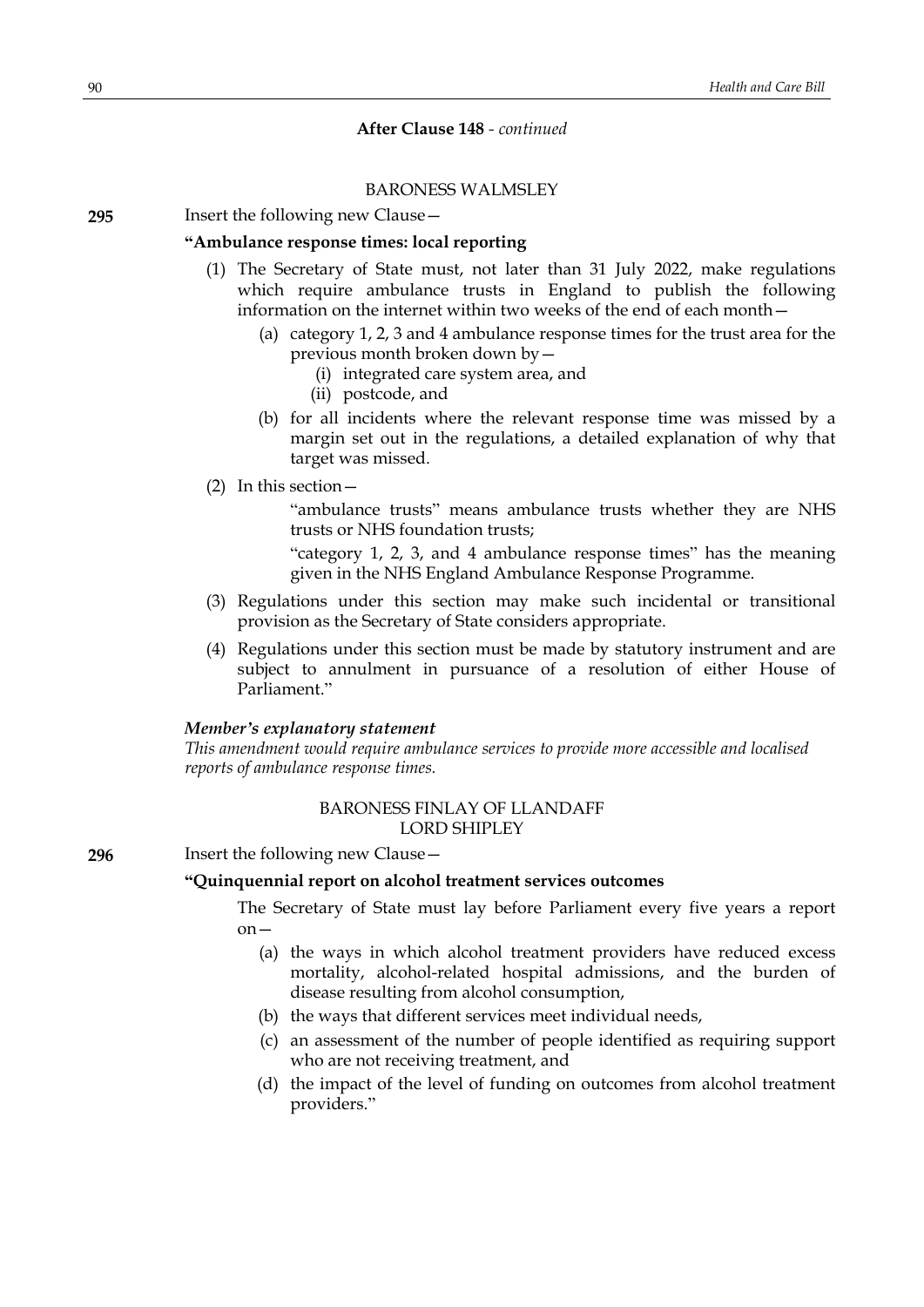#### *Member's explanatory statement*

*This new Clause would require the Secretary of State for Health and Social Care to make a 5 year statement on cost-efficacy of alcohol services.*

# LORD FORSYTH OF DRUMLEAN LORD FALCONER OF THOROTON LORD WARNER BARONESS HAYTER OF KENTISH TOWN

**297** Insert the following new Clause—

## **"Assisted dying**

- (1) The Secretary of State must, within the period of 12 months beginning with the day on which this Act is passed, lay before Parliament a draft Bill to permit terminally ill, mentally competent adults legally to end their own lives with medical assistance.
- (2) In preparing the draft Bill and any accompanying documents and in making arrangements to lay them before Parliament, the Secretary of State must take account of the need—
	- (a) to respect that this is a matter of conscience, and
	- (b) to enable Parliament to consider the issue."

# BARONESS HODGSON OF ABINGER BARONESS SMITH OF NEWNHAM BARONESS CUMBERLEGE

**297A** Insert the following new Clause—

## **"Named GPs for over-65s**

Within 12 months of the passing of this Act, the Secretary of State must ensure that every patient over the age of 65 is assigned a general practitioner responsible for the patient's healthcare who is identified by name—

- (a) to see the patient when requested by the patient or by the patient's family or, where the general practitioner is unavailable, to maintain overall responsibility for care and communication,
- (b) to communicate with the patient or the patient's family where appropriate,
- (c) to be responsible for the patient's overall care, and
- (d) to ensure that the patient's health care needs are met."

#### *Member's explanatory statement*

*This amendment is to ensure that named GPs see and have some knowledge of each patient that they are responsible for and will communicate with them and the family.*

# BARONESS BOYCOTT

**297B** Insert the following new Clause –

#### **"Impact of free school meals and holiday meal provision on children's health**

The Secretary of State must lay before Parliament a report on the impact of universal free school meals and school holiday meal provision on children's health"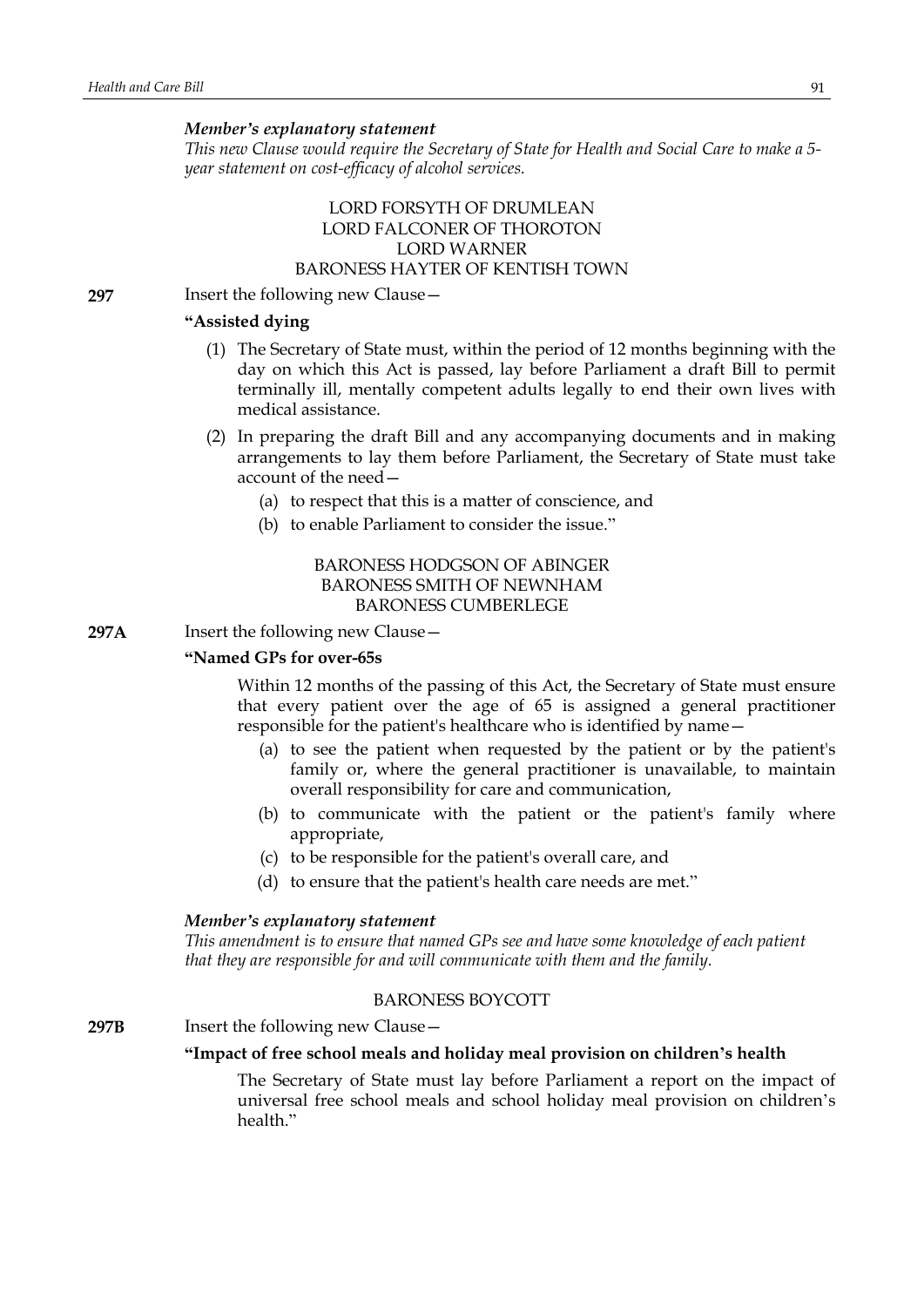# LORD MOYNIHAN BARONESS MORRIS OF YARDLEY LORD WILLIS OF KNARESBOROUGH BARONESS GREY-THOMPSON

**297C** Insert the following new Clause -

## **"Office for Health Promotion**

- (1) The Office for Health Improvement and Disparities is to be re-established on a statutory footing, as the Office for Health Promotion ("the Office").
- (2) The Office is an independent advisory board to the Department for Health and Social Care.
- (3) As part of its duties, the Office must publish a National Plan for Sport, Health and Wellbeing.
- (4) The aim of the National Plan for Sport, Health and Wellbeing is to  $-$ 
	- (a) tackle preventable factors causing death and ill health in the UK;
	- (b) demonstrate ways in which sports can help to strengthen social ties;
	- (c) direct funding for sport;
	- (d) include measures to promote physical access to the countryside;
	- (e) identify ways in which schools and colleges are to be encouraged to develop closer links with local sports clubs;
	- (f) include a fully costed National Facilities Plan and specific efforts to tackle discrimination and ensure there is a safe environment for all participants;
	- (g) instil a life-long habit of sport and physical activity throughout the education system;
	- (h) include a comprehensive approach to welfare, care and safeguarding including reports on enforcement of welfare, care and safeguarding standards in sports governing bodies;
	- (i) lead national efforts to improve people's health by tackling obesity, improving mental health and promoting physical activity;
	- (j) establish a Physical Activity Observatory to act as a centre for independent research and analysis of physical activity data to input into the design of the National Plan for Sport, Health and Wellbeing;
	- (k) promote, encourage and raise awareness of the benefits of participation in sport for health, longevity, fitness, social interaction and wellbeing, and the other health benefits of exercise for all individuals, with the aim of preventing the onset of avoidable physical and mental illness and protecting people's health; and
	- (l) promote clean athletes and the integrity of sport."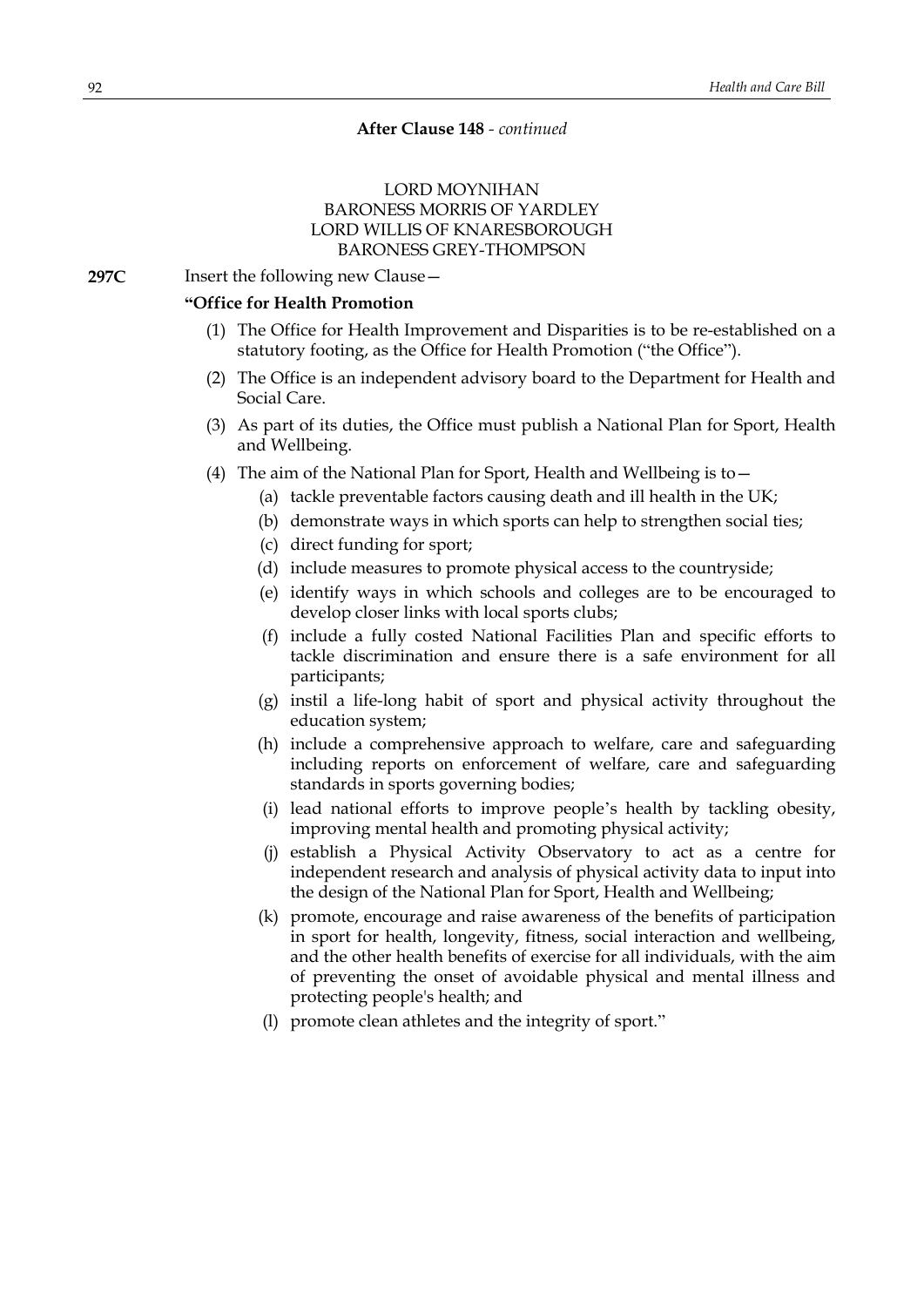## LORD HUNT OF KINGS HEATH LORD SINGH OF WIMBLEDON

**297D** Insert the following new Clause –

### **"Review of institutional abuses in care settings**

- (1) Within six months of the passing of this Act, the Secretary of State must establish an independent review ("the review") of practices within care settings whereby—
	- (a) service users are denied visits from, or contact with, family members or informal carers, or
	- (b) care home residents are issued with eviction notices,

without reasonable cause, following complaints made or safeguarding alerts raised.

- (2) Within 18 months of the passing of this Act, the Secretary of State must publish and lay before Parliament a report from the review.
- (3) The review must examine evidence of the incidence of the abuses in subsection (1), and of their effects on the emotional, psychological, social and physical health of service users, and on the well-being of service users, their family members and other informal carers.
- (4) The evidence examined under subsection (3) must include, but must not be limited to, evidence gathered by means of a public consultation.
- (5) The review must consider, among other matters, whether the existing legislative and regulatory framework is adequate to ensure that service users are protected from the abuses in subsection (1) effectively, in a timely way, and without any discrimination relating to disability or any other protected characteristic under the Equality Act 2010, and in particular whether there is a need for legislation to—
	- (a) impose on service providers a statutory duty of care requiring them to facilitate caring relationships with service users as far as is reasonably practicable,
	- (b) prohibit care homes from issuing notices to quit within a certain period following unresolved, non-vexatious and non-repetitive written complaints or safeguarding alerts, or during the progress of any enquiries being carried out under section 42 of the Care Act 2014, and
	- (c) confer on service users, family members and other informal carers a right of private legal action, so that, where breaches of the obligations in paragraphs (a) or (b) occur, emergency injunctive relief may be obtained or damages awarded, as appropriate.
- (6) In this section, "service provider" and "service user" have the meanings given by regulation 2 of the Health and Social Care Act 2008 (Regulated Activities) Regulations 2014 (S.I. 2014/2936)."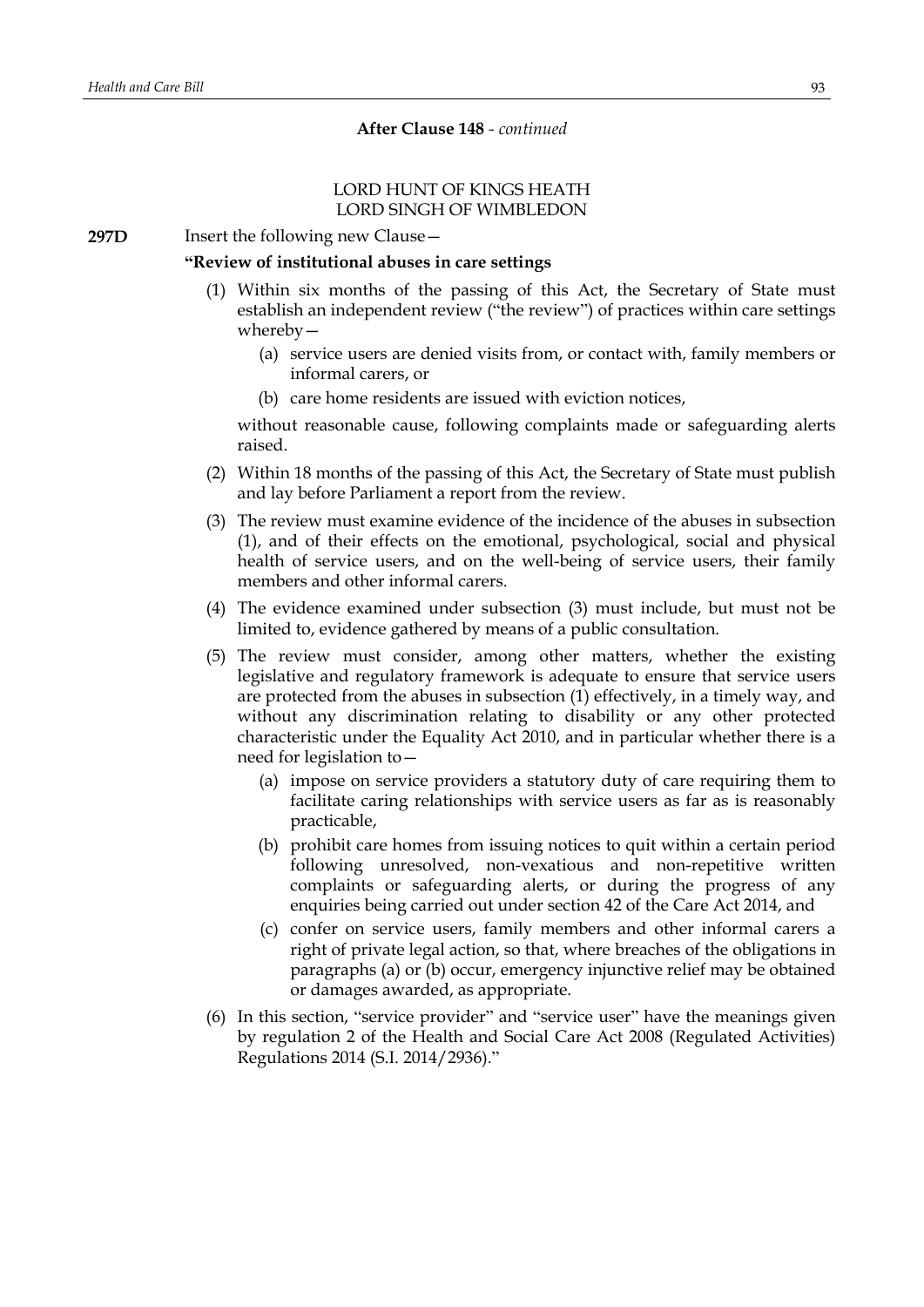## LORD STOREY

**297E** Insert the following new Clause -

## **"NHS Redress Act 2006: repeal**

#### The NHS Redress Act 2006 is repealed."

#### LORD BLENCATHRA BARONESS NICHOLSON OF WINTERBOURNE

### **297F** Insert the following new Clause -

#### **"References to women inpatients**

- (1) An NHS Trust must not record or refer to women who—
	- (a) have requested a sex-specific ward, or
	- (b) have made a complaint to the relevant NHS Trust about being accommodated with inpatients who have undergone gender reassignment,

in pejorative terms, including the term "transphobe", on that ground alone.

(2) An NHS Trust must not record women who have undertaken the action referred to in subsection  $(1)(a)$  or  $(1)(b)$  as having committed a non-crime hate incident on that ground alone."

#### **297G** Insert the following new Clause—

## **"Sex-specific wards for inpatients**

- (1) Where a person is an inpatient, that person must be ordinarily treated with respect to accommodation and facilities in the hospital by reference to their natal sex.
- (2) In particular, accommodation and facilities for biological sex women must be used exclusively by natal women.
- (3) NHS Trusts must ensure that people who identify as a gender different from their natal sex are offered accommodation and facilities equal to those who identify with a gender that is the same as their natal sex.
- (4) This section applies whether or not the person has a gender recognition certificate.
- (5) Within 12 months the Secretary of State must ensure accommodation and facilities are available for the purposes of this section."

### BARONESS FINLAY OF LLANDAFF

**297H** Insert the following new Clause—

## **"Retention of human tissues**

After section 11 of the Human Tissue Act 2004 insert—

**"11A Tissue samples becoming part of medical records of deceased adults**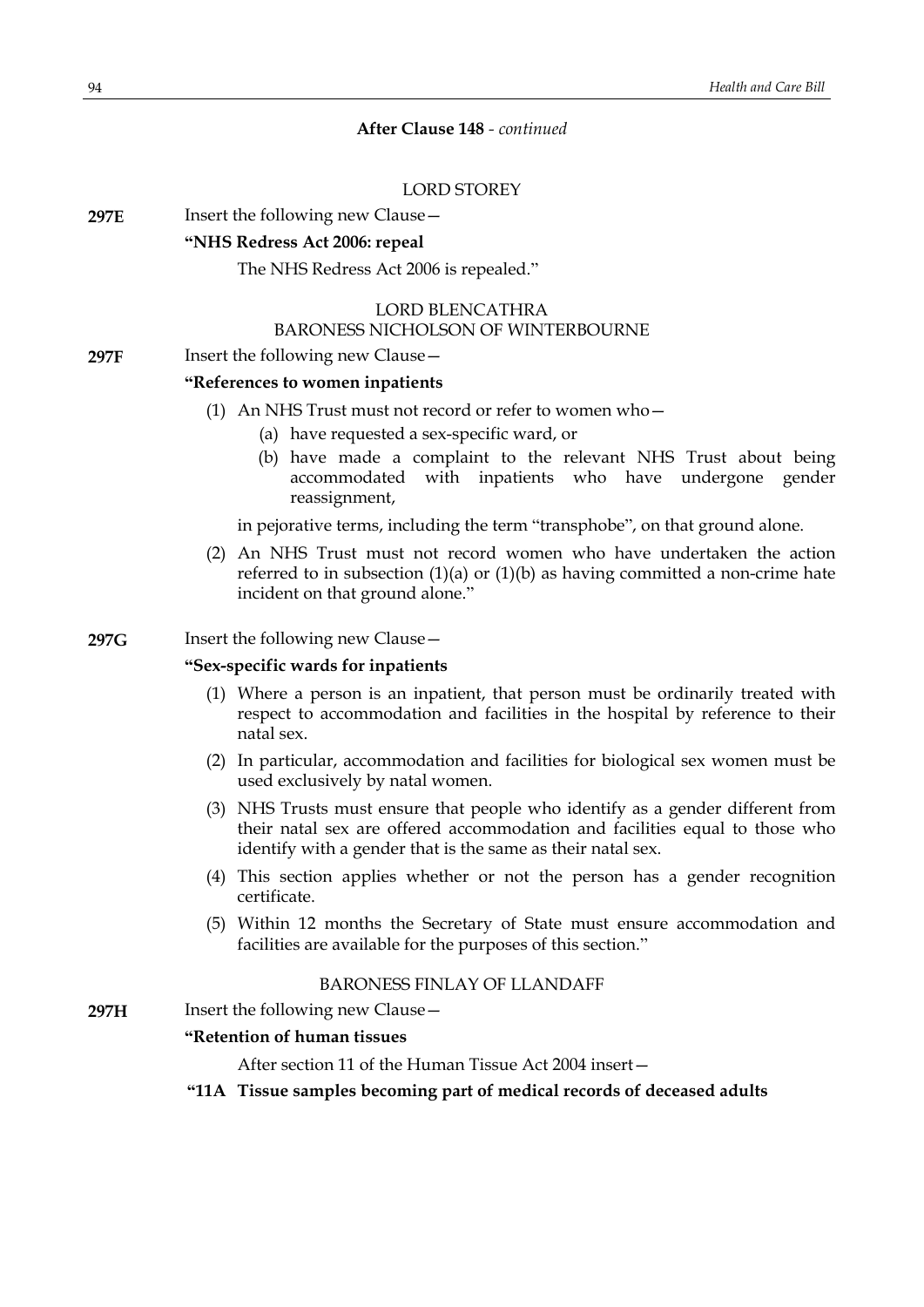- (1) This section applies to tissue samples removed from the body of a deceased adult (or from an organ which was removed from the body) during an examination of the body carried out on or after the day on which this section comes into force for the purposes of the functions of, or under the authority of, the Coroner.
- (2) If the NHS Trust or Health Board responsible for the administration of the hospital in which an examination referred to in subsection (1) was carried out receives a notice in writing from the Coroner that a tissue sample specified in the notice and removed from the body of a deceased adult so specified is no longer required for the purposes of the functions of the Coroner, on the date of the notice the tissue sample becomes, and accordingly must be retained as, part of the medical records of the deceased adult.
- (3) Where, by virtue of notice under subsection (2), tissue samples become part of the medical records of a deceased adult, they may be used for any of the following purposes—
	- (a) providing information about or confirming the cause of death;
	- (b) investigating the effect and efficacy of any medical or surgical intervention carried out on the person;
	- (c) obtaining information which may be relevant to the health of any other person (including a future person);
	- (d) audit;
	- (e) education, training or research, provided that appropriate consent for such use has been given under section 3(6).
- (4) Notice under subsection (2) may be—
	- (a) delivered in person,
	- (b) posted, or
	- (c) transmitted by electronic means.
- (5) Where notice is posted, it is to be deemed to have been received on the third day after the day of posting.
- (6) Where notice is transmitted by electronic means, it is to be deemed to have been received on the day of transmission.""

### *Member's explanatory statement*

*Coroner Post Mortem (PM) examination and the storage of tissue removed during PM do not require consent from the family of the deceased. However, once the Coroner's authority has ended, consent is required from the deceased's relatives to retain the slides and tissue. In practice this results in most histology slides and paraffin blocks of tissue taken at Coroners' PMs being disposed of and lost for teaching, educational and audit purposes. This would bring England and Wales in line with legislation in Scotland.*

## BARONESS BARKER

### **297J** Insert the following new Clause –

### **"Collaboration between NHS and local authorities: sexual health and HIV services**

(1) Within six months of the day on which this Act is passed, the Secretary of State must lay before Parliament a report on the effectiveness of the collaboration between the NHS and local authorities in the commissioning and delivery of sexual health and HIV services.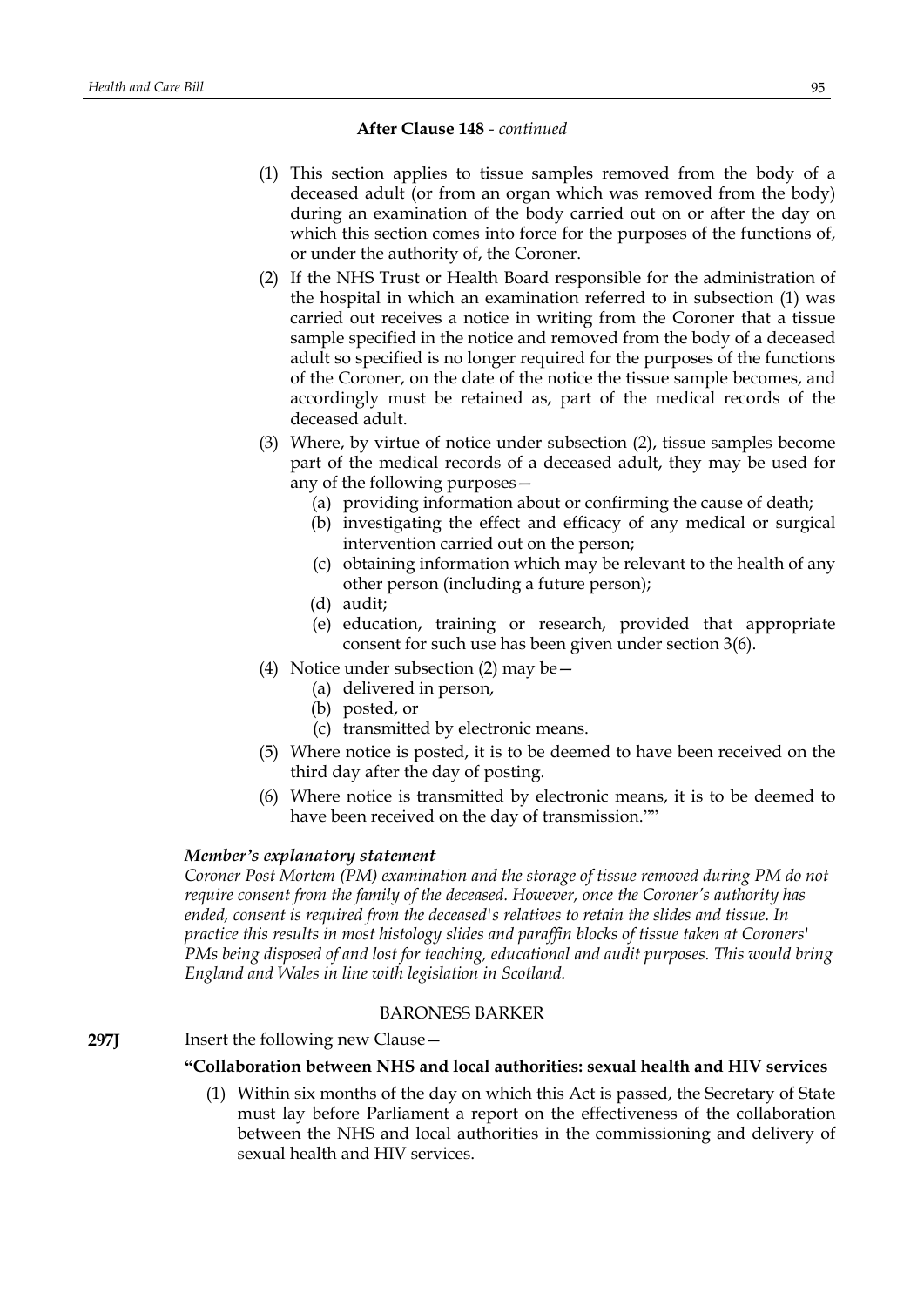(2) The report under subsection (1) must include a recommendation as to whether there should be a formal duty for collaboration between the NHS and local authorities on the commissioning and delivery of sexual health and HIV services."

#### *Member's explanatory statement*

*This amendment would require the Secretary of State to report on the collaboration between the NHS and local authorities in the commissioning and delivery of sexual health and HIV services.*

# LORD HUNT OF KINGS HEATH

# **297K** Insert the following new Clause—

# **"Secretary of State: Duty to promote and ensure the full integration of self care for minor ailments within the health system**

- (1) The Secretary of State, in exercise of his or her functions, must promote self care for minor ailments and prepare a national self care strategy to integrate self care fully into the wider health system.
- (2) The national self care strategy referred to in subsection (1) must include measures to—
	- (a) improve inequalities in health literacy,
	- (b) enhance the understanding of primary and secondary age children on how to self care,
	- (c) introduce self care modules in healthcare professionals' training curricula and continuing professional development,
	- (d) make best use of, and expand, the Community Pharmacist Consultation Service,
	- (e) improve access to effective self care treatments,
	- (f) enable community pharmacists to refer people directly to other healthcare professionals,
	- (g) ensure better support for Primary Care Networks (PCNs) to deliver self care,
	- (h) evaluate the use of technologies developed during the COVID-19 pandemic to promote greater self care, and
	- (i) accelerate efforts to enable community pharmacists to populate medical records."

#### *Member's explanatory statement*

*This amendment would ensure that the Secretary of State promotes self care for minor ailments and publishes a national self care strategy to fully integrate it into the wider health system.*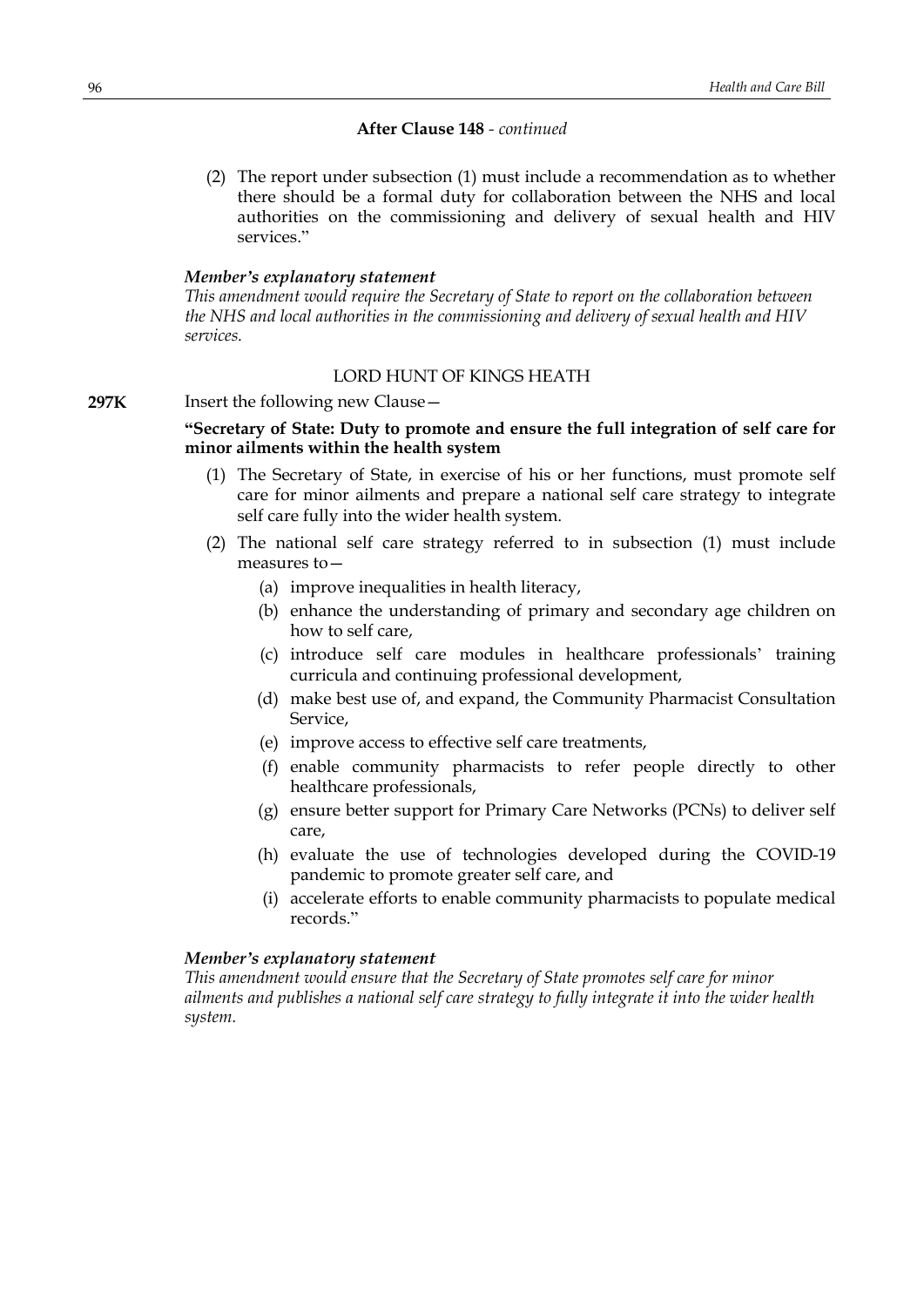# **After Clause 95**

### LORD HUNT OF KINGS HEATH BARONESS THORNTON

**308** Insert the following new Clause—

#### **"Pre-appointment scrutiny of HSSIB chair and Chief Investigator**

Appointments to the posts of—

- (a) chair, and
- (b) Chief Investigator

of the HSSIB must be subject to pre-appointment scrutiny by the House of Commons Health and Social Care Select Committee."

#### *Member's explanatory statement*

*This reflects a recommendation of the Joint Select Committee, to provide pre-appointment scrutiny to the appointment of the HSSIB Chair and Chief Investigator.*

### **Clause 97**

### LORD HUNT OF KINGS HEATH LORD PATEL

**309** Page 90, line 14, at end insert—

"(10) Where the Secretary of State directs the HSSIB to carry out an investigation under this section, the Secretary of State must take steps to ensure adequate funding and resources are made available to the HSSIB to permit such an investigation to be carried out."

#### *Member's explanatory statement*

*This amendment seeks to ensure that the HSSIB has sufficient resources at its disposal to mount investigations directed by the Secretary of State.*

# **After Clause 98**

#### BARONESS KRAMER

**309A** Insert the following new Clause—

#### **"Whistleblowing**

- (1) The HSSIB has responsibility for setting in place a secure process for whistleblowers to report on a confidential basis concerns on patient safety.
- (2) The HSSIB must as far as is practicable inform the whistleblower of their decision on whether or not to pursue an investigation and on the conclusions of any investigation.
- (3) The HSSIB must report to the Secretary of State for any material detriment experienced by a whistleblower including dismissal, demotion or formal or informal blacklisting and any non-disclosure agreement included in any settlement with a whistleblower.
- (4) The HSSIB must report annually to Parliament on—
	- (a) the number of whistleblowing reports received;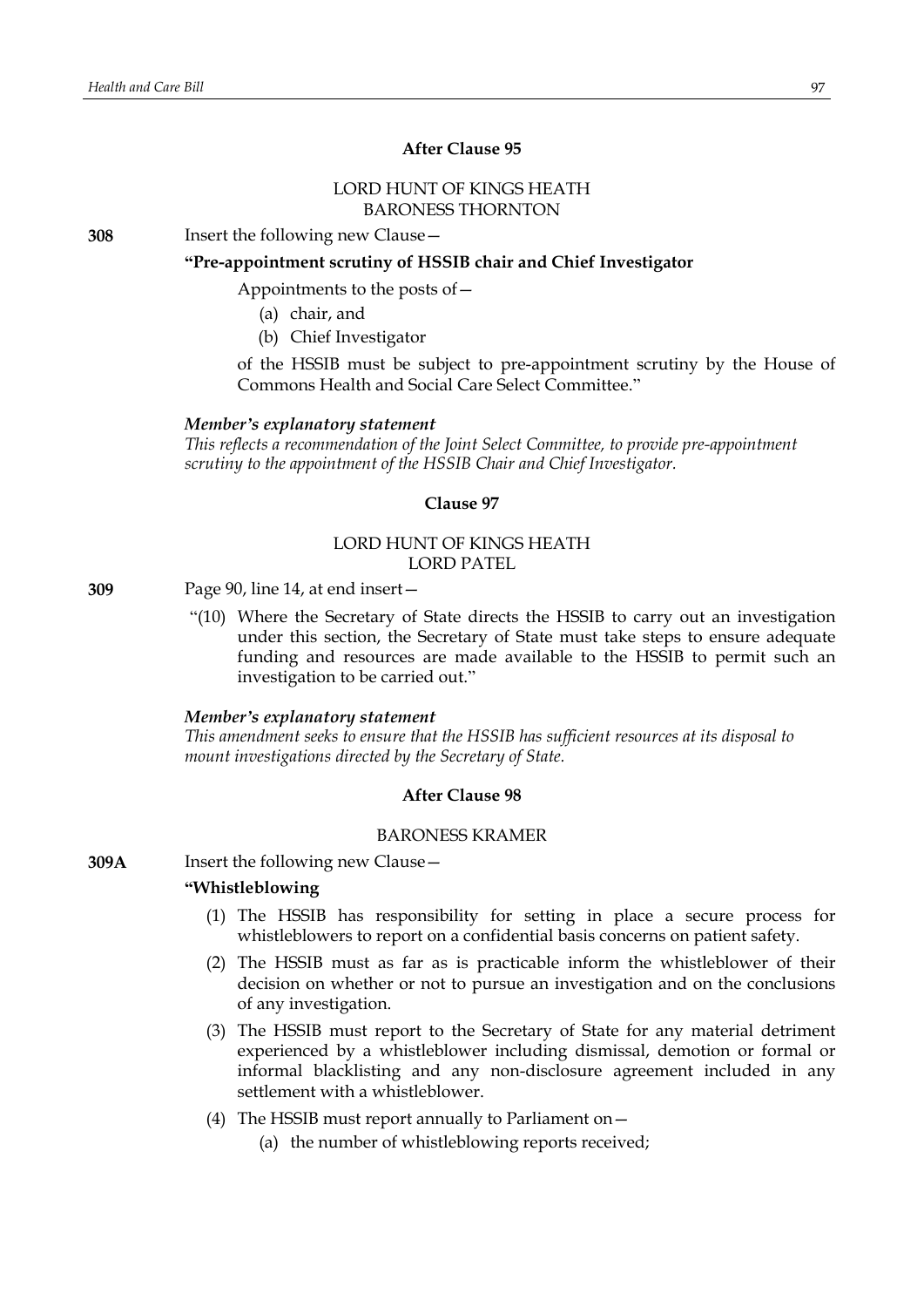- (b) the number of whistleblowing reports investigated;
- (c) any sector or regional trends evident in the reporting.
- (5) For the purposes of this section a whistleblower is defined as any person reporting information on any activity that is deemed illegal, unethical or not in keeping with patient safety."

#### *Member's explanatory statement*

*This amendment gives the HSSIB responsibility for setting in place a secure process for whistleblowers to report on a confidential basis concerns on patient safety.*

## **Clause 99**

# LORD HUNT OF KINGS HEATH LORD PATEL

**310** Page 91, line 36, at end insert—

"(8) Within 12 months of a report being sent to the Secretary of State under this section, the Secretary of State must lay a report before Parliament setting out what action the Secretary of State has taken in response to the report."

#### *Member's explanatory statement*

*This would require the Secretary of State to lay a report before Parliament, within 12 months of receiving a HSSIB report, setting out what action the Secretary of State has taken in response.*

## **Clause 109**

# BARONESS YOUNG OF OLD SCONE LORD PATEL

**310A** Page 96, line 39, leave out from "Part" to end of line 19 on page 97

#### *Member's explanatory statement*

*This amendment would remove the ability of the Secretary of State to make regulations authorising disclosure of protected material beyond that provided for in the Bill.*

# **Schedule 14**

## BARONESS NEUBERGER BARONESS PARMINTER LORD ETHERTON

- **311** Page 229, line 39, at end insert—
	- "5A(1) The Commissioner may under section 12 of the Health Service Commissioners Act 1993 (evidence) or section 8 of the Parliamentary Commissioner Act 1967 (evidence) require the disclosure of protected material by the HSSIB to the Health Service Commissioner for England in accordance with those sections.
		- (2) The HSSIB may disclose protected material to the Commissioner for the purposes of complying with a requirement imposed under a provision mentioned in sub-paragraph (1).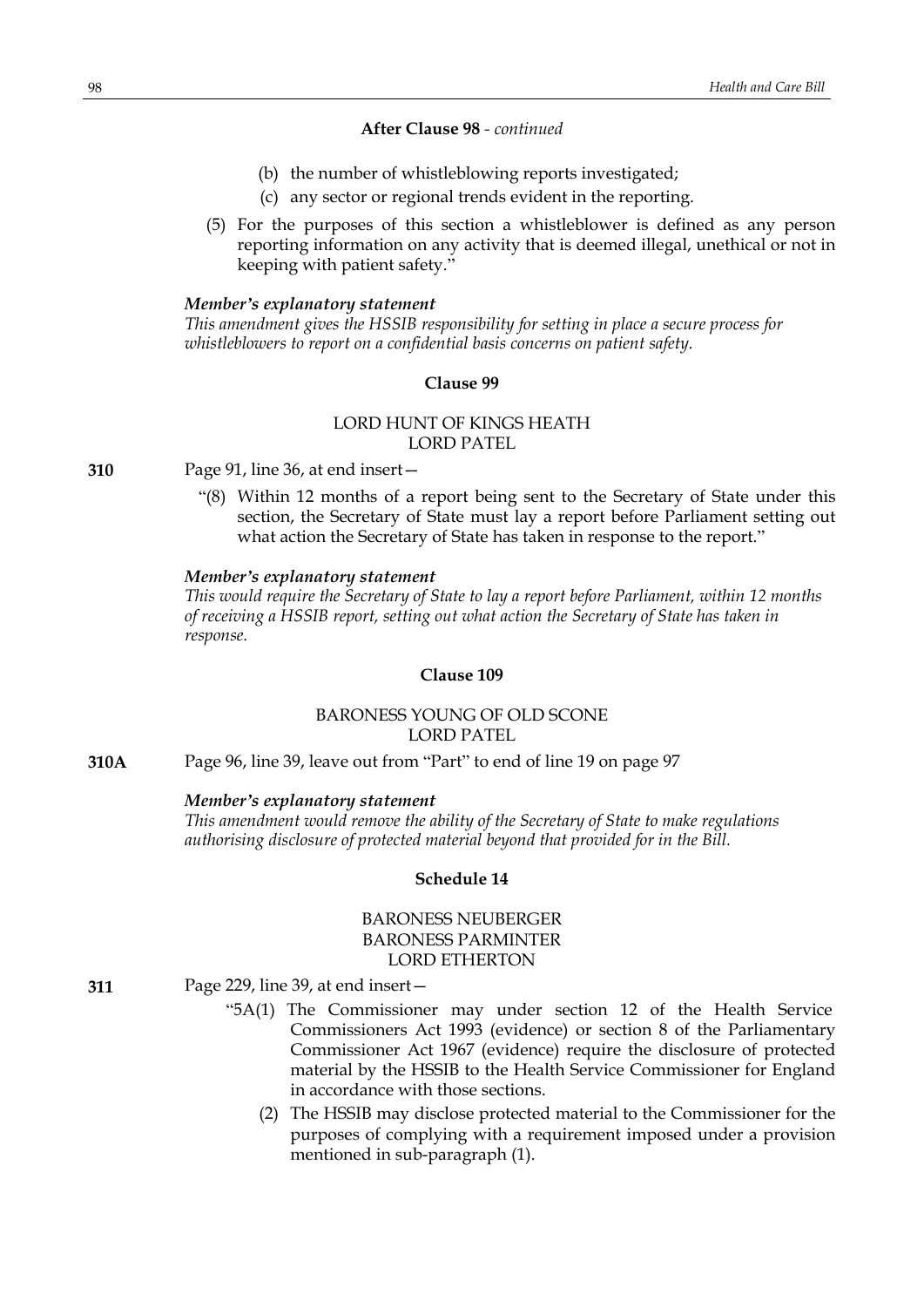#### **Schedule 14** *- continued*

- (3) The HSSIB may disclose protected material to the Commissioner if the Chief Investigator reasonably believes that the Commissioner could require the HSSIB to disclose the material under a provision mentioned in sub-paragraph (1).
- (4) If protected material is disclosed to the Commissioner under or by virtue of this paragraph, the Commissioner must not disclose that material to another person, subject to sub-paragraphs (5) to (7).
- (5) The Commissioner may apply to the High Court for an order that protected material disclosed to the Commissioner under or by virtue of this paragraph may, for the purposes specified in the application, be disclosed by the Commissioner —
	- (a) in the course of an investigation under the Health Service Commissioners Act 1993,
	- (b) in the course of an investigation under the Parliamentary Commissioner Act 1967,
	- (c) in a report made under section 14 of the Health Service Commissioners Act 1993 (reports by the Commissioner),
	- (d) in a report made under section 10 of the Parliamentary Commissioner Act 1967 (reports by Commissioner),
	- (e) otherwise to another person.
- (6) The HSSIB may make representations to the High Court about any application under sub-paragraph (5).
- (7) The High Court may make an order on an application under subparagraph (5) only if it determines that the interests of fairness served by the disclosure outweigh—
	- (a) any adverse impact on current and future investigations by deterring persons from providing information for the purposes of investigations, and
	- (b) any adverse impact on securing the improvement of the safety of health care services provided to patients in England.
- (8) In this paragraph "the Commissioner" means a person appointed as the Health Service Commissioner for England under paragraph 1 of Schedule 1 to the Health Service Commissioners Act 1993, or a person appointed as the Parliamentary Commissioner for Administration under section 1 of the Parliamentary Commissioner Act 1963 as the case may be."

## BARONESS YOUNG OF OLD SCONE LORD PATEL

**311A** Page 229, line 41, leave out paragraph 6

### *Member's explanatory statement*

*This amendment, along with another amendment to Clause 111 in the name of Baroness Young of Old Scone, would remove the provision allowing coroners to require the disclosure of protected material.*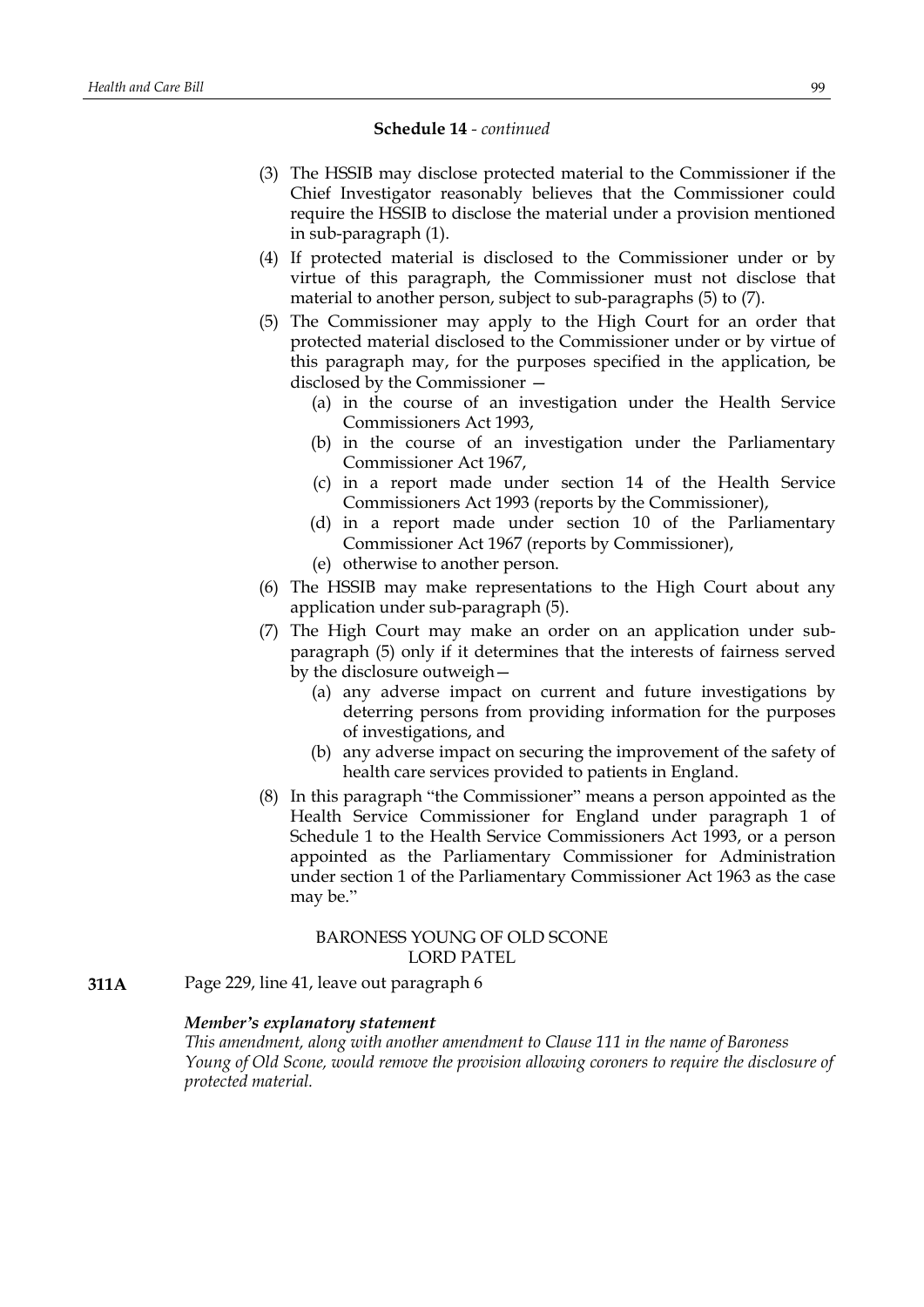## **Clause 111**

# LORD KAMALL

**312** Page 98, line 19, leave out from "provision" to the end of line 23 and insert "—

- (i) would be within the legislative competence of the Northern Ireland Assembly if contained in an Act of that Assembly, and
- (ii) would not, if contained in a Bill for an Act of the Northern Ireland Assembly, result in the Bill requiring the consent of the Secretary of State under section 8 of the Northern Ireland Act 1998."

#### *Member's explanatory statement*

*This amendment makes a drafting change to reflect the fact that consent of the Secretary of State under section 8 of the Northern Ireland Act 1998 is given in relation to an Assembly Bill rather than an Assembly Act.*

## BARONESS YOUNG OF OLD SCONE LORD PATEL

**312A** Page 98, line 29, leave out subsection (7)

#### *Member's explanatory statement*

*This amendment, along with another amendment to Schedule 14 in the name of Baroness Young of Old Scone, would remove the provision allowing coroners to require the disclosure of protected material.*

# **Before Clause 81**

# LORD KAMALL

**312B**★ Insert the following new Clause

#### **"Information about payments etc to persons in the health care sector**

- (1) The Secretary of State may by regulations require manufacturers or commercial suppliers of health care products, or connected persons, to—
	- (a) publish information about payments or other benefits provided by them to relevant persons, or
	- (b) provide such information to the Secretary of State.
- (2) The regulations may make further provision about when and how the information is to be published or provided.
- (3) The information may, in particular, include information about—
	- (a) a payment or other benefit,
	- (b) the person who provided it, or
	- (c) the person who received it.
- (4) The regulations may make provision permitting or requiring the further sharing, publication or use of the information.
- (5) The regulations may impose requirements on manufacturers or commercial suppliers of health care products, or connected persons, about the retention of information relating to payments or other benefits provided by them to relevant persons.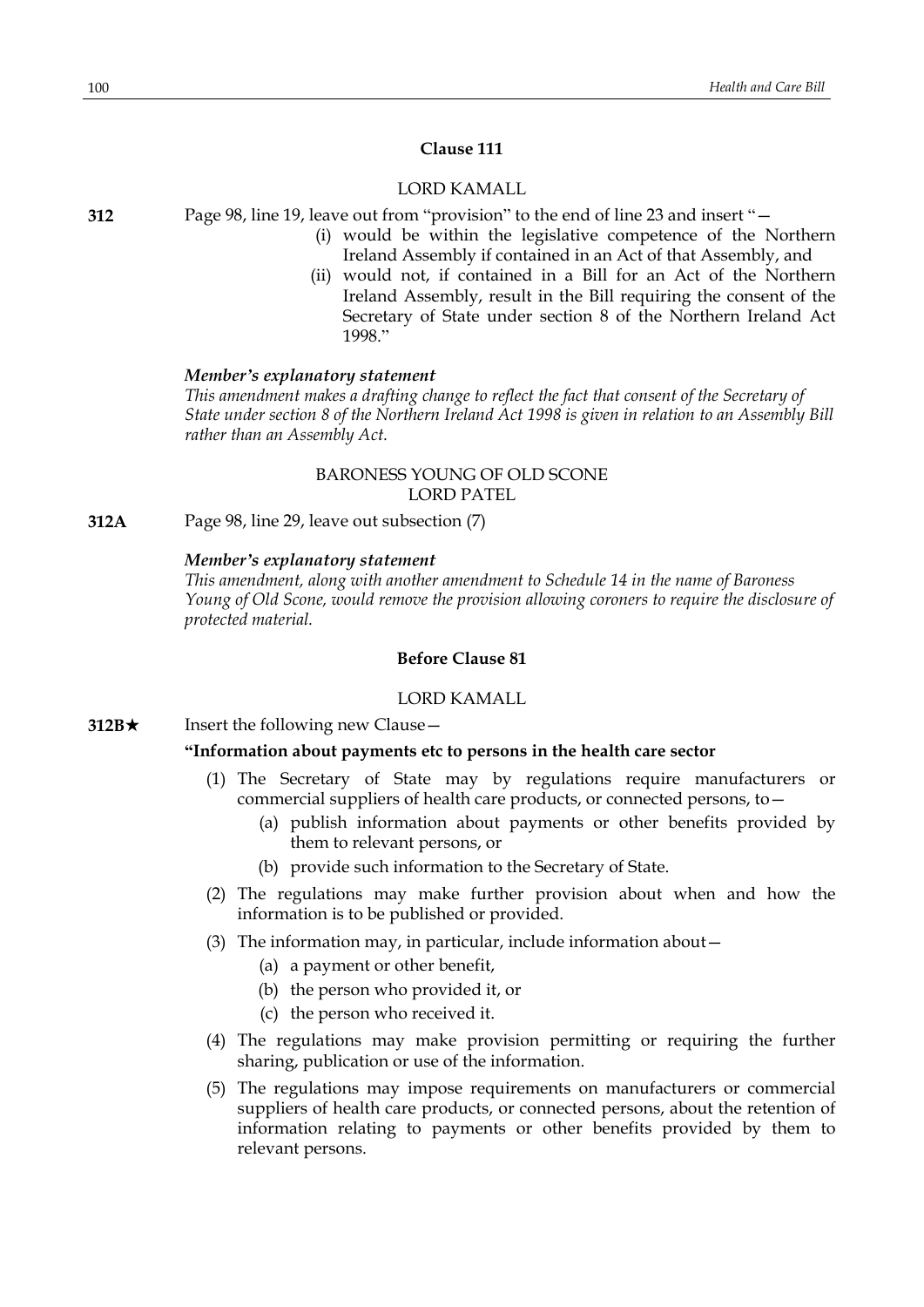- (6) The regulations may  $-$ 
	- (a) authorise the Secretary of State to designate as a "relevant scheme" any scheme under which information about payments or other benefits to relevant persons is collected or published by a person other than the Secretary of State, if the Secretary of State considers that the provision of information under the scheme would render compliance with some or all of the requirements imposed by the regulations unnecessary;
	- (b) create exceptions from requirements to publish or provide information imposed by virtue of subsection (1) where information is provided under a relevant scheme;
	- (c) if such exceptions are created—
		- (i) require a person who holds information mentioned in subsection (1) in connection with the operation of a relevant scheme to provide the information to the Secretary of State;
		- (ii) permit or require the Secretary of State to publish the information.
- (7) The regulations may impose requirements on a person mentioned in subsection  $(6)(c)(i)$  about the retention of information mentioned there.
- (8) The provision for exceptions that may be made by the regulations includes provision authorising the Secretary of State to grant an exception from a requirement imposed by the regulations in a particular case, on grounds specified in the regulations.
- (9) The regulations may provide that the disclosure of information under the regulations does not breach—
	- (a) an obligation of confidence owed by the person making the disclosure, or
	- (b) any other restriction on the disclosure of the information (however imposed), other than a restriction imposed by the data protection legislation.
- (10) Provision made by the regulations may, in particular, be framed by reference to manufacturers or commercial suppliers with a specified connection to the United Kingdom or a part of it.
- (11) In this section—
	- (a) "connected person", in relation to a manufacturer or commercial supplier, means a person who has a connection, of a description specified in regulations made by the Secretary of State, with the manufacturer or commercial supplier;
	- (b) "relevant person" means—
		- (i) a person who provides health care in the United Kingdom or a part of it, whether or not under arrangements made by another person, or
		- (ii) another person who carries on activities connected with health care provided in the United Kingdom or a part of it and is of a description specified in regulations made by the Secretary of State.
- (12) In this section—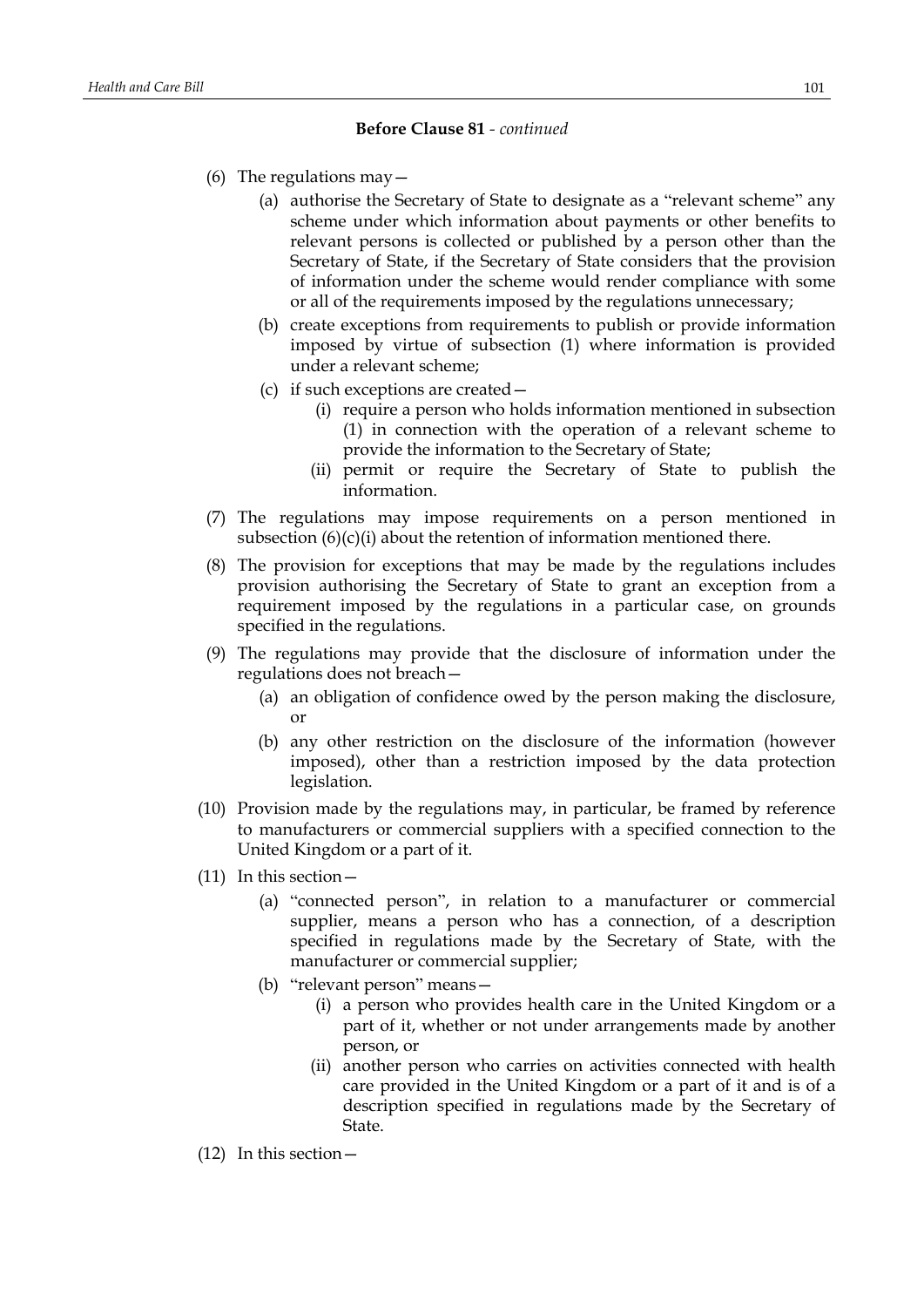"commercial supplier", in relation to a health care product, means a person who supplies the product otherwise than in the course of providing health care;

"data protection legislation" has the meaning given by section 3(9) of the Data Protection Act 2018;

"health care" means all forms of health care provided for individuals, whether relating to physical or mental health;

"health care product" means a medicine, medical device or other product which is supplied or prescribed in the course of the provision of health care;

"manufacturer", in relation to a health care product, means a person who manufactures or assembles the product;

"payments or other benefits" includes any payment or other benefit—

- (a) wherever it is provided,
- (b) whether or not it is of a financial nature,
- (c) whether it is provided under a contract or otherwise, and
- (d) whether it is provided directly or through a third party."

### *Member's explanatory statement*

*This New Clause would enable regulations to require the reporting and publication of information about payments and other benefits provided to persons in the health care sector by manufacturers and suppliers of health care products.*

# **312C**★ Insert the following new Clause —

## **"Regulations under section (***Information about payments etc to persons in the health care sector***): enforcement**

- (1) Regulations under section (*Information about payments etc to persons in the health care sector*)(1) may make provision for the enforcement of requirements imposed by the regulations, including provision conferring on the Secretary of State the power to impose a financial penalty on a person who, without reasonable excuse—
	- (a) fails to comply with such a requirement, or
	- (b) provides information in response to such a requirement that is false or misleading to a material extent.
- (2) The amount of the financial penalty is to be specified in, or determined in accordance with, the regulations.
- (3) Regulations by virtue of subsection (1) must include provision—
	- (a) requiring the Secretary of State, before imposing a financial penalty on a person, to give the person written notice (a "notice of intent") of the proposed financial penalty;
	- (b) ensuring that the person is given an opportunity to make representations about the proposed financial penalty;
	- (c) requiring the Secretary of State, after the period for making representations, to decide whether to impose the financial penalty;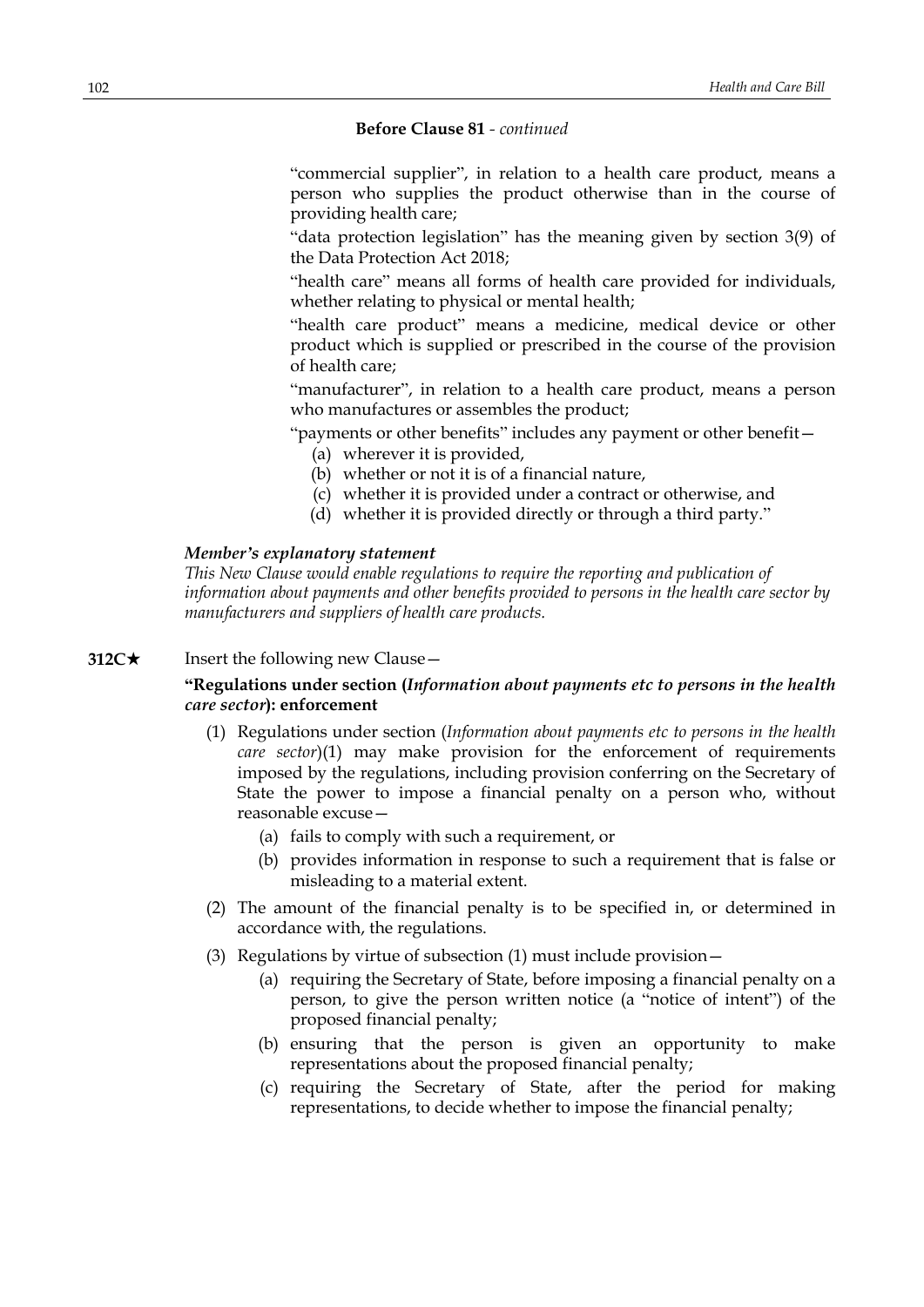- (d) requiring the Secretary of State, if the Secretary of State decides to impose the financial penalty, to give the person notice in writing (a "final notice") imposing the penalty;
- (e) enabling a person on whom a financial penalty is imposed to appeal to a court or tribunal in accordance with the regulations;
- (f) as to the powers of the court or tribunal on such an appeal.
- (4) The provision that may be made by the regulations by virtue of subsection (1) includes provision—
	- (a) enabling a notice of intent or final notice to be withdrawn or amended;
	- (b) requiring the Secretary of State to withdraw a final notice in circumstances specified in the regulations;
	- (c) for a financial penalty to be increased by an amount specified in or determined in accordance with the regulations in the event of late payment;
	- (d) as to how financial penalties are recoverable."

# *Member's explanatory statement*

*This New Clause would enable provision to be made for the enforcement of requirements relating to information about payments etc to persons in the health care sector, including through the imposition of civil penalties.*

**312D**★ Insert the following new Clause —

# **"Regulations under section (***Information about payments etc to persons in the health care sector***): consent**

- "(1) Before making regulations under section (*Information about payments etc to persons in the health care sector*), the Secretary of State must—
	- (a) obtain the consent of the Scottish Ministers in relation to any provision which—
		- (i) would be within the legislative competence of the Scottish Parliament, if contained in an Act of that Parliament, and
		- (ii) is not merely incidental to, or consequential on, provision which would be outside that legislative competence;
	- (b) obtain the consent of the Welsh Ministers in relation to any provision which—
		- (i) would be within the legislative competence of Senedd Cymru, if contained in an Act of the Senedd, and
		- (ii) is not merely incidental to, or consequential on, provision which would be outside that legislative competence;
	- (c) obtain the consent of the Department of Health in Northern Ireland in relation to any provision which—
		- (i) would be within the legislative competence of the Northern Ireland Assembly, if contained in an Act of that Assembly, and
		- (ii) is not merely incidental to, or consequential on, provision which would be outside that legislative competence.
- (2) Consent is not required under subsection  $(1)(c)$  in relation to any provision if –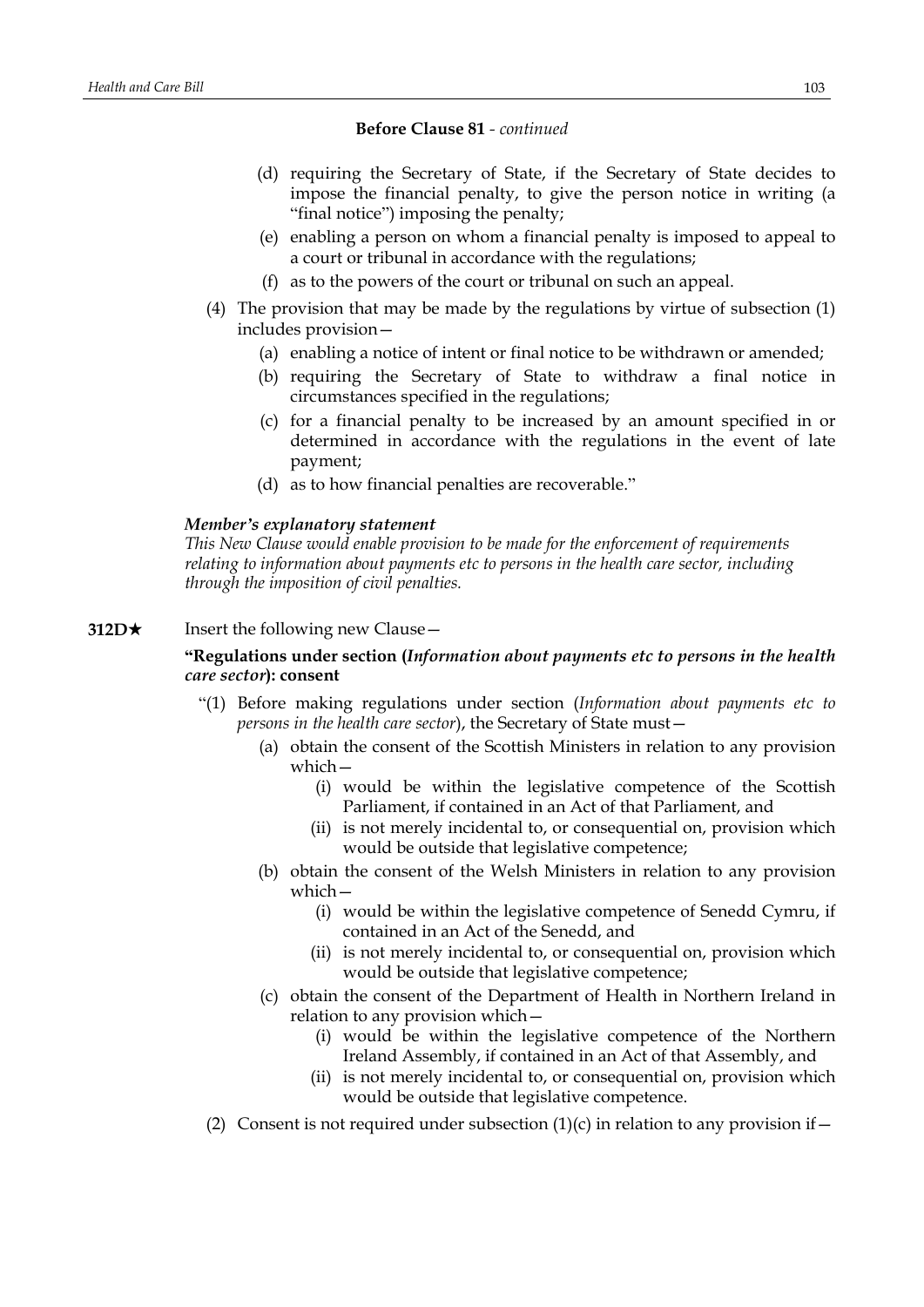- (a) a Bill for an Act of the Northern Ireland Assembly containing the provision would require the consent of the Secretary of State under section 8 of the Northern Ireland Act 1998, and
- (b) the provision does not affect, other than incidentally, a transferred matter (within the meaning of that Act)."

#### *Member's explanatory statement*

*This New Clause requires the Secretary of State to obtain consent of the Scottish Ministers, the Welsh Ministers or the Department of Health in Northern Ireland (as appropriate) before making provision within devolved legislative competence in regulations relating to information about payments etc to persons in the health care sector.*

## **Clause 81**

# LORD HUNT OF KINGS HEATH LORD CLEMENT-JONES

**298** Page 71, leave out lines 34 to 37

#### *Member's explanatory statement*

*The intention of the amendment is to retain the existing obligations on NHS England to have regard to standards published under this section. Clause 81 (d)(6B) appears to remove the explicit obligation that previously existed under Section 250(6)(b) of Health and Social Care Act 2012 that NHS England ("the Board") "must have regard to an information standard published under this section" and replaces it with a power for such obligations to be waived by Regulations.*

**299** Page 73, line 4, at end insert—

"(4A) In section 261 (other dissemination of information), in all places that it appears, for "such form and manner", substitute "an accredited data access environment"."

#### *Member's explanatory statement*

*The amendment aims to restrict existing dissemination of information via access in an accredited data access environment. The term 'accredited data access environment' is used rather than 'Trusted Research Environment' because, while the environment must work for research, it must equally work for planning purposes. Reflecting the DHSC commitment that GP data will be exclusively used in a Trusted Research Environment (TRE), this new clause amends the dissemination powers of NHS Digital to reflect stated policy and the promises made both to patients and to the profession.*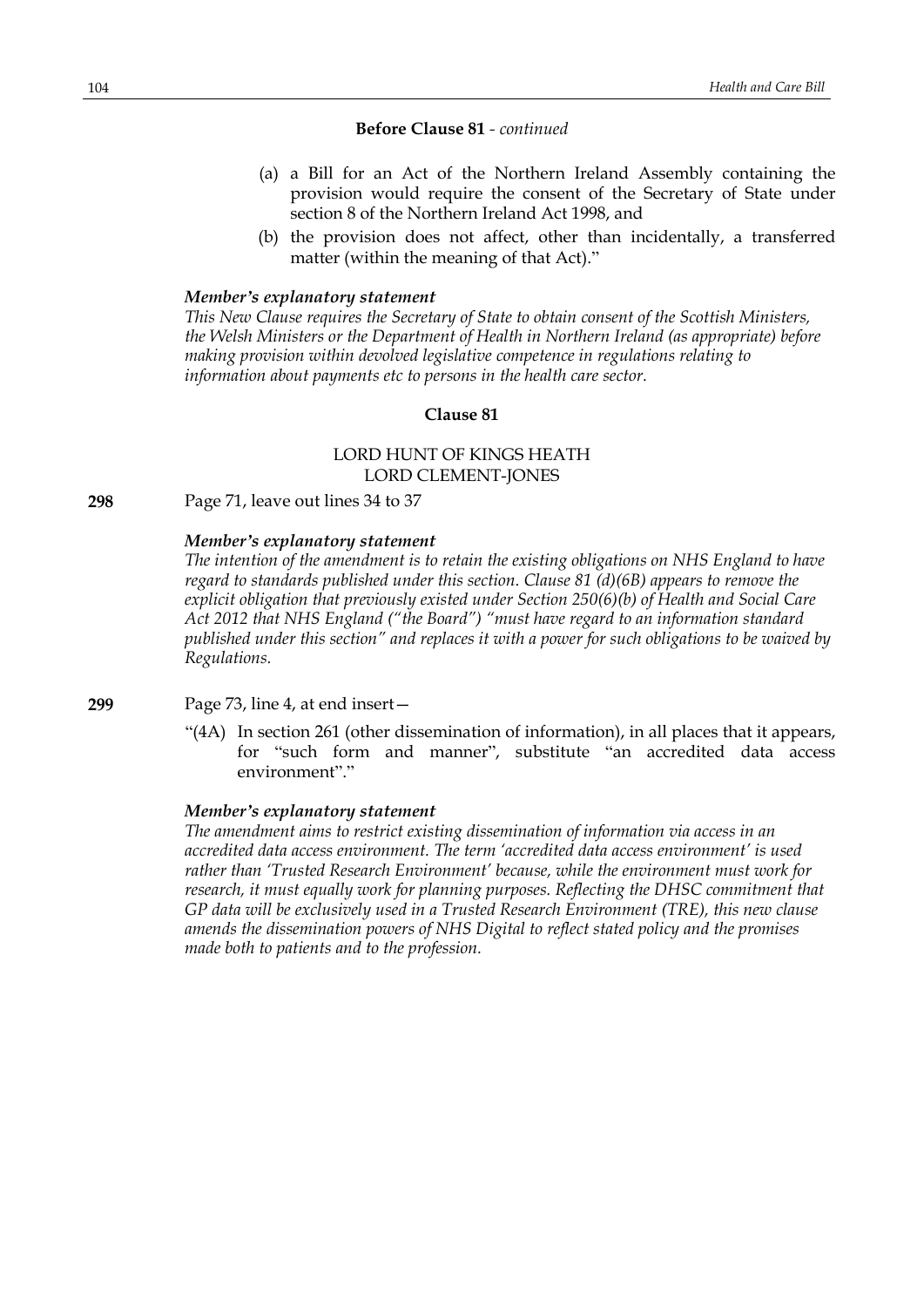# **After Clause 81**

# LORD HUNT OF KINGS HEATH LORD CLEMENT-JONES BARONESS CUMBERLEGE

**300** Insert the following new Clause—

#### **"Shared care records**

- (1) A shared care record may only be used for the purposes of the provision of direct care exclusively, and use for any other purpose contravenes of the purpose limitation principle of the Data Protection Act 2018.
- (2) Any offer of a shared care record must include the option of being able to opt out from having a shared care record.
- (3) Opt-outs under subsection (2) must be managed by the Health and Social Care Information Centre, and include the option of opting out via the NHS website.
- (4) The Secretary of State and NHS England must not promote any shared care record until the following conditions have been met—
	- (a) NHS Digital has made a statement that it has achieved the technical capability to meet the requirements of subsections (2) and (3) regarding opt outs,
	- (b) the Secretary of State has scrutinised and endorsed the statement of NHS Digital, and
	- (c) information about the provision in subsection (3) has been communicated in writing to every patient registered with a GP in England."

## *Member's explanatory statement*

*The aim of the amendment is to discover what progress has been made in relation to the introduction to shared care records.*

## BARONESS MORGAN OF COTES LORD MOYLAN BARONESS FRASER OF CRAIGMADDIE

**301** Insert the following new Clause—

# **"Interoperability of data and collection of comparable healthcare statistics across the UK**

- (1) The Health and Social Care Act 2012 is amended as follows.
- (2) In section 250 (information standards)—
	- (a) in subsection (3), at the beginning, insert "Subject to subsection (3A)";
	- (b) after subsection (3), insert the following subsection—
		- "(3A) The Secretary of State may also exercise the power under subsection (1) so as to specify binding data interoperability requirements which apply across the whole of the United Kingdom, and an information standard prepared and published by virtue of this subsection may apply to any public body which exercises functions in connection with the provision of health services anywhere in the United Kingdom.";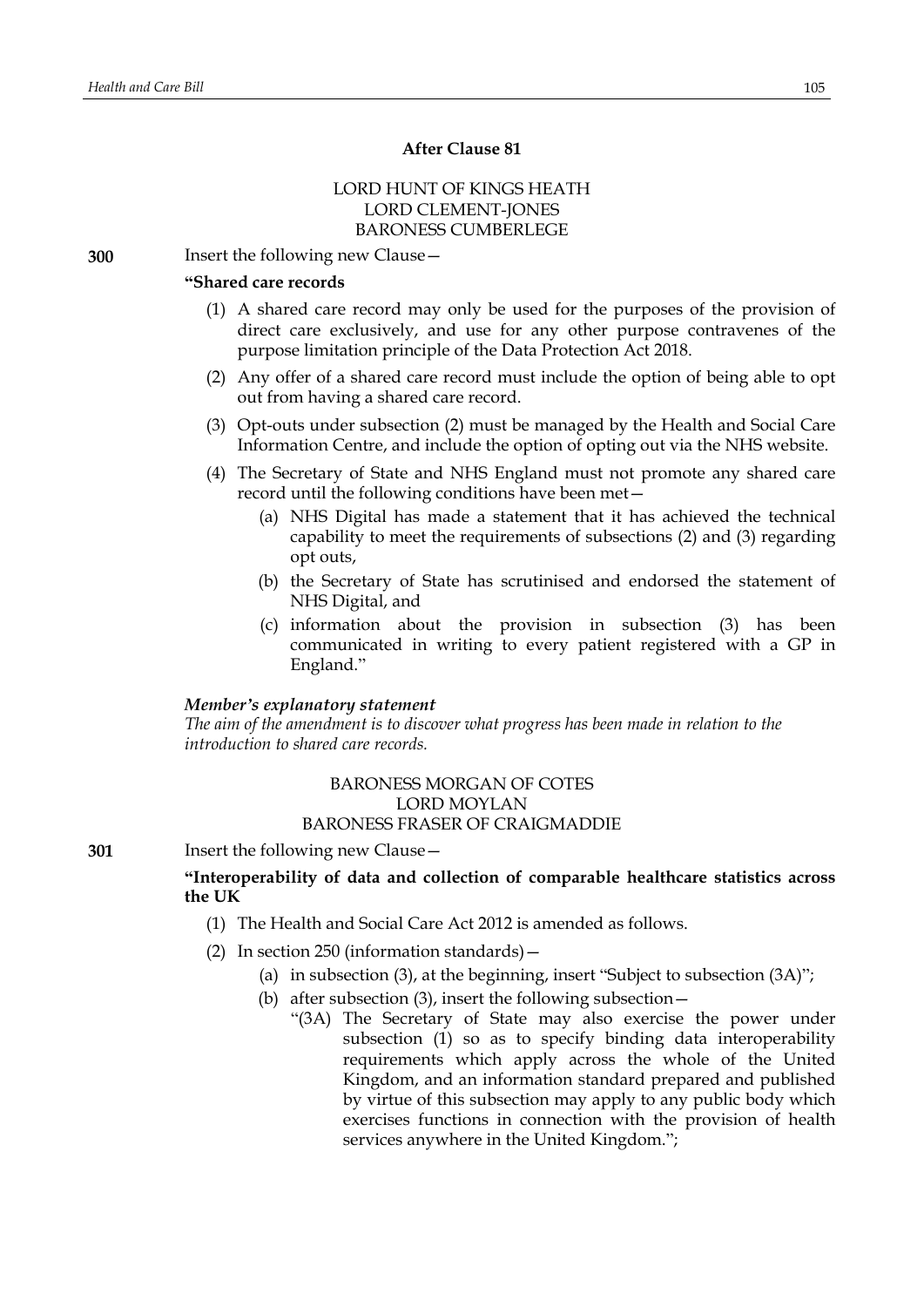- (c) after subsection (6D) (inserted by section 81 of this Act), insert the following subsection—
	- "(6E) The Secretary of State must report to Parliament each year on progress on the implementation of an information standard prepared in accordance with subsection (3A)."
- (3) In section 254 (powers to direct Information Centre to establish information systems), after subsection (2), insert—
	- "(2A) The Secretary of State must give a direction under subsection (1) directing the Information Centre to collect and publish information about healthcare performance and outcomes in all parts of the United Kingdom in a way which enables comparison between different parts of the United Kingdom.
		- (2B) Scottish Ministers, Welsh Ministers and Northern Ireland Ministers must arrange for the information relating to the health services for which they have responsibility described in the direction made under subsection (2A) to be made available to the Information Centre in accordance with the direction.""

#### *Member's explanatory statement*

*This new Clause would enable the Secretary of State to specify binding data interoperability standards across the UK, require the collection and publication of comparable information about healthcare performance and outcomes across the UK, and require Ministers in the devolved institutions to provide information on a comparable basis.*

#### **Clause 82**

### LORD HUNT OF KINGS HEATH LORD PATEL

**302** Page 73, line 26, at end insert—

"(2A) Healthwatch England has the power to impose a requirement under subsection (1) on providers and commissioners of publicly funded health and care services to capture relevant data to enable Healthwatch to carry out its functions as the statutory champion for people using health and care services."

#### *Member's explanatory statement*

*The amendment is aimed at ensuring that local Healthwatch or Healthwatch England have access to relevant data and patient feedback information.*

**303** Page 73, line 31, at end insert—

"(4A) Regulations may be introduced to enable any relevant local Healthwatch, or Healthwatch England, to request patient feedback data gathered by any provider or commissioner of a publicly funded health and social care service."

#### *Member's explanatory statement*

*The amendment is aimed at ensuring that local Healthwatch or Healthwatch England have access to relevant data and patient feedback information.*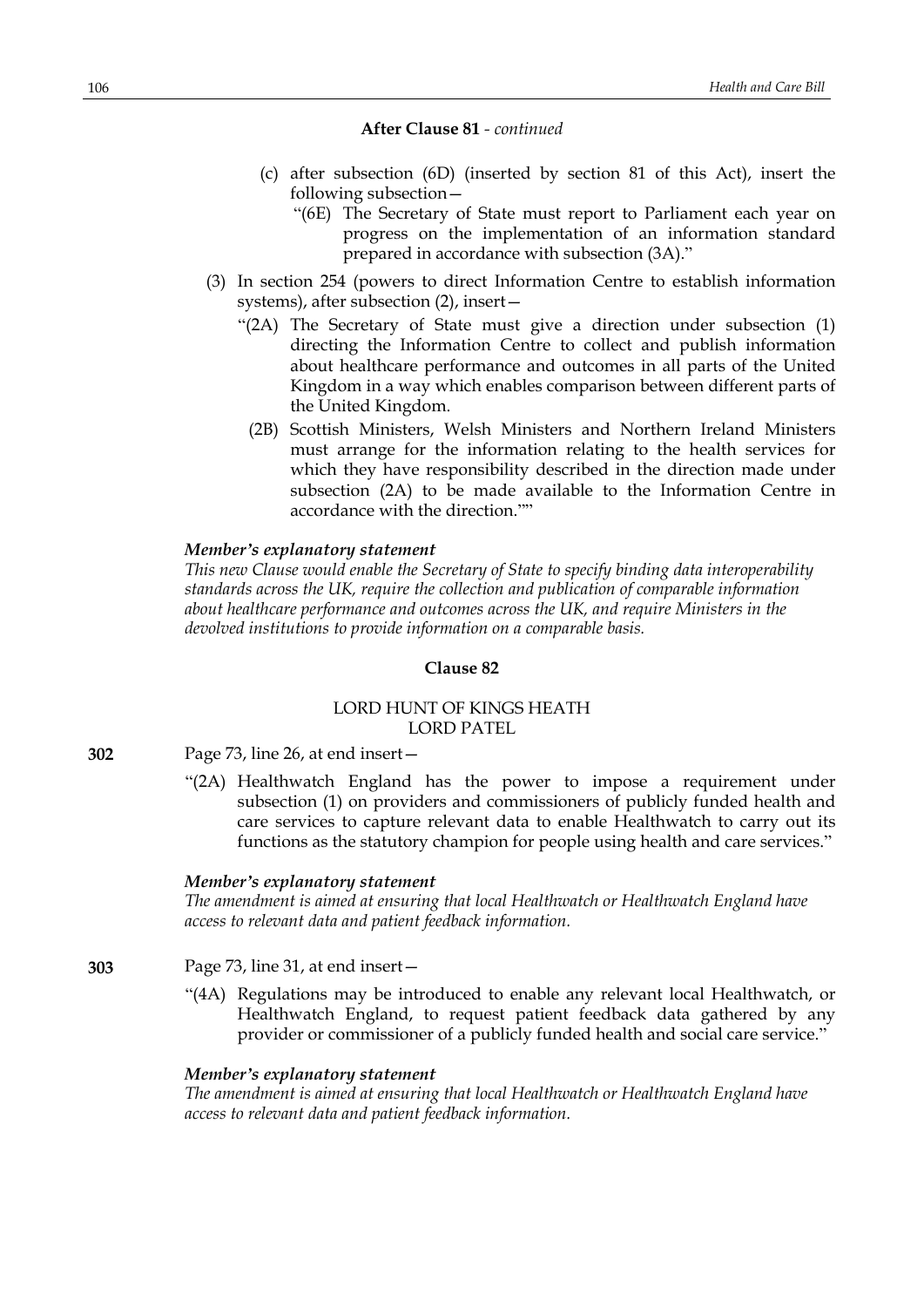# **Clause 83**

## LORD HUNT OF KINGS HEATH LORD CLEMENT-JONES

**304** Page 74, line 8, leave out subsection (2) and insert—

- "(2) In section 253(1) (general duties of the Information Centre), omit paragraphs (ca) and (d), and insert at the end—
	- "(d) facilitating research and planning for health and social care in England, and
	- (e) patients' ability to dissent from data being used for purposes beyond direct care through the National Data Opt-out.""

### *Member's explanatory statement*

*The aim of the amendment is to require NHS England to balance the needs of research and planning with patient dissent from data used for purposes beyond direct care.*

**305** Page 74, line 16, at end insert—

- "(2A) In section 253(2) (general duties of the Information Centre), at the end of paragraph (b) insert ", and
	- (c) allow any patient with a verified NHS Login to see a personalised data usage report containing detail of every use of data about them for purposes beyond direct care, and showing how the balance of duties upon the public body were applied in decisions permitting those uses.""

## *Member's explanatory statement*

*The amendment adds an obligation on the public body to show each verified patient how data about them is used, and how the duties of the Health Services Information Centre have been implemented.*

## LORD CLEMENT-JONES LORD HUNT OF KINGS HEATH

- **305A** Page 74, line 18, at end insert—
	- "(4) The Information Centre must establish a fund ("the Sovereign Health Fund") with the following objectives—
		- (a) to invest in a portfolio of data-driven healthcare assets and enterprises using public and private funds for the purpose of generating long-term income for health and care purposes in the United Kingdom;
		- (b) to receive, reinvest and redistribute the revenue derived from the data, insights, tools and intellectual property developed by health and care organisations within the public health and care system of the United Kingdom, including from data held by the Information Centre."

#### *Member's explanatory statement*

*This amendment would require the Health and Social Care Information Centre to establish a fund to invest in data-driven healthcare assets to generate long-term income for health and care in the UK.*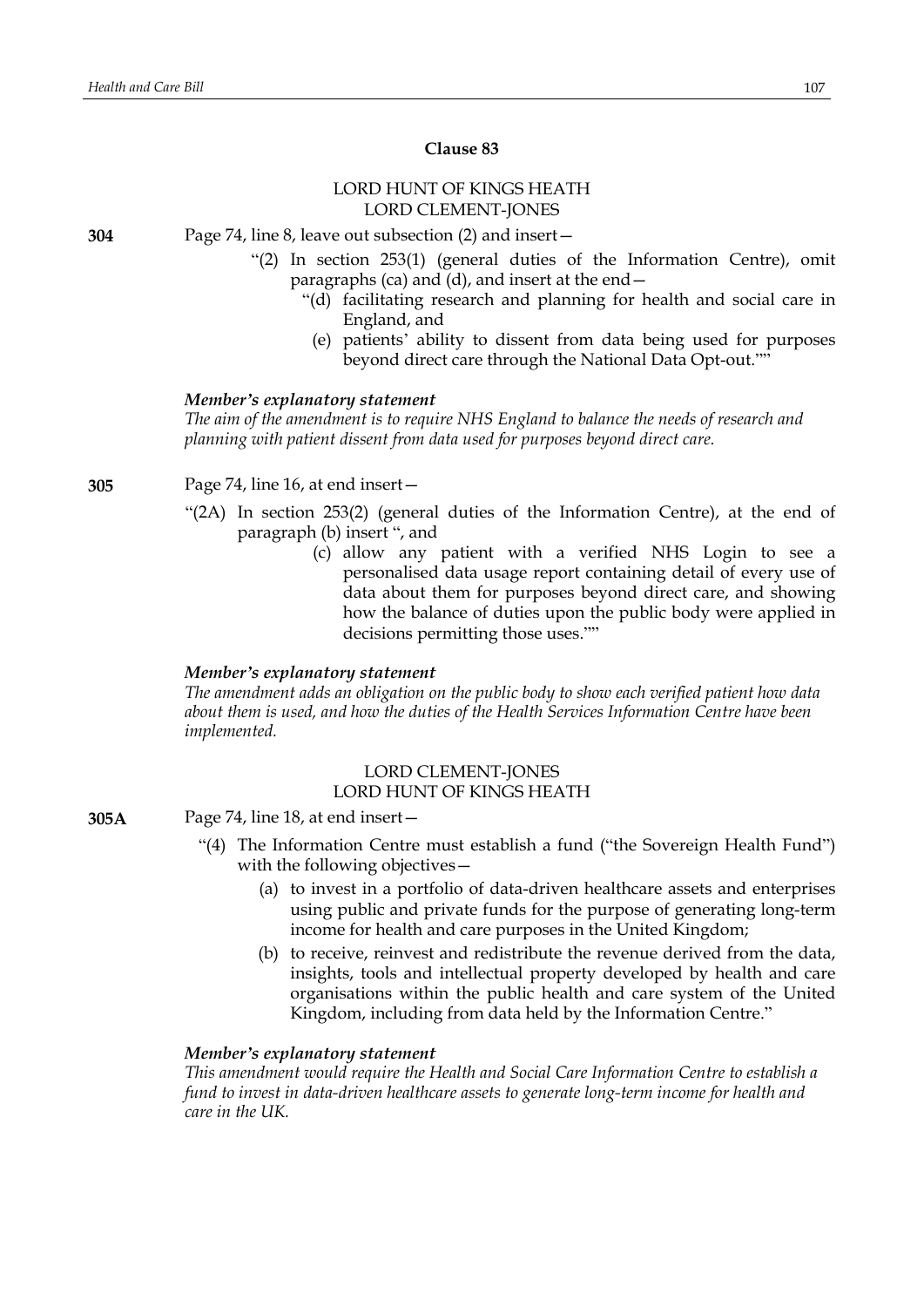## **Clause 85**

## BARONESS FINLAY OF LLANDAFF

**306** Page 75, line 40, after "assistance" insert "or any form of reablement and rehabilitation provided under section 2 of the Care Act 2014 to reduce the need for care and support"

#### *Member's explanatory statement*

*These changes would bring local authority reablement and rehabilitation activities, defined by Care and Support Statutory Guidance as "tertiary prevention", into regulation and enable the Secretary of State to require information on their operation.*

#### **Clause 87**

## BARONESS MCINTOSH OF PICKERING

**306A** Page 80, line 19, at end insert—

"(e) requiring the Secretary of State to facilitate sharing of information for research purposes."

#### *Member's explanatory statement*

*This amendment would require the linking of information systems to ensure engagement with equivalent international bodies and enable better sharing of data for post-market surveillance.*

#### LORD KAMALL

- **306AA** $\star$  Page 80, line 40, at end insert
	- "(b) provide for powers or duties conferred on the Scottish Ministers to be treated for the purposes of section 2 of the National Health Service (Scotland) Act 1978 as functions relating to the health service (within the meaning of that Act)."

#### *Member's explanatory statement*

*This amendment enables the Scottish Ministers to delegate functions conferred on them under medicine information systems regulations to certain health bodies in Scotland.*

### BARONESS MCINTOSH OF PICKERING

**306B** Page 81, line 26, at end insert—

- "(14) The provision mentioned in subsection  $(2)(e)$  may include provision about the sharing of information with those relevant bodies requiring it in order to exercise their functions with regard to research.
- (15) In this section "relevant body" means—
	- (i) the National Institute for Health Research;
	- (ii) such other organisations as the Secretary of State considers appropriate."

#### *Member's explanatory statement*

*This amendment would require the linking of information systems to ensure engagement with equivalent international bodies and enable better sharing of data for post-market surveillance.*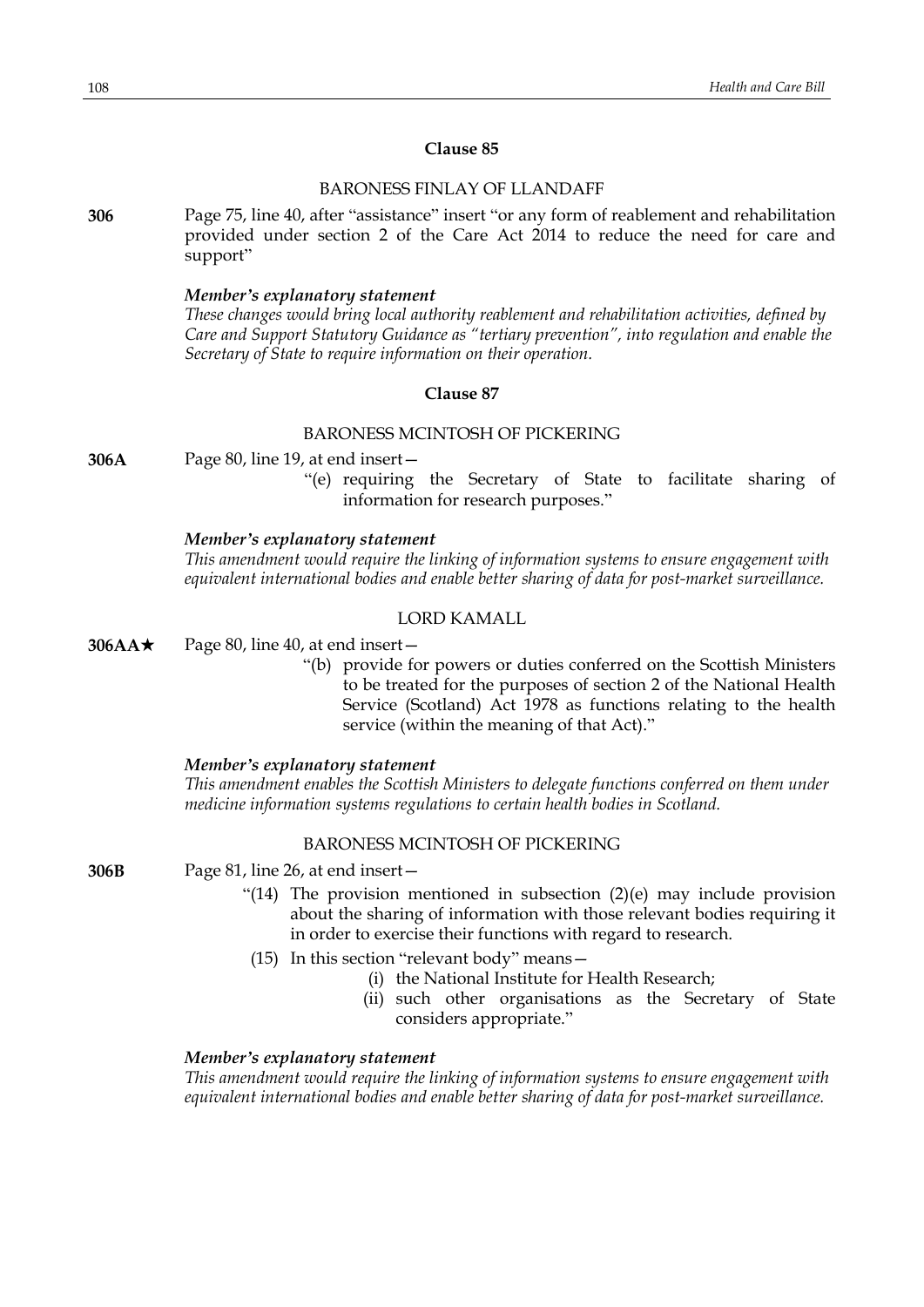**306C** Page 81, line 40, at end insert—

## **"7C Linking information systems**

- (1) Any information system established under section 7A(1) must include provision—
	- (a) requiring the Information Centre to engage with international equivalent bodies to ensure and enable best practice and harmonisation;
	- (b) conferring on the appropriate authority a power to request all information deemed necessary for the purposes of its functions under the regulations;
	- (c) requiring the Information Centre to provide all information collected under paragraph (b) to any relevant body for postmarket surveillance requirements, in order to optimise patient safety.
- (2) In this section—

"post-market surveillance" has the same meaning as in the Medical Devices Regulations 2002 (S.I. 2002/618, as amended); "relevant body" means—

- (a) NHS England,
- (b) the Medicines and Healthcare products Regulatory Agency,
- (c) the Health Research Authority,
- (d) such other organisations as the Secretary of State considers appropriate.""

### *Member's explanatory statement*

*This amendment would require the linking of information systems to ensure engagement with equivalent international bodies and enable better sharing of data for post-market surveillance.*

- **306D** Page 82, line 8, at end insert—
	- "(4A) After section 19 insert—

### **"19A Linking information systems**

- (1) Any information system established under section 19(1) must include provision—
	- (a) requiring the Information Centre to engage with international equivalent bodies to ensure and enable best practice and harmonisation;
	- (b) conferring on the appropriate authority a power to request all information deemed necessary to have for the purposes of its functions under the regulations;
	- (c) requiring the Information Centre to provide all information collected under paragraph (b) to be made available to any relevant body for post-market surveillance requirements, in order to optimise patient safety.
- (2) In this section—

"post-market surveillance" has the meaning under the Medical Devices Regulations 2002 (S.I. 2002/618, as amended);

"relevant body" means—

(a) NHS England;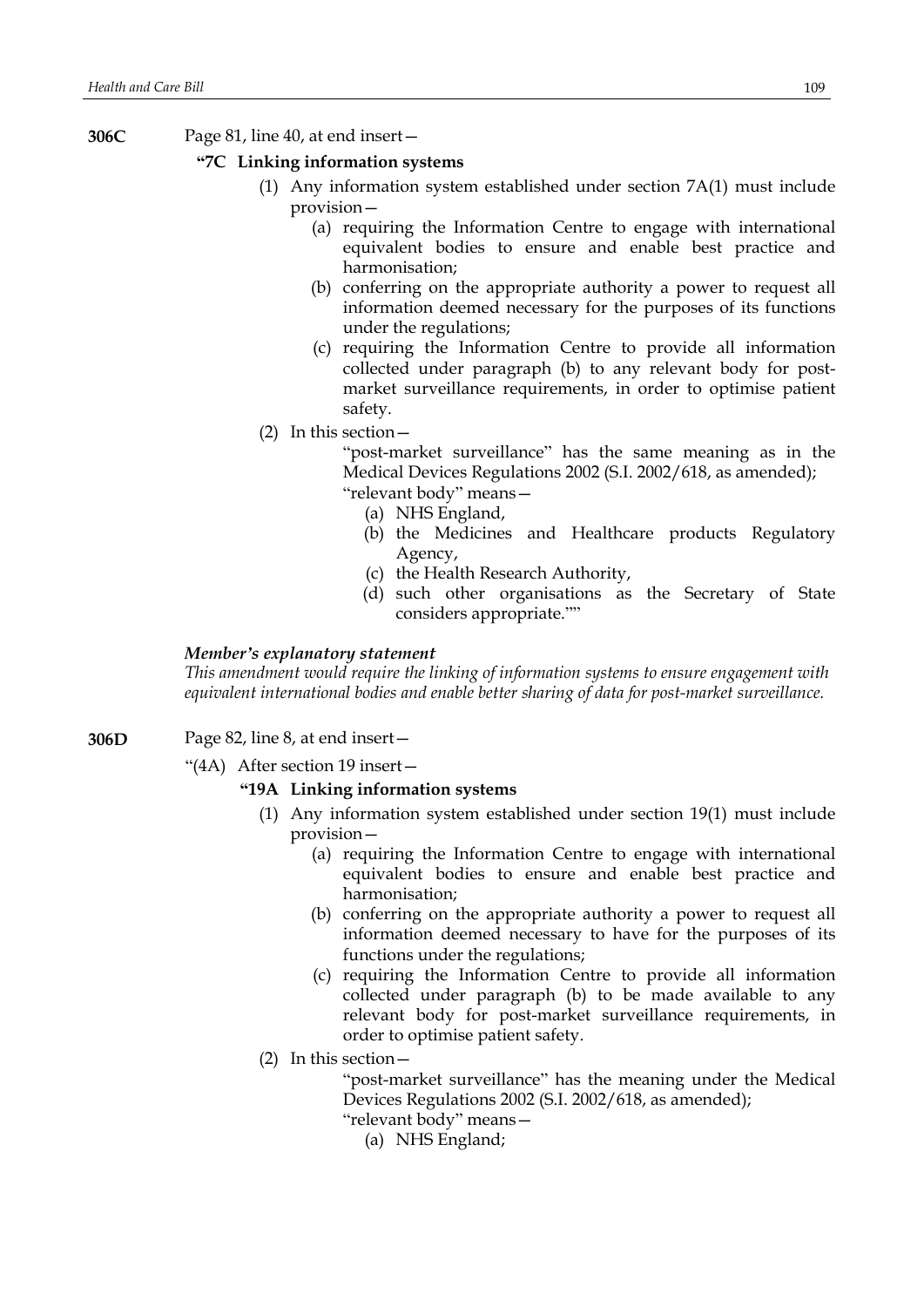**Clause 87** *- continued*

- (b) the Medicines and Healthcare products Regulatory Agency;
- (c) the Health Research Authority;
- (d) such other organisations as the Secretary of State considers appropriate.

# **19B Sharing information for research purposes**

- (1) Any information system established under section 19(1) must make provision—
	- (a) requiring the Secretary of State to facilitate sharing of information for research purposes;
	- (b) about the sharing of information to those relevant bodies requiring it in order to exercise their functions with regard to research.
- (2) In this section "relevant body" means—

the National Institute for Health Research; such other organisations as the Secretary of State considers appropriate.""

### *Member's explanatory statement*

*This amendment would require the linking of information systems relating to medical devices to ensure engagement with equivalent international bodies and enable better sharing of data for post-market surveillance of devices.*

# **After Clause 87**

# BARONESS TYLER OF ENFIELD BARONESS FINLAY OF LLANDAFF

**307** Insert the following new Clause—

# **"Using the NHS identification number as a single unique identifier for children**

Within one year of the passing of this Act, the Secretary of State must publish plans for using the NHS number as a single unique identifier for children in health and care."

### *Member's explanatory statement*

*This amendment would require the Secretary of State to develop and publish plans on how the NHS number could be used as a single unique identifier for children, to better facilitate data and information sharing.*

# **Clause 88**

# LORD HUNT OF KINGS HEATH LORD CLEMENT-JONES

**227** Page 83, line 6, leave out paragraph (b)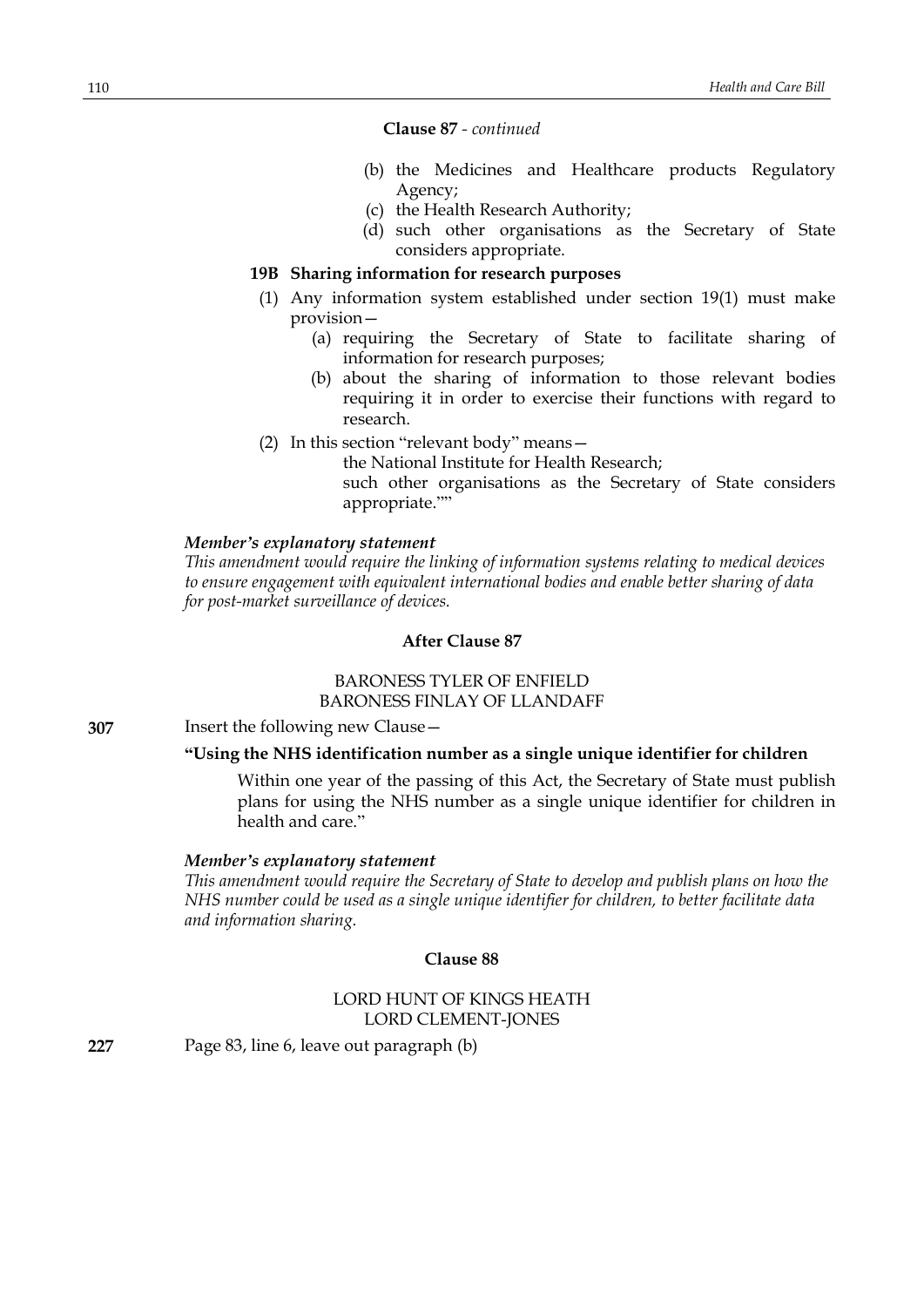*The Government has announced that it will be using the powers in this Clause to merge NHS Digital and NHSX to form part of the new Transformation Directorate within NHSE. The Health and Social Care Information Centre is an executive non-departmental public body created by statute, also known as NHS Digital. This amendment which would prevent this happening to the Health and Social Care Information Centre, is designed to probe what safeguards are being built in to protect patient data.*

#### LORD KAMALL

**227A**★ Page 83, line 10, at end insert —

"Special Health Authority" means a Special Health Authority established under section 28 of the National Health Service Act 2006."

#### *Member's explanatory statement*

This amendment makes it clearer that the powers in Part 3 of the Bill apply only in relation to *England-only and cross-border Special Health Authorities (and not Wales-only Special Health Authorities).*

### BARONESS THORNTON

*Baroness Thornton gives notice of her intention to oppose the Question that Clause 88 stand part of the Bill.*

#### *Member's explanatory statement*

This is part of a group that would remove part 3 from the Bill. It would prevent the following *bodies being abolished: Health Education England, Health and Social Care Information Centre, Health Research Authority, Human Fertilisation and Embryology Authority, Human Tissue Authority.*

### **Clause 89**

# LORD HUNT OF KINGS HEATH LORD CLEMENT-JONES

**228** Page 83, line 23, at end insert—

"(3A) Regulations under this section may not transfer a function as defined in Part 9 of the Health and Social Care Act 2012."

#### *Member's explanatory statement*

*Part 9, Chapter 2 of the Health and Social Care Act 2012 lays out the functions and obligations of the statutory safe haven for patient data from across health and social care system, required for the production of national statistics and for commissioning, regulatory and research purposes, in addition to supporting patient care. The amendment seeks to keep these statutory protections in place and ensure that NHS England do not take on this responsibility because of a potential conflict of interest in their role.*

# BARONESS THORNTON

*Baroness Thornton gives notice of her intention to oppose the Question that Clause 89 stand part of the Bill.*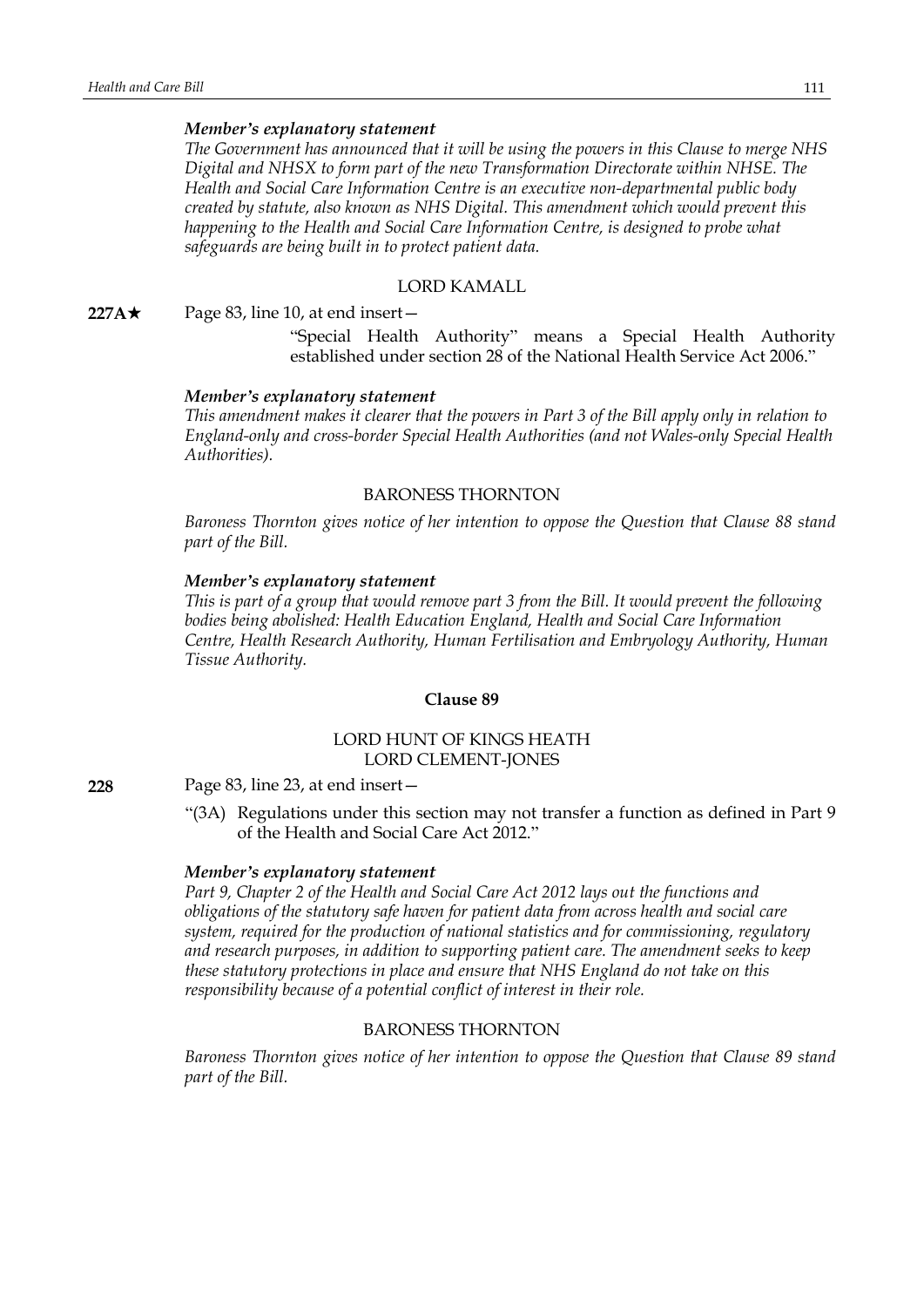This is part of a group that would remove part 3 from the Bill. It would prevent the following *bodies being abolished: Health Education England, Health and Social Care Information Centre, Health Research Authority, Human Fertilisation and Embryology Authority, Human Tissue Authority.*

# **Clause 90**

#### BARONESS THORNTON

*Baroness Thornton gives notice of her intention to oppose the Question that Clause 90 stand part of the Bill.*

#### *Member's explanatory statement*

This is part of a group that would remove part 3 from the Bill. It would prevent the following *bodies being abolished: Health Education England, Health and Social Care Information Centre, Health Research Authority, Human Fertilisation and Embryology Authority, Human Tissue Authority.*

# **Clause 91**

# LORD PATEL LORD HUNT OF KINGS HEATH BARONESS WALMSLEY

**229** Page 84, line 43, leave out "include" and insert "mean"

### *Member's explanatory statement*

*This amendment will narrow the scope of Secretary of State's powers.*

# **230** Page 85, line 1, leave out paragraphs (b) to (d)

#### *Member's explanatory statement*

*This amendment will narrow the scope of Secretary of State's powers.*

**231** [*Withdrawn*]

### BARONESS THORNTON

*Baroness Thornton gives notice of her intention to oppose the Question that Clause 91 stand part of the Bill.*

### *Member's explanatory statement*

This is part of a group that would remove part 3 from the Bill. It would prevent the following *bodies being abolished: Health Education England, Health and Social Care Information Centre, Health Research Authority, Human Fertilisation and Embryology Authority, Human Tissue Authority.*

# **Clause 92**

#### LORD KAMALL

**231A** $\star$  Page 87, line 4, leave out paragraphs (c) to (e)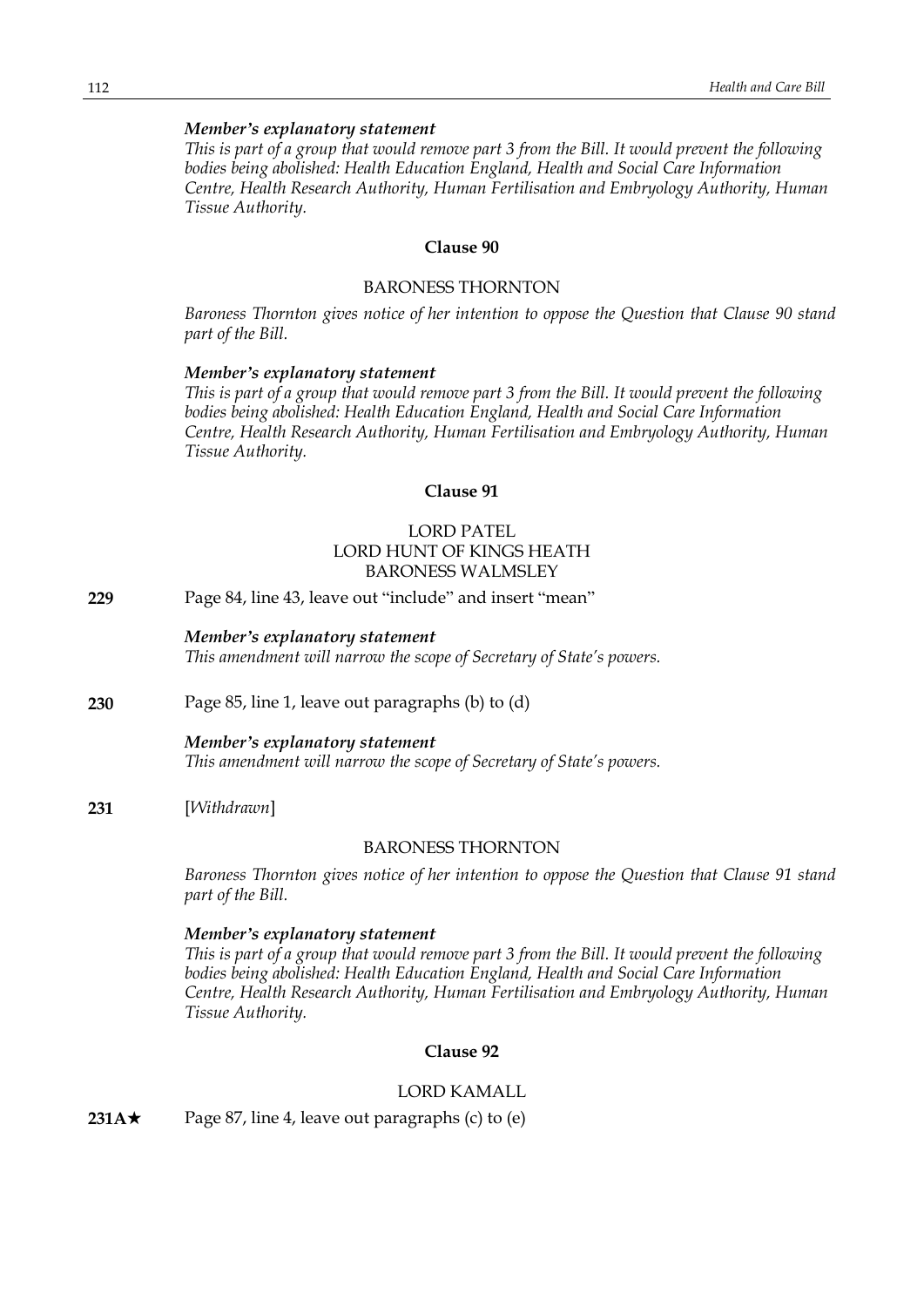*This amendment removes the Scottish Ministers, a Northern Ireland department and the Welsh Ministers from the list of persons to whom property etc can be transferred under Clause 92.*

**231B**<sup>★</sup> Page 87, line 9, at end insert "established under section 25 of the National Health Service Act 2006"

### *Member's explanatory statement*

*This amendment removes Welsh NHS trusts from the list of persons to whom property etc can be transferred under Clause 92.*

# BARONESS THORNTON

*Baroness Thornton gives notice of her intention to oppose the Question that Clause 92 stand part of the Bill.*

### *Member's explanatory statement*

This is part of a group that would remove part 3 from the Bill. It would prevent the following *bodies being abolished: Health Education England, Health and Social Care Information Centre, Health Research Authority, Human Fertilisation and Embryology Authority, Human Tissue Authority.*

# **Clause 93**

### BARONESS THORNTON

*Baroness Thornton gives notice of her intention to oppose the Question that Clause 93 stand part of the Bill.*

### *Member's explanatory statement*

This is part of a group that would remove part 3 from the Bill. It would prevent the following *bodies being abolished: Health Education England, Health and Social Care Information Centre, Health Research Authority, Human Fertilisation and Embryology Authority, Human Tissue Authority.*

#### **Clause 94**

### LORD KAMALL

**231C★** Page 88, line 2, leave out subsection (1) and insert –

- "(1) Before making regulations under section 89 or 90, the Secretary of State must  $-$ 
	- (a) obtain the consent of the Scottish Ministers in relation to any provision—
		- (i) which would be within the legislative competence of the Scottish Parliament, if contained in an Act of that Parliament, and is not merely incidental to, or consequential on, provision which would be outside that legislative competence, or
		- (ii) which modifies the functions of the Scottish Ministers;
		- (b) obtain the consent of the Welsh Ministers in relation to any provision—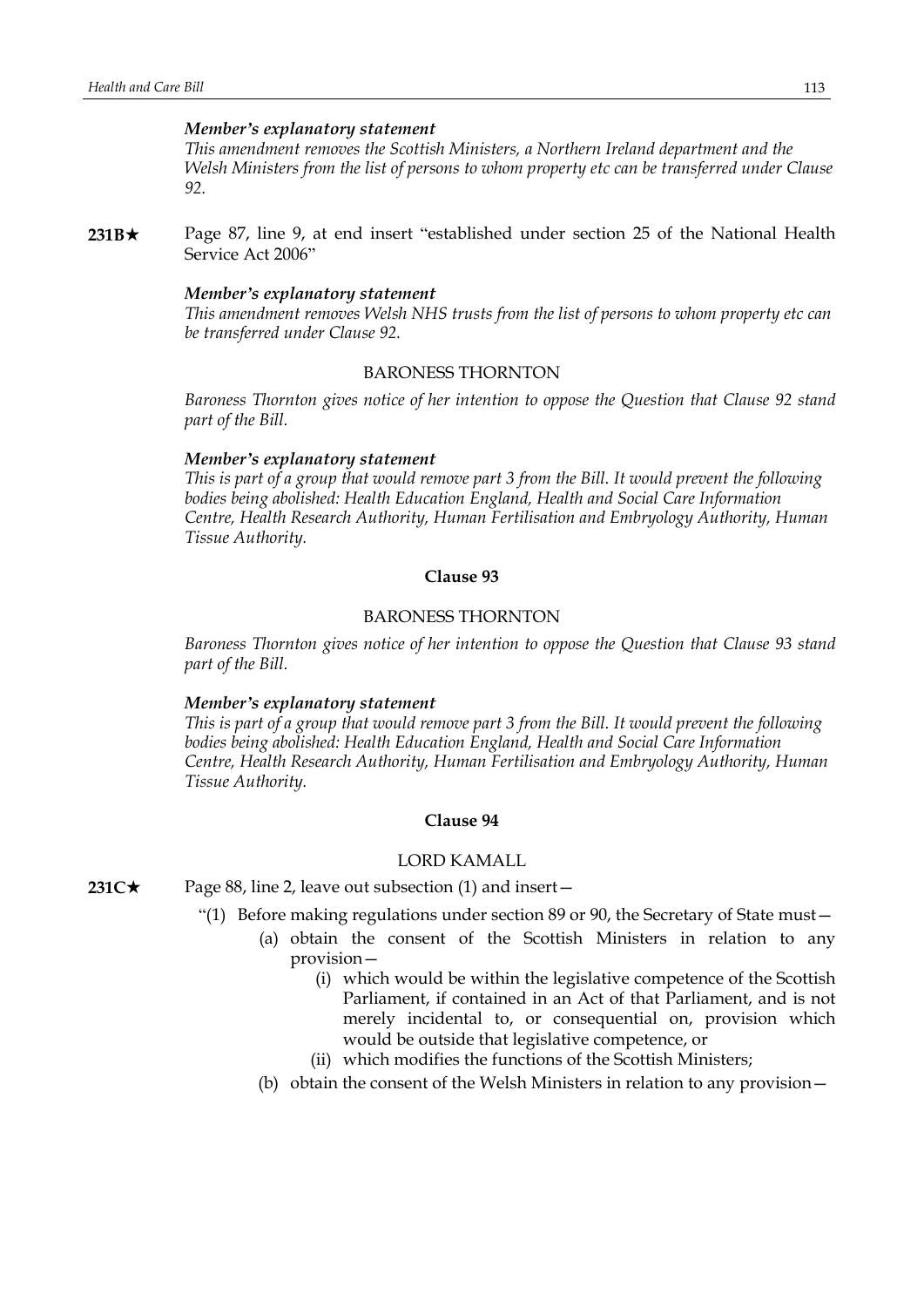# **Clause 94** *- continued*

- (i) which would be within the legislative competence of Senedd Cymru, if contained in an Act of the Senedd, and is not merely incidental to, or consequential on, provision which would be outside that legislative competence, or
- (ii) which modifies the functions of the Welsh Ministers;
- (c) obtain the consent of a Northern Ireland department in relation to any provision—
	- (i) which would be within the legislative competence of the Northern Ireland Assembly, if contained in an Act of that Assembly, and is not merely incidental to, or consequential on, provision which would be outside that legislative competence, or
	- (ii) which modifies the functions of a Northern Ireland department."

### *Member's explanatory statement*

*This amendment requires the Secretary of State to obtain consent of, rather than consulting with, the Scottish Ministers, the Welsh Ministers or a Northern Ireland department (as appropriate) before making provision within devolved legislative or executive competence in regulations under Clause 89 or 90.*

**231D** $\star$  Page 88, line 26, leave out "Consultation is not required under subsection  $(1)(d)(i)$ " and insert "Consent is not required under subsection  $(1)(c)(i)$ "

### *Member's explanatory statement*

*This amendment is consequential on the replacement of consultation obligations in Northern Ireland with consent obligations in relation to Northern Ireland.*

- **231E**★ Page 88, line 32, at end insert
	- "(2A) Before making regulations under section 89 or 90, the Secretary of State must consult the following about a draft of the regulations—
		- (a) any body to which the regulations relate, and
		- (b) such other persons as the Secretary of State considers appropriate."

### *Member's explanatory statement*

*This amendment is consequential on the amendment inserting consent requirements into* Clause 94. It moves to a different place the duty on the Secretary of State to consult bodies that *are not subject to the consent requirements.*

**231F★** Page 88, line 33, leave out "subsection (1)" and insert "this section"

#### *Member's explanatory statement*

*This amendment is consequential on the other amendments which re-structure the consultation obligations in Clause 94.*

**231G**★ Page 88, line 37, after "whether" insert "consent is obtained or"

#### *Member's explanatory statement*

*This amendment provides for consent (under the new requirements being inserted into Clause 94) to be capable of being provided before commencement of the Clause.*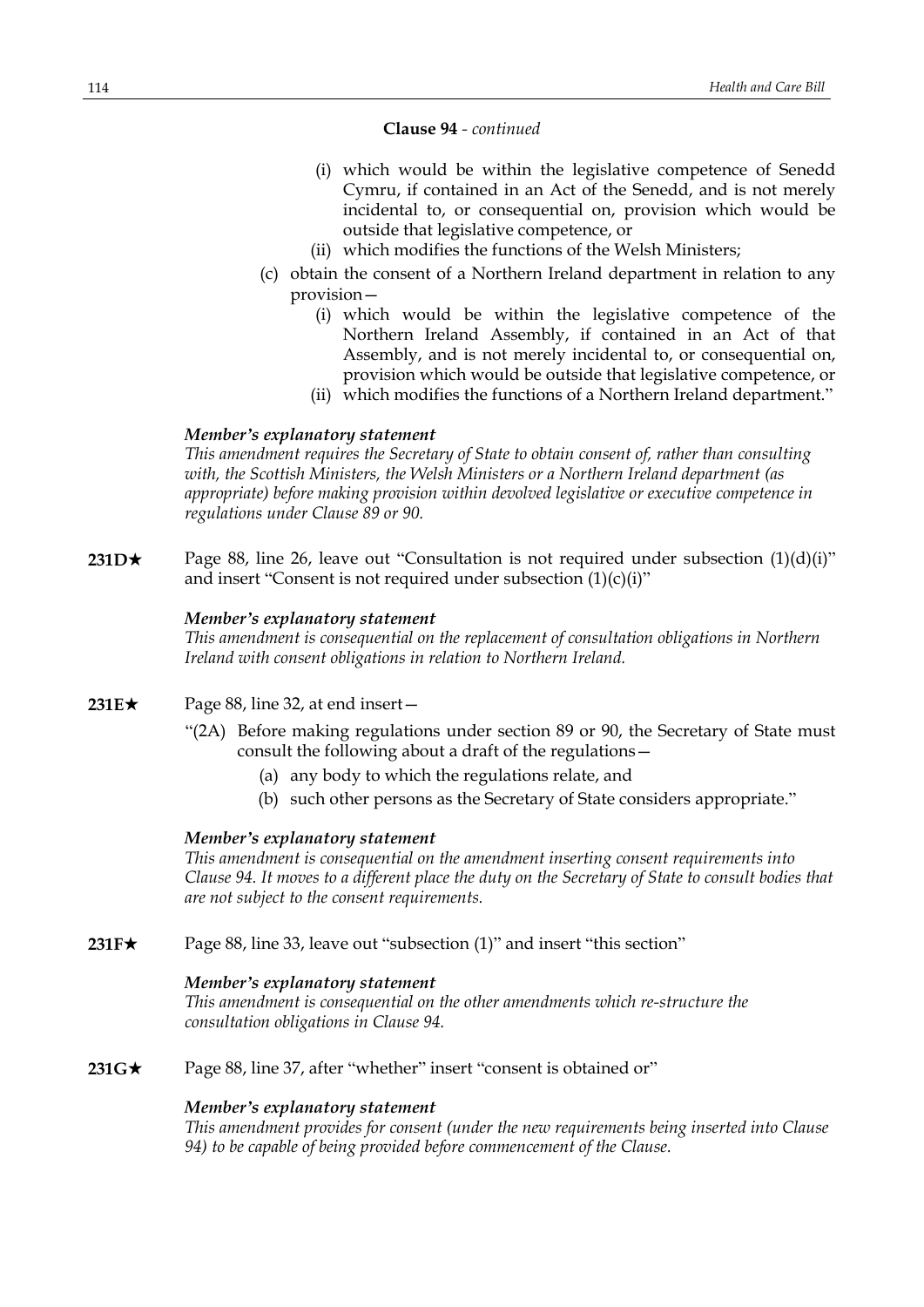### BARONESS THORNTON

*Baroness Thornton gives notice of her intention to oppose the Question that Clause 94 stand part of the Bill.*

### *Member's explanatory statement*

This is part of a group that would remove part 3 from the Bill. It would prevent the following *bodies being abolished: Health Education England, Health and Social Care Information Centre, Health Research Authority, Human Fertilisation and Embryology Authority, Human Tissue Authority.*

### **After Clause 133**

### LORD KAMALL

**231H**★ Insert the following new Clause —

### "CHAPTER 2

#### HYMENOPLASTY OFFENCES

### *Hymenoplasty offences: England and Wales*

#### **Offence of carrying out hymenoplasty: England and Wales**

- (1) It is an offence under the law of England and Wales for a person to carry out hymenoplasty.
- (2) "Hymenoplasty" means the reconstruction of the hymen (with or without consent).
- (3) An offence is committed under subsection (1) only if the person  $-$ 
	- (a) is in England and Wales, or
	- (b) is outside the United Kingdom, and is a United Kingdom national or habitually resident in England and Wales.
- (4) "United Kingdom national" means an individual who is—
	- (a) a British citizen, a British overseas territories citizen, a British National (Overseas) or a British Overseas citizen,
	- (b) a person who under the British Nationality Act 1981 is a British subject, or
	- (c) a British protected person within the meaning of that Act."

#### *Member's explanatory statement*

*This new clause creates an offence under the law of England and Wales of carrying out hymenoplasty.*

**231J**★ Insert the following new Clause —

### **"Offence of offering to carry out hymenoplasty: England and Wales**

- (1) It is an offence under the law of England and Wales—
	- (a) for a person in England and Wales to offer to carry out hymenoplasty in the United Kingdom or hymenoplasty that has a sufficient jurisdictional connection, or
	- (b) for a person anywhere to offer to carry out hymenoplasty if the person is a United Kingdom national or habitually resident in England and Wales.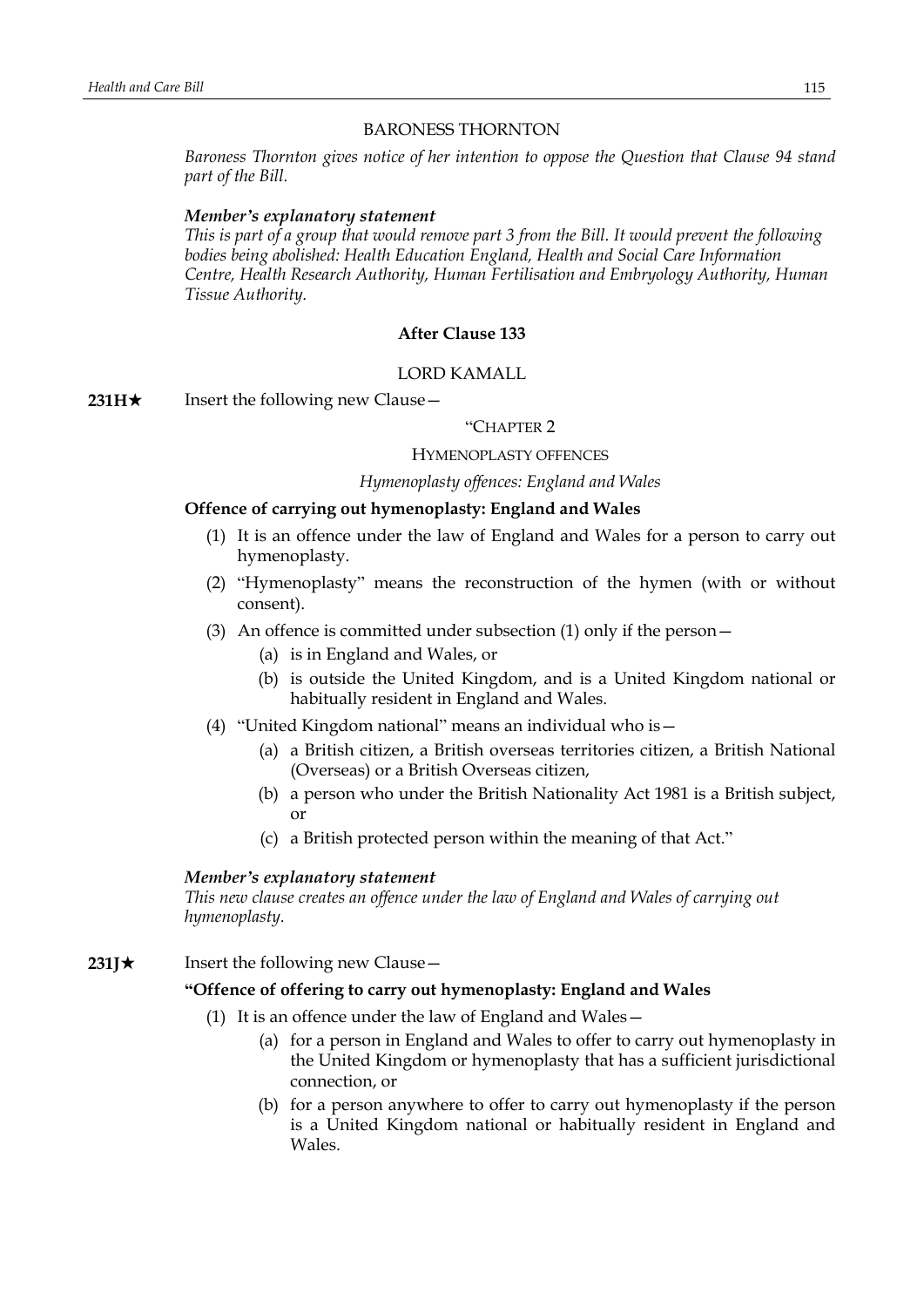### **After Clause 133** *- continued*

- (2) Hymenoplasty has a sufficient jurisdictional connection for the purposes of subsection  $(1)(a)$  if it is carried out in relation to a person who is  $-$ 
	- (a) a United Kingdom national, or
	- (b) habitually resident in the United Kingdom.
- (3) In this section—

"United Kingdom national" has the meaning given by section (*Offence of carrying out hymenoplasty: England and Wales*)(4);

"hymenoplasty" has the meaning given by section (*Offence of carrying out hymenoplasty: England and Wales*)(2)."

### *Member's explanatory statement*

*This new clause creates an offence under the law of England and Wales of offering to carry out hymenoplasty.*

**231K★** Insert the following new Clause —

# **"Offence of aiding or abetting etc a person to carry out hymenoplasty: England and Wales**

- (1) It is an offence under the law of England and Wales for a person who is in England and Wales, or for a person who is outside England and Wales but who is a United Kingdom national or habitually resident in England and Wales, to aid, abet, counsel or procure the carrying out of hymenoplasty that has a sufficient jurisdictional connection.
- (2) Hymenoplasty has a sufficient jurisdictional connection for the purposes of subsection (1) if it is carried out in relation to a person who is  $-$ 
	- (a) in the United Kingdom,
	- (b) a United Kingdom national, or
	- (c) habitually resident in the United Kingdom.
- (3) This section does not affect the application to an offence under section (*Offence of carrying out hymenoplasty: England and Wales*) of any rule of law relating to aiding, abetting, counselling or procuring.
- (4) In this section—

"United Kingdom national" has the meaning given by section (*Offence of carrying out hymenoplasty: England and Wales*)(4);

"hymenoplasty" has the meaning given by section (*Offence of carrying out hymenoplasty: England and Wales*)(2)."

### *Member's explanatory statement*

*This new Clause creates an offence of aiding, abetting, counselling or procuring a person to carry out hymenoplasty in circumstances where the hymenoplasty itself might not be an offence under the law of England and Wales (depending on the location or status of the person carrying out the hymenoplasty).*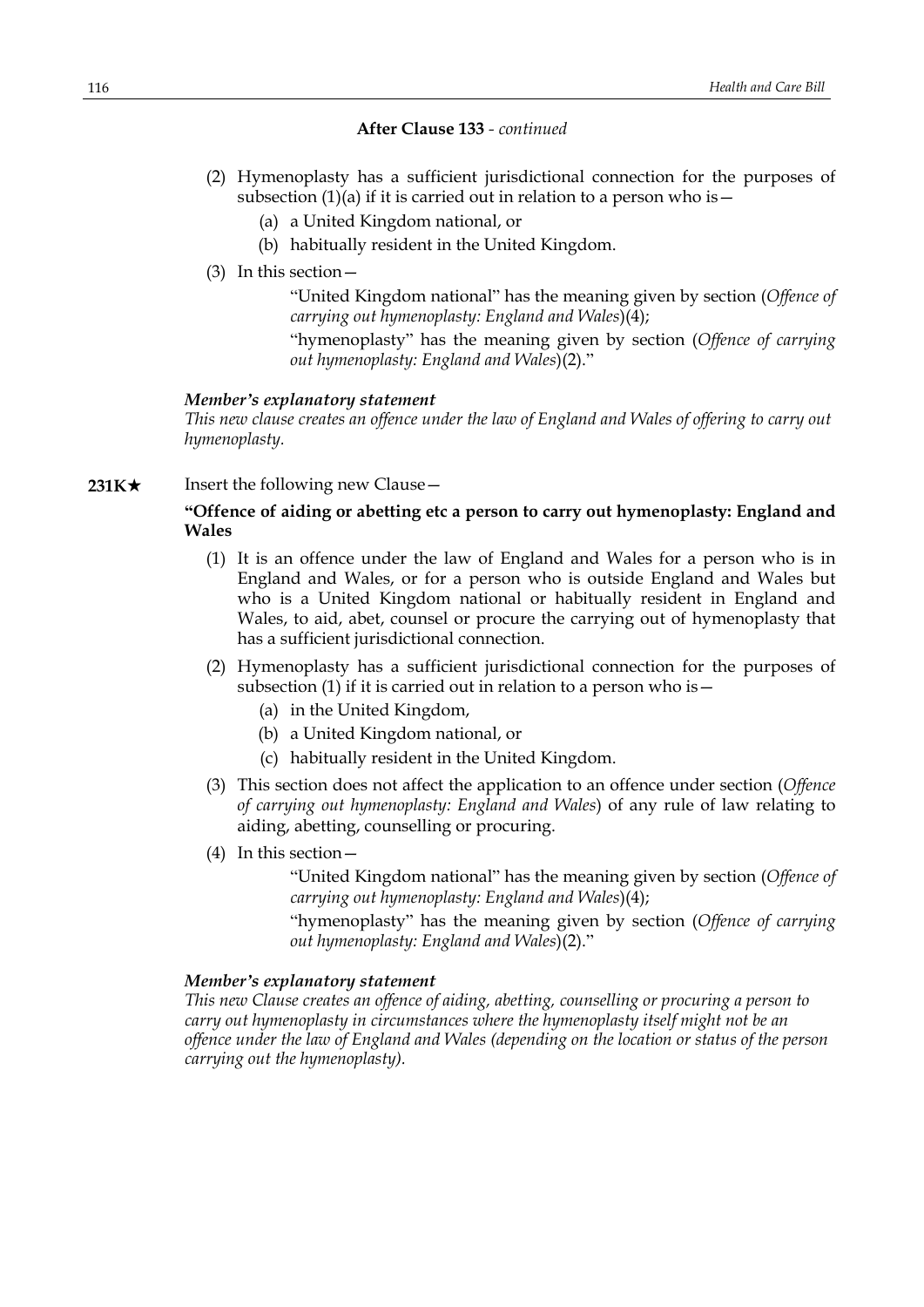# **231L★** Insert the following new Clause

# **"Hymenoplasty offences in England and Wales: penalties**

- (1) A person who commits an offence under section (*Offence of carrying out hymenoplasty: England and Wales*), (*Offence of offering to carry out hymenoplasty: England and Wales*) or (*Offence of aiding or abetting etc a person to carry out hymenoplasty: England and Wales*), is liable—
	- (a) on summary conviction, to imprisonment for a term not exceeding the maximum summary term for either-way offences or a fine (or both);
	- (b) on conviction on indictment, to imprisonment for a term not exceeding 5 years or a fine (or both).
- (2) In subsection  $(1)(a)$  "the maximum summary term for either-way offences" means—
	- (a) in relation to an offence committed before the time when paragraph 24(2) of Schedule 22 to the Sentencing Act 2020 comes into force, 6 months;
	- (b) in relation to an offence committed after that time, 12 months."

### *Member's explanatory statement*

*This new Clause sets out the penalties for the new offences under the law of England and Wales relating to hymenoplasty.*

**231M**★ Insert the following new Clause —

*"Hymenoplasty offences: Scotland*

### **Offence of carrying out hymenoplasty: Scotland**

- (1) It is an offence under the law of Scotland for a person to carry out hymenoplasty.
- (2) "Hymenoplasty" means the reconstruction of the hymen (with or without consent).
- (3) An offence is committed under subsection (1) only if the person—
	- (a) is in Scotland, or
	- (b) is outside the United Kingdom, and is a United Kingdom national or habitually resident in Scotland.
- (4) "United Kingdom national" means an individual who is—
	- (a) a British citizen, a British overseas territories citizen, a British National (Overseas) or a British Overseas citizen,
	- (b) a person who under the British Nationality Act 1981 is a British subject, or
	- (c) a British protected person within the meaning of that Act."

# *Member's explanatory statement*

*This new Clause creates an offence under the law of Scotland of carrying out hymenoplasty.*

**231N**★ Insert the following new Clause —

### **"Offence of offering to carry out hymenoplasty: Scotland**

(1) It is an offence under the law of Scotland—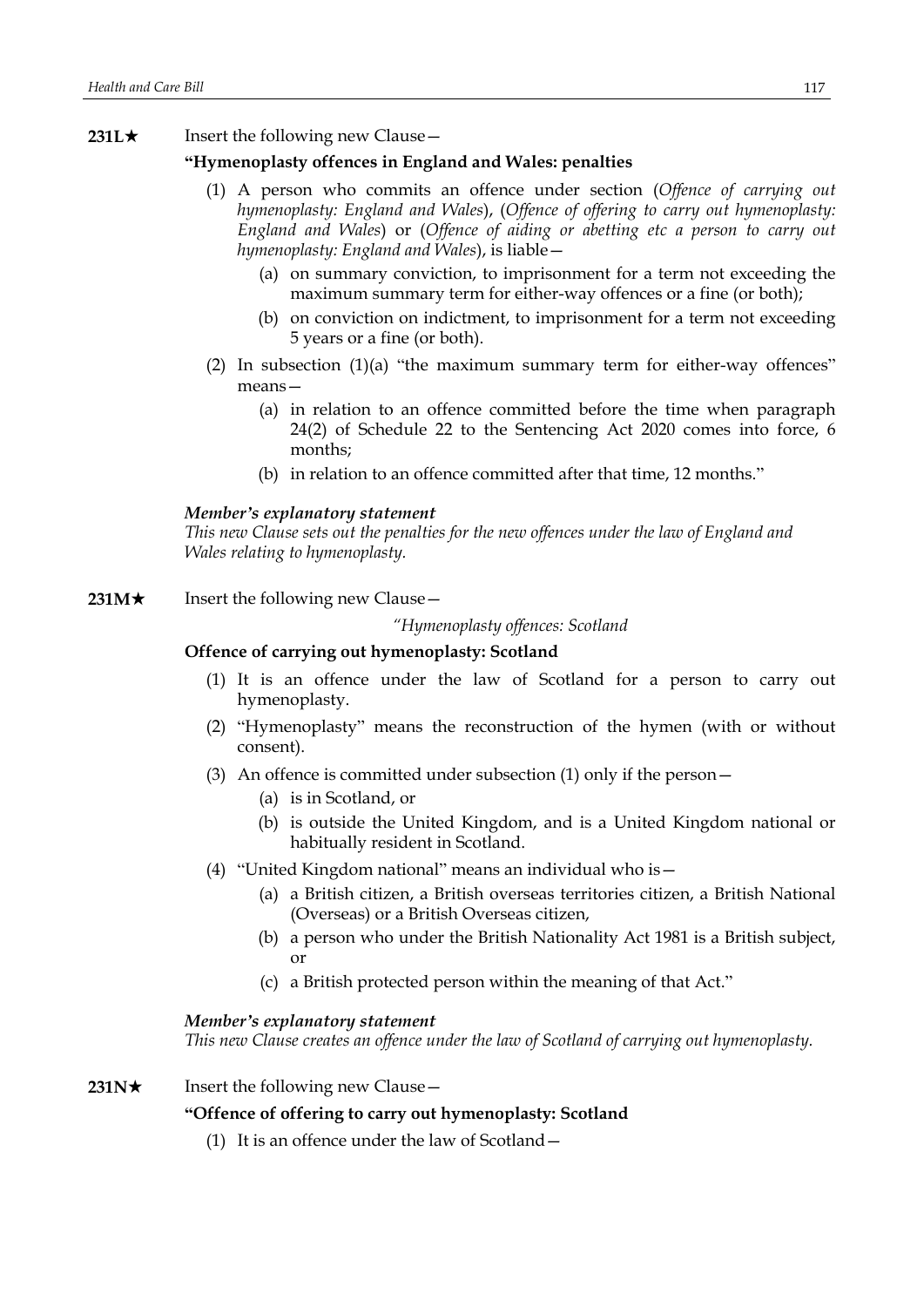### **After Clause 133** *- continued*

- (a) for a person in Scotland to offer to carry out hymenoplasty in the United Kingdom or hymenoplasty that has a sufficient jurisdictional connection, or
- (b) for a person anywhere to offer to carry out hymenoplasty if the person is a United Kingdom national or habitually resident in Scotland.
- (2) Hymenoplasty has a sufficient jurisdictional connection for the purposes of subsection  $(1)(a)$  if it is carried out in relation to a person who is  $-$ 
	- (a) a United Kingdom national, or
	- (b) habitually resident in the United Kingdom.
- (3) In this section—

"United Kingdom national" has the meaning given by section (*Offence of carrying out hymenoplasty: Scotland*)(4);

"hymenoplasty" has the meaning given by section (*Offence of carrying out hymenoplasty: Scotland*)(2)."

### *Member's explanatory statement*

*This new Clause creates an offence under the law of Scotland of offering to carry out hymenoplasty.*

**231P**★ Insert the following new Clause —

# **"Offence of aiding or abetting etc a person to carry out hymenoplasty: Scotland**

- (1) It is an offence under the law of Scotland for a person who is in Scotland, or for a person who is outside Scotland but who is a United Kingdom national or habitually resident in Scotland, to aid, abet, counsel, procure or incite the carrying out of hymenoplasty that has a sufficient jurisdictional connection.
- (2) Hymenoplasty has a sufficient jurisdictional connection for the purposes of subsection (1) if it is carried out in relation to a person who is  $-$ 
	- (a) in the United Kingdom,
	- (b) a United Kingdom national, or
	- (c) habitually resident in the United Kingdom.
- (3) This section does not affect the application to an offence under section (*Offence of carrying out hymenoplasty: Scotland*) of any rule of law relating to aiding, abetting, counselling, procuring or inciting.
- (4) In this section—
	- "United Kingdom national" has the meaning given by section (*Offence of carrying out hymenoplasty: Scotland*)(4);

"hymenoplasty" has the meaning given by section (*Offence of carrying out hymenoplasty: Scotland*)(2)."

### *Member's explanatory statement*

*This new Clause creates an offence of aiding, abetting, counselling, procuring or inciting a person to carry out hymenoplasty in circumstances where the hymenoplasty itself might not be an offence under the law of Scotland (depending on the location or status of the person carrying out the hymenoplasty).*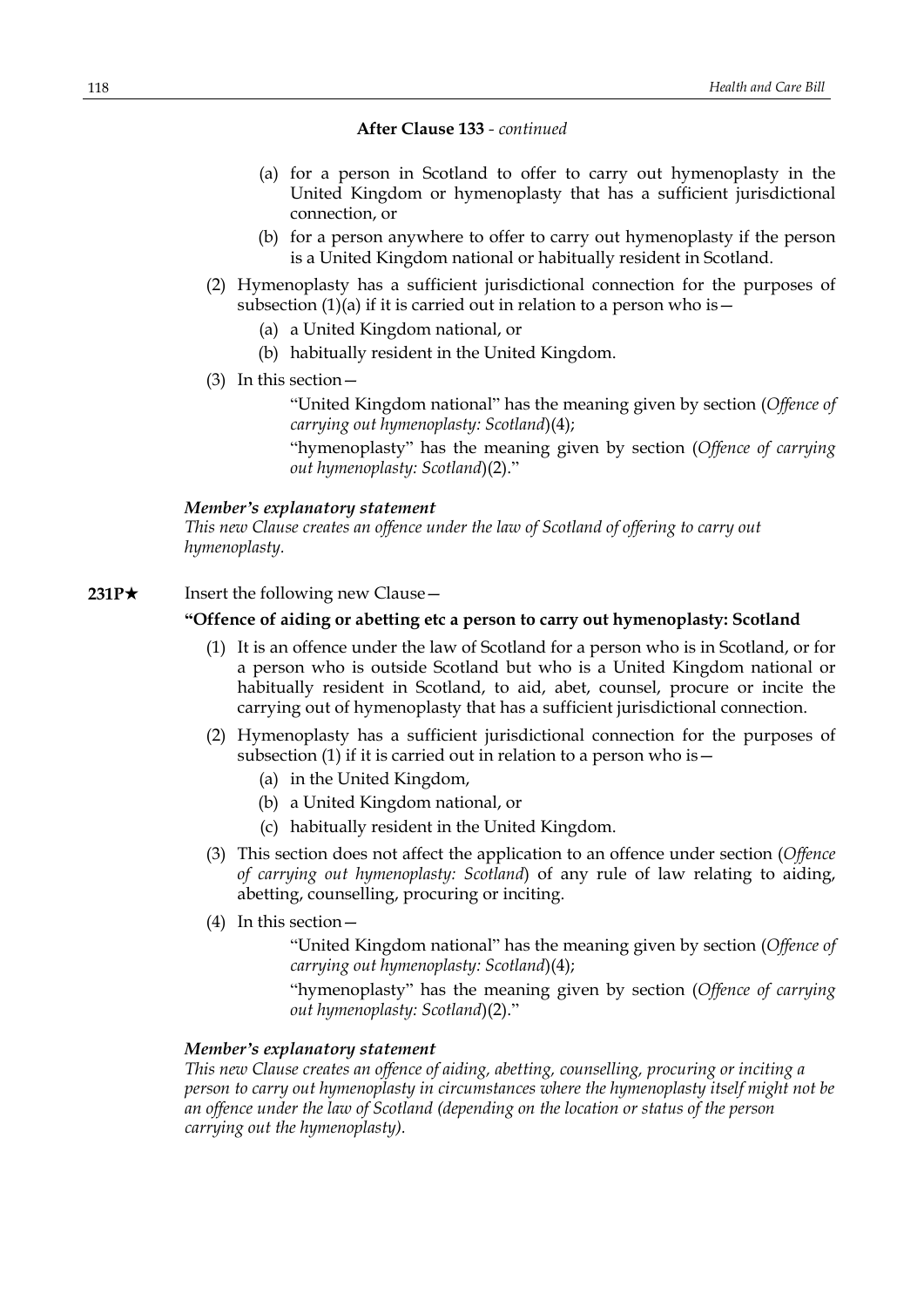**231Q**★ Insert the following new Clause —

# **"Hymenoplasty offences in Scotland: penalties and supplementary**

- (1) A person who commits an offence under section (*Offence of carrying out hymenoplasty: Scotland*), (*Offence of offering to carry out hymenoplasty: Scotland*) or (*Offence of aiding or abetting etc a person to carry out hymenoplasty: Scotland*), is liable—
	- (a) on summary conviction, to imprisonment for a term not exceeding 12 months or a fine not exceeding the statutory maximum (or both);
	- (b) on conviction on indictment, to imprisonment for a term not exceeding 5 years or a fine (or both).
- (2) Where a person outside Scotland commits an offence under section (*Offence of carrying out hymenoplasty: Scotland*), (*Offence of offering to carry out hymenoplasty: Scotland*) or (*Offence of aiding or abetting etc a person to carry out hymenoplasty: Scotland*) the person may be prosecuted, tried and punished for the offence—
	- (a) in a sheriff court district in which the person is apprehended or in custody, or
	- (b) in a sheriff court district determined by the Lord Advocate,

as if the offence had been committed in that district.

- (3) Where subsection (2) applies, the offence is, for all purposes incidental to or consequential on the trial and punishment, deemed to have been committed in that district.
- (4) In this section "sheriff court district" is to be construed in accordance with section 307(1) of the Criminal Procedure (Scotland) Act 1995 (interpretation)."

# *Member's explanatory statement*

*This new Clause sets out the penalties for the new offences under the law of Scotland relating to hymenoplasty.*

**231R**★ Insert the following new Clause

*Hymenoplasty offences: Northern Ireland*

### **Offence of carrying out hymenoplasty: Northern Ireland**

- (1) It is an offence under the law of Northern Ireland for a person to carry out hymenoplasty.
- (2) "Hymenoplasty" means the reconstruction of the hymen (with or without consent).
- (3) An offence is committed under subsection (1) only if the person—
	- (a) is in Northern Ireland, or
	- (b) is outside the United Kingdom, and is a United Kingdom national or habitually resident in Northern Ireland.
- (4) "United Kingdom national" means an individual who is—
	- (a) a British citizen, a British overseas territories citizen, a British National (Overseas) or a British Overseas citizen,
	- (b) a person who under the British Nationality Act 1981 is a British subject, or
	- (c) a British protected person within the meaning of that Act."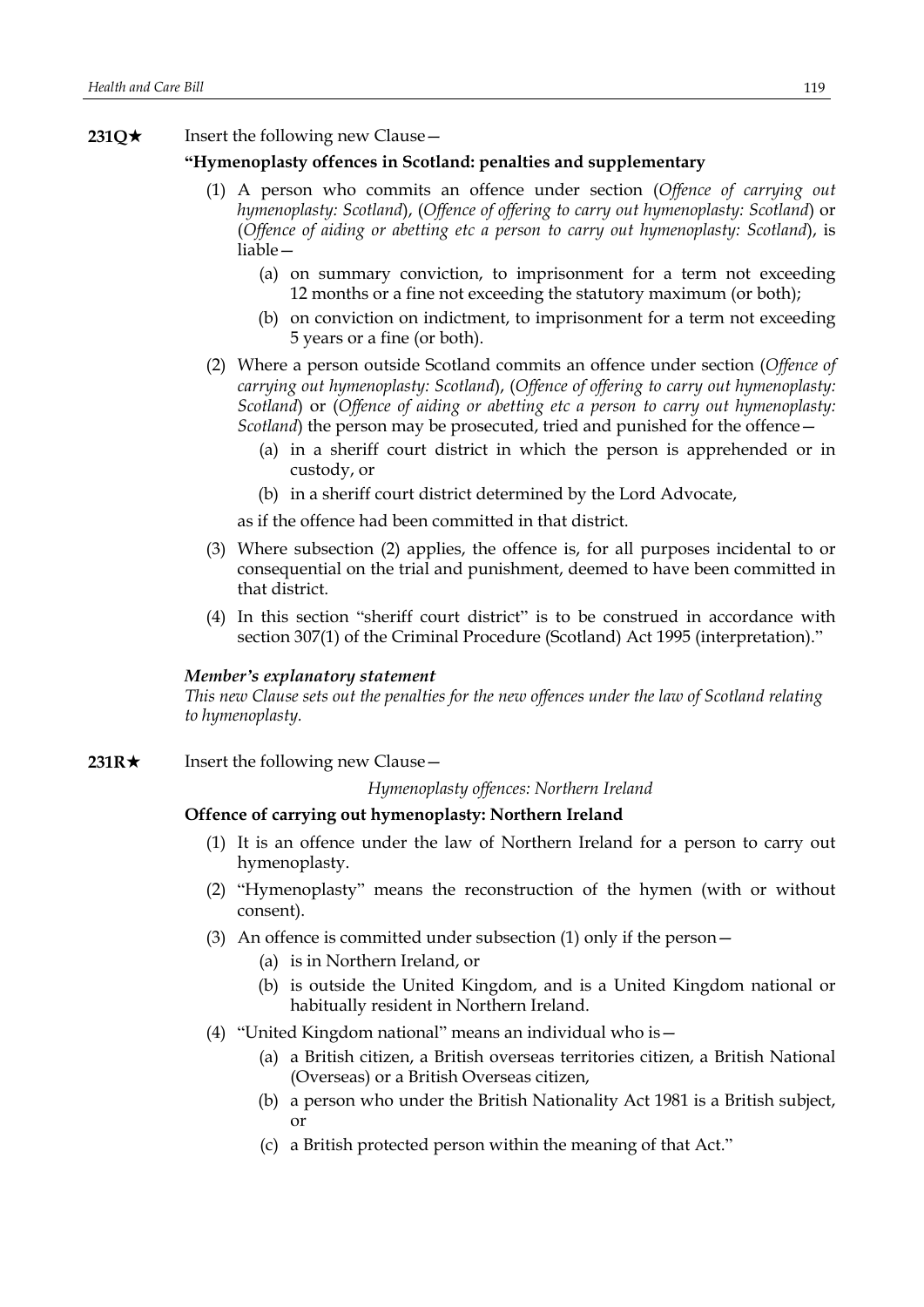*This new Clause creates an offence under the law of Northern Ireland of carrying out hymenoplasty.*

# **231S**★ Insert the following new Clause

## **"Offence of offering to carry out hymenoplasty: Northern Ireland**

- (1) It is an offence under the law of Northern Ireland—
	- (a) for a person in Northern Ireland to offer to carry out hymenoplasty in the United Kingdom or hymenoplasty that has a sufficient jurisdictional connection, or
	- (b) for a person anywhere to offer to carry out hymenoplasty if the person is a United Kingdom national or habitually resident in Northern Ireland.
- (2) Hymenoplasty has a sufficient jurisdictional connection for the purposes of subsection  $(1)(a)$  if it is carried out in relation to a person who is  $-$ 
	- (a) a United Kingdom national, or
	- (b) habitually resident in the United Kingdom.
- (3) In this section—

"United Kingdom national" has the meaning given by section (*Offence of carrying out hymenoplasty: Northern Ireland*)(4);

"hymenoplasty" has the meaning given by section (*Offence of carrying out hymenoplasty: Northern Ireland*)(2)."

# *Member's explanatory statement*

*This new Clause creates an offence under the law of Northern Ireland of offering to carry out hymenoplasty.*

**231T★** Insert the following new Clause —

# **"Offence of aiding or abetting etc a person to carry out hymenoplasty: Northern Ireland**

- (1) It is an offence under the law of Northern Ireland for a person who is in Northern Ireland, or for a person who is outside Northern Ireland but who is a United Kingdom national or habitually resident in Northern Ireland, to aid, abet, counsel or procure the carrying out of hymenoplasty that has a sufficient jurisdictional connection.
- (2) Hymenoplasty has a sufficient jurisdictional connection for the purposes of subsection (1) if it is carried out in relation to a person who is  $-$ 
	- (a) in the United Kingdom,
	- (b) a United Kingdom national, or
	- (c) habitually resident in the United Kingdom.
- (3) This section does not affect the application to an offence under section (*Offence of carrying out hymenoplasty: Northern Ireland*) of any rule of law relating to aiding, abetting, counselling or procuring.
- (4) In this section—

"United Kingdom national" has the meaning given by section (*Offence of carrying out hymenoplasty: Northern Ireland*)(4);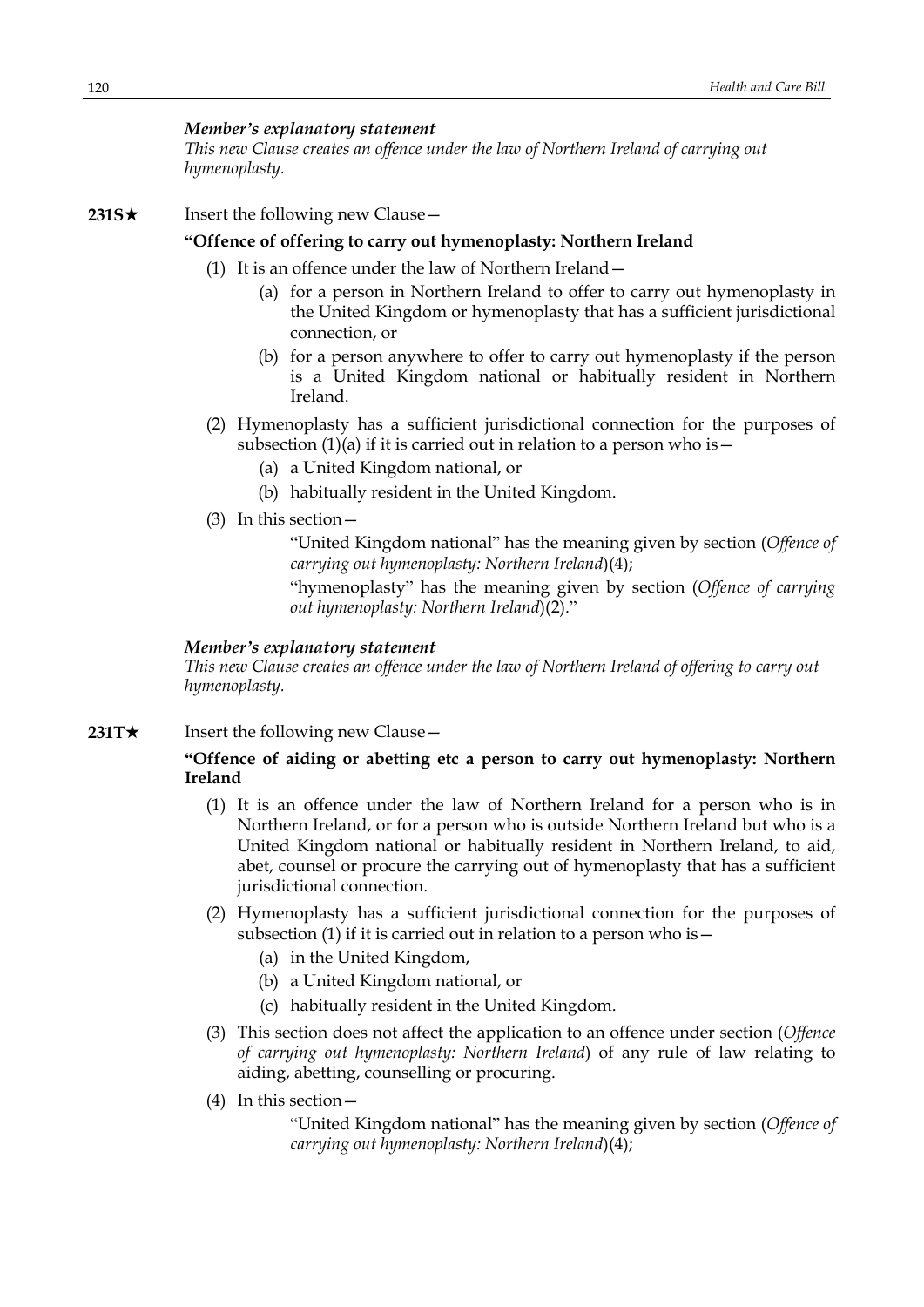# **After Clause 133** *- continued*

"hymenoplasty" has the meaning given by section (*Offence of carrying out hymenoplasty: Northern Ireland*)(2)."

# *Member's explanatory statement*

*This new Clause creates an offence of aiding, abetting, counselling or procuring a person to carry out hymenoplasty in circumstances where the hymenoplasty itself might not be an offence under the law of Northern Ireland (depending on the location or status of the person carrying out the hymenoplasty).*

**231U**★ Insert the following new Clause —

# **"Hymenoplasty offences in Northern Ireland: penalties**

A person who commits an offence under section (*Offence of carrying out hymenoplasty: Northern Ireland*), (*Offence of offering to carry out hymenoplasty: Northern Ireland*) or ( *Offence of aiding or abetting etc a person to carry out hymenoplasty: Northern Ireland*), is liable—

- (a) on summary conviction, to imprisonment for a term not exceeding 6 months or a fine not exceeding the statutory maximum (or both);
- (b) on conviction on indictment, to imprisonment for a term not exceeding 5 years or a fine (or both)."

# *Member's explanatory statement*

*This new Clause sets out the penalties for the new offences under the law of Northern Ireland relating to hymenoplasty.*

**313** [*Withdrawn*]

# **Schedule 16**

# LORD KAMALL

**313ZA**\* Page 233, line 2, leave out "(123 or 124" and insert "123, 124, (*Offence of carrying out hymenoplasty: England and Wales*), (*Offence of offering to carry out hymenoplasty: England and Wales*) or (*Offence of aiding or abetting etc a person to carry out hymenoplasty: England and Wales*)"

# *Member's explanatory statement*

*This amendment adds the new England and Wales offences relating to hymenoplasty to section 65A of the Police and Criminal Evidence Act 1984 (qualifying offences for the purposes of Part 5 of that Act).*

**313ZB**★ Page 233, line 3, after "virginity testing" insert "and hymenoplasty"

# *Member's explanatory statement*

*This amendment is consequential on the other amendment to paragraph 1 of Schedule 16 that appears in the Minister's name.*

**313ZC**\* Page 233, line 11, leave out "or 132" and insert ", 132, (*Offence of carrying out hymenoplasty: Northern Ireland*), (*Offence of offering to carry out hymenoplasty: Northern Ireland*) or (*Offence of aiding or abetting etc a person to carry out hymenoplasty: Northern Ireland*)"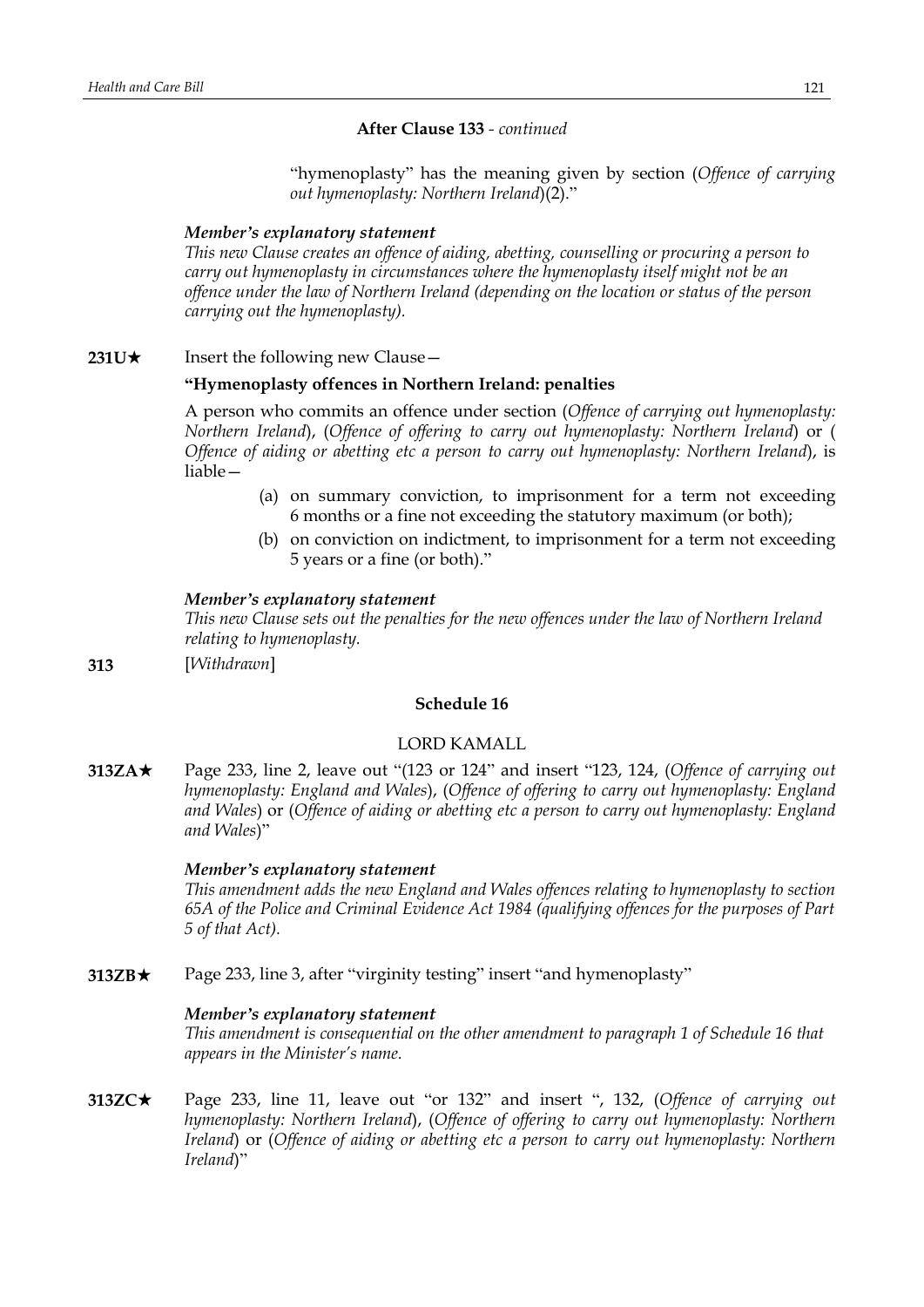*This amendment adds the new Northern Ireland offences relating to hymenoplasty to Article 53A of the Police and Criminal Evidence (Northern Ireland) Order 1989 (qualifying offences for the purposes of Part 6 of that Order).*

**313ZD**\* Page 233, line 13, after "virginity testing" insert "and hymenoplasty"

#### *Member's explanatory statement*

*This amendment is consequential on the other amendment to paragraph 2 of Schedule 16 that appears in the Minister's name.*

### **313ZE**★ Page 233, line 23, at end insert —

- "(d) section (*Offence of carrying out hymenoplasty: England and Wales*) (carrying out hymenoplasty);
	- (e) section (*Offence of offering to carry out hymenoplasty: England and Wales*) (offering to carry out hymenoplasty);
	- (f) section (*Offence of aiding or abetting etc a person to carry out hymenoplasty: England and Wales)* (aiding or abetting etc a person to carry out hymenoplasty)."

### *Member's explanatory statement*

*This amendment adds the new England and Wales offences relating to hymenoplasty to Schedule 7A to the Criminal Justice and Public Order Act 1994 (offences for which crossborder powers of arrest available).*

- **313ZF**★ Page 233, line 30, at end insert
	- "(d) section (*Offence of carrying out hymenoplasty: Scotland*) (carrying out hymenoplasty);
		- (e) section (*Offence of offering to carry out hymenoplasty: Scotland*) (offering to carry out hymenoplasty);
		- (f) section (*Offence of aiding or abetting etc a person to carry out hymenoplasty: Scotland*) (aiding or abetting etc a person to carry out hymenoplasty)."

# *Member's explanatory statement*

*This amendment adds the new Scottish offences relating to hymenoplasty to Schedule 7A to the Criminal Justice and Public Order Act 1994 (offences for which cross-border powers of arrest available).*

- **313ZG**★ Page 233, line 37, at end insert
	- "(d) section (*Offence of carrying out hymenoplasty: Northern Ireland*) (carrying out hymenoplasty);
	- (e) section (*Offence of offering to carry out hymenoplasty: Northern Ireland*) (offering to carry out hymenoplasty);
	- (f) section (*Offence of aiding or abetting etc a person to carry out hymenoplasty: Northern Ireland*) (aiding or abetting etc a person to carry out hymenoplasty)."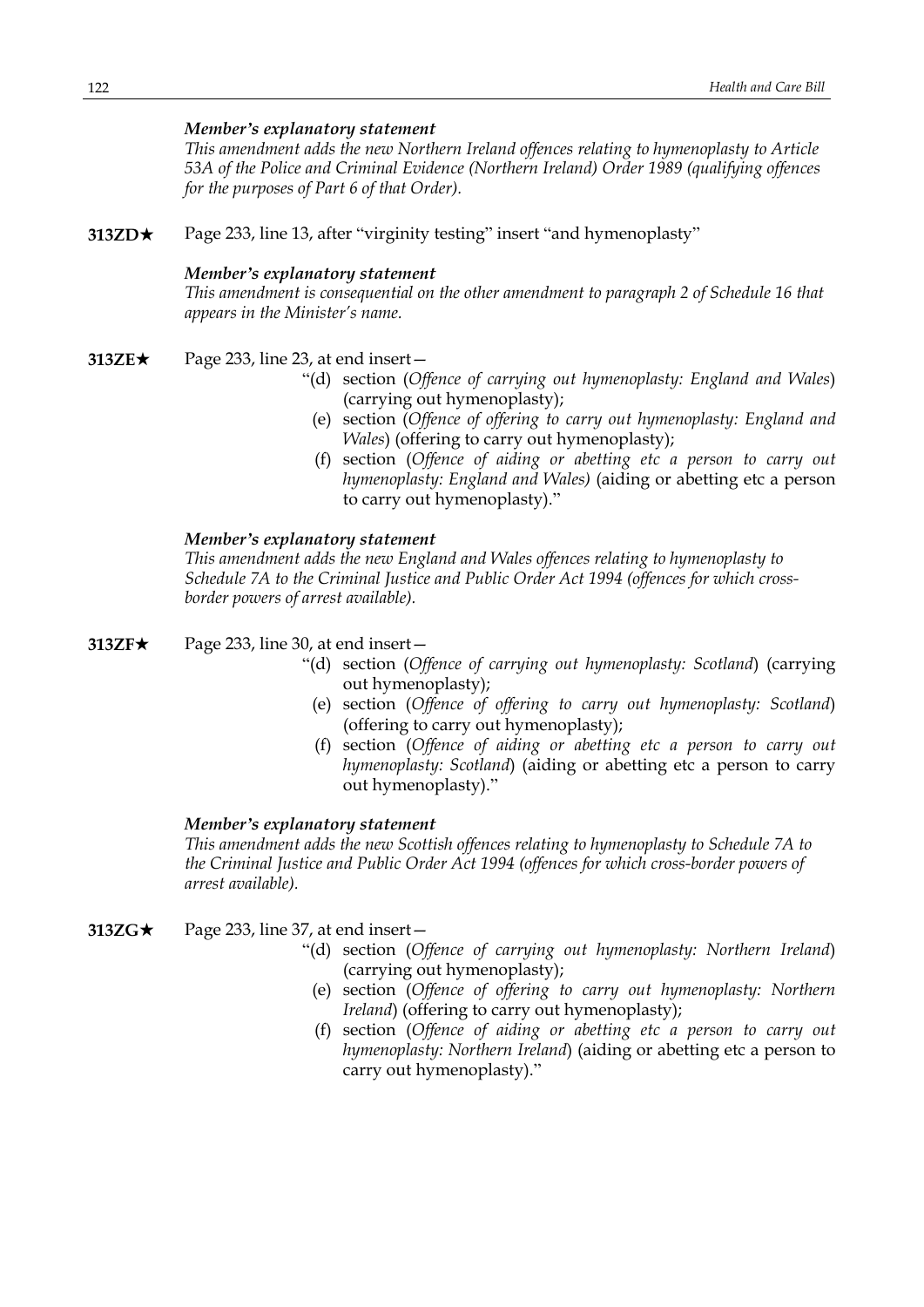*This amendment adds the new Northern Ireland offences relating to hymenoplasty to Schedule 7A to the Criminal Justice and Public Order Act 1994 (offences for which cross- border powers of arrest available).*

**313ZH★** Page 233, line 37, at end insert —

*"Criminal Procedure (Scotland) Act 1995*

- 3A The Criminal Procedure (Scotland) Act 1995 is amended as follows.
- 3B In section 19A (samples etc. from persons convicted of sexual or violent offences), in the definition of "relevant violent offence" in subsection (6), in paragraph (h), after sub-paragraph (v) insert—
	- "(vi) section 126, 127, 128, (*Offence of carrying out hymenoplasty: Scotland*), (*Offence of offering to carry out hymenoplasty: Scotland*) or (*Offence of aiding or abetting etc a person to carry out hymenoplasty: Scotland*) of the Health and Care Act 2022 (offences relating to virginity testing and hymenoplasty)."
- 3C In section 271BZA (child witnesses in certain solemn cases: special measures), in subsection (2), after paragraph (f) insert—
	- "(fa) an offence under section 126, 127, 128, (*Offence of carrying out hymenoplasty: Scotland*), (*Offence of offering to carry out hymenoplasty: Scotland*) or (*Offence of aiding or abetting etc a person to carry out hymenoplasty: Scotland*) of the Health and Care Act 2022 (offences relating to virginity testing and hymenoplasty);"."

# *Member's explanatory statement*

*This amendment adds the new Scottish offences relating to virginity testing and hymenoplasty to certain provisions of the Criminal Procedure (Scotland) Act 1995.*

**313ZJ**\* Page 233, line 42, leave out "or 124" and insert ", 124, (*Offence of carrying out hymenoplasty: England and Wales*), (*Offence of offering to carry out hymenoplasty: England and Wales*) or (*Offence of aiding or abetting etc a person to carry out hymenoplasty: England and Wales*)"

# *Member's explanatory statement*

*This amendment adds the new England and Wales offences relating to hymenoplasty to section 51C of the Crime and Disorder Act 1998 (notices in certain cases involving children).*

**313ZK**\* Page 233, line 43, after "virginity testing" insert "and hymenoplasty"

## *Member's explanatory statement*

*This amendment is consequential on the other amendment to paragraph 4 of Schedule 16 that appears in the Minister's name.*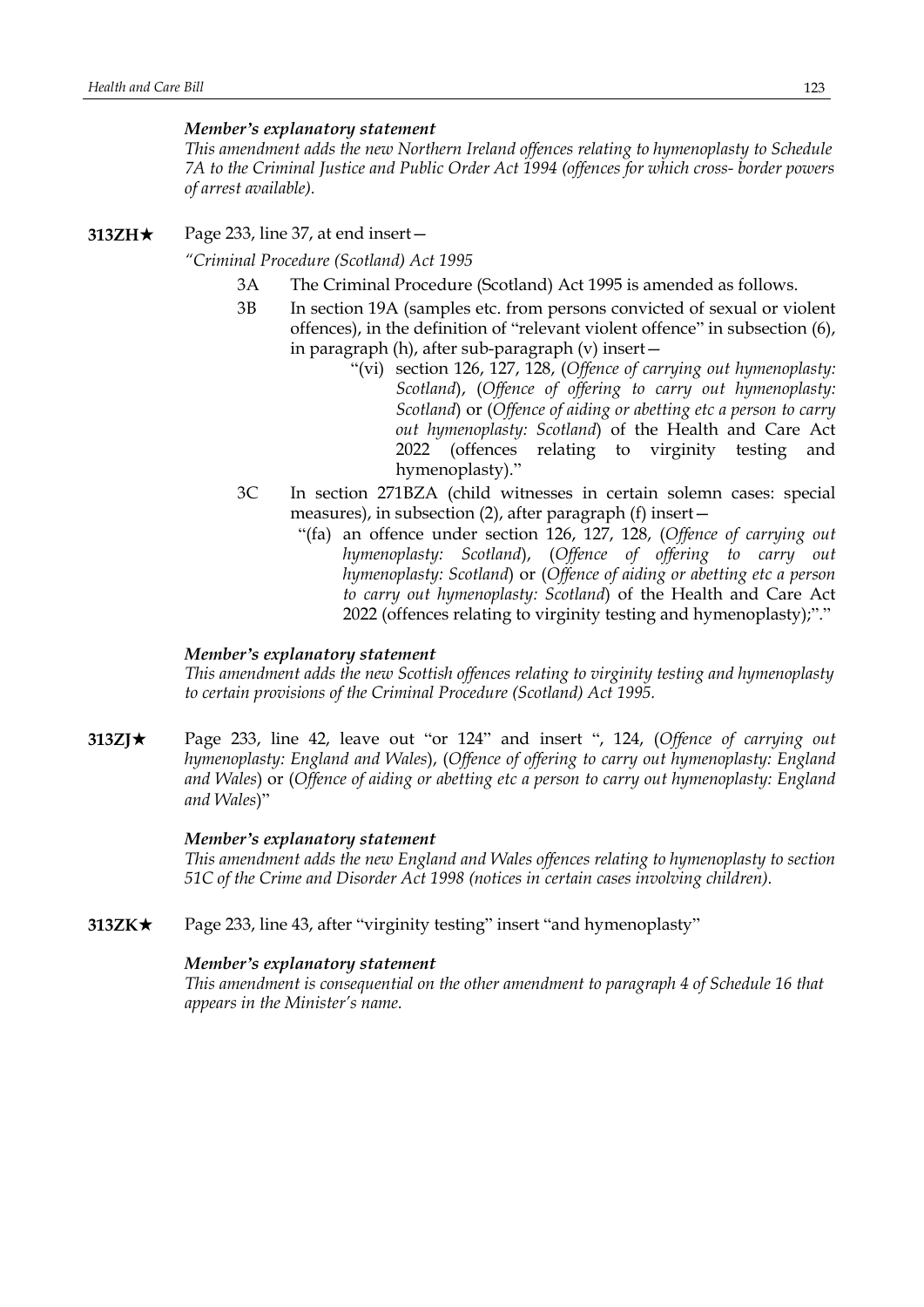# **313ZL★** Page 234, line 2, at end insert —

*"Protection of Vulnerable Groups (Scotland) Act 2007 (asp 2007)*

4A Pending the commencement of its repeal by section 81(2)(d) of the Disclosure (Scotland) Act 2020, paragraph 2 of Schedule 1 to the Protection of Vulnerable Groups (Scotland) Act 2007 (relevant offences) has effect as if it included a reference to an individual who commits an offence under section 126, 127, 128, (*Offence of carrying out hymenoplasty: Scotland*), (*Offence of offering to carry out hymenoplasty: Scotland*) or ( *Offence of aiding or abetting etc a person to carry out hymenoplasty: Scotland*) of this Act (offences relating to virginity testing and hymenoplasty)."

# *Member's explanatory statement*

*This amendment means that the new Scottish offences relating to virginity testing and hymenoplasty will be treated as relevant offences within paragraph 2 of Schedule 1 to the Protection of Vulnerable Groups (Scotland) Act 2007 pending the commencement of the repeal of that Schedule.*

- **313ZM** $\star$  Page 234, line 12, at end insert
	- "(d) section (*Offence of carrying out hymenoplasty: England and Wales*) (carrying out hymenoplasty);
	- (e) section (*Offence of offering to carry out hymenoplasty: England and Wales*) (offering to carry out hymenoplasty);
	- (f) section (*Offence of aiding or abetting etc a person to carry out hymenoplasty: England and Wales*) (aiding or abetting etc a person to carry out hymenoplasty)."

# *Member's explanatory statement*

*This amendment adds the new England and Wales offences relating to hymenoplasty to Schedule 4 to the Modern Slavery Act 2015 (offences to which defence in section 45 does not apply).*

### **After Schedule 16**

### LORD KAMALL

**313A** Insert the following new Schedule—

#### "STORAGE OF GAMETES AND EMBRYOS

### PART 1

### AMENDMENTS TO HUMAN FERTILISATION AND EMBRYOLOGY ACT 1990

### *Introductory*

1 The Human Fertilisation and Embryology Act 1990 is amended as follows.

*Maximum storage periods*

- 2 (1) Section 14 (conditions of storage licences) is amended as follows.
	- (2) In subsection (1), for paragraph (c) substitute  $-$ 
		- "(c) that the requirements of subsection (3) (maximum storage periods) are met,".
	- (3) For subsections (3) to (5) substitute  $-$ 
		- "(3) The requirements referred to in subsection  $(1)(c)$  are as follows -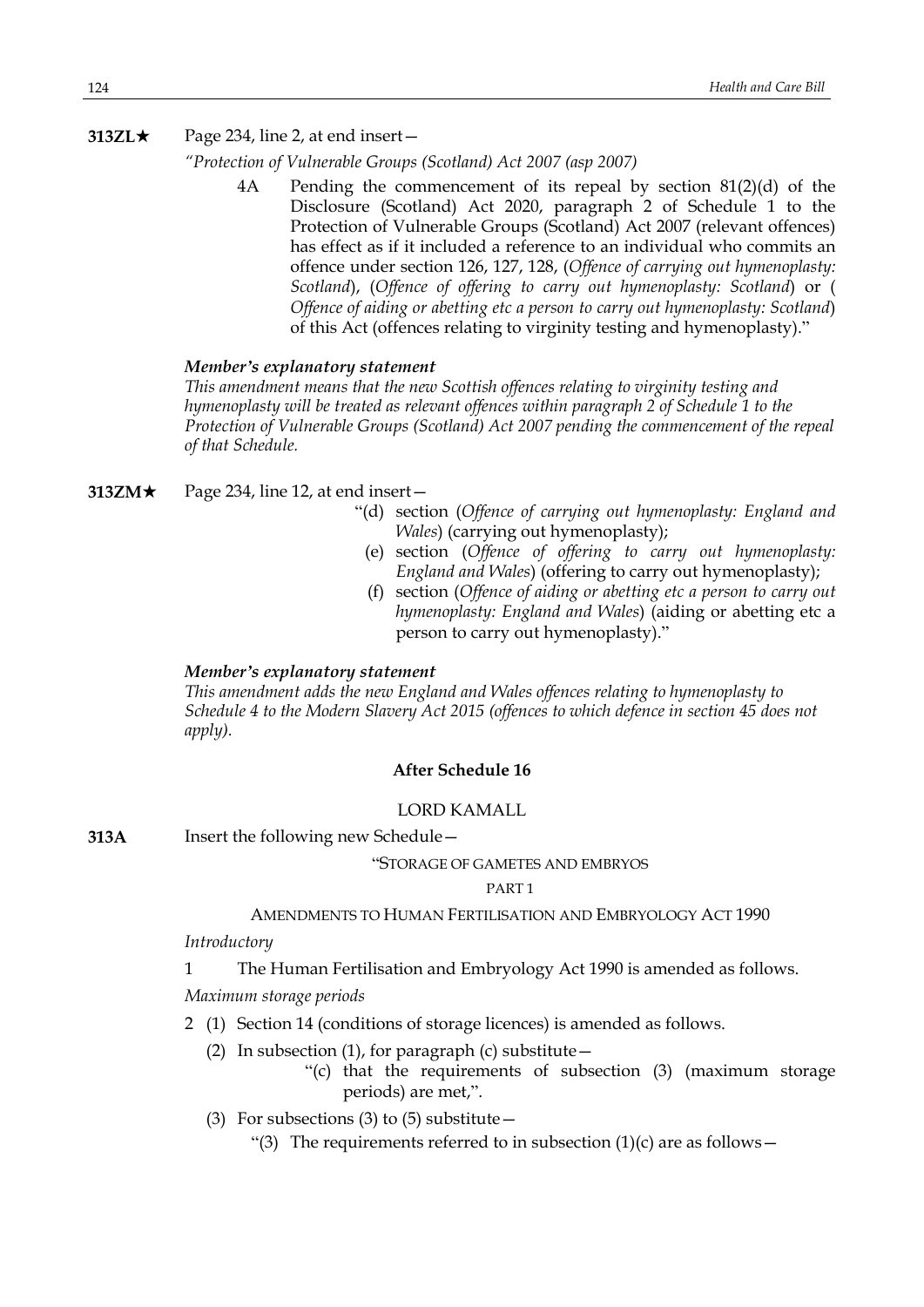- (a) gametes must not be kept in storage for longer than such period not exceeding 55 years beginning with the day on which they are first placed in storage as the licence may specify;
- (b) an embryo must not be kept in storage for treatment purposes for longer than such period not exceeding 55 years beginning with the day on which it is first so kept as the licence may specify;
- (c) an embryo that is kept in storage for the research or training purpose but not for treatment purposes must not be so kept for longer than such period not exceeding 10 years beginning with the day on which consent was given under Schedule 3 to the storage of the embryo for that purpose as the licence may specify;
- (d) a human admixed embryo must not be kept in storage for longer than such period not exceeding 10 years beginning with the day on which it is first placed in storage as the licence may specify.
- (4) Where under Schedule 3 consent is given to the storage of an embryo for the training or research purpose by different persons on different days, the reference in subsection (3)(c) to the day on which consent was given is to be taken as a reference to the last of those days.
- (5) For the purposes of this section—
	- (a) "treatment purposes" are purposes referred to in paragraph  $2(1)(a)$  or (b) of Schedule 3;
	- (b) the "training purpose" is the purpose referred to in paragraph 2(1)(ba) of that Schedule;
	- (c) the "research purpose" is the purpose referred to in paragraph 2(1)(c) of that Schedule."
- 3 In section 47 (index), omit the entry for the "Statutory storage period".
- 4 In Schedule 3 (consents), in paragraph 2(2)(a), for "statutory storage period" substitute "period for which, by virtue of section 14(3), the gametes, embryo or human admixed embryo may be stored under the licence".

*Disposal of material*

- 5 In section 14 (conditions of storage licences), in subsection (1), after paragraph (c) insert—
	- "(ca) that any gametes, embryos or human admixed embryos that have been kept in storage pursuant to the licence must, once they may no longer lawfully be so kept, be removed from storage and disposed of, and".
- 6 In section 17 (the person responsible), in subsection  $(1)(c)$ , for "allowed to perish" substitute "removed from storage".

*Consent to storage*

- 7 (1) Schedule 3 (consents) is amended as follows.
	- (2) In paragraph 1—
		- (a) in sub-paragraph (1), before the first "and" insert "any renewal of consent,";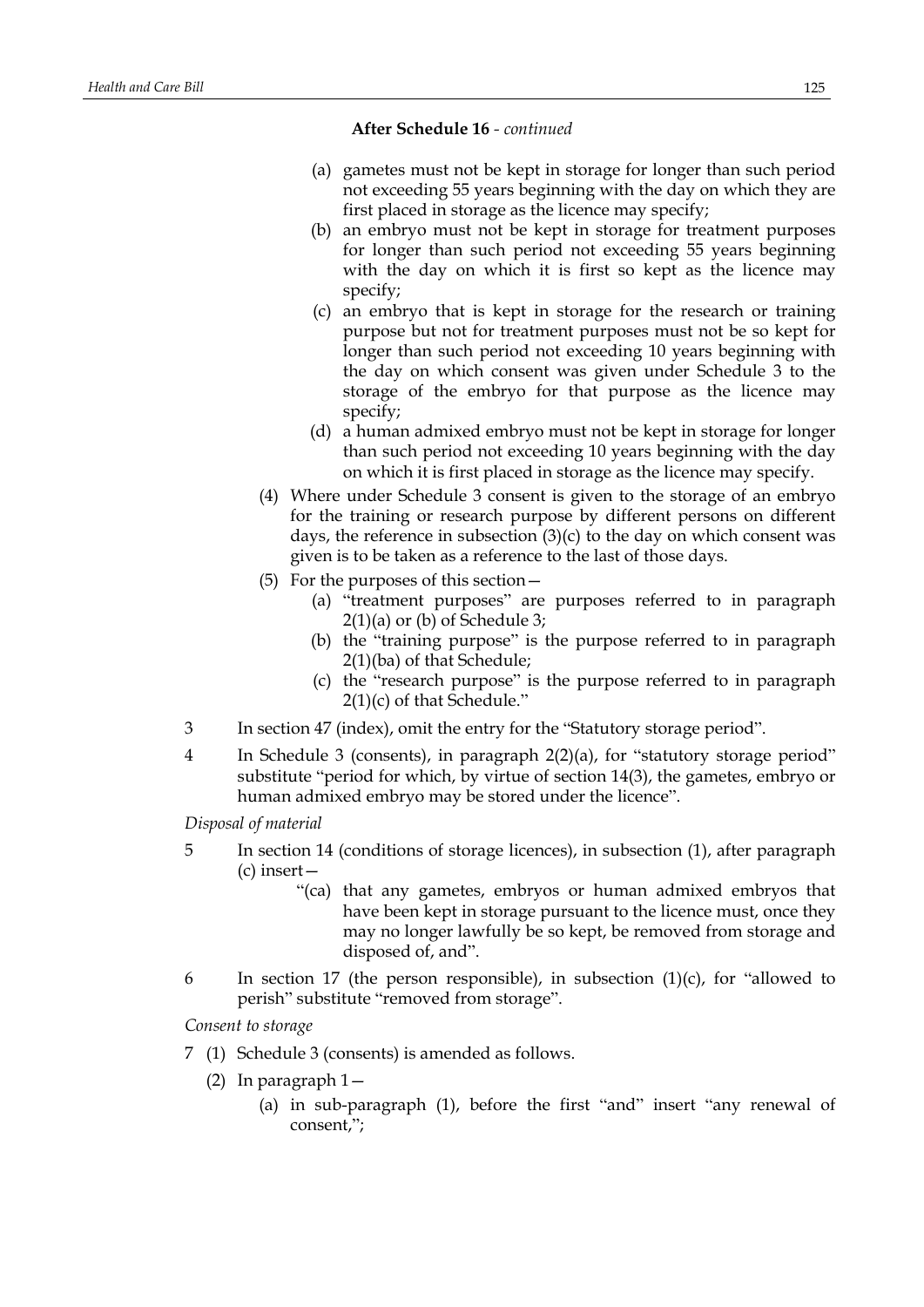- (b) in sub-paragraph (2), before the first "and" insert "any renewal of consent by a person unable to sign,";
- (c) in sub-paragraph  $(3)$  -
	- (i) the words from ""effective consent" to the end become paragraph (a);
	- (ii) after that paragraph insert—
		- "(b) references to renewal of consent are to renewal of consent to the storage of any gametes or embryo under paragraph 11A or 11C."
- (3) In paragraph 3, in sub-paragraph (1), after "gives" insert "or renews".
- (4) After paragraph 11 insert—

*"Renewal of consent to storage of gametes*

- 11 $(A1)$  This paragraph applies where  $-$ 
	- (a) the gametes of a person ("P") are in storage,
	- (b) P's consent to the storage of the gametes is required under paragraph 8(1),
	- (c) there is effective consent from P to the storage of the gametes, and
	- (d) the gametes are being kept for use for the purposes of providing treatment services to—
		- (i) P, or
		- (ii) P and another person together.
	- (2) The person keeping the gametes in storage ("K") must, in each consent period, request P to renew consent to storage of the gametes within the renewal period.

For the meaning of "consent period" and "renewal period", see paragraph 11B.

- (3) A request under sub-paragraph (2) must be given in writing before the start of the renewal period.
- (4) The duty in sub-paragraph (2) ceases to apply if K is notified that P has died.
- (5) The duty in sub-paragraph (2) does not apply in relation to any consent period if—
	- (a) K has at any time been informed in writing that P has been certified as lacking capacity to renew consent to storage of the gametes, and
	- (b) K has not subsequently been informed in writing, before the start of the renewal period which relates to that consent period, that P has been certified as having capacity to renew consent to storage of the gametes.
- (6) P renews consent by informing K in writing that P consents to the storage of the gametes.
- (7) If P's consent is not renewed under sub-paragraph (6) before the end of the consent period, K must, as soon as possible after the end of that period, give a notice to P stating that if P does not renew consent before the end of the renewal period, the gametes will be removed from storage and disposed of.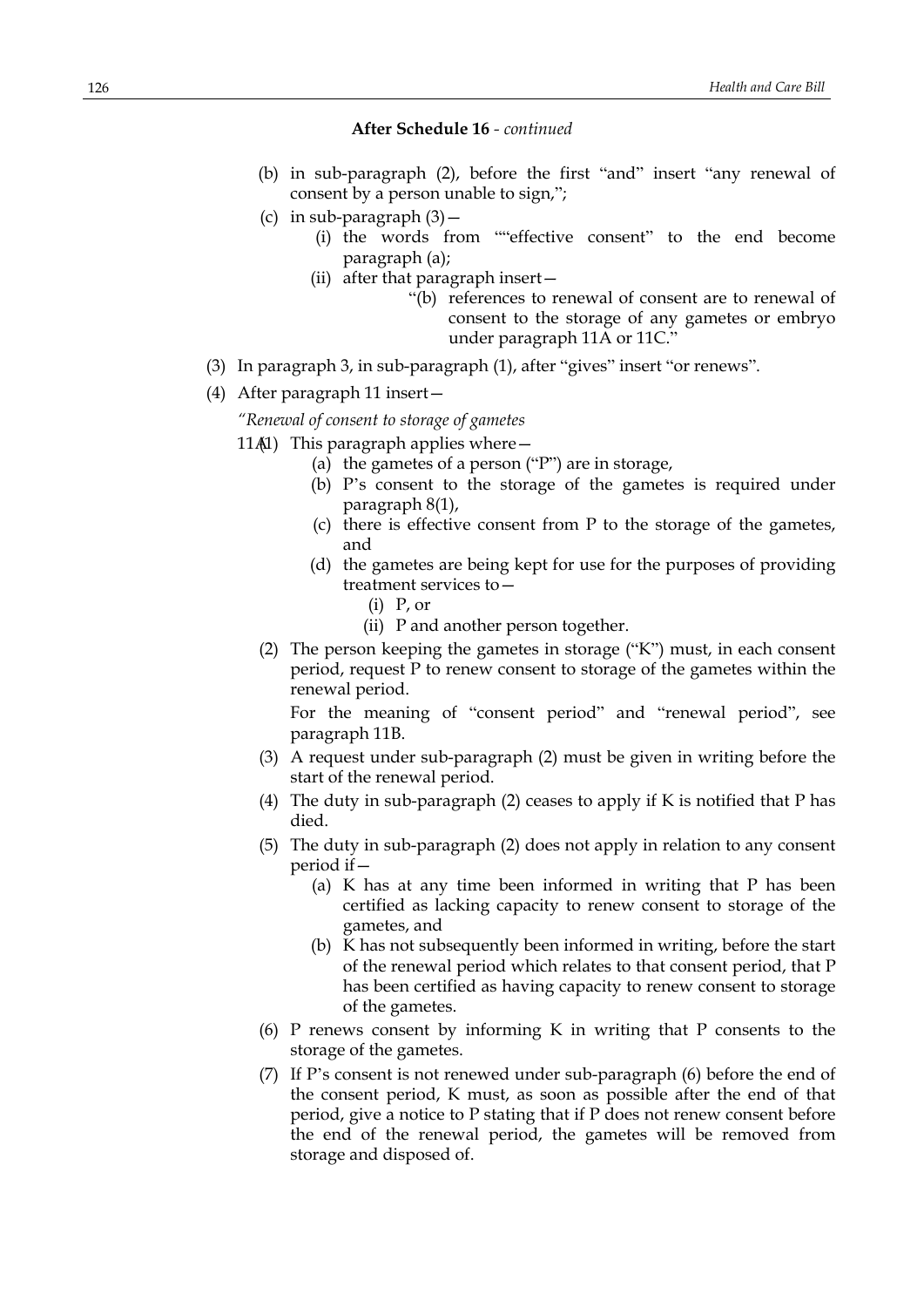- (8) P's consent to the storage of the gametes is to be taken as having been withdrawn at the end of a renewal period that relates to a consent period if—
	- (a) K has complied with the requirements of sub-paragraphs (2) and (7) in relation to that consent period, and
	- (b) P's consent is not renewed under sub-paragraph (6) before the end of the renewal period.

But this is subject to sub-paragraphs (9) and (10).

- (9) If, in a case referred to in sub-paragraph (8)(a) and (b), P dies before the end of the renewal period—
	- (a) P's consent is not to be taken as withdrawn under sub-paragraph (8), but
	- (b) if at the end of the period of 10 years beginning with the day on which P died there is still effective consent from P to the storage, P's consent is to be taken as withdrawn at that time.
- (10) If, in a case referred to in sub-paragraph  $(8)(a)$  and  $(b)$ , before the end of the renewal period P is certified as lacking capacity to renew consent—
	- (a) P's consent is not to be taken as withdrawn under sub-paragraph (8), but
	- (b) if at the end of the period of 10 years beginning with the day on which P was so certified there is still effective consent from P to the storage, P's consent is to be taken as withdrawn at that time.
- (11) But P's consent is not to be taken as withdrawn under sub-paragraph (10)(b) if, before the time it would be taken to be withdrawn under that sub-paragraph—
	- (a) P is certified as having capacity to renew consent to storage of the gametes, and
	- (b) P renews consent to storage of the gametes by informing K in writing that P consents to their storage.
- (12) In a case where P renews consent under sub-paragraph  $(11)(b)$ , this paragraph applies subsequently as if references to a consent period were to—
	- (a) the period of 10 years beginning with the day on which P so renewed consent, and
	- (b) each successive period of 10 years.
- 11B(1) For the purposes of paragraph 11A, each of the following is a "consent period"—
	- (a) the period of 10 years beginning with the relevant day, and
	- (b) each successive period of 10 years.
	- (2) In sub-paragraph (1)(a) "relevant day" means—
		- (a) the day on which the gametes are first placed in storage, or
		- (b) in a case where sub-paragraph (3) or (5) applies, the day on which P gives consent to the storage of the gametes.
	- (3) This sub-paragraph applies where the gametes are taken from or provided by P before P attains the age of 18 years and, at the time the gametes are first stored—
		- (a) P has not attained the age of 16 years and is not competent to deal with the issue of consent to storage of the gametes, or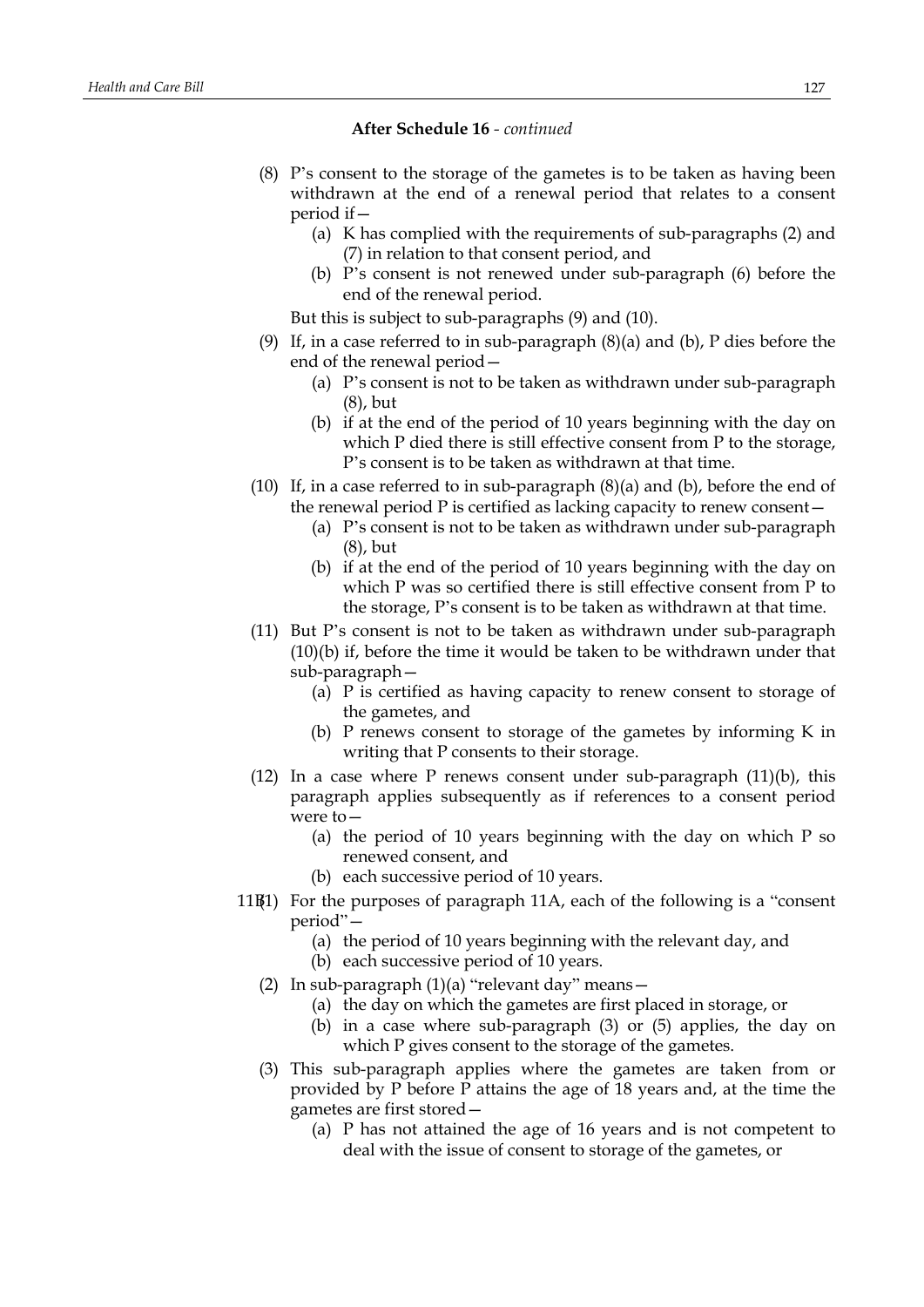- (b) P has attained that age but, although not lacking capacity to consent to the storage of the gametes, is not competent to deal with the issue of consent to their storage.
- (4) In relation to Scotland, sub-paragraph (3) is to be read as if, for paragraphs (a) and (b), there were substituted "P does not have capacity (within the meaning of section 2(4) of the Age of Legal Capacity (Scotland) Act 1991) to consent to storage of the gametes".
- (5) This sub-paragraph applies where the gametes are taken from or provided by P after P attains the age of 16 years and, at the time the gametes are first stored, P lacks capacity to consent to their storage.
- (6) In paragraph 11A "the renewal period", in relation to a consent period, means the period which—
	- (a) begins 12 months before the end of the consent period, and
	- (b) ends 6 months after the end of the consent period.
- (7) In paragraph 11A "certified" means certified in writing by a registered medical practitioner.
- (8) In paragraph 11A and this paragraph, in relation to Scotland, references to a person lacking or having capacity to consent or renew consent are to be read as references to the person being or not being incapable (within the meaning of section 1(6) of the Adults with Incapacity (Scotland) Act 2000) of consenting or renewing consent.

*Renewal of consent to storage of embryos*

11 $(I)$  This paragraph applies where  $-$ 

- (a) an embryo, the creation of which was brought about *in vitro*, is in storage,
- (b) the embryo is being kept for use for the purposes of providing treatment services to—
	- (i) a person ("P") whose gametes or human cells were used to bring about the creation of the embryo, or
	- (ii) P and another person together,
- (c) P's consent to the storage of the embryo is required under paragraph 8(2), and
- (d) there is effective consent from P to the storage of the embryo.
- (2) The person keeping the embryo in storage ("K") must, in each consent period, request P to renew consent to storage of the embryo within the renewal period.

For the meaning of "consent period" and "renewal period", see paragraph 11D.

- (3) A request under sub-paragraph (2) must be given in writing before the start of the renewal period.
- (4) The duty in sub-paragraph (2) ceases to apply if  $-$ 
	- (a) K is notified that P has died, or
	- (b) K is notified under paragraph 4A(1)(c) of the withdrawal of a person's consent to storage of the embryo.
- (5) The duty in sub-paragraph (2) does not apply in relation to any consent period if—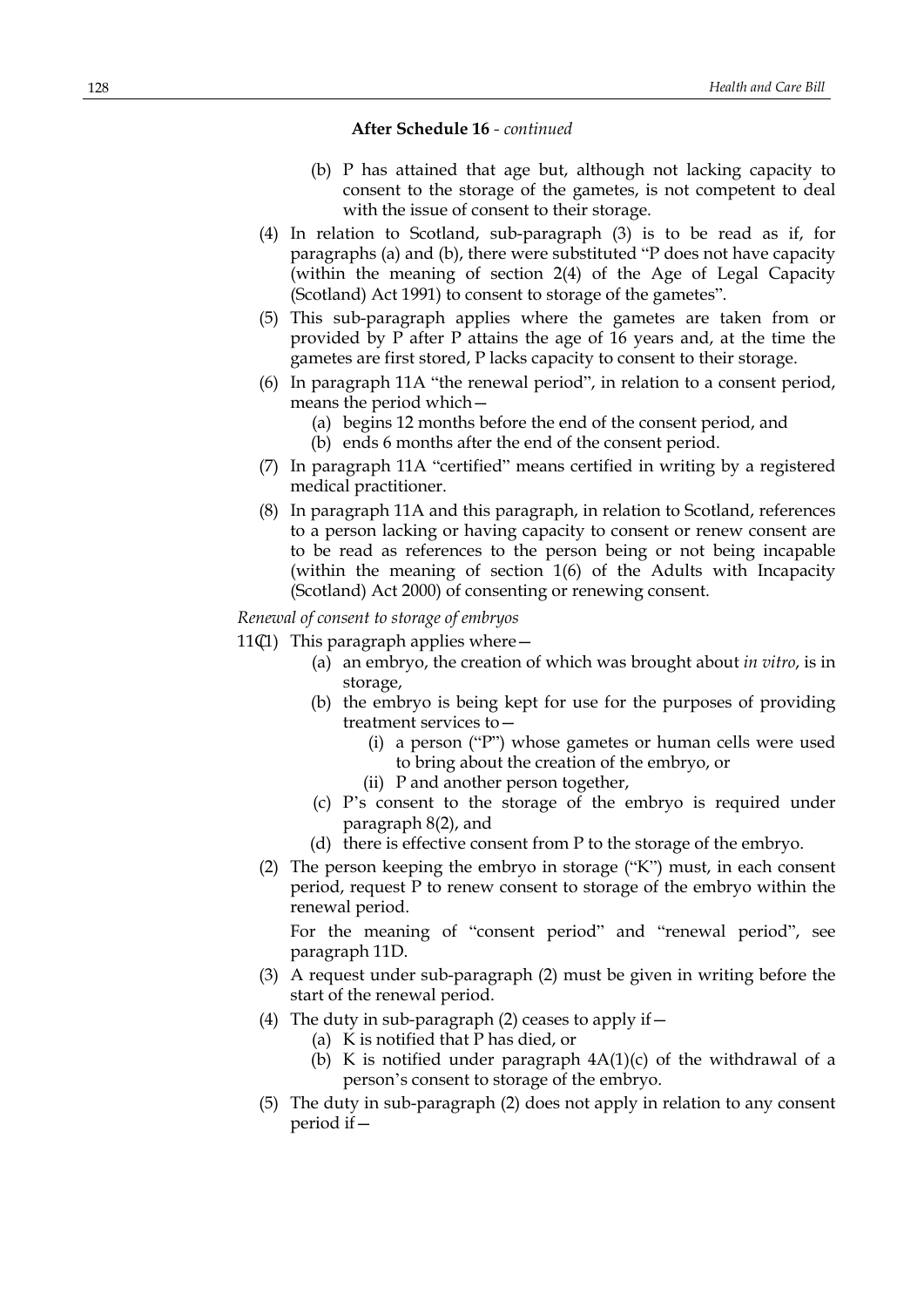- (a) K has at any time been informed in writing that P has been certified as lacking capacity to renew consent to storage of the embryo, and
- (b) K has not subsequently been informed in writing, before the start of the renewal period which relates to that consent period, that P has been certified as having capacity to renew consent to storage of the embryo.
- (6) P renews consent by informing K in writing that P consents to the storage of the embryo.
- (7) If P's consent is not renewed under sub-paragraph (6) before the end of the consent period, K must, as soon as possible after the end of that period, give a notice to P stating that if P does not renew consent before the end of the renewal period, the embryo will be removed from storage and disposed of.
- (8) P's consent to the storage of the embryo is to be taken as having been withdrawn at the end of a renewal period that relates to a consent period if—
	- (a) K has complied with the requirements of sub-paragraphs (2) and (7) in relation to that consent period, and
	- (b) P's consent is not renewed under sub-paragraph (6) before the end of the renewal period.

But this is subject to sub-paragraphs (9) and (10).

- (9) If, in a case referred to in sub-paragraph (8)(a) and (b), P dies before the end of the renewal period—
	- (a) P's consent is not to be taken as withdrawn under sub-paragraph (8), but
	- (b) if at the end of the period of 10 years beginning with the day on which P died there is still effective consent from P to the storage, P's consent is to be taken as withdrawn at that time.
- (10) If, in a case referred to in sub-paragraph (8)(a) and (b), before the end of the renewal period P is certified as lacking capacity to renew consent—
	- (a) P's consent is not to be taken as withdrawn under sub-paragraph (8), but
	- (b) if at the end of the period of 10 years beginning with the day on which P was so certified there is still effective consent from P to the storage, P's consent is to be taken as withdrawn at that time.
- (11) But P's consent is not to be taken as withdrawn under sub-paragraph (10)(b) if, before the time it would be taken to be withdrawn under that sub-paragraph—
	- (a) P is certified as having capacity to renew consent to storage of the embryo, and
	- (b) P renews consent to storage of the embryo by informing K in writing that P consents to its storage.
- (12) In a case where P has renewed consent under sub-paragraph (11)(b), this paragraph applies subsequently as if references to the consent period were to—
	- (a) the period of 10 years beginning with the day on which P so renewed consent, and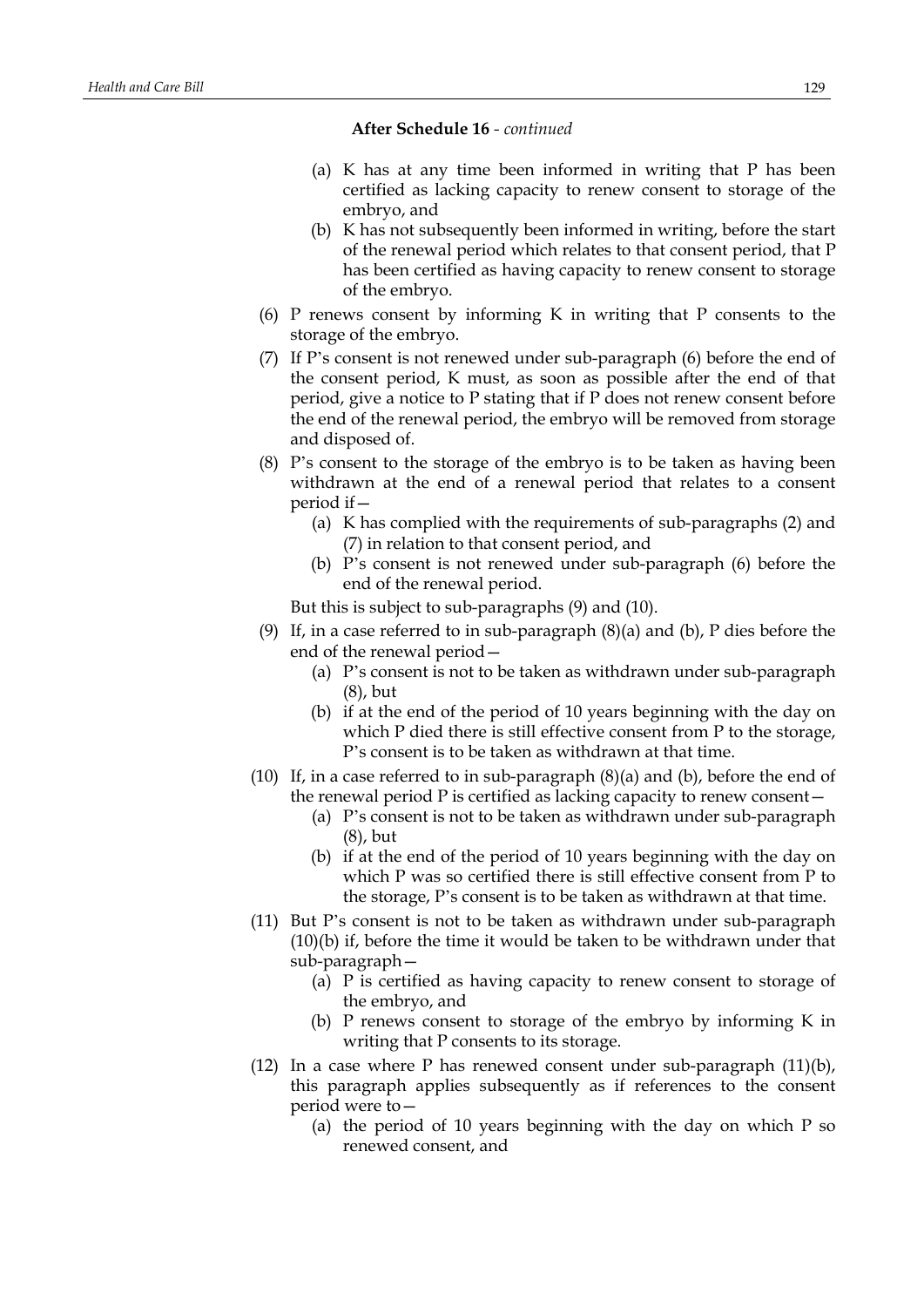- (b) each successive period of 10 years.
- (13) Where P's consent is taken as withdrawn under this paragraph, K must, as soon as possible, take all reasonable steps to give notice of the withdrawal to each person whose gametes or human cells were used to bring about its creation.
- (14) Storage of the embryo remains lawful until—
	- (a) the end of the period of 6 months beginning with the day on which P's consent is taken as withdrawn under this paragraph, or
	- (b) if, before the end of that period, K receives a notice from each person notified under sub-paragraph (13) stating that the person consents to the disposal of the embryo, the time at which the last of those notices was received.
- 11 $[0]$  For the purposes of paragraph 11C, each of the following is a "consent" period"—
	- (a) the period of 10 years beginning with the day on which the embryo is first placed in storage, and
	- (b) each successive period of 10 years.
	- (2) In paragraph 11C "the renewal period", in relation to a consent period, means the period which—
		- (a) begins 12 months before the end of the consent period, and
		- (b) ends 6 months after the end of the consent period.
	- (3) In paragraph 11C "certified" means certified in writing by a registered medical practitioner.
	- (4) In paragraph 11C , in relation to Scotland, references to a person lacking or having capacity to renew consent are to be read as references to the person being or not being incapable (within the meaning of section 1(6) of the Adults with Incapacity (Scotland) Act 2000) of renewing consent."

#### PART 2

#### TRANSITIONAL PROVISION

*Interpretation*

8 (1) In this Part of this Schedule—

"the commencement day" means 1 July 2022;

"the transitional period" means the period beginning with the commencement day and ending with 30 June 2024.

(2) In this Part of this Schedule—

"the 1990 Act" means the Human Fertilisation and Embryology Act 1990;

"the 2009 Regulations" means the Human Fertilisation and Embryology (Statutory Storage Period for Embryos and Gametes) Regulations 2009 (S.I. 2009/1582);

"the 2020 Regulations" means the Human Fertilisation and Embryology (Statutory Storage Period for Embryos and Gametes) (Coronavirus) Regulations 2020 (S.I. 2020/566).

(3) In this Part of this Schedule—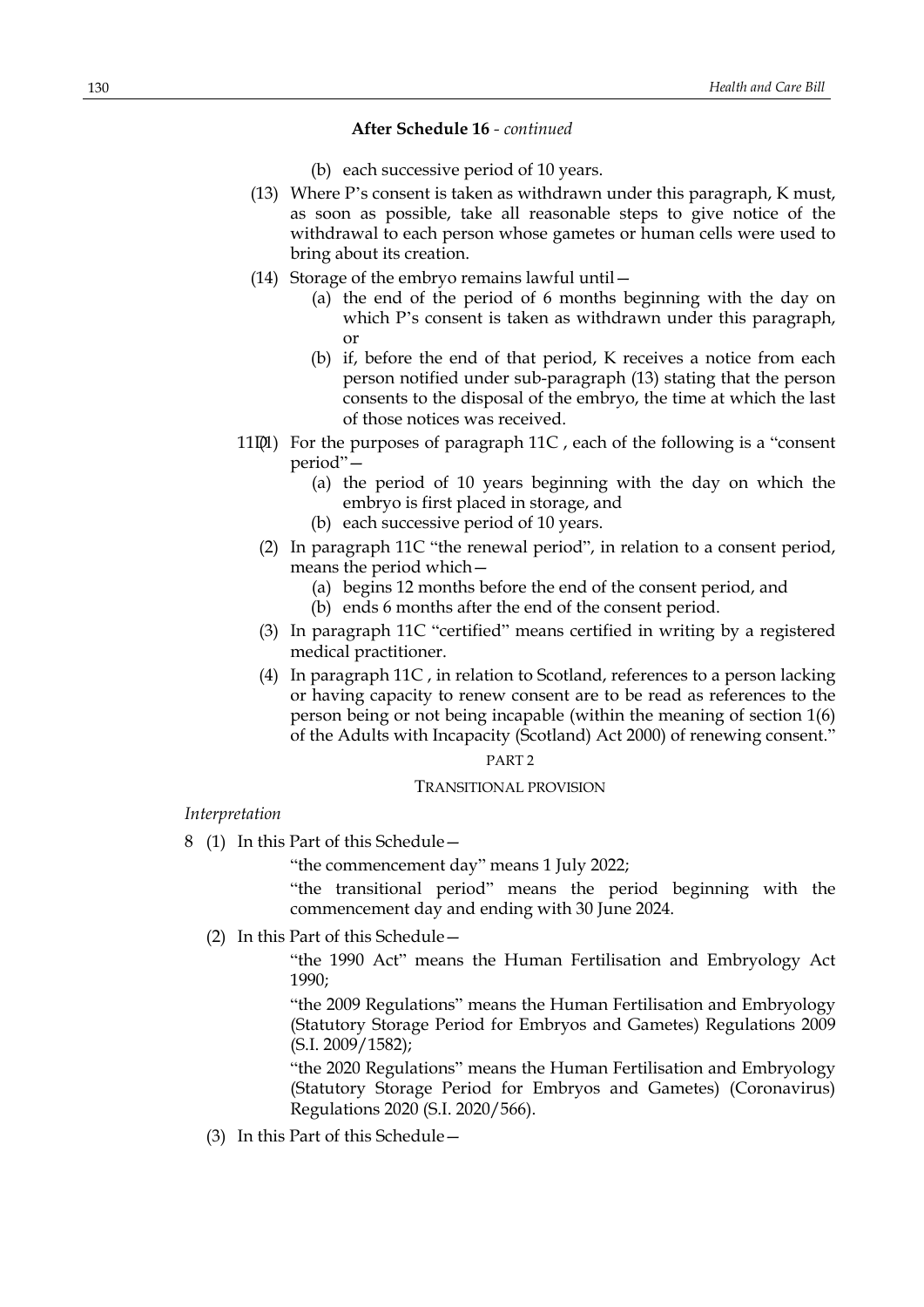"gamete storage licence" means a licence under Schedule 2 to the 1990 Act that authorises the storage of gametes;

"embryo storage licence" means a licence under Schedule 2 to the 1990 Act that authorises the storage of embryos;

"storage licence" means a licence under Schedule 2 to the 1990 Act that authorises the storage of gametes, embryos or human admixed embryos;

"pre-commencement", in relation to a storage licence, or a storage licence of any description, means granted before the commencement day and "post-commencement" means granted on or after that day.

(4) In this Part of this Schedule—

"statutory storage period" has the same meaning as in the 1990 Act immediately before the commencement day;

references to gametes, embryos and human admixed embryos have the same meaning as in that Act;

"the training purpose", "the research purpose" and "treatment purposes" have the same meanings as in section 14(3)(c) of that Act.

*Application of Part 1 to material already in storage*

9 (1) The amendments in paragraphs 2 to 6 of this Schedule have effect in relation to pre-commencement storage licences under which gametes, embryos or human admixed embryos are kept in storage on or after the commencement day (as well as having effect in relation to post-commencement storage licences).

This is subject to sub-paragraphs (2) and (3).

- (2) In the case of a pre-commencement embryo storage licence, the condition imposed by section 14(3)(c) of the 1990 Act (as substituted by paragraph 2 of this Schedule) does not apply in relation to an embryo which, on the commencement day, is kept in storage for the training or research purpose but not for treatment purposes.
- (3) In the case of any pre-commencement storage licence, the condition imposed by section  $14(1)(ca)$  of the 1990 Act (as substituted by paragraph 5 of this Schedule) applies only in relation to times on or after the commencement day.
- 10 The amendments made by paragraph 7 of this Schedule have effect in relation to the storage of gametes and embryos under a pre-commencement gamete or embryo storage licence, where the gametes or embryos are kept in storage on or after the commencement day (as well as having effect in relation to the storage of gametes and embryos under a post-commencement gamete or embryo storage licence).

*Date of first storage*

- 11 (1) This paragraph applies if the person storing gametes or an embyro under a pre-commencement gamete or embryo storage licence—
	- (a) has, before the end of the transitional period, taken all reasonable steps to establish the date on which the gametes were or embryo was first placed in storage, but
	- (b) is unable to establish that date.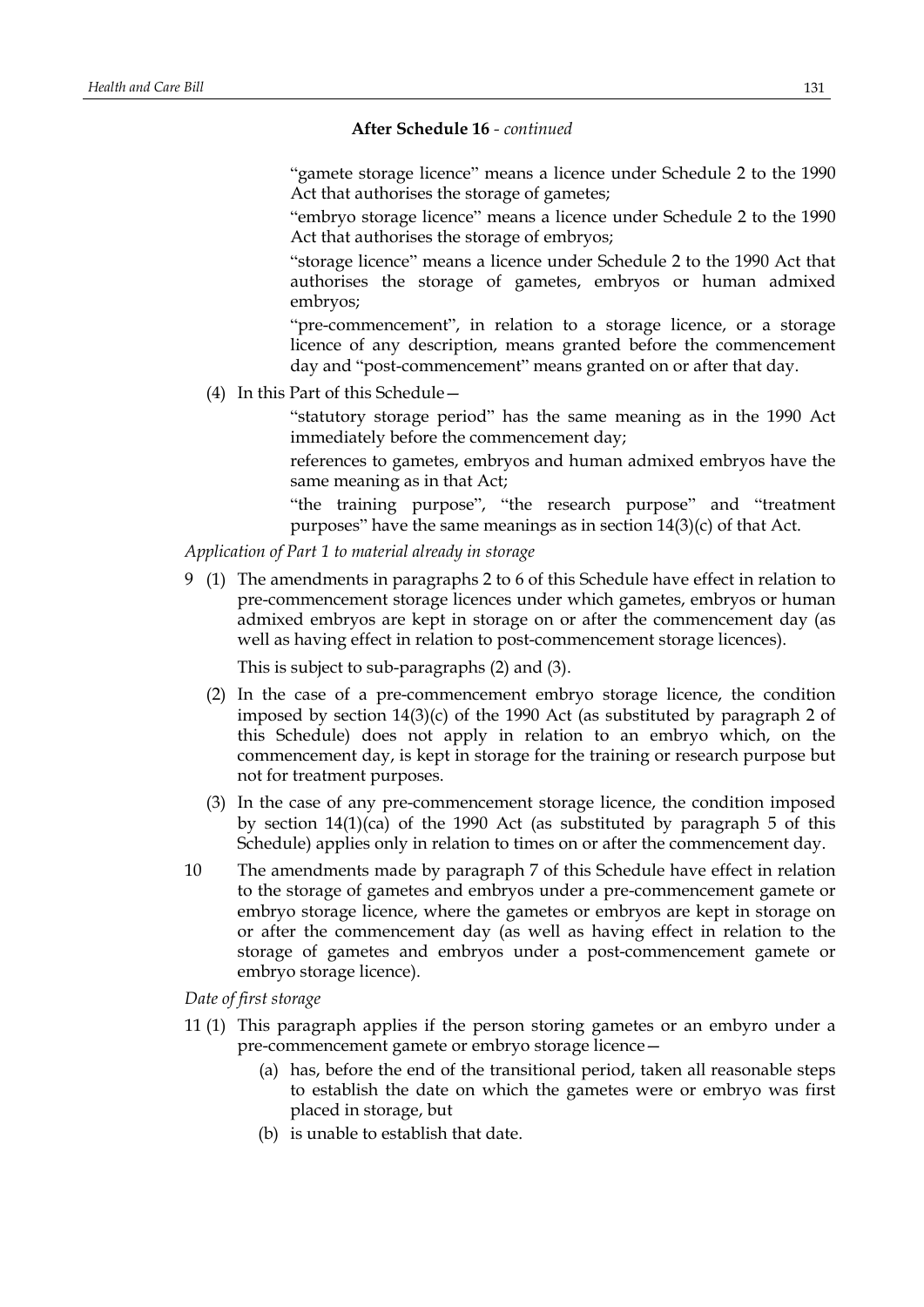- (2) The person may give a notice to each person whose consent to the storage is required under Schedule 3 to the 1990 Act specifying a date on which the gametes are or embryo is to be regarded as having been first placed in storage.
- (3) Where notice is given under sub-paragraph (2), the gametes are or embryo is to be regarded, for all purposes of the 1990 Act and this Part of this Schedule, as having been first placed in storage on the date specified in the notice.

*Storage periods specified in pre-commencement storage licences*

- 12 (1) For the purposes of section 14(3)(a) of the 1990 Act (as substituted by paragraph 2 of this Schedule), a pre-commencement gamete storage licence under which, on and after the commencement day, gametes are kept in storage is to be regarded as specifying the period of 55 years beginning with the day on which the gametes were first placed in storage.
	- (2) For the purposes of section  $14(3)(b)$  of the 1990 Act (as substituted by paragraph 2 of this Schedule), a pre-commencement embryo storage licence under which, on and after the commencement day, an embryo is kept in storage for treatment purposes is to be regarded as specifying for those purposes the period of 55 years beginning with the day on which the embryo was first so kept.

*Storage after expiry of pre-commencement consent*

- 13 (1) If a pre-commencement consent to the storage of gametes or an embryo expires at any time in the transitional period, the storage of the gametes or embryo for the remainder of that period is not unlawful merely because of that fact.
	- (2) In sub-paragraph  $(1)$  -
		- (a) "pre-commencement consent" means consent given under Schedule 3 to the 1990 Act before the commencement day;
		- (b) the reference to expiry of consent does not include withdrawal.

*Storage with no effective consent prior to commencement*

- 14 (1) This paragraph applies in relation to the storage of gametes or an embryo under a pre-commencement gamete or embryo storage licence where, immediately before the commencement day, there is no effective consent to the storage by a relevant person.
	- (2) The person keeping the gametes or embryo in storage must request the relevant person to give consent to the storage under Schedule 3 to the 1990 Act.
	- (3) A request under sub-paragraph (2) must be given before 1 July 2023 in writing.
	- (4) The storage of the gametes or embryo at any time before the end of the transitional period is not unlawful merely because there is no effective consent to the storage by the relevant person.
	- (5) In this paragraph—

"effective consent" means consent under Schedule 3 to the 1990 Act which has not been withdrawn;

"relevant person" means a person whose consent is required under Schedule 3 to the 1990 Act to storage of the gametes or embryo.

*Time for first renewal of consent*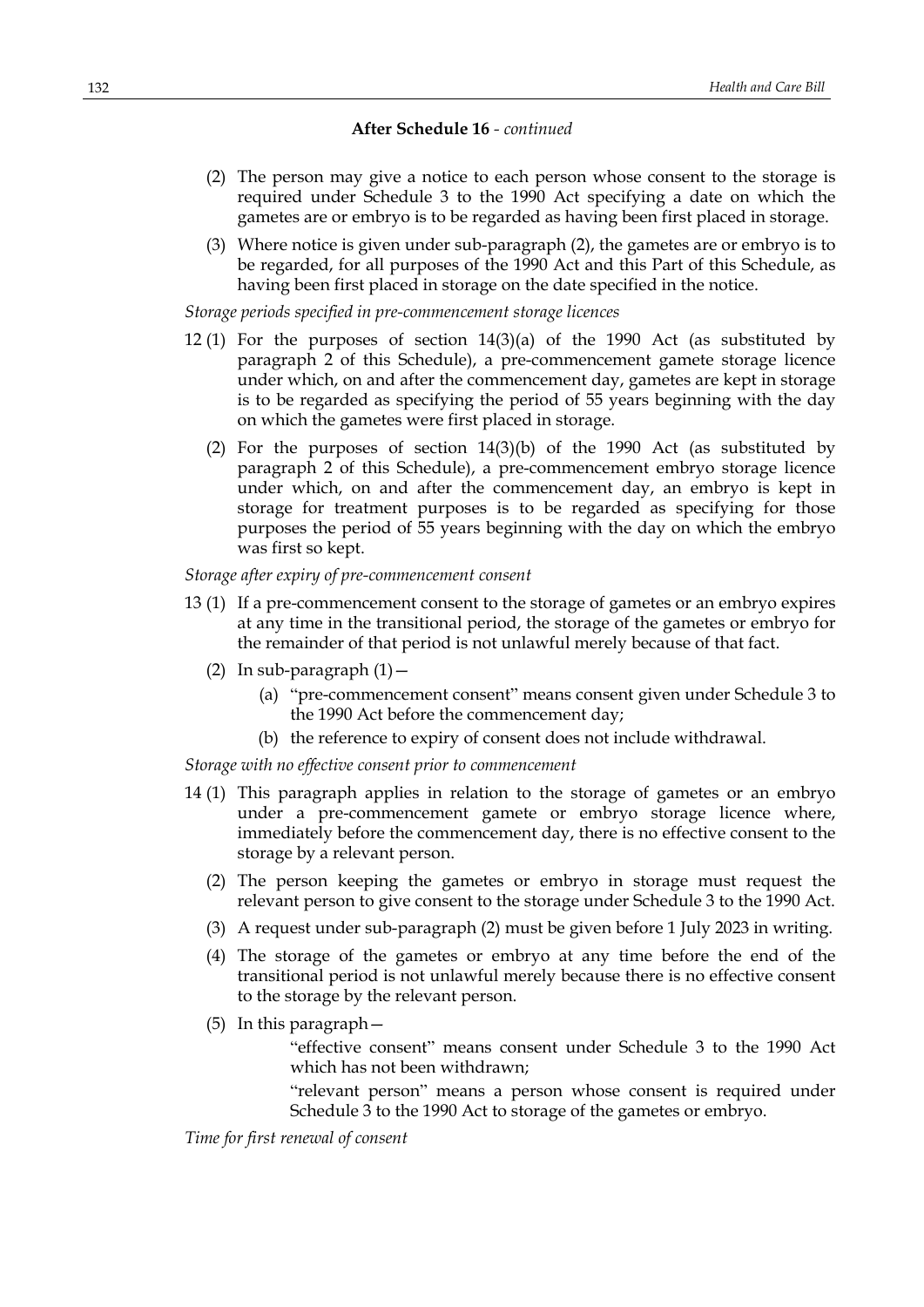- 15 (1) This paragraph applies in relation to the storage of gametes under a precommencement gamete storage licence where the statutory storage period applicable immediately before the commencement day was provided for by—
	- (a) regulation 4, 4A, 7 or 8 of the 2009 Regulations, or
	- (b) regulation 4 of the 2020 Regulations.
	- (2) For the purposes of paragraph 11A of Schedule 3 to the 1990 Act (as inserted by paragraph 7 of this Schedule), paragraph 11B(1)(a) of that Schedule has effect as if the reference to the period of 10 years beginning with the relevant day were a reference to the period which—
		- (a) begins with the relevant day, and
		- (b) ends at the end of the statutory storage period referred to in subparagraph (1).
- 16 (1) This paragraph applies in relation to the storage of an embryo under a precommencement embryo storage licence where the statutory storage period applicable immediately before the commencement day was provided for by—
	- (a) regulation 3, 3A, 5 or 6 of the 2009 Regulations, or
	- (b) regulation 3 of the 2020 Regulations.
	- (2) For the purposes of paragraph 11C of Schedule 3 to the 1990 Act (as inserted by paragraph 7 of this Schedule), paragraph 11D(1)(a) of that Schedule has effect as if the reference to the period of 10 years beginning with the day on which the embryo was first placed in storage were a reference to the period which—
		- (a) begins with the day on which the embryo was first so placed, and
		- (b) ends at the end of the statutory storage period referred to in subparagraph (1).

*Renewals falling due in the transitional period*

- 17 (1) This paragraph applies in relation to the storage of gametes under a precommencement gamete storage licence in a case where—
	- (a) paragraph 11A of Schedule 3 to the 1990 Act applies in relation to the storage, and
	- (b) for the purposes of that paragraph, the first consent period (see paragraph 11B(1)(a) of that Schedule) ends in the transitional period.
	- (2) Where this paragraph applies, paragraph 11A of Schedule 3 to the 1990 Act has effect in relation to that first consent period as if—
		- (a) for sub-paragraphs  $(2)$  and  $(3)$  there were substituted  $-$ 
			- "(2) The person keeping the gametes in storage ("K") must request P to renew consent to storage of the gametes before 1 July 2024.
			- (3) A request under sub-paragraph (2) must—
				- (a) be given in writing before 1 July 2023;
					- (b) state that if P does not renew consent before 1 July 2024, the gametes will be removed from storage and disposed of.";
		- (b) in sub-paragraph (5)(b), for "the start of the renewal period which relates to that consent period" there were substituted "1 July 2023";
		- (c) sub-paragraph (7) were omitted;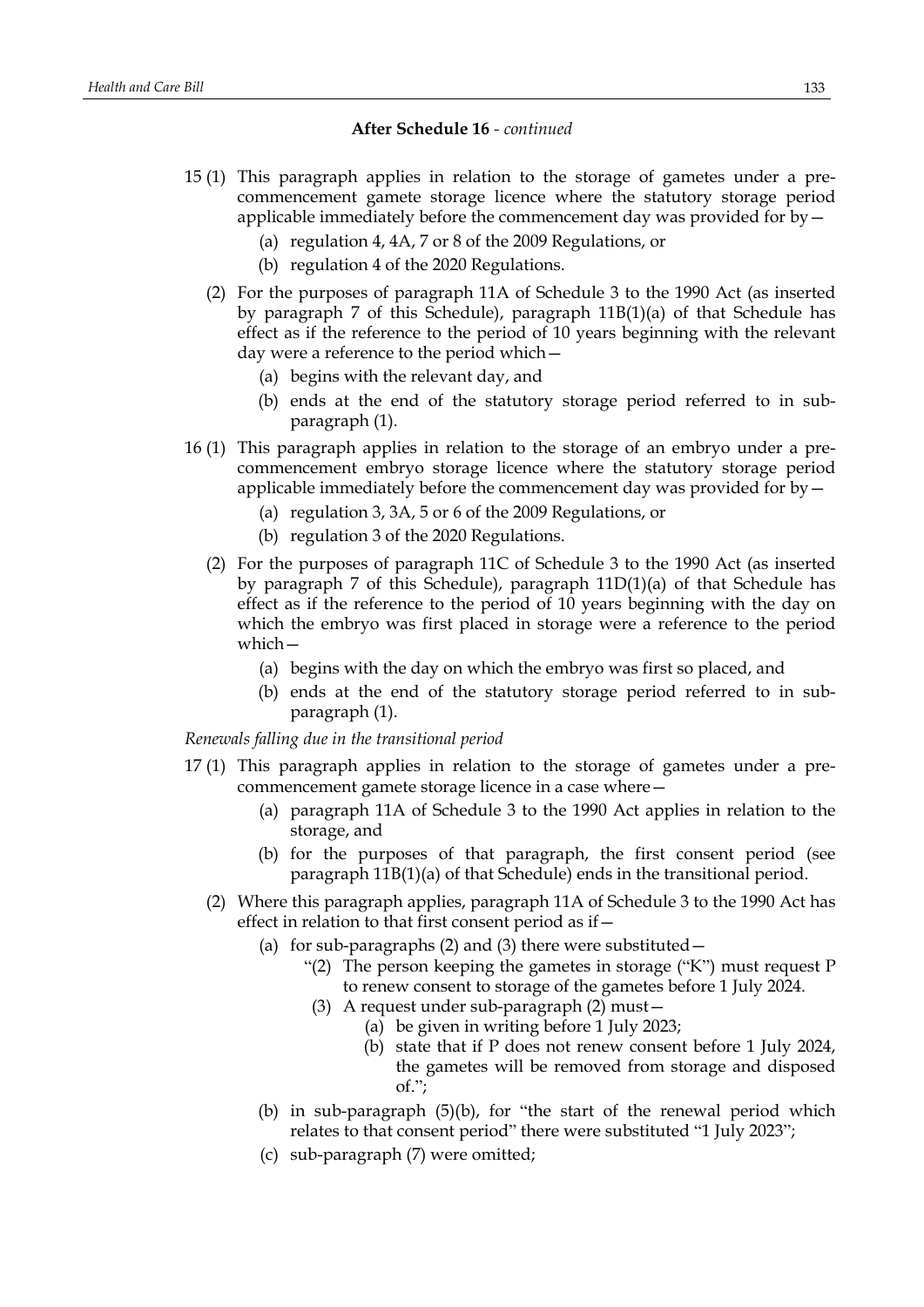- (d) for sub-paragraph (8) there were substituted—
	- "(8) P's consent to the storage of the gametes is to be taken as having been withdrawn at the beginning of 1 July 2024 if—
		- (a) K has complied with sub-paragraph (2), and
		- (b) P's consent is not renewed under sub-paragraph (6) before 1 July 2024.
		- But this is subject to sub-paragraphs (9) and (10).";
- (e) in sub-paragraphs (9) and (10), references to the end of the renewal period were to 1 July 2024.
- 18 (1) This paragraph applies in relation to the storage of an embryo under a precommencement embryo storage licence in a case where—
	- (a) paragraph 11C of Schedule 3 to the 1990 Act applies in relation to the storage, and
	- (b) for the purposes of that paragraph, the first consent period (see paragraph 11D(1)(a) of that Schedule) ends in the transitional period.
	- (2) Where this paragraph applies, paragraph 11C of Schedule 3 to the 1990 Act has effect in relation to that first consent period as if—
		- (a) for sub-paragraphs  $(2)$  and  $(3)$  there were substituted
			- "(2) The person keeping the embryo in storage ("K") must request P to renew consent to storage of the embryo before 1 July 2024.
			- (3) A request under sub-paragraph (2) must—
				- (a) be given in writing before 1 July 2023;
				- (b) state that if P does not renew consent before 1 July 2024, the embryo will be removed from storage and disposed of.";
		- (b) in sub-paragraph (5)(b), for "the start of the renewal period which relates to that consent period" there were substituted "1 July 2023";
		- (c) sub-paragraph (7) were omitted;
		- (d) for sub-paragraph  $(8)$  there were substituted  $-$ 
			- "(8) P's consent to the storage of the embryo is to be taken as having been withdrawn at the beginning of 1 July 2024 if—
				- (a) K has complied with sub-paragraph (2), and
				- (b) P's consent is not renewed under sub-paragraph (6) before 1 July 2024.
				- But this is subject to sub-paragraphs (9) and (10).";
		- (e) in sub-paragraphs (9) and (10), references to the end of the renewal period were to 1 July 2024."

### *Member's explanatory statement*

*Part 1 of this new Schedule makes provision for the maximum period for which gametes and embryos may be stored, for what happens at the end of that period, and for a requirement that consents to storage be renewed periodically. Part 2 contains transitional provision.*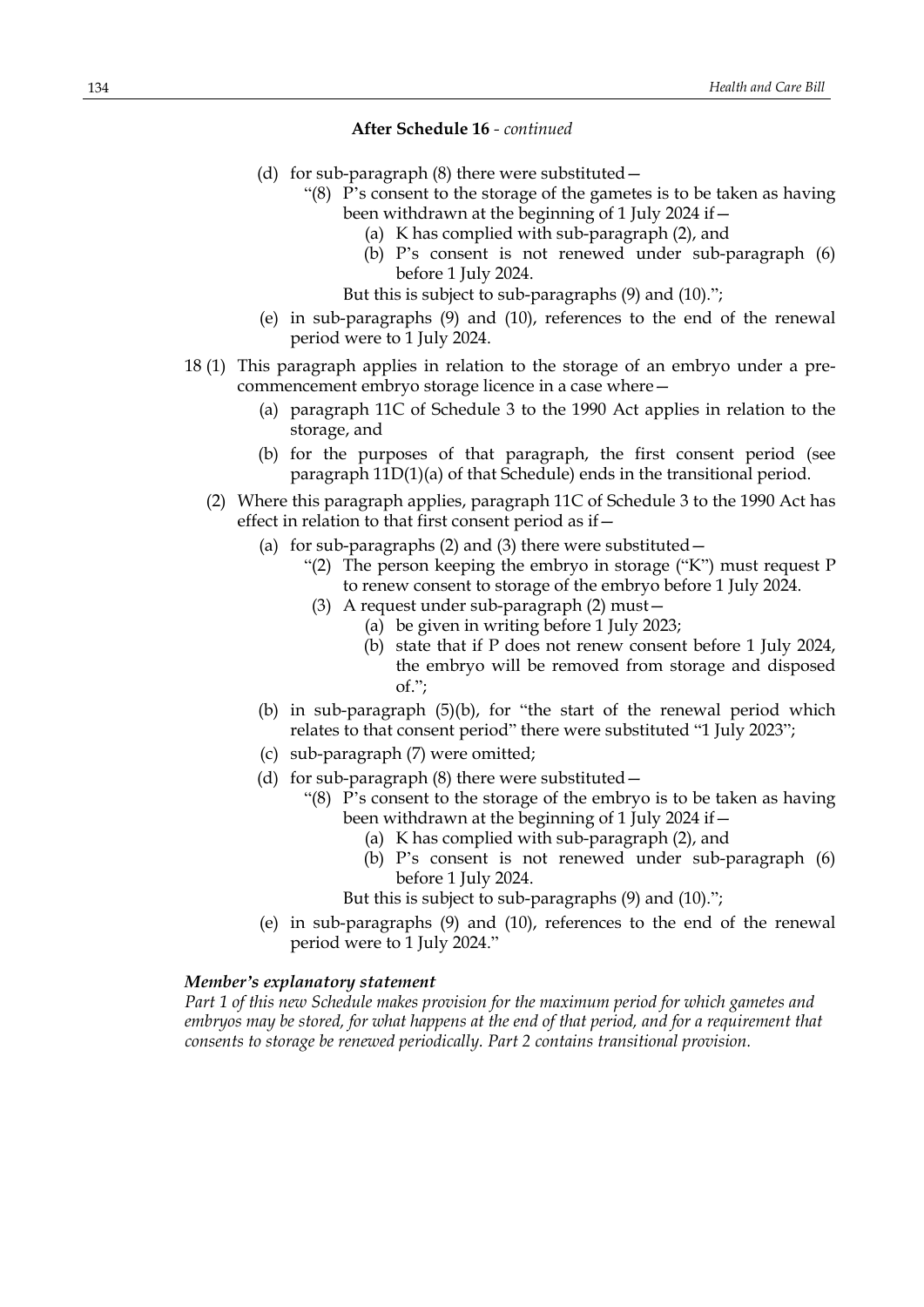# **Clause 150**

### LORD KAMALL

#### **313B** $\star$  Page 128, line 13, at end insert −

"(1A) A power to make regulations under section (*Information about payments etc to persons in the health care sector*), 89 or 90 includes power to make different provision for England, Wales, Scotland or Northern Ireland."

#### *Member's explanatory statement*

*This amendment provides for regulations under Part 3 of the Bill, and regulations relating to the reporting and publication of information about payments and other benefits provided to* persons in the health care sector, to be able to make different provision for different parts of the *UK.*

**313C★** Page 128, line 18, at end insert —

"(aa) regulations under section (*Information about payments etc to persons in the health care sector*);"

#### *Member's explanatory statement*

*This amendment provides for regulations relating to the reporting and publication of information about payments and other benefits provided to persons in the health care sector to be subject to affirmative procedure.*

**314** [*Withdrawn*]

### **After Clause 150**

#### BARONESS THORNTON

**314ZA** Insert the following new Clause -

### **"Other forms of delegated legislation**

No order, scheme, rules, guidance, directions or other documents which have legislative effect may be made or issued by virtue of this Act unless they are made by regulations in accordance with the procedures set out in section 150."

### **Clause 152**

### LORD KAMALL

- **314ZB**\* Page 128, line 37, at end insert—
	- "(aa) in Part 2, sections (*Information about payments etc to persons in the health care sector*), (*Regulations under section (Information about payments etc to persons in the health care sector): enforcement*) and (*Regulations under section (Information about payments etc to persons in the health care sector): consent*) (information about payments etc to persons in the health care sector);"

### *Member's explanatory statement*

*This amendment provides for the powers relating to the reporting and publication of information about payments and other benefits provided to persons in the health care sector to extend to the whole of the United Kingdom.*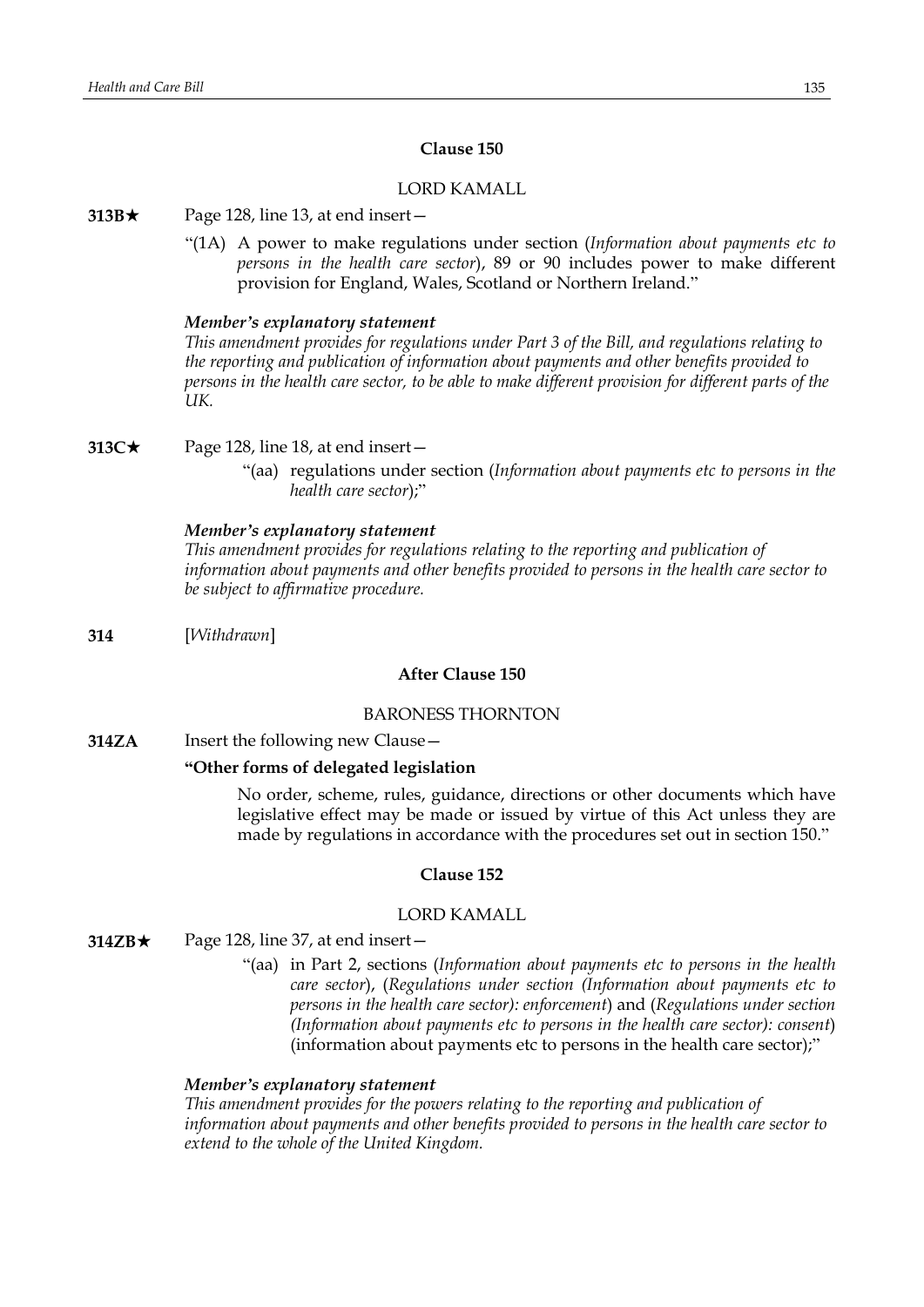**314A** Page 128, line 40, at end insert—

"(ca) in Part 5, section (*Storage of gametes and embryos*) and Part 2 of Schedule ( *Storage of gametes and embryos*) (storage of gametes and embryos);"

### *Member's explanatory statement*

*This amendment makes provision for the extent of the new Clause relating to the storage of* gametes and embryos and Part 2 of the new Schedule. The extent of Part 1 of the new Schedule *is dealt with under Clause 152(5).*

**314B**★ Page 129, line 1, leave out subsections (3) and (4) and insert —

- "(3) The following extend to Scotland only—
	- (a) sections 126 to 129 (offences relating to virginity testing);
	- (b) sections (*Offence of carrying out hymenoplasty: Scotland*), (*Offence of offering to carry out hymenoplasty: Scotland*), (*Offence of aiding or abetting etc a person to carry out hymenoplasty: Scotland*) and (*Hymenoplasty offences in Scotland: penalties*) (offences relating to hymenoplasty).
- (4) The following extend to Northern Ireland only—
	- (a) sections 130 to 133 (offences relating to virginity testing);
	- (b) sections (*Offence of carrying out hymenoplasty: Northern Ireland*), (*Offence of offering to carry out hymenoplasty: Northern Ireland*), (*Offence of aiding or abetting etc a person to carry out hymenoplasty: Northern Ireland*) and ( *Hymenoplasty offences in Northern Ireland: penalties*) (offences relating to hymenoplasty)."

# *Member's explanatory statement*

*This amendment amends the extent clause in consequence of the new Clauses relating to hymenoplasty.*

#### **Clause 153**

# BARONESS THORNTON

- **315** Page 129, line 6, at end insert—
	- "(1A) Part 1 comes into force on such a day as the Secretary of State may by regulations appoint, subject to the provisions in subsections (1B) and (1C).
		- (1B) Regulations under subsection (1A) may only be laid after the Secretary of State has published an impact assessment on the risks, costs and benefits to patients of commencing the provisions under Part 1 with reference to—
			- (a) specific requirements on the NHS in dealing with the COVID-19 pandemic and any related restrictions in place in England;
			- (b) the NHS Long Term Plan;
			- (c) the NHS plan for recovery.
	- (1C) Regulations under subsection (1A) may only appoint a day that is six months or later than the day the regulations are laid before Parliament to be made by statutory instrument."

### *Member's explanatory statement*

*This amendment provides that regulations to commence Part 1 of the Bill can only be laid by the Secretary of State after an impact assessment has been completed.*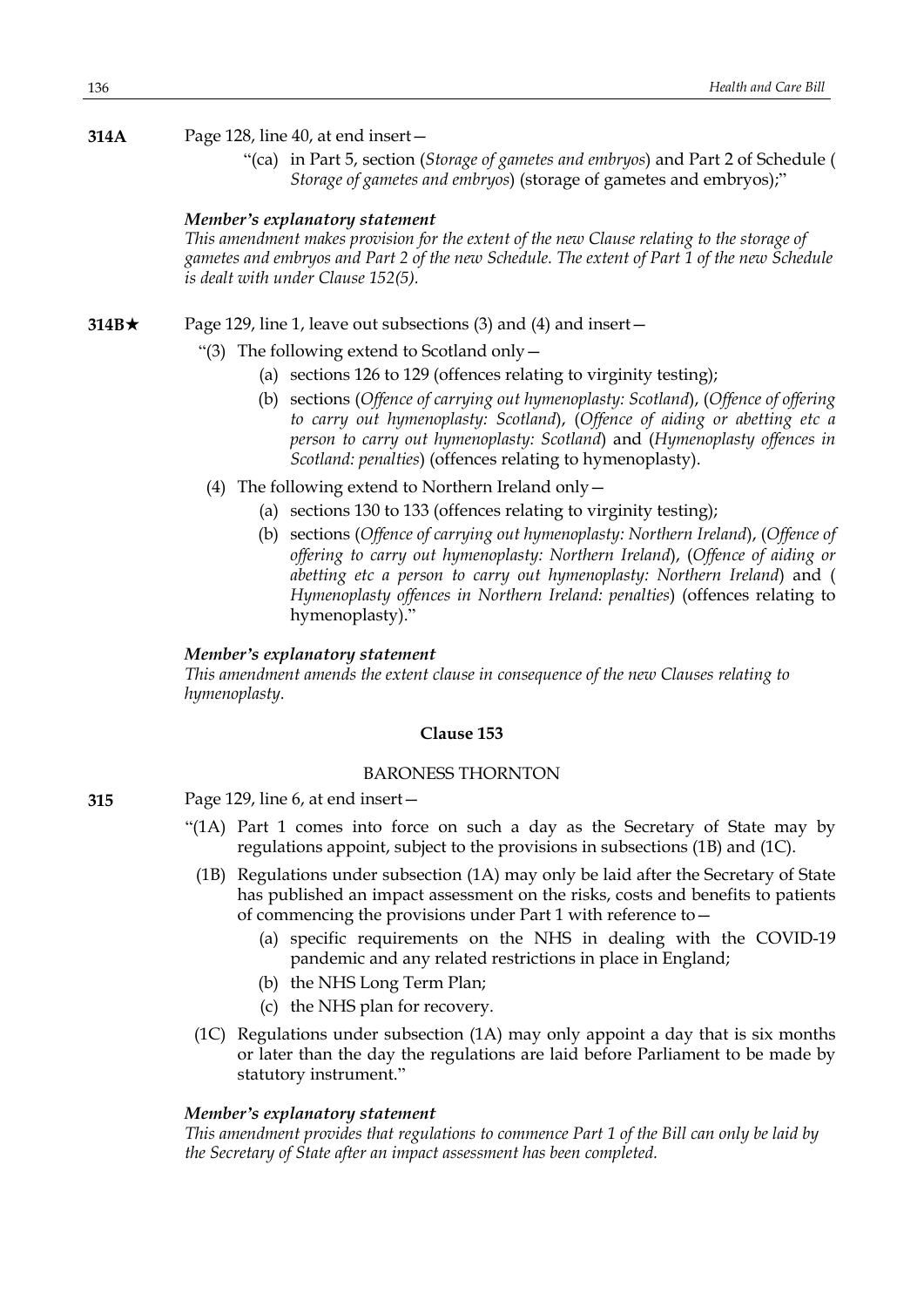### LORD KAMALL

**315A** Page 129, line 8, at end insert—

"(2A) Section (*Storage of gametes and embryos*) and Schedule (*Storage of gametes and embryos*) (storage of gametes and embryos) come into force on 1 July 2022."

#### *Member's explanatory statement*

*This amendment provides for the new Clause and Schedule relating to the storage of gametes and embryos to come into force on 1 July 2022.*

**316** Page 129, line 10, leave out "on 1 January 2023" and insert "at the end of the period of two months beginning with the day on which this Act is passed"

#### *Member's explanatory statement*

*This amendment provides for the provisions relating to advertising to come into force two months after Royal Assent, instead of on 1 January 2023. The prohibitions contained in them will not apply until 1 January 2023 as a result of other amendments but this amendment enables regulations etc to be in place beforehand.*

# LORD VAIZEY OF DIDCOT LORD MOYLAN LORD BLACK OF BRENTWOOD LORD NASEBY

**317** Page 129, line 10, leave out "on 1 January 2023" and insert "no earlier than one year following the publication of final guidance by OFCOM or other appropriate regulatory authority"

### *Member's explanatory statement*

*This amendment and other amendments to Schedule 17 in the name of Lord Vaizey of Didcot extend the implementation period in consideration of the fact that advertising campaigns can take up to a year or more from initial conception through to production, media planning and media buying and publication/broadcast.*

# LORD WARNER

### BARONESS WALMSLEY

- **318** Page 129, line 12, at end insert—
	- "(4A) But Parts 1 and 3 may not come into force until the National Audit Office has provided to the Public Accounts Committee of the House of Commons a document certifying that in England—
		- (a) the number of NHS patients requiring hospital treatment is less than one million and has been reducing for at least 3 successive months, and
		- (b) the NHS has the financial and staff capacity to provide for coronavirus treatment and vaccination and any NHS reorganisation.
		- (4B) Any integrated care board operating on the day that this Act was passed may continue to do so."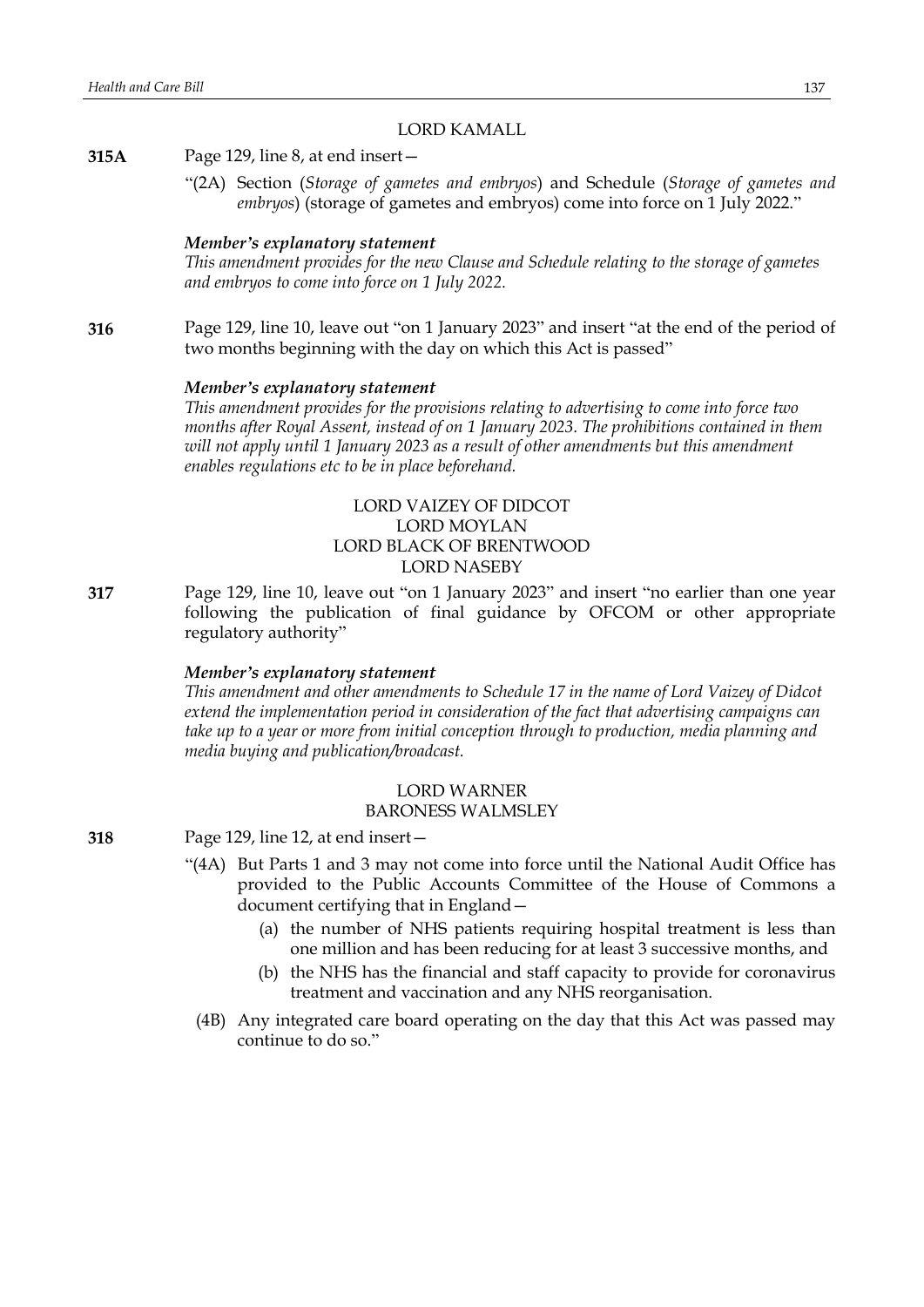# **Clause 153** *- continued*

# BARONESS YOUNG OF OLD SCONE LORD PATEL

**319** Page 129, line 14, at end insert—

"(5A) Section 97(2) expires at the end of the period of 18 months beginning with the day on which section 95 comes into force."

# *Member's explanatory statement*

*This amendment will enable the Secretary of State's powers to direct the HSSIB to carry out an investigation to be limited to a transitional period to facilitate the transfer of responsibilities from the existing regimes to the HSSIB.*